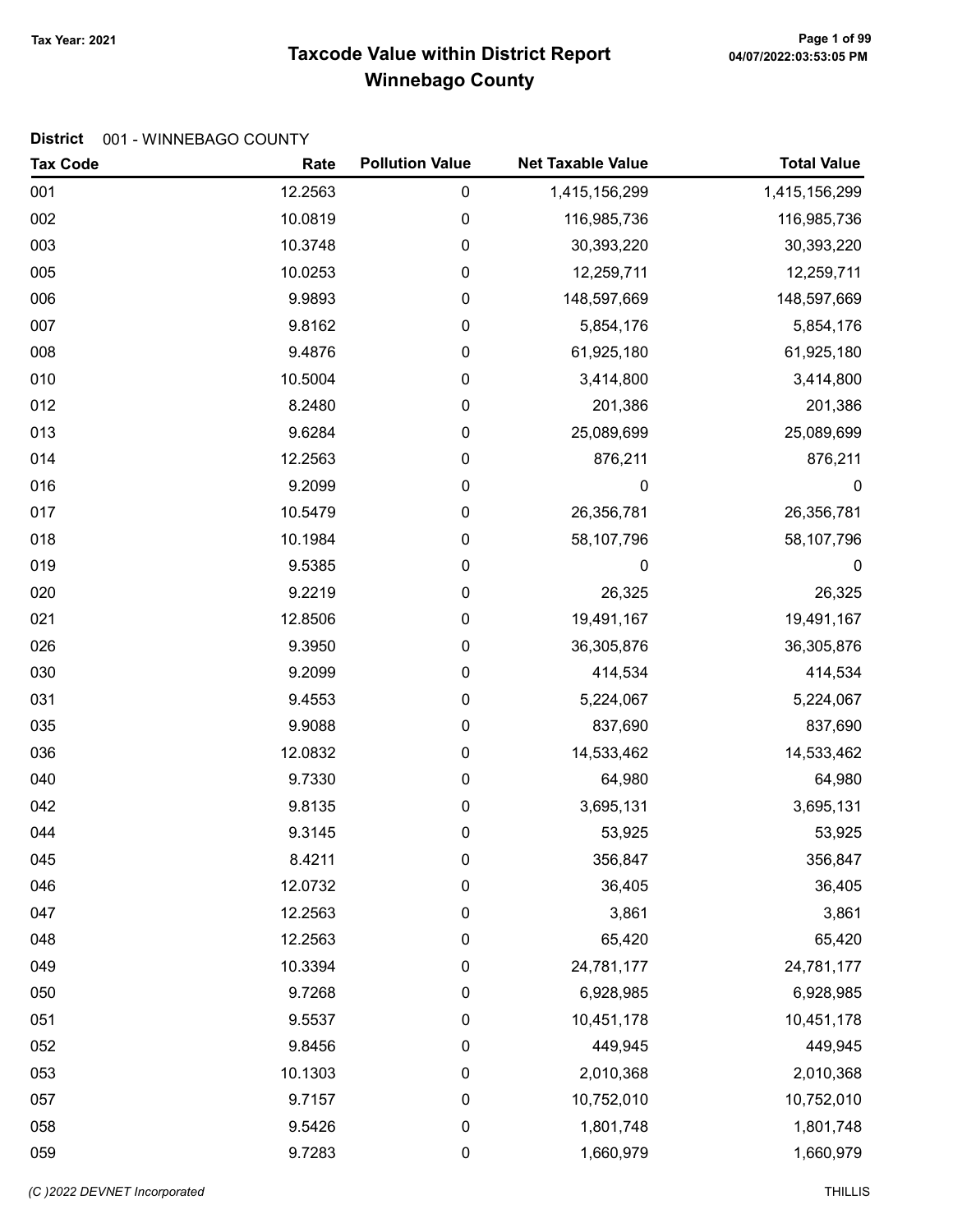# Taxcode Value within District Report Tax Year: 2021 Page 2 of 99 Winnebago County

| <b>Tax Code</b> | Rate    | <b>Pollution Value</b> | <b>Net Taxable Value</b> | <b>Total Value</b> |
|-----------------|---------|------------------------|--------------------------|--------------------|
| 060             | 9.5797  | 0                      | 1,808,731                | 1,808,731          |
| 061             | 9.9061  | 0                      | 3,264,894                | 3,264,894          |
| 062             | 9.7528  | 0                      | 7,917,934                | 7,917,934          |
| 063             | 9.8345  | 0                      | 2,234,242                | 2,234,242          |
| 064             | 9.8867  | 0                      | 15,498,124               | 15,498,124         |
| 066             | 10.0598 | 0                      | 13,794,975               | 13,794,975         |
| 068             | 10.0009 | 0                      | 3,383,176                | 3,383,176          |
| 069             | 10.3517 | 0                      | 7,359,509                | 7,359,509          |
| 070             | 9.4876  | 0                      | 2,094,872                | 2,094,872          |
| 071             | 10.1786 | 0                      | 11,931,734               | 11,931,734         |
| 072             | 9.4009  | 0                      | 51,753                   | 51,753             |
| 073             | 9.8716  | 0                      | 46,444                   | 46,444             |
| 076             | 9.3145  | 0                      | 1,001,877                | 1,001,877          |
| 077             | 9.2099  | 0                      | 159,622                  | 159,622            |
| 078             | 9.1173  | 0                      | 328,714                  | 328,714            |
| 083             | 9.7157  | 0                      | 673,733                  | 673,733            |
| 084             | 9.1005  | 0                      | 593,720                  | 593,720            |
| 085             | 12.2563 | 0                      | 9,412,827                | 9,412,827          |
| 086             | 12.1608 | 0                      | 1,270,696                | 1,270,696          |
| 090             | 8.9920  | 0                      | 7,739                    | 7,739              |
| 091             | 8.4698  | 0                      | 10,514,285               | 10,514,285         |
| 092             | 8.9833  | 0                      | 5,087,036                | 5,087,036          |
| 093             | 8.4611  | 0                      | 1,479,699                | 1,479,699          |
| 095             | 9.3328  | 0                      | 4,996,143                | 4,996,143          |
| 096             | 10.3067 | 0                      | 8,960,972                | 8,960,972          |
| 099             | 9.9572  | 0                      | 5,834,011                | 5,834,011          |
| 104             | 9.2736  | 0                      | 2,389,933                | 2,389,933          |
| 108             | 8.9567  | 0                      | 54,982                   | 54,982             |
| 109             | 9.1298  | 0                      | 36,369,674               | 36,369,674         |
| 110             | 9.7036  | 0                      | 27,062,965               | 27,062,965         |
| 111             | 9.3541  | 0                      | 6,537,334                | 6,537,334          |
| 112             | 11.4120 | 0                      | 2,776,319                | 2,776,319          |
| 113             | 10.6775 | 0                      | 11,138,819               | 11,138,819         |
| 114             | 9.5305  | 0                      | 81,658,352               | 81,658,352         |
| 115             | 9.1810  | 0                      | 6,038,785                | 6,038,785          |
| 116             | 11.2389 | 0                      | 27,216                   | 27,216             |
| 117             | 12.2563 | 0                      | 11,628,297               | 11,628,297         |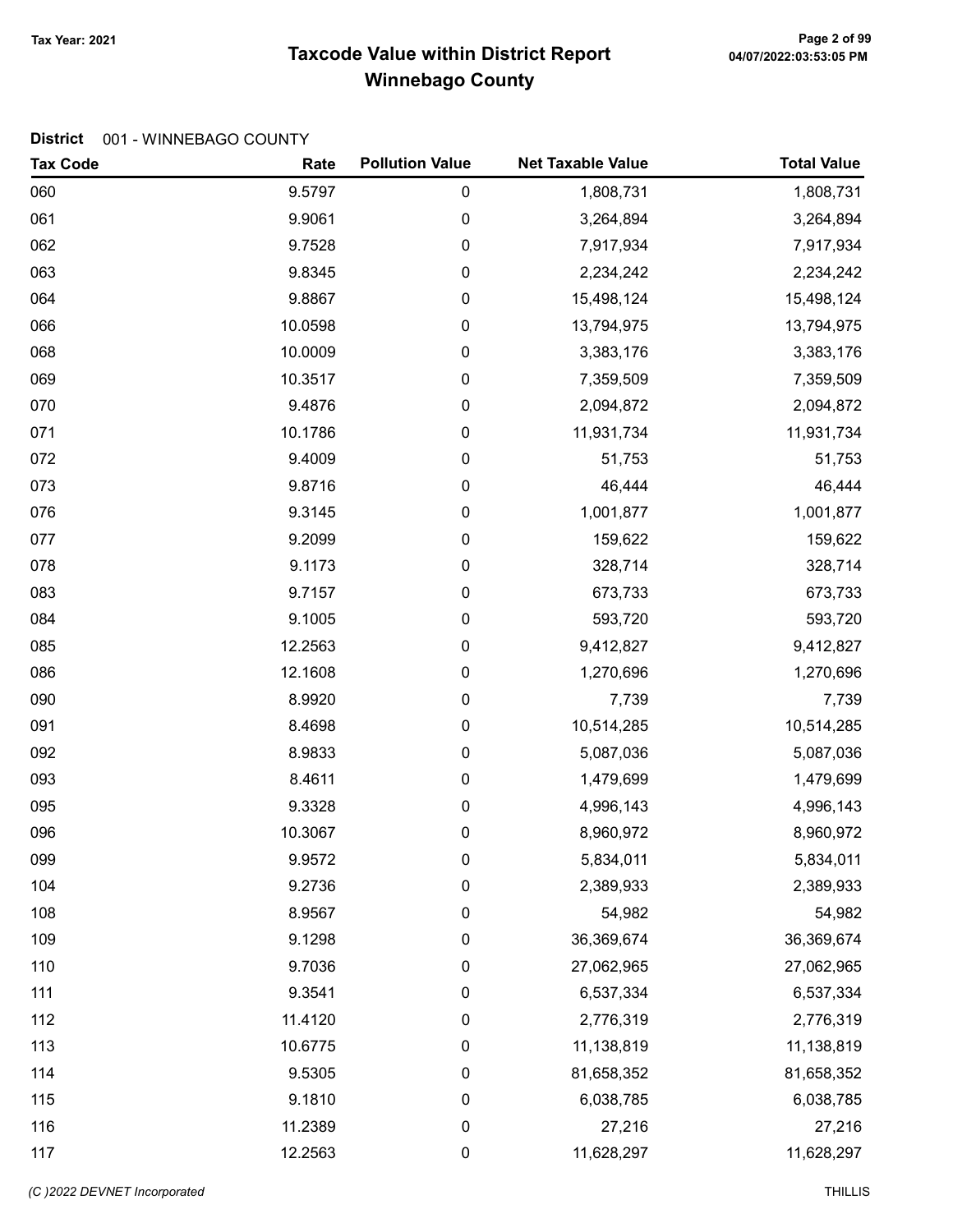# Taxcode Value within District Report Tax Year: 2021 Page 3 of 99 Winnebago County

| <b>Tax Code</b> | Rate    | <b>Pollution Value</b> | <b>Net Taxable Value</b> | <b>Total Value</b> |
|-----------------|---------|------------------------|--------------------------|--------------------|
| 118             | 9.7241  | 0                      | 366,998                  | 366,998            |
| 119             | 9.7036  | 0                      | 14,551,904               | 14,551,904         |
| 120             | 9.5305  | 0                      | 4,014,236                | 4,014,236          |
| 122             | 9.5122  | 0                      | 577,193                  | 577,193            |
| 123             | 11.2824 | 0                      | 747,364                  | 747,364            |
| 124             | 10.6775 | $\boldsymbol{0}$       | 7,709,121                | 7,709,121          |
| 125             | 10.5044 | $\pmb{0}$              | 136,252                  | 136,252            |
| 126             | 12.2563 | $\boldsymbol{0}$       | 1,895,242                | 1,895,242          |
| 127             | 12.3859 | $\pmb{0}$              | 137,690,825              | 137,690,825        |
| 128             | 10.1549 | $\pmb{0}$              | 1,974,503                | 1,974,503          |
| 129             | 10.5044 | 0                      | 15,486,924               | 15,486,924         |
| 130             | 9.5720  | 0                      | 4,490,226                | 4,490,226          |
| 131             | 11.1093 | $\boldsymbol{0}$       | 4,261                    | 4,261              |
| 133             | 9.7241  | $\pmb{0}$              | 118,356,697              | 118,356,697        |
| 134             | 8.8423  | $\boldsymbol{0}$       | 13,078                   | 13,078             |
| 135             | 8.9567  | 0                      | 8,061,109                | 8,061,109          |
| 136             | 9.1658  | 0                      | 30,162,987               | 30,162,987         |
| 137             | 9.5510  | 0                      | 55,881,059               | 55,881,059         |
| 138             | 9.7811  | 0                      | 31,856                   | 31,856             |
| 139             | 9.2608  | $\pmb{0}$              | 8,628,714                | 8,628,714          |
| 140             | 8.3888  | $\boldsymbol{0}$       | 59,035                   | 59,035             |
| 141             | 9.5510  | $\boldsymbol{0}$       | 223,002                  | 223,002            |
| 142             | 10.2347 | 0                      | 4,504                    | 4,504              |
| 143             | 9.0154  | $\pmb{0}$              | 3,254,789                | 3,254,789          |
| 144             | 9.4339  | 0                      | 122,029,670              | 122,029,670        |
| 145             | 8.6665  | 0                      | 5,047,840                | 5,047,840          |
| 146             | 12.3418 | 0                      | 18,997,285               | 18,997,285         |
| 147             | 10.4078 | $\boldsymbol{0}$       | 74,541                   | 74,541             |
| 148             | 8.7429  | 0                      | 1,023                    | 1,023              |
| 149             | 10.1663 | 0                      | 34,557,667               | 34,557,667         |
| 150             | 9.6392  | $\boldsymbol{0}$       | 116,906                  | 116,906            |
| 151             | 10.6980 | $\pmb{0}$              | 888                      | 888                |
| 152             | 10.6980 | $\pmb{0}$              | 4,906,042                | 4,906,042          |
| 153             | 9.7241  | 0                      | 790,328                  | 790,328            |
| 154             | 12.1687 | 0                      | 121,018                  | 121,018            |
| 155             | 8.8059  | $\boldsymbol{0}$       | 8,763,244                | 8,763,244          |
| 156             | 8.6653  | $\boldsymbol{0}$       | 19,820,245               | 19,820,245         |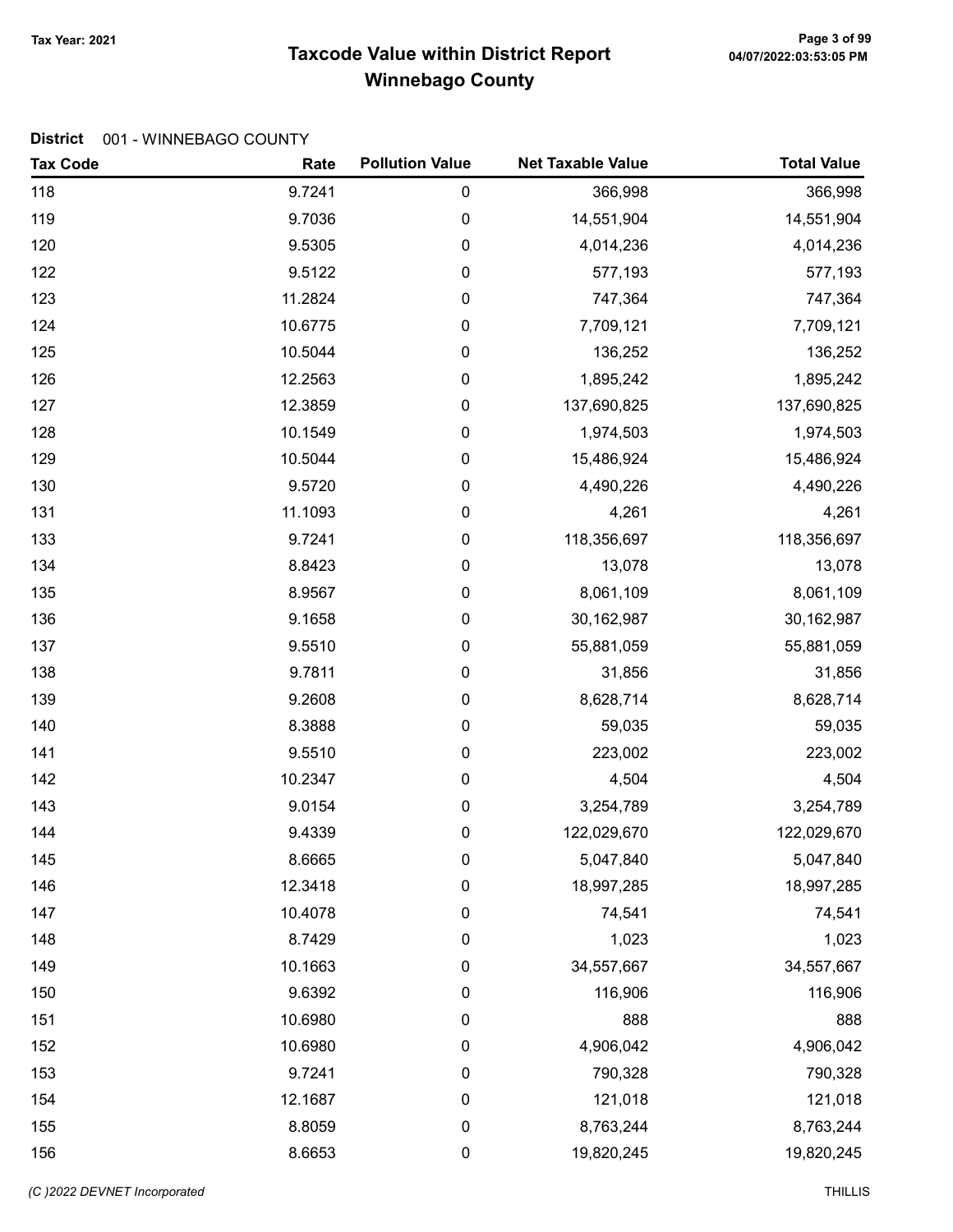# Taxcode Value within District Report Tax Year: 2021 Page 4 of 99 Winnebago County

| <b>Tax Code</b> | Rate    | <b>Pollution Value</b> | <b>Net Taxable Value</b> | <b>Total Value</b> |
|-----------------|---------|------------------------|--------------------------|--------------------|
| 157             | 11.1948 | $\pmb{0}$              | 91,655                   | 91,655             |
| 158             | 10.4078 | 0                      | 6,814,716                | 6,814,716          |
| 159             | 9.6404  | 0                      | 269,903                  | 269,903            |
| 160             | 9.4339  | 0                      | 536,480                  | 536,480            |
| 161             | 8.4396  | 0                      | 137,589                  | 137,589            |
| 162             | 8.9572  | 0                      | 571,072                  | 571,072            |
| 163             | 9.5510  | 0                      | 2,012,783                | 2,012,783          |
| 164             | 9.2608  | 0                      | 98,049                   | 98,049             |
| 165             | 8.5802  | 0                      | 16,283,767               | 16,283,767         |
| 167             | 8.5698  | $\pmb{0}$              | 6,001,379                | 6,001,379          |
| 168             | 8.5802  | 0                      | 0                        | 0                  |
| 169             | 8.9430  | 0                      | 8,660,569                | 8,660,569          |
| 170             | 8.8384  | 0                      | 120,912                  | 120,912            |
| 171             | 9.8123  | 0                      | 153,924                  | 153,924            |
| 172             | 12.2463 | 0                      | 248,799                  | 248,799            |
| 175             | 9.4376  | 0                      | 46,977,470               | 46,977,470         |
| 176             | 8.5038  | $\pmb{0}$              | $\boldsymbol{0}$         | $\boldsymbol{0}$   |
| 177             | 8.8978  | 0                      | 12,773,450               | 12,773,450         |
| 178             | 7.9640  | 0                      | 0                        | $\pmb{0}$          |
| 179             | 8.6727  | 0                      | 10,056,637               | 10,056,637         |
| 180             | 9.2125  | 0                      | 77,503,855               | 77,503,855         |
| 181             | 9.2171  | 0                      | 152,061,092              | 152,061,092        |
| 182             | 8.5046  | 0                      | 710,466                  | 710,466            |
| 183             | 8.5046  | 0                      | $\mathbf 0$              | $\pmb{0}$          |
| 184             | 9.4654  | 0                      | 1,209,062                | 1,209,062          |
| 185             | 9.8324  | 0                      | 14,436,614               | 14,436,614         |
| 187             | 9.3902  | 0                      | 2,926,326                | 2,926,326          |
| 188             | 9.3856  | $\mathbf 0$            | 891,472                  | 891,472            |
| 189             | 10.0055 | 0                      | 76,615,029               | 76,615,029         |
| 190             | 8.9361  | 0                      | 42,729,310               | 42,729,310         |
| 191             | 8.6613  | 0                      | 13,651,846               | 13,651,846         |
| 192             | 9.8278  | 0                      | 18,503,709               | 18,503,709         |
| 193             | 8.9460  | 0                      | 9,464,532                | 9,464,532          |
| 194             | 8.8396  | 0                      | 2,673,434                | 2,673,434          |
| 196             | 8.6777  | $\boldsymbol{0}$       | 15,039                   | 15,039             |
| 197             | 9.3917  | $\pmb{0}$              | 117,905,413              | 117,905,413        |
| 198             | 9.8379  | 0                      | 4,892,772                | 4,892,772          |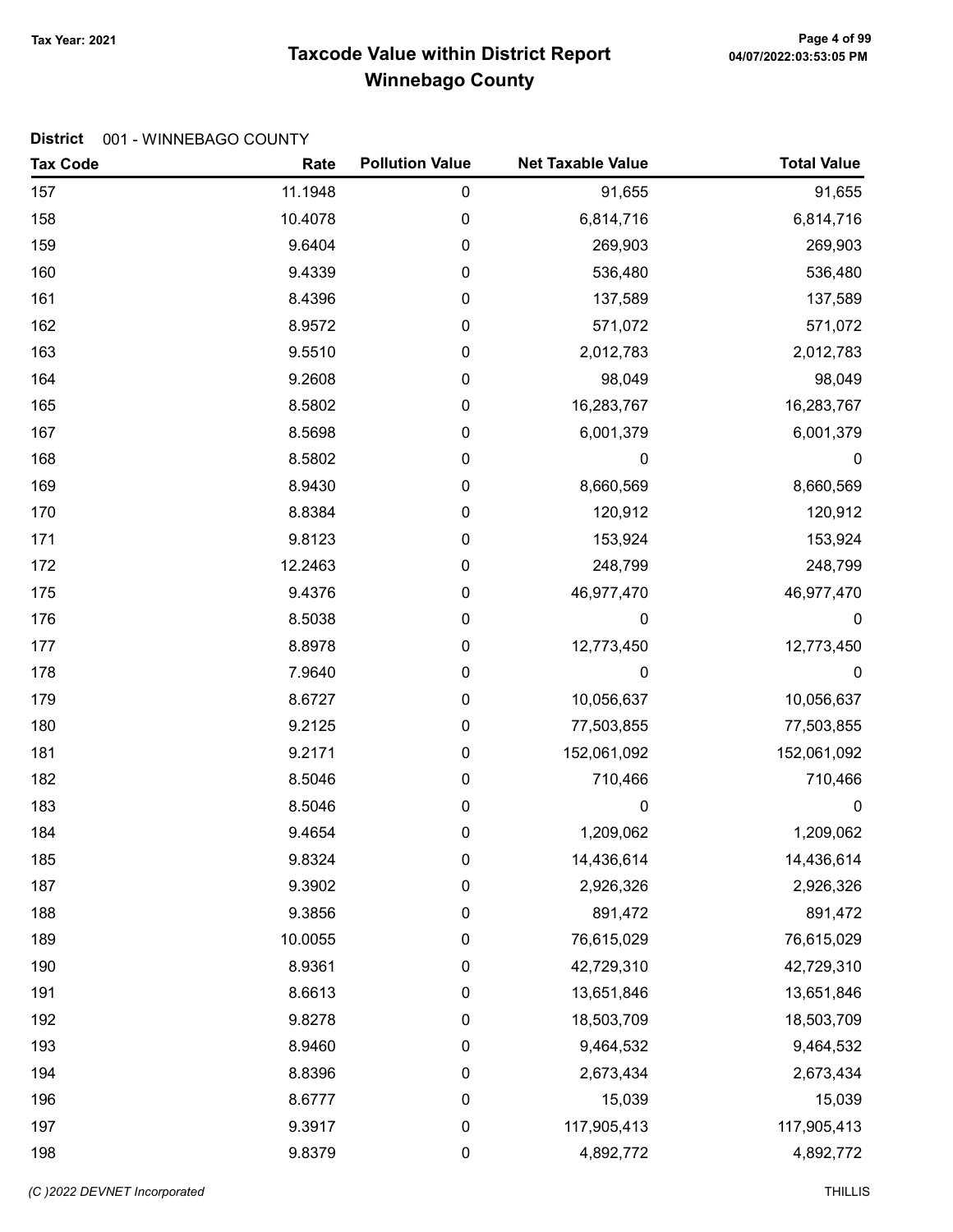# Taxcode Value within District Report Tax Year: 2021 Page 5 of 99 Winnebago County

| <b>Tax Code</b> | Rate    | <b>Pollution Value</b> | <b>Net Taxable Value</b> | <b>Total Value</b> |
|-----------------|---------|------------------------|--------------------------|--------------------|
| 199             | 10.0110 | 0                      | 47,463,729               | 47,463,729         |
| 200             | 9.6463  | 0                      | 1,967,761                | 1,967,761          |
| 201             | 9.0457  | 0                      | 19,518,313               | 19,518,313         |
| 202             | 8.7709  | 0                      | 49,354,491               | 49,354,491         |
| 203             | 9.2057  | 0                      | 5,255,366                | 5,255,366          |
| 204             | 9.8265  | 0                      | 33,597                   | 33,597             |
| 205             | 9.8210  | 0                      | 238,671                  | 238,671            |
| 206             | 9.9941  | 0                      | 22,615,336               | 22,615,336         |
| 207             | 9.2930  | 0                      | 0                        | 0                  |
| 208             | 9.1298  | 0                      | 50,751                   | 50,751             |
| 209             | 9.5707  | 0                      | 46,359,872               | 46,359,872         |
| 210             | 8.6255  | 0                      | 0                        | 0                  |
| 211             | 8.6769  | 0                      | 0                        | 0                  |
| 212             | 8.6848  | 0                      | 151                      | 151                |
| 213             | 8.6655  | 0                      | 7,805,127                | 7,805,127          |
| 214             | 8.7169  | 0                      | 18,766,803               | 18,766,803         |
| 220             | 9.1911  | 0                      | 38,668,397               | 38,668,397         |
| 223             | 12.2563 | 0                      | 7,122,732                | 7,122,732          |
| 226             | 12.2563 | 0                      | 768,475                  | 768,475            |
| 228             | 9.6493  | 0                      | 1,273,404                | 1,273,404          |
| 229             | 9.6097  | 0                      | 2,146,494                | 2,146,494          |
| 230             | 9.3340  | 0                      | 23,301,715               | 23,301,715         |
| 231             | 9.5157  | 0                      | 135,337                  | 135,337            |
| 232             | 8.4680  | 0                      | 1,027,020                | 1,027,020          |
| 233             | 9.6493  | 0                      | 15,037,917               | 15,037,917         |
| 234             | 9.3736  | 0                      | 299,499                  | 299,499            |
| 246             | 9.2008  | 0                      | 9,698,246                | 9,698,246          |
| 247             | 8.5580  | 0                      | 7,614,717                | 7,614,717          |
| 248             | 9.0756  | 0                      | 78,917                   | 78,917             |
| 254             | 9.2519  | 0                      | 275,389                  | 275,389            |
| 258             | 11.2603 | $\pmb{0}$              | 0                        | $\pmb{0}$          |
| 259             | 10.5328 | 0                      | $\mathbf 0$              | $\mathbf 0$        |
| 260             | 9.2148  | 0                      | 16,387,562               | 16,387,562         |
| 262             | 9.0198  | 0                      | 183,945                  | 183,945            |
| 263             | 8.7695  | 0                      | 211,990                  | 211,990            |
| 265             | 9.2015  | 0                      | 1,085,951                | 1,085,951          |
| 266             | 8.4740  | 0                      | 6,966,161                | 6,966,161          |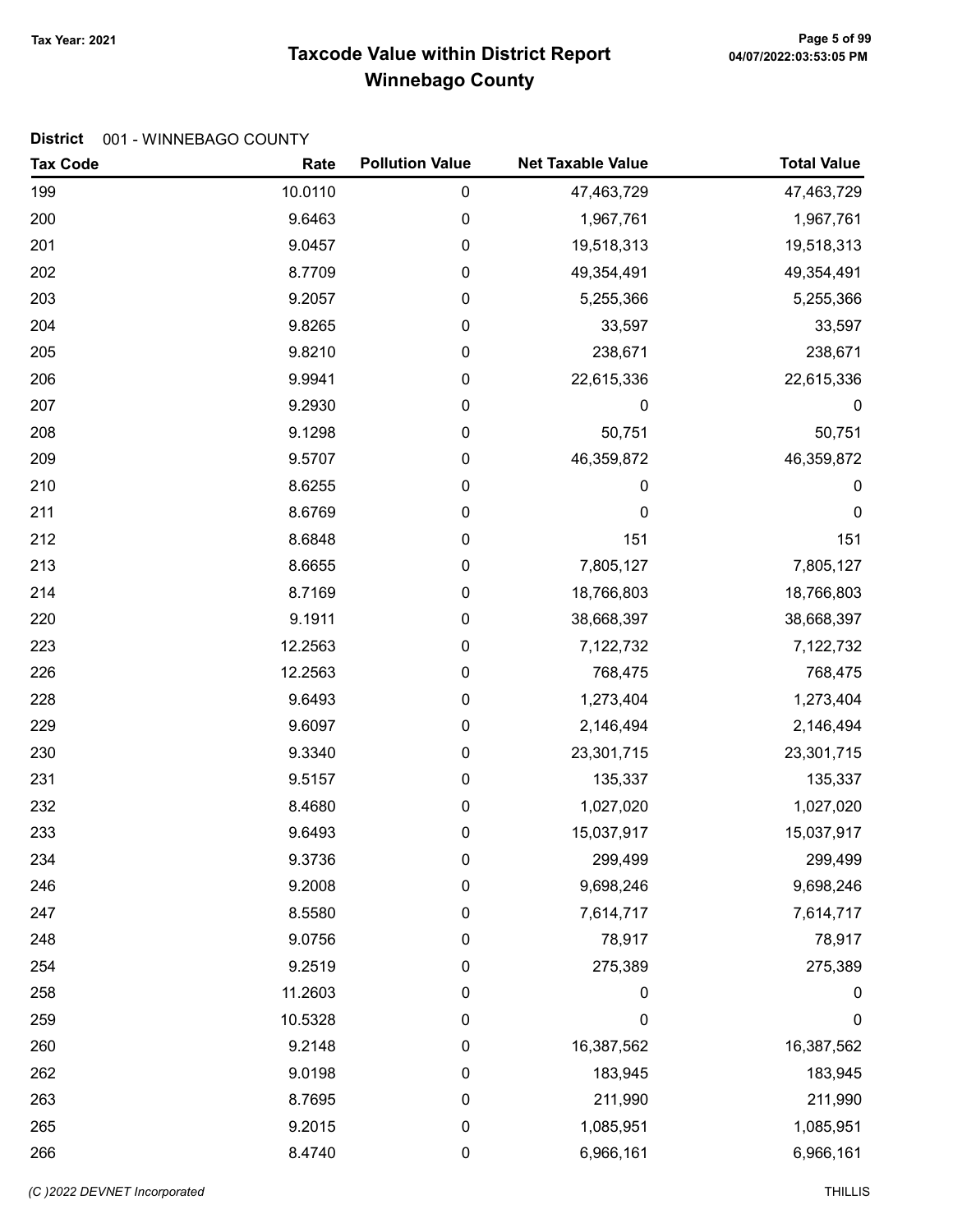# Taxcode Value within District Report Tax Year: 2021 Page 6 of 99 Winnebago County

| <b>Tax Code</b> | Rate    | <b>Pollution Value</b> | <b>Net Taxable Value</b> | <b>Total Value</b> |
|-----------------|---------|------------------------|--------------------------|--------------------|
| 267             | 8.7562  | 0                      | 1,608,102                | 1,608,102          |
| 268             | 8.0287  | 0                      | 4,069,388                | 4,069,388          |
| 281             | 8.1758  | 0                      | 48,769,310               | 48,769,310         |
| 282             | 8.9033  | 0                      | 207,085                  | 207,085            |
| 283             | 9.3486  | 0                      | 168,792                  | 168,792            |
| 284             | 8.6211  | $\pmb{0}$              | 38,991                   | 38,991             |
| 286             | 8.9320  | 0                      | 30,558,238               | 30,558,238         |
| 290             | 8.9361  | 0                      | 0                        | $\boldsymbol{0}$   |
| 305             | 8.6027  | 0                      | 310,822                  | 310,822            |
| 306             | 9.7886  | 0                      | 443,393                  | 443,393            |
| 308             | 9.3433  | 0                      | 821,486                  | 821,486            |
| 309             | 8.6025  | 0                      | 6,008,496                | 6,008,496          |
| 310             | 9.3435  | 0                      | 8,525,972                | 8,525,972          |
| 311             | 9.7888  | 0                      | 4,416,579                | 4,416,579          |
| 312             | 9.3300  | 0                      | 1,705,529                | 1,705,529          |
| 313             | 9.7209  | 0                      | 1,970,681                | 1,970,681          |
| 314             | 9.4237  | 0                      | 4,836,773                | 4,836,773          |
| 315             | 11.3641 | 0                      | 77,478                   | 77,478             |
| 324             | 9.3186  | 0                      | 2,019,530                | 2,019,530          |
| 325             | 10.1206 | 0                      | 336,086                  | 336,086            |
| 326             | 9.2815  | 0                      | 51,759,645               | 51,759,645         |
| 327             | 11.3270 | $\pmb{0}$              | 54,711                   | 54,711             |
| 328             | 10.2937 | 0                      | 54,627,451               | 54,627,451         |
| 329             | 9.4546  | 0                      | 1,959,641                | 1,959,641          |
| 343             | 10.3280 | 0                      | 605,224                  | 605,224            |
| 347             | 8.8978  | 0                      | 304,604                  | 304,604            |
| 348             | 8.9361  | 0                      | 60,862                   | 60,862             |
| 351             | 8.4611  | 0                      | 828,760                  | 828,760            |
| 358             | 8.9430  | 0                      | 0                        | 0                  |
| 359             | 8.9430  | 0                      | 4,055                    | 4,055              |
| 360             | 8.5698  | 0                      | $\mathbf 0$              | 0                  |
| 361             | 11.3679 | 0                      | 4,504                    | 4,504              |
| 362             | 8.3441  | 0                      | 1,138,298                | 1,138,298          |
| 363             | 8.8617  | 0                      | 57,442                   | 57,442             |
| 364             | 8.4847  | 0                      | 281,811                  | 281,811            |
| 365             | 9.1161  | 0                      | 12, 197, 158             | 12,197,158         |
| 366             | 9.4350  | 0                      | 848,215                  | 848,215            |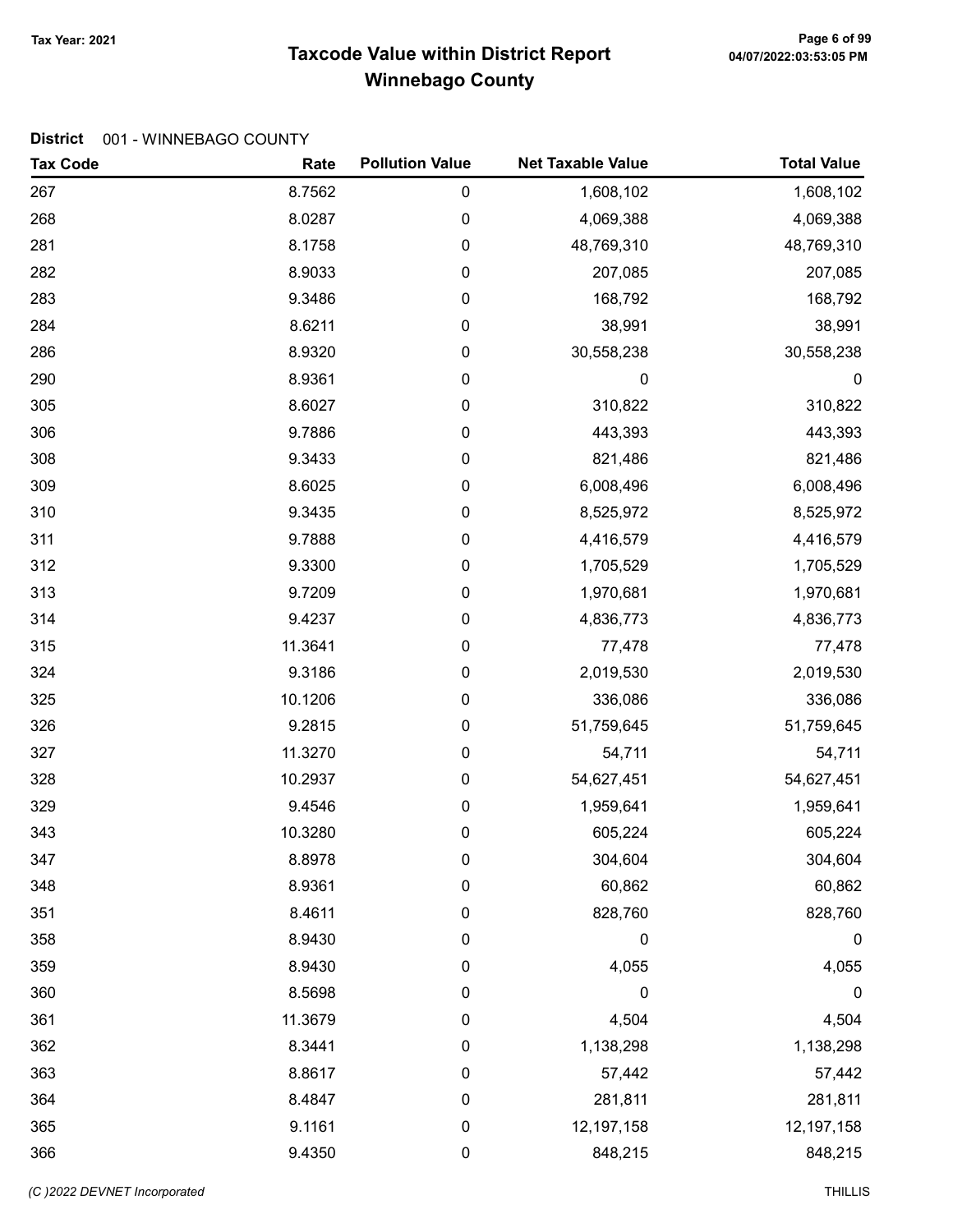# Taxcode Value within District Report Tax Year: 2021 Page 7 of 99 Winnebago County

| <b>Tax Code</b> | Rate    | <b>Pollution Value</b> | <b>Net Taxable Value</b> | <b>Total Value</b> |
|-----------------|---------|------------------------|--------------------------|--------------------|
| 367             | 9.4167  | 0                      | 126,516                  | 126,516            |
| 368             | 8.9430  | 0                      | 0                        | 0                  |
| 369             | 9.1161  | 0                      | 123,018                  | 123,018            |
| 370             | 10.3067 | 0                      | 0                        | $\mathbf 0$        |
| 372             | 10.4798 | 0                      | 4,375,523                | 4,375,523          |
| 373             | 9.1564  | 0                      | 2,163,891                | 2,163,891          |
| 374             | 10.3748 | 0                      | 1,684,891                | 1,684,891          |
| 378             | 10.5479 | 0                      | 52,587,197               | 52,587,197         |
| 379             | 8.9833  | 0                      | 993,249                  | 993,249            |
| 380             | 9.9572  | 0                      | 1,019,910                | 1,019,910          |
| 381             | 12.3532 | 0                      | 7,928,818                | 7,928,818          |
| 382             | 12.1801 | 0                      | 183,084                  | 183,084            |
| 383             | 12.2128 | 0                      | 1,540,747                | 1,540,747          |
| 385             | 10.1303 | 0                      | 1,010,142                | 1,010,142          |
| 386             | 10.5044 | 0                      | 0                        | $\boldsymbol{0}$   |
| 391             | 12.2563 | 0                      | 914,701                  | 914,701            |
| 392             | 12.2563 | 0                      | 23,616,381               | 23,616,381         |
| 393             | 9.3328  | 0                      | 459,482                  | 459,482            |
| 394             | 9.3328  | 0                      | 0                        | 0                  |
| 396             | 9.4350  | 0                      | 0                        | 0                  |
| 397             | 9.0514  | 0                      | 0                        | 0                  |
| 400             | 12.2563 | $\pmb{0}$              | 2,200                    | 2,200              |
| 401             | 9.3917  | 0                      | 4,009,467                | 4,009,467          |
| 402             | 9.3917  | 0                      | 535,055                  | 535,055            |
| 403             | 12.2563 | 0                      | 70,087                   | 70,087             |
| 404             | 12.2563 | 0                      | 1,158,343                | 1,158,343          |
| 405             | 12.2563 | 0                      | 1,586,543                | 1,586,543          |
| 406             | 12.2563 | 0                      | 10,548                   | 10,548             |
| 407             | 12.2563 | 0                      | 703,984                  | 703,984            |
| 408             | 12.2563 | 0                      | 281,186                  | 281,186            |
| 409             | 10.0819 | $\pmb{0}$              | 11,680,922               | 11,680,922         |
| 410             | 12.2563 | $\pmb{0}$              | 7,930,819                | 7,930,819          |
| 411             | 12.0832 | 0                      | 507                      | 507                |
| 412             | 12.2563 | 0                      | 101,985                  | 101,985            |
| 413             | 9.5510  | $\pmb{0}$              | 515,299                  | 515,299            |
| 414             | 9.7241  | $\pmb{0}$              | 1,126,975                | 1,126,975          |
| 415             | 8.8978  | $\pmb{0}$              | 1,208,379                | 1,208,379          |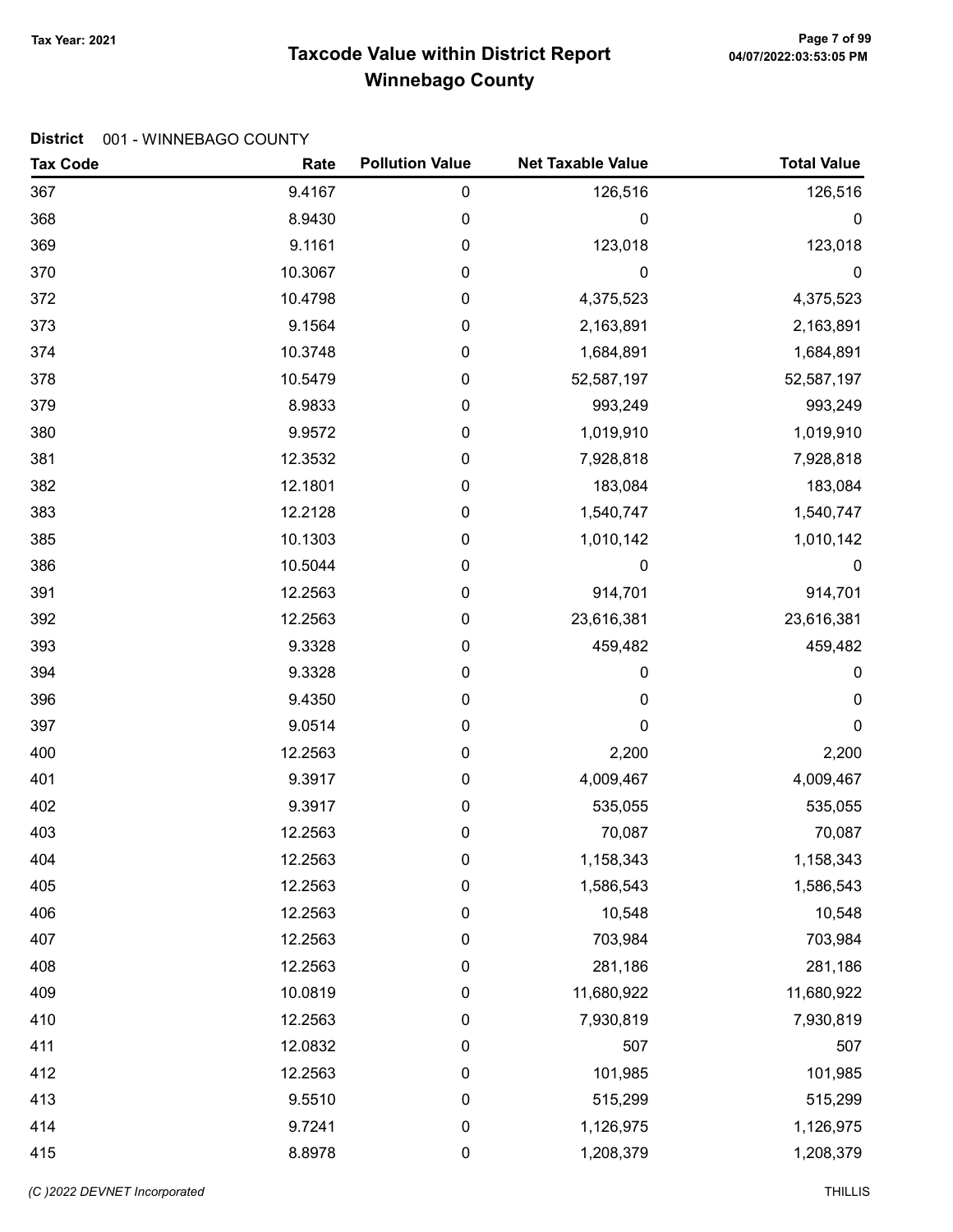# Taxcode Value within District Report Tax Year: 2021 Page 8 of 99 Winnebago County

| <b>Tax Code</b> | Rate    | <b>Pollution Value</b> | <b>Net Taxable Value</b> | <b>Total Value</b> |
|-----------------|---------|------------------------|--------------------------|--------------------|
| 416             | 9.4339  | 0                      | 6,280,937                | 6,280,937          |
| 417             | 12.2563 | 0                      | 861,229                  | 861,229            |
| 418             | 12.2563 | $\pmb{0}$              | 5,949,394                | 5,949,394          |
| 419             | 12.2563 | 0                      | 482,327                  | 482,327            |
| 420             | 9.3917  | 0                      | 1,726,858                | 1,726,858          |
| 421             | 12.2563 | 0                      | 15,092,219               | 15,092,219         |
| 422             | 12.2563 | 0                      | 9,682,440                | 9,682,440          |
| 423             | 12.2563 | 0                      | 12,739,182               | 12,739,182         |
| 424             | 12.2563 | 0                      | 8,929,189                | 8,929,189          |
| 425             | 8.9320  | 0                      | 67,034                   | 67,034             |
| 426             | 9.4876  | 0                      | 2,368,152                | 2,368,152          |
| 427             | 9.2219  | 0                      | 10,969                   | 10,969             |
| 428             | 9.3950  | 0                      | 1,889,927                | 1,889,927          |
| 429             | 8.9567  | 0                      | 4,613                    | 4,613              |
| 430             | 9.1298  | 0                      | 148,776                  | 148,776            |
| 433             | 9.7241  | 0                      | 1,486,648                | 1,486,648          |
| 434             | 9.7241  | 0                      | 225,630                  | 225,630            |
| 435             | 9.7241  | 0                      | 6,534,832                | 6,534,832          |
| 436             | 12.2563 | 0                      | 238,617                  | 238,617            |
| 438             | 9.3328  | 0                      | 586,532                  | 586,532            |
| 439             | 9.4009  | 0                      | 485,239                  | 485,239            |
| 440             | 9.5305  | 0                      | 26,485                   | 26,485             |
| 441             | 9.3328  | 0                      | 465,025                  | 465,025            |
| 442             | 9.9893  | 0                      | 1,036,911                | 1,036,911          |
| 443             | 8.2480  | 0                      | 53,848                   | 53,848             |
| 444             | 9.3950  | 0                      | 14,351                   | 14,351             |
| 447             | 9.8324  | 0                      | 390,181                  | 390,181            |
| 448             | 9.4876  | 0                      | 11,686                   | 11,686             |
| 450             | 12.2563 | 0                      | 219,194                  | 219,194            |
| 451             | 12.2563 | 0                      | 43,025,487               | 43,025,487         |
| 452             | 9.3328  | 0                      | 30,668                   | 30,668             |
| 453             | 11.5610 | 0                      | 176,597                  | 176,597            |
| 454             | 9.2219  | 0                      | 30,306                   | 30,306             |
| 455             | 12.2563 | 0                      | 6,527,617                | 6,527,617          |
| 456             | 10.0819 | $\boldsymbol{0}$       | 4,263,480                | 4,263,480          |
| 457             | 8.8978  | 0                      | 1,645,701                | 1,645,701          |
| 458             | 8.9361  | $\pmb{0}$              | 5,016,413                | 5,016,413          |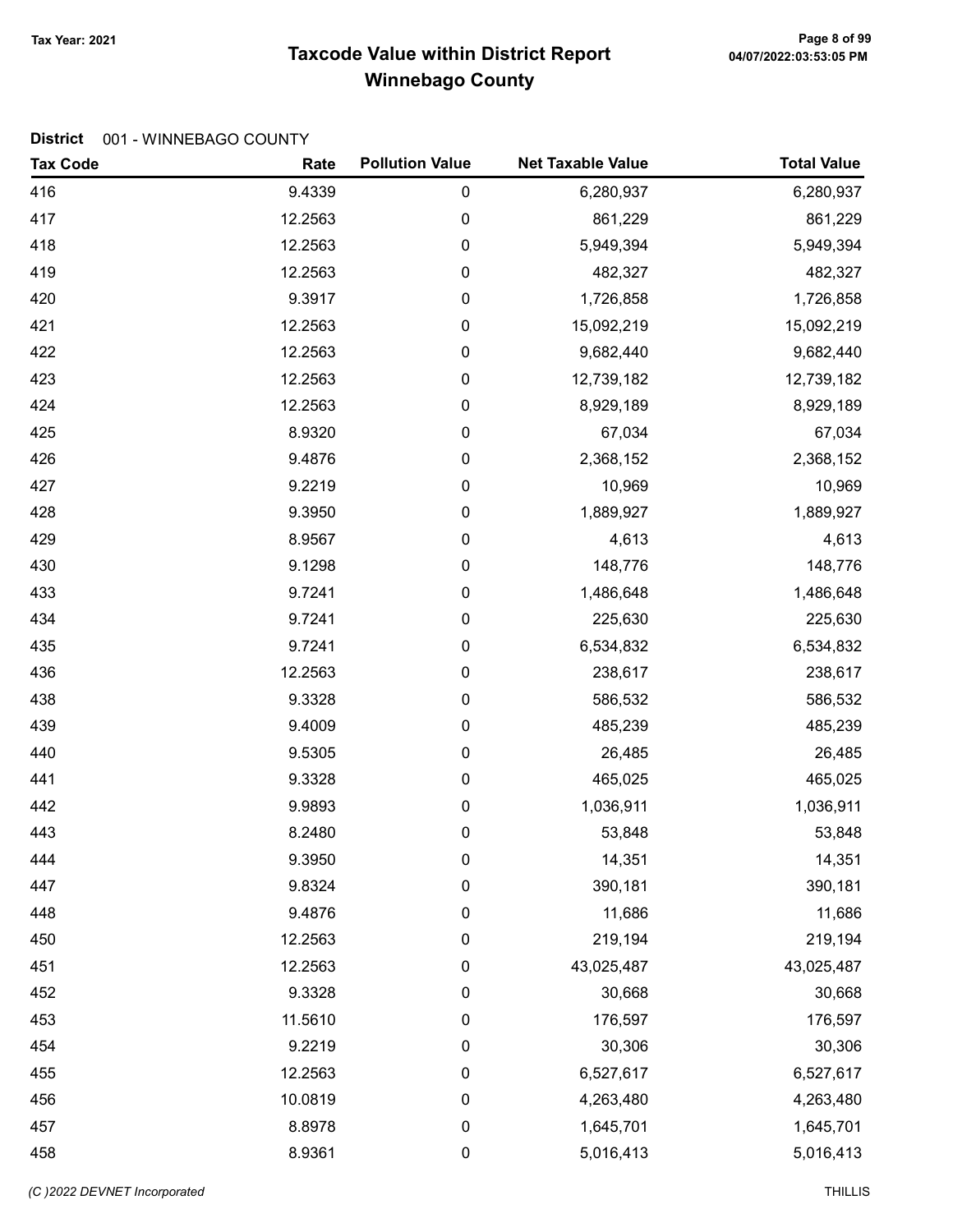# Taxcode Value within District Report Tax Year: 2021 Page 9 of 99 Winnebago County

| <b>District</b>                    | 001 - WINNEBAGO COUNTY        |                        |                                                |                    |  |  |
|------------------------------------|-------------------------------|------------------------|------------------------------------------------|--------------------|--|--|
| <b>Tax Code</b>                    | Rate                          | <b>Pollution Value</b> | <b>Net Taxable Value</b>                       | <b>Total Value</b> |  |  |
| 460                                | 12.2563                       | 0                      | 859,185                                        | 859,185            |  |  |
|                                    |                               |                        | <b>Totals for 001 - WINNEBAGO COUNTY</b>       | 4,490,675,259      |  |  |
|                                    |                               |                        | <b>State Railroad</b>                          | 12,100,833         |  |  |
|                                    |                               |                        | <b>Grand Totals for 001 - WINNEBAGO COUNTY</b> | 4,502,776,092      |  |  |
| <b>District</b><br><b>Tax Code</b> | 002 - FOREST PRESERVE<br>Rate | <b>Pollution Value</b> | <b>Net Taxable Value</b>                       | <b>Total Value</b> |  |  |
| 001                                | 12.2563                       | $\pmb{0}$              | 1,415,156,299                                  | 1,415,156,299      |  |  |
| 002                                | 10.0819                       | $\boldsymbol{0}$       | 116,985,736                                    | 116,985,736        |  |  |
| 003                                | 10.3748                       | $\mathbf 0$            | 30,393,220                                     | 30,393,220         |  |  |
| 005                                | 10.0253                       | 0                      | 12,259,711                                     | 12,259,711         |  |  |
| 006                                | 9.9893                        | 0                      | 148,597,669                                    | 148,597,669        |  |  |
| 007                                | 9.8162                        | 0                      | 5,854,176                                      | 5,854,176          |  |  |
| 008                                | 9.4876                        | 0                      | 61,925,180                                     | 61,925,180         |  |  |
| 010                                | 10.5004                       | 0                      | 3,414,800                                      | 3,414,800          |  |  |
| 012                                | 8.2480                        | 0                      | 201,386                                        | 201,386            |  |  |
| 013                                | 9.6284                        | 0                      | 25,089,699                                     | 25,089,699         |  |  |
| 014                                | 12.2563                       | 0                      | 876,211                                        | 876,211            |  |  |
| 016                                | 9.2099                        | 0                      | $\boldsymbol{0}$                               | $\boldsymbol{0}$   |  |  |
| 017                                | 10.5479                       | 0                      | 26,356,781                                     | 26,356,781         |  |  |
| 018                                | 10.1984                       | 0                      | 58,107,796                                     | 58,107,796         |  |  |
| 019                                | 9.5385                        | 0                      | 0                                              | 0                  |  |  |
| 020                                | 9.2219                        | 0                      | 26,325                                         | 26,325             |  |  |
| 021                                | 12.8506                       | 0                      | 19,491,167                                     | 19,491,167         |  |  |
| 026                                | 9.3950                        | 0                      | 36,305,876                                     | 36,305,876         |  |  |
| 030                                | 9.2099                        | 0                      | 414,534                                        | 414,534            |  |  |
| 031                                | 9.4553                        | $\boldsymbol{0}$       | 5,224,067                                      | 5,224,067          |  |  |
| 035                                | 9.9088                        | $\mathbf 0$            | 837,690                                        | 837,690            |  |  |
| 036                                | 12.0832                       | 0                      | 14,533,462                                     | 14,533,462         |  |  |
| 040                                | 9.7330                        | $\boldsymbol{0}$       | 64,980                                         | 64,980             |  |  |
| 042                                | 9.8135                        | $\mathbf 0$            | 3,695,131                                      | 3,695,131          |  |  |
| 044                                | 9.3145                        | $\mathbf 0$            | 53,925                                         | 53,925             |  |  |
| 045                                | 8.4211                        | $\mathbf 0$            | 356,847                                        | 356,847            |  |  |
| 046                                | 12.0732                       | 0                      | 36,405                                         | 36,405             |  |  |
| 047                                | 12.2563                       | 0                      | 3,861                                          | 3,861              |  |  |
| 048                                | 12.2563                       | 0                      | 65,420                                         | 65,420             |  |  |
| 049                                | 10.3394                       | $\mathbf 0$            | 24,781,177                                     | 24,781,177         |  |  |
| 050                                | 9.7268                        | $\mathbf 0$            | 6,928,985                                      | 6,928,985          |  |  |
| 051                                | 9.5537                        | 0                      | 10,451,178                                     | 10,451,178         |  |  |
| (C) 2022 DEVNET Incorporated       |                               |                        |                                                | <b>THILLIS</b>     |  |  |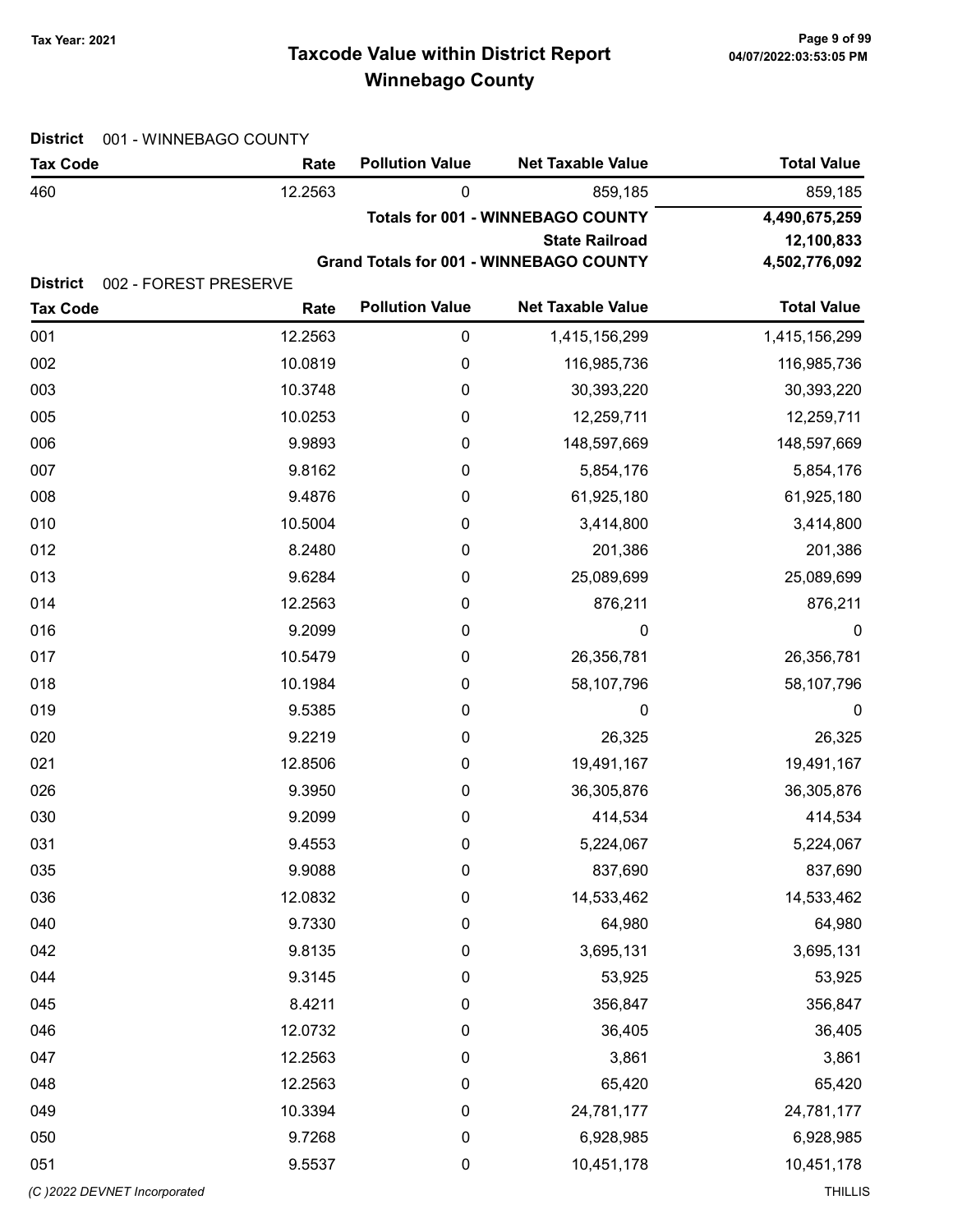# Taxcode Value within District Report Tax Year: 2021 Page 10 of 99 Winnebago County

| <b>Tax Code</b> | Rate    | <b>Pollution Value</b> | <b>Net Taxable Value</b> | <b>Total Value</b> |
|-----------------|---------|------------------------|--------------------------|--------------------|
| 052             | 9.8456  | 0                      | 449,945                  | 449,945            |
| 053             | 10.1303 | 0                      | 2,010,368                | 2,010,368          |
| 057             | 9.7157  | 0                      | 10,752,010               | 10,752,010         |
| 058             | 9.5426  | 0                      | 1,801,748                | 1,801,748          |
| 059             | 9.7283  | 0                      | 1,660,979                | 1,660,979          |
| 060             | 9.5797  | 0                      | 1,808,731                | 1,808,731          |
| 061             | 9.9061  | 0                      | 3,264,894                | 3,264,894          |
| 062             | 9.7528  | 0                      | 7,917,934                | 7,917,934          |
| 063             | 9.8345  | 0                      | 2,234,242                | 2,234,242          |
| 064             | 9.8867  | 0                      | 15,498,124               | 15,498,124         |
| 066             | 10.0598 | 0                      | 13,794,975               | 13,794,975         |
| 068             | 10.0009 | 0                      | 3,383,176                | 3,383,176          |
| 069             | 10.3517 | 0                      | 7,359,509                | 7,359,509          |
| 070             | 9.4876  | 0                      | 2,094,872                | 2,094,872          |
| 071             | 10.1786 | 0                      | 11,931,734               | 11,931,734         |
| 072             | 9.4009  | 0                      | 51,753                   | 51,753             |
| 073             | 9.8716  | 0                      | 46,444                   | 46,444             |
| 076             | 9.3145  | 0                      | 1,001,877                | 1,001,877          |
| 077             | 9.2099  | 0                      | 159,622                  | 159,622            |
| 078             | 9.1173  | 0                      | 328,714                  | 328,714            |
| 083             | 9.7157  | 0                      | 673,733                  | 673,733            |
| 084             | 9.1005  | 0                      | 593,720                  | 593,720            |
| 085             | 12.2563 | 0                      | 9,412,827                | 9,412,827          |
| 086             | 12.1608 | 0                      | 1,270,696                | 1,270,696          |
| 090             | 8.9920  | 0                      | 7,739                    | 7,739              |
| 091             | 8.4698  | 0                      | 10,514,285               | 10,514,285         |
| 092             | 8.9833  | 0                      | 5,087,036                | 5,087,036          |
| 093             | 8.4611  | 0                      | 1,479,699                | 1,479,699          |
| 095             | 9.3328  | 0                      | 4,996,143                | 4,996,143          |
| 096             | 10.3067 | 0                      | 8,960,972                | 8,960,972          |
| 099             | 9.9572  | 0                      | 5,834,011                | 5,834,011          |
| 104             | 9.2736  | 0                      | 2,389,933                | 2,389,933          |
| 108             | 8.9567  | 0                      | 54,982                   | 54,982             |
| 109             | 9.1298  | 0                      | 36,369,674               | 36,369,674         |
| 110             | 9.7036  | 0                      | 27,062,965               | 27,062,965         |
| 111             | 9.3541  | 0                      | 6,537,334                | 6,537,334          |
| 112             | 11.4120 | 0                      | 2,776,319                | 2,776,319          |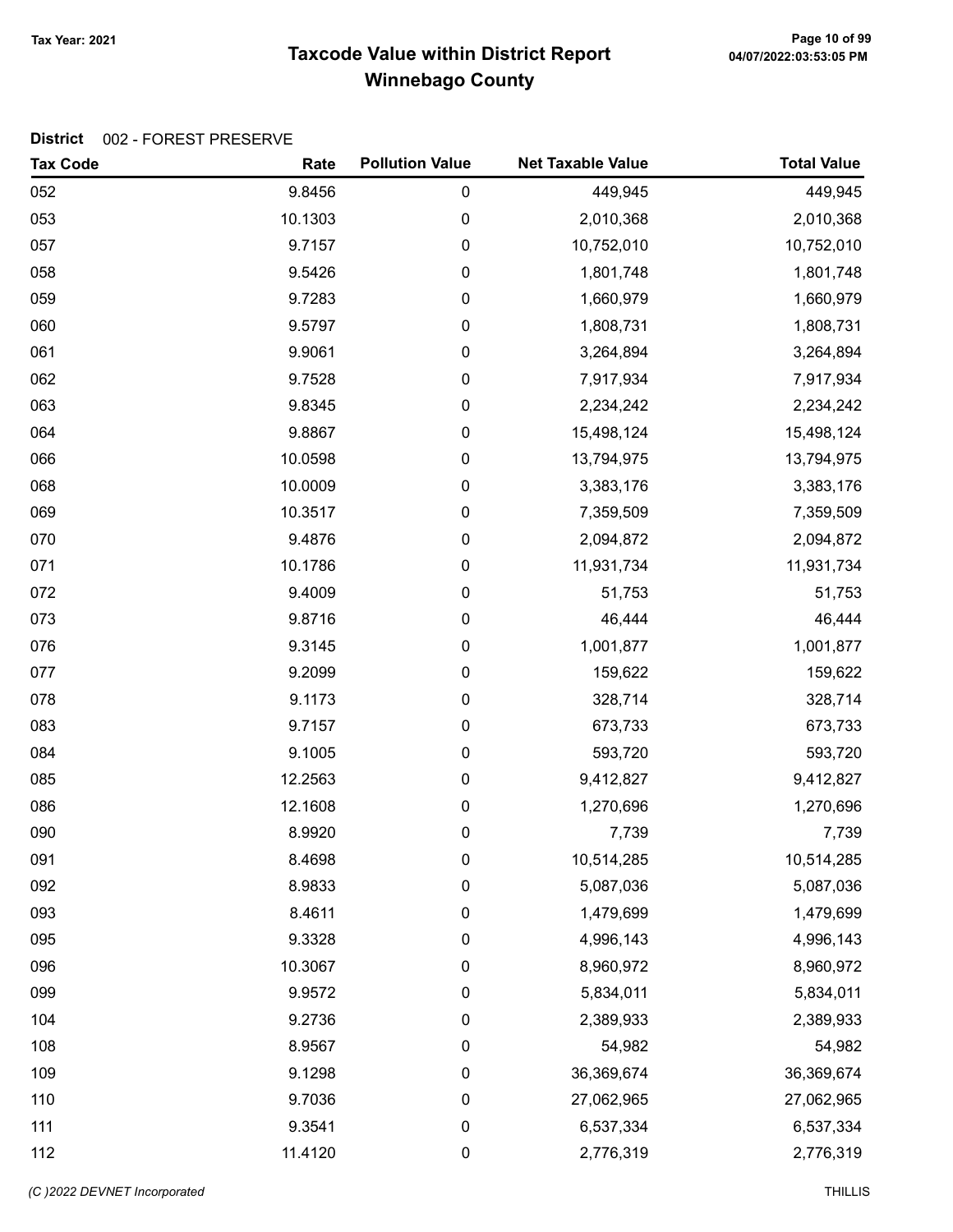# Taxcode Value within District Report Tax Year: 2021 Page 11 of 99 Winnebago County

| <b>Tax Code</b> | Rate    | <b>Pollution Value</b> | <b>Net Taxable Value</b> | <b>Total Value</b> |
|-----------------|---------|------------------------|--------------------------|--------------------|
| 113             | 10.6775 | 0                      | 11,138,819               | 11,138,819         |
| 114             | 9.5305  | 0                      | 81,658,352               | 81,658,352         |
| 115             | 9.1810  | 0                      | 6,038,785                | 6,038,785          |
| 116             | 11.2389 | 0                      | 27,216                   | 27,216             |
| 117             | 12.2563 | 0                      | 11,628,297               | 11,628,297         |
| 118             | 9.7241  | 0                      | 366,998                  | 366,998            |
| 119             | 9.7036  | 0                      | 14,551,904               | 14,551,904         |
| 120             | 9.5305  | 0                      | 4,014,236                | 4,014,236          |
| 122             | 9.5122  | 0                      | 577,193                  | 577,193            |
| 123             | 11.2824 | 0                      | 747,364                  | 747,364            |
| 124             | 10.6775 | 0                      | 7,709,121                | 7,709,121          |
| 125             | 10.5044 | 0                      | 136,252                  | 136,252            |
| 126             | 12.2563 | 0                      | 1,895,242                | 1,895,242          |
| 127             | 12.3859 | 0                      | 137,690,825              | 137,690,825        |
| 128             | 10.1549 | 0                      | 1,974,503                | 1,974,503          |
| 129             | 10.5044 | 0                      | 15,486,924               | 15,486,924         |
| 130             | 9.5720  | 0                      | 4,490,226                | 4,490,226          |
| 131             | 11.1093 | 0                      | 4,261                    | 4,261              |
| 133             | 9.7241  | 0                      | 118,356,697              | 118,356,697        |
| 134             | 8.8423  | 0                      | 13,078                   | 13,078             |
| 135             | 8.9567  | 0                      | 8,061,109                | 8,061,109          |
| 136             | 9.1658  | 0                      | 30,162,987               | 30,162,987         |
| 137             | 9.5510  | 0                      | 55,881,059               | 55,881,059         |
| 138             | 9.7811  | 0                      | 31,856                   | 31,856             |
| 139             | 9.2608  | 0                      | 8,628,714                | 8,628,714          |
| 140             | 8.3888  | 0                      | 59,035                   | 59,035             |
| 141             | 9.5510  | 0                      | 223,002                  | 223,002            |
| 142             | 10.2347 | 0                      | 4,504                    | 4,504              |
| 143             | 9.0154  | 0                      | 3,254,789                | 3,254,789          |
| 144             | 9.4339  | 0                      | 122,029,670              | 122,029,670        |
| 145             | 8.6665  | 0                      | 5,047,840                | 5,047,840          |
| 146             | 12.3418 | 0                      | 18,997,285               | 18,997,285         |
| 147             | 10.4078 | 0                      | 74,541                   | 74,541             |
| 148             | 8.7429  | 0                      | 1,023                    | 1,023              |
| 149             | 10.1663 | $\boldsymbol{0}$       | 34,557,667               | 34,557,667         |
| 150             | 9.6392  | 0                      | 116,906                  | 116,906            |
| 151             | 10.6980 | $\pmb{0}$              | 888                      | 888                |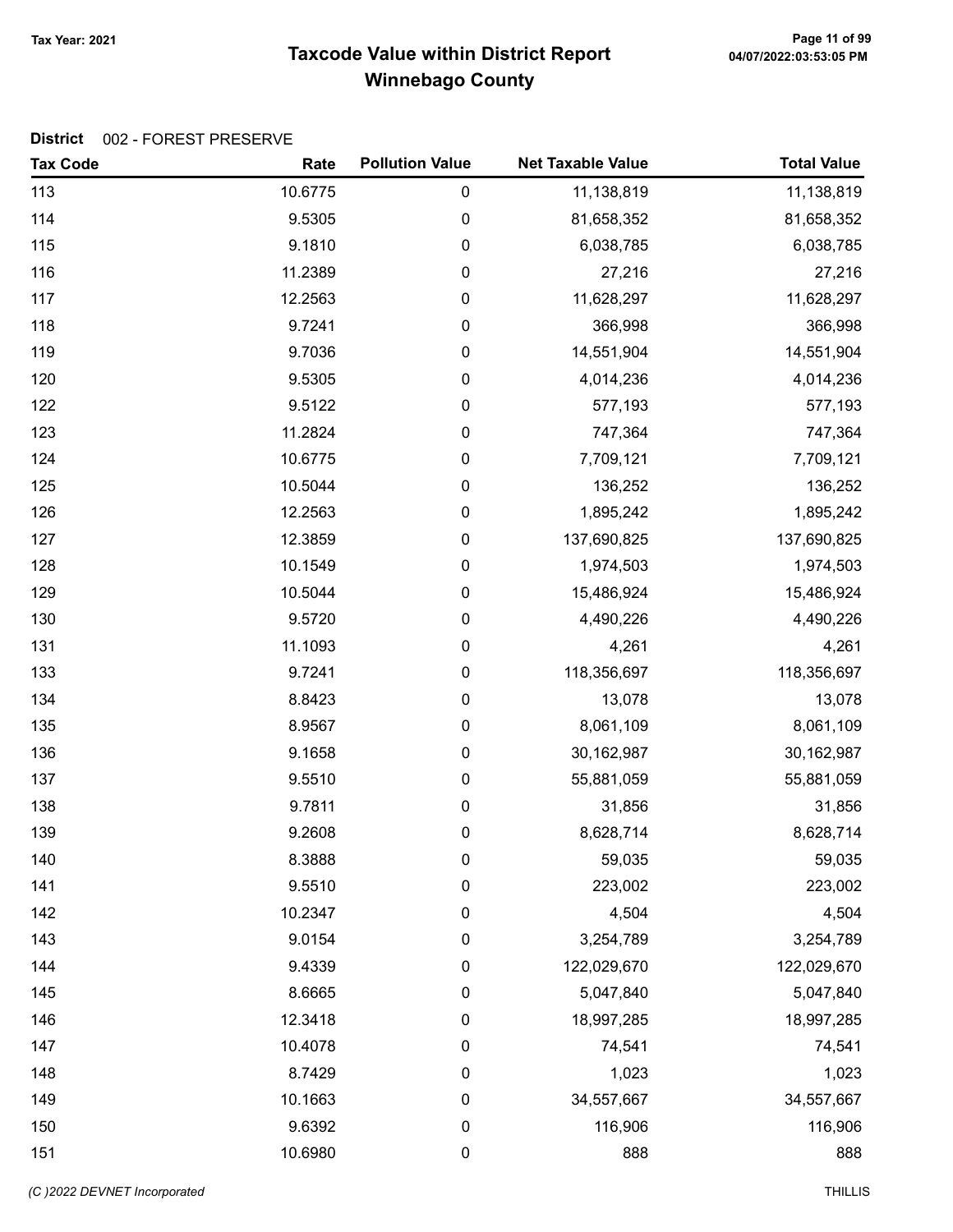# Taxcode Value within District Report Tax Year: 2021 Page 12 of 99 Winnebago County

| <b>Tax Code</b> | Rate    | <b>Pollution Value</b> | <b>Net Taxable Value</b> | <b>Total Value</b> |
|-----------------|---------|------------------------|--------------------------|--------------------|
| 152             | 10.6980 | 0                      | 4,906,042                | 4,906,042          |
| 153             | 9.7241  | 0                      | 790,328                  | 790,328            |
| 154             | 12.1687 | 0                      | 121,018                  | 121,018            |
| 155             | 8.8059  | 0                      | 8,763,244                | 8,763,244          |
| 156             | 8.6653  | 0                      | 19,820,245               | 19,820,245         |
| 157             | 11.1948 | 0                      | 91,655                   | 91,655             |
| 158             | 10.4078 | 0                      | 6,814,716                | 6,814,716          |
| 159             | 9.6404  | 0                      | 269,903                  | 269,903            |
| 160             | 9.4339  | 0                      | 536,480                  | 536,480            |
| 161             | 8.4396  | 0                      | 137,589                  | 137,589            |
| 162             | 8.9572  | 0                      | 571,072                  | 571,072            |
| 163             | 9.5510  | 0                      | 2,012,783                | 2,012,783          |
| 164             | 9.2608  | 0                      | 98,049                   | 98,049             |
| 165             | 8.5802  | 0                      | 16,283,767               | 16,283,767         |
| 167             | 8.5698  | 0                      | 6,001,379                | 6,001,379          |
| 168             | 8.5802  | 0                      | 0                        | $\boldsymbol{0}$   |
| 169             | 8.9430  | 0                      | 8,660,569                | 8,660,569          |
| 170             | 8.8384  | 0                      | 120,912                  | 120,912            |
| 171             | 9.8123  | 0                      | 153,924                  | 153,924            |
| 172             | 12.2463 | 0                      | 248,799                  | 248,799            |
| 175             | 9.4376  | 0                      | 46,977,470               | 46,977,470         |
| 176             | 8.5038  | 0                      | 0                        | $\boldsymbol{0}$   |
| 177             | 8.8978  | 0                      | 12,773,450               | 12,773,450         |
| 178             | 7.9640  | 0                      | $\mathbf 0$              | $\pmb{0}$          |
| 179             | 8.6727  | 0                      | 10,056,637               | 10,056,637         |
| 180             | 9.2125  | 0                      | 77,503,855               | 77,503,855         |
| 181             | 9.2171  | 0                      | 152,061,092              | 152,061,092        |
| 182             | 8.5046  | 0                      | 710,466                  | 710,466            |
| 183             | 8.5046  | 0                      | 0                        | 0                  |
| 184             | 9.4654  | 0                      | 1,209,062                | 1,209,062          |
| 185             | 9.8324  | $\pmb{0}$              | 14,436,614               | 14,436,614         |
| 187             | 9.3902  | 0                      | 2,926,326                | 2,926,326          |
| 188             | 9.3856  | 0                      | 891,472                  | 891,472            |
| 189             | 10.0055 | 0                      | 76,615,029               | 76,615,029         |
| 190             | 8.9361  | 0                      | 42,729,310               | 42,729,310         |
| 191             | 8.6613  | $\pmb{0}$              | 13,651,846               | 13,651,846         |
| 192             | 9.8278  | 0                      | 18,503,709               | 18,503,709         |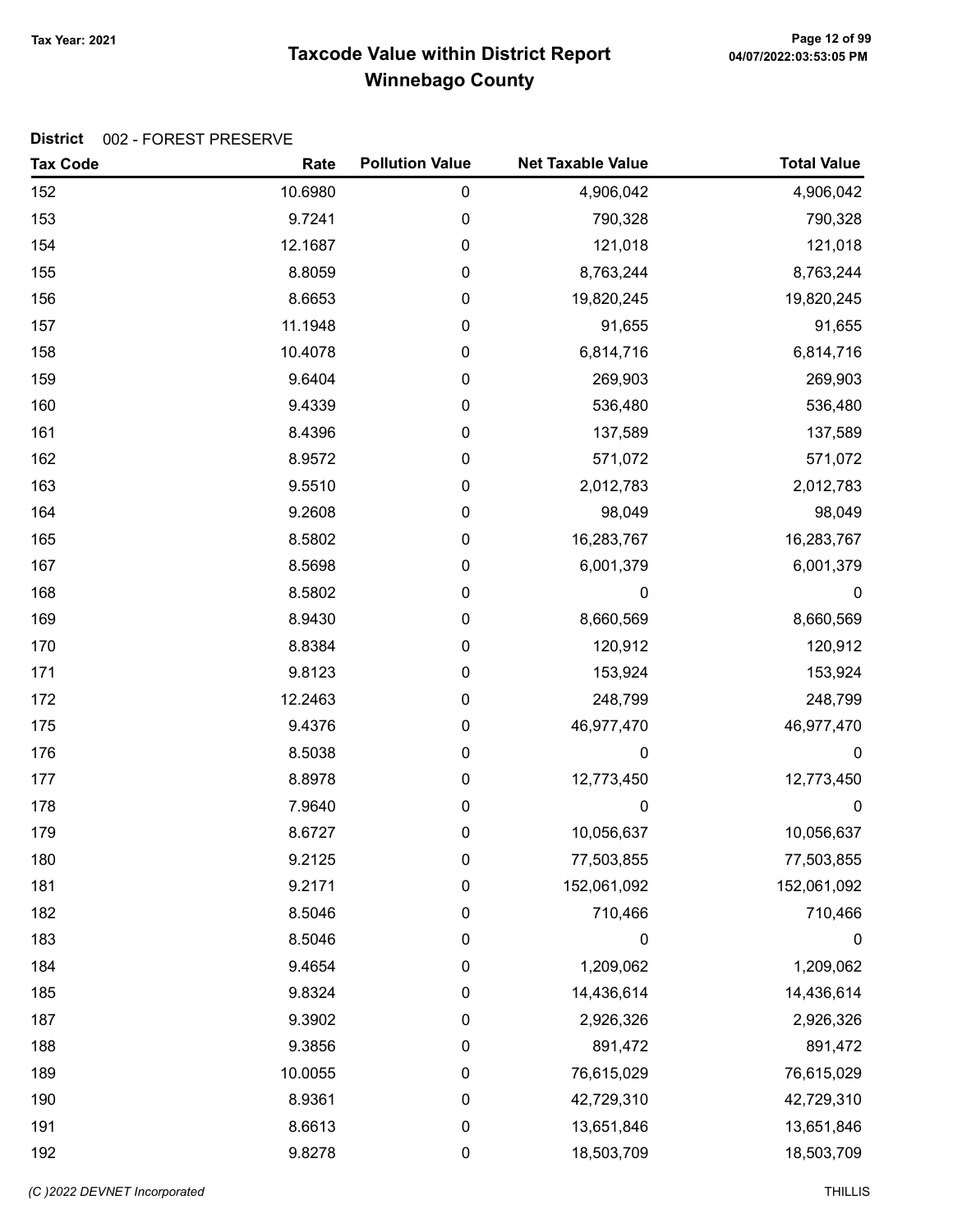# Taxcode Value within District Report Tax Year: 2021 Page 13 of 99 Winnebago County

| <b>Tax Code</b> | Rate    | <b>Pollution Value</b> | <b>Net Taxable Value</b> | <b>Total Value</b> |
|-----------------|---------|------------------------|--------------------------|--------------------|
| 193             | 8.9460  | $\pmb{0}$              | 9,464,532                | 9,464,532          |
| 194             | 8.8396  | $\mathbf 0$            | 2,673,434                | 2,673,434          |
| 196             | 8.6777  | 0                      | 15,039                   | 15,039             |
| 197             | 9.3917  | 0                      | 117,905,413              | 117,905,413        |
| 198             | 9.8379  | 0                      | 4,892,772                | 4,892,772          |
| 199             | 10.0110 | 0                      | 47,463,729               | 47,463,729         |
| 200             | 9.6463  | 0                      | 1,967,761                | 1,967,761          |
| 201             | 9.0457  | 0                      | 19,518,313               | 19,518,313         |
| 202             | 8.7709  | 0                      | 49,354,491               | 49,354,491         |
| 203             | 9.2057  | 0                      | 5,255,366                | 5,255,366          |
| 204             | 9.8265  | $\pmb{0}$              | 33,597                   | 33,597             |
| 205             | 9.8210  | 0                      | 238,671                  | 238,671            |
| 206             | 9.9941  | 0                      | 22,615,336               | 22,615,336         |
| 207             | 9.2930  | 0                      | 0                        | 0                  |
| 208             | 9.1298  | $\pmb{0}$              | 50,751                   | 50,751             |
| 209             | 9.5707  | 0                      | 46,359,872               | 46,359,872         |
| 210             | 8.6255  | 0                      | 0                        | $\pmb{0}$          |
| 211             | 8.6769  | $\pmb{0}$              | 0                        | 0                  |
| 212             | 8.6848  | 0                      | 151                      | 151                |
| 213             | 8.6655  | 0                      | 7,805,127                | 7,805,127          |
| 214             | 8.7169  | 0                      | 18,766,803               | 18,766,803         |
| 220             | 9.1911  | 0                      | 38,668,397               | 38,668,397         |
| 223             | 12.2563 | 0                      | 7,122,732                | 7,122,732          |
| 226             | 12.2563 | 0                      | 768,475                  | 768,475            |
| 228             | 9.6493  | 0                      | 1,273,404                | 1,273,404          |
| 229             | 9.6097  | 0                      | 2,146,494                | 2,146,494          |
| 230             | 9.3340  | 0                      | 23,301,715               | 23,301,715         |
| 231             | 9.5157  | $\pmb{0}$              | 135,337                  | 135,337            |
| 232             | 8.4680  | 0                      | 1,027,020                | 1,027,020          |
| 233             | 9.6493  | $\boldsymbol{0}$       | 15,037,917               | 15,037,917         |
| 234             | 9.3736  | $\boldsymbol{0}$       | 299,499                  | 299,499            |
| 246             | 9.2008  | 0                      | 9,698,246                | 9,698,246          |
| 247             | 8.5580  | $\pmb{0}$              | 7,614,717                | 7,614,717          |
| 248             | 9.0756  | 0                      | 78,917                   | 78,917             |
| 254             | 9.2519  | $\boldsymbol{0}$       | 275,389                  | 275,389            |
| 258             | 11.2603 | $\pmb{0}$              | $\boldsymbol{0}$         | 0                  |
| 259             | 10.5328 | $\pmb{0}$              | $\boldsymbol{0}$         | $\boldsymbol{0}$   |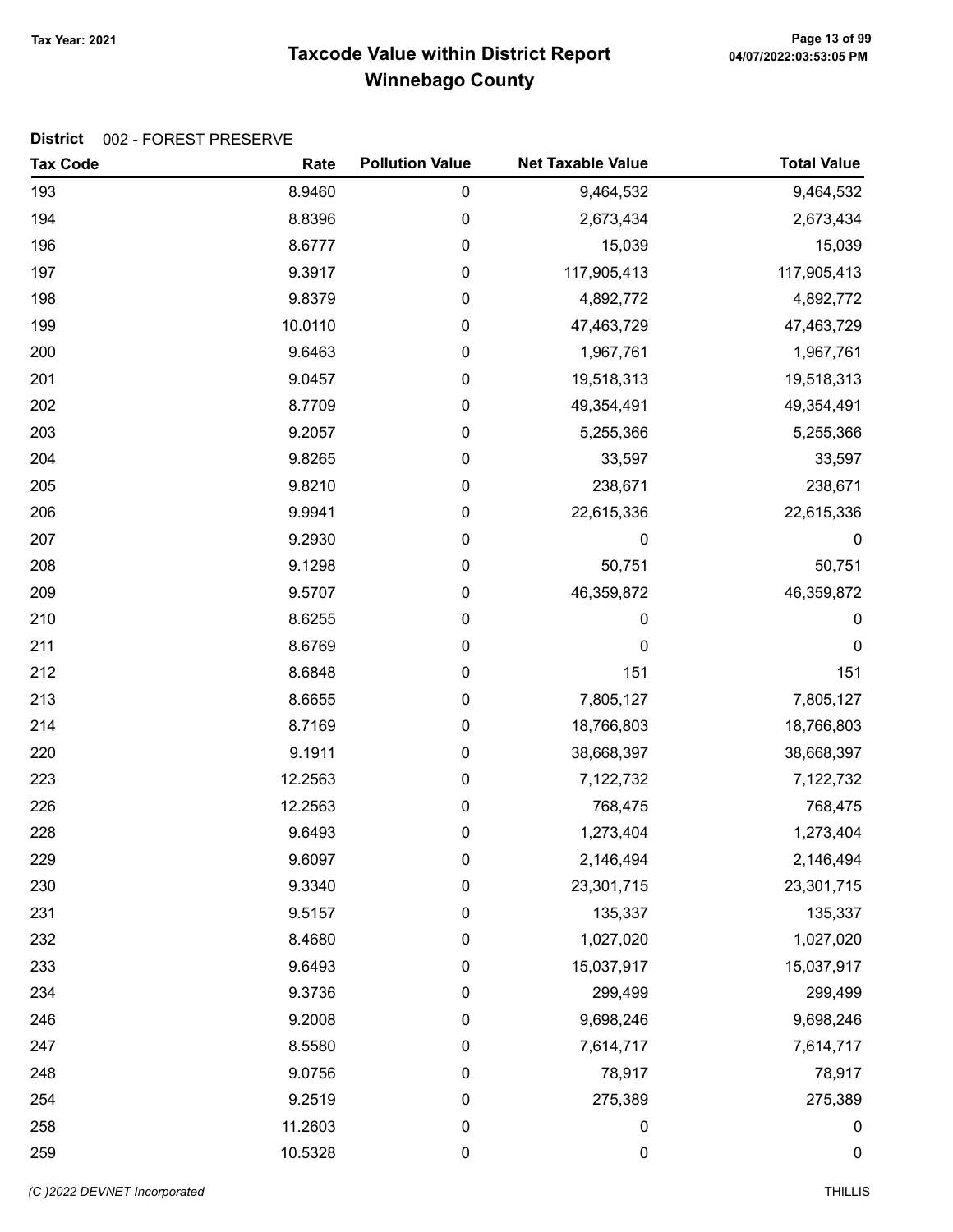# Taxcode Value within District Report Tax Year: 2021 Page 14 of 99 Winnebago County

| <b>Tax Code</b> | Rate    | <b>Pollution Value</b> | <b>Net Taxable Value</b> | <b>Total Value</b> |
|-----------------|---------|------------------------|--------------------------|--------------------|
| 260             | 9.2148  | $\mathbf 0$            | 16,387,562               | 16,387,562         |
| 262             | 9.0198  | $\pmb{0}$              | 183,945                  | 183,945            |
| 263             | 8.7695  | $\pmb{0}$              | 211,990                  | 211,990            |
| 265             | 9.2015  | $\boldsymbol{0}$       | 1,085,951                | 1,085,951          |
| 266             | 8.4740  | $\boldsymbol{0}$       | 6,966,161                | 6,966,161          |
| 267             | 8.7562  | $\mathbf 0$            | 1,608,102                | 1,608,102          |
| 268             | 8.0287  | $\mathbf 0$            | 4,069,388                | 4,069,388          |
| 281             | 8.1758  | $\mathbf 0$            | 48,769,310               | 48,769,310         |
| 282             | 8.9033  | $\boldsymbol{0}$       | 207,085                  | 207,085            |
| 283             | 9.3486  | $\pmb{0}$              | 168,792                  | 168,792            |
| 284             | 8.6211  | $\boldsymbol{0}$       | 38,991                   | 38,991             |
| 286             | 8.9320  | $\boldsymbol{0}$       | 30,558,238               | 30,558,238         |
| 290             | 8.9361  | $\boldsymbol{0}$       | 0                        | $\pmb{0}$          |
| 305             | 8.6027  | $\mathbf 0$            | 310,822                  | 310,822            |
| 306             | 9.7886  | $\mathbf 0$            | 443,393                  | 443,393            |
| 308             | 9.3433  | $\mathbf 0$            | 821,486                  | 821,486            |
| 309             | 8.6025  | $\boldsymbol{0}$       | 6,008,496                | 6,008,496          |
| 310             | 9.3435  | $\boldsymbol{0}$       | 8,525,972                | 8,525,972          |
| 311             | 9.7888  | $\boldsymbol{0}$       | 4,416,579                | 4,416,579          |
| 312             | 9.3300  | $\boldsymbol{0}$       | 1,705,529                | 1,705,529          |
| 313             | 9.7209  | $\mathbf 0$            | 1,970,681                | 1,970,681          |
| 314             | 9.4237  | $\mathbf 0$            | 4,836,773                | 4,836,773          |
| 315             | 11.3641 | $\mathbf 0$            | 77,478                   | 77,478             |
| 324             | 9.3186  | $\pmb{0}$              | 2,019,530                | 2,019,530          |
| 325             | 10.1206 | $\boldsymbol{0}$       | 336,086                  | 336,086            |
| 326             | 9.2815  | $\boldsymbol{0}$       | 51,759,645               | 51,759,645         |
| 327             | 11.3270 | $\boldsymbol{0}$       | 54,711                   | 54,711             |
| 328             | 10.2937 | $\mathbf 0$            | 54,627,451               | 54,627,451         |
| 329             | 9.4546  | $\mathbf 0$            | 1,959,641                | 1,959,641          |
| 343             | 10.3280 | $\boldsymbol{0}$       | 605,224                  | 605,224            |
| 347             | 8.8978  | $\mathbf 0$            | 304,604                  | 304,604            |
| 348             | 8.9361  | $\mathbf 0$            | 60,862                   | 60,862             |
| 351             | 8.4611  | $\mathbf 0$            | 828,760                  | 828,760            |
| 358             | 8.9430  | 0                      | $\boldsymbol{0}$         | 0                  |
| 359             | 8.9430  | 0                      | 4,055                    | 4,055              |
| 360             | 8.5698  | $\mathbf 0$            | $\boldsymbol{0}$         | 0                  |
| 361             | 11.3679 | $\pmb{0}$              | 4,504                    | 4,504              |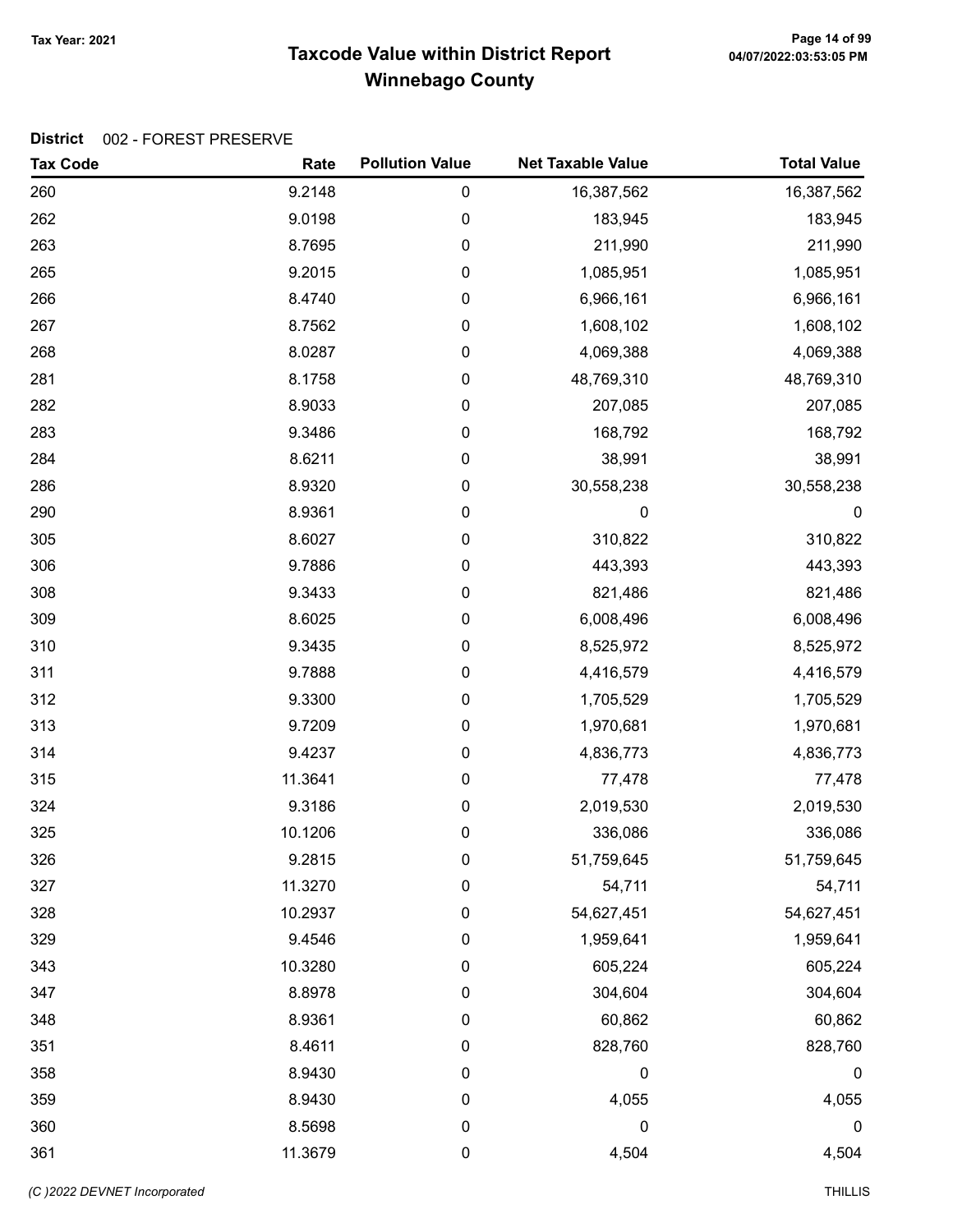# Taxcode Value within District Report Tax Year: 2021 Page 15 of 99 Winnebago County

| <b>Tax Code</b> | Rate    | <b>Pollution Value</b> | <b>Net Taxable Value</b> | <b>Total Value</b> |
|-----------------|---------|------------------------|--------------------------|--------------------|
| 362             | 8.3441  | 0                      | 1,138,298                | 1,138,298          |
| 363             | 8.8617  | 0                      | 57,442                   | 57,442             |
| 364             | 8.4847  | 0                      | 281,811                  | 281,811            |
| 365             | 9.1161  | 0                      | 12,197,158               | 12,197,158         |
| 366             | 9.4350  | 0                      | 848,215                  | 848,215            |
| 367             | 9.4167  | 0                      | 126,516                  | 126,516            |
| 368             | 8.9430  | 0                      | 0                        | 0                  |
| 369             | 9.1161  | 0                      | 123,018                  | 123,018            |
| 370             | 10.3067 | 0                      | 0                        | $\mathbf 0$        |
| 372             | 10.4798 | 0                      | 4,375,523                | 4,375,523          |
| 373             | 9.1564  | 0                      | 2,163,891                | 2,163,891          |
| 374             | 10.3748 | 0                      | 1,684,891                | 1,684,891          |
| 378             | 10.5479 | 0                      | 52,587,197               | 52,587,197         |
| 379             | 8.9833  | 0                      | 993,249                  | 993,249            |
| 380             | 9.9572  | 0                      | 1,019,910                | 1,019,910          |
| 381             | 12.3532 | 0                      | 7,928,818                | 7,928,818          |
| 382             | 12.1801 | 0                      | 183,084                  | 183,084            |
| 383             | 12.2128 | 0                      | 1,540,747                | 1,540,747          |
| 385             | 10.1303 | 0                      | 1,010,142                | 1,010,142          |
| 386             | 10.5044 | 0                      | 0                        | $\mathbf 0$        |
| 391             | 12.2563 | 0                      | 914,701                  | 914,701            |
| 392             | 12.2563 | 0                      | 23,616,381               | 23,616,381         |
| 393             | 9.3328  | 0                      | 459,482                  | 459,482            |
| 394             | 9.3328  | 0                      | 0                        | $\pmb{0}$          |
| 396             | 9.4350  | 0                      | $\mathbf 0$              | $\pmb{0}$          |
| 397             | 9.0514  | 0                      | 0                        | $\pmb{0}$          |
| 400             | 12.2563 | 0                      | 2,200                    | 2,200              |
| 401             | 9.3917  | $\pmb{0}$              | 4,009,467                | 4,009,467          |
| 402             | 9.3917  | 0                      | 535,055                  | 535,055            |
| 403             | 12.2563 | $\boldsymbol{0}$       | 70,087                   | 70,087             |
| 404             | 12.2563 | $\pmb{0}$              | 1,158,343                | 1,158,343          |
| 405             | 12.2563 | $\pmb{0}$              | 1,586,543                | 1,586,543          |
| 406             | 12.2563 | $\pmb{0}$              | 10,548                   | 10,548             |
| 407             | 12.2563 | 0                      | 703,984                  | 703,984            |
| 408             | 12.2563 | $\pmb{0}$              | 281,186                  | 281,186            |
| 409             | 10.0819 | $\pmb{0}$              | 11,680,922               | 11,680,922         |
| 410             | 12.2563 | $\pmb{0}$              | 7,930,819                | 7,930,819          |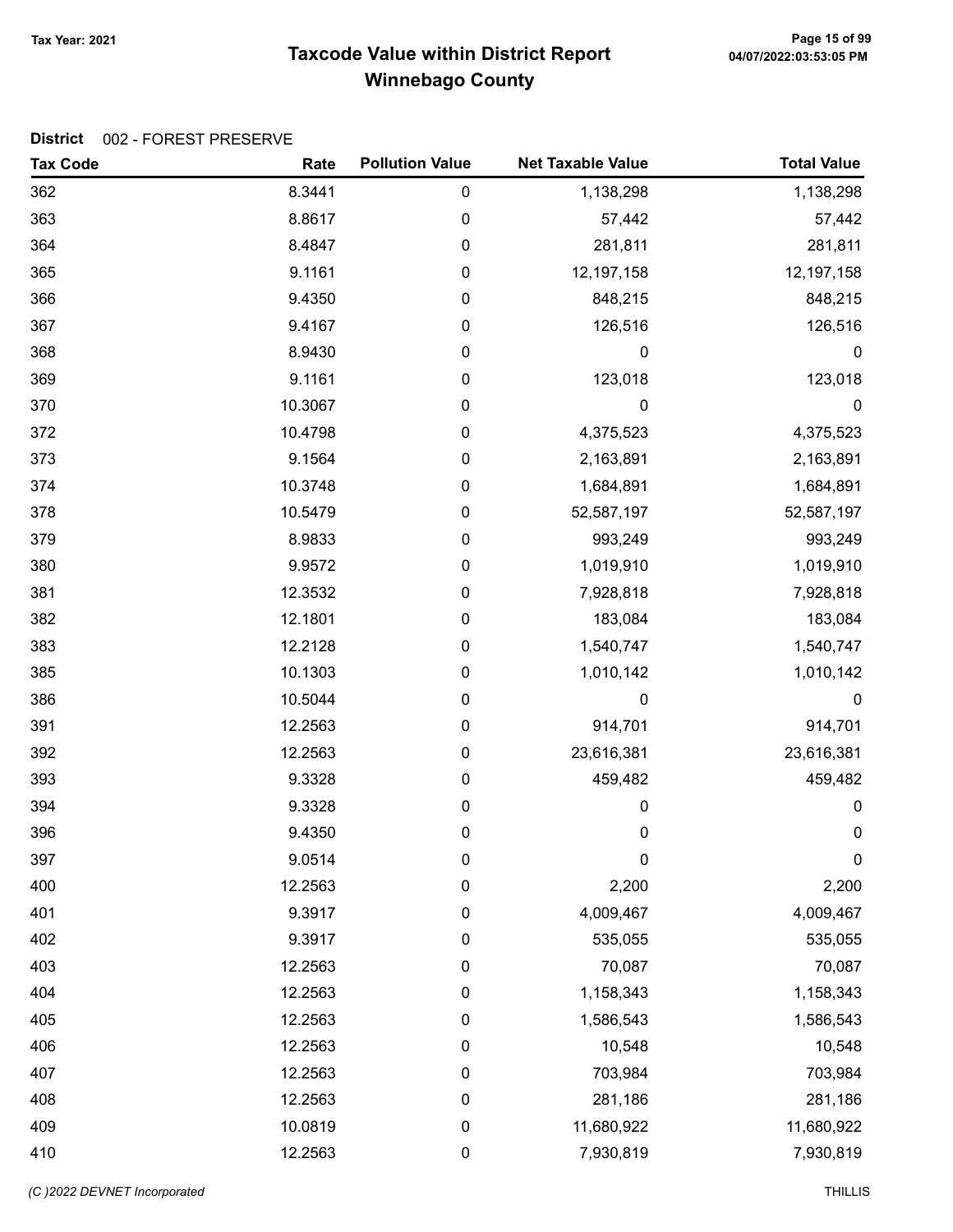# Taxcode Value within District Report Tax Year: 2021 Page 16 of 99 Winnebago County

#### District 002 - FOREST PRESERVE

| <b>Tax Code</b> | Rate    | <b>Pollution Value</b> | <b>Net Taxable Value</b> | <b>Total Value</b> |
|-----------------|---------|------------------------|--------------------------|--------------------|
| 411             | 12.0832 | $\pmb{0}$              | 507                      | 507                |
| 412             | 12.2563 | 0                      | 101,985                  | 101,985            |
| 413             | 9.5510  | 0                      | 515,299                  | 515,299            |
| 414             | 9.7241  | 0                      | 1,126,975                | 1,126,975          |
| 415             | 8.8978  | 0                      | 1,208,379                | 1,208,379          |
| 416             | 9.4339  | 0                      | 6,280,937                | 6,280,937          |
| 417             | 12.2563 | 0                      | 861,229                  | 861,229            |
| 418             | 12.2563 | 0                      | 5,949,394                | 5,949,394          |
| 419             | 12.2563 | 0                      | 482,327                  | 482,327            |
| 420             | 9.3917  | 0                      | 1,726,858                | 1,726,858          |
| 421             | 12.2563 | 0                      | 15,092,219               | 15,092,219         |
| 422             | 12.2563 | 0                      | 9,682,440                | 9,682,440          |
| 423             | 12.2563 | 0                      | 12,739,182               | 12,739,182         |
| 424             | 12.2563 | 0                      | 8,929,189                | 8,929,189          |
| 425             | 8.9320  | 0                      | 67,034                   | 67,034             |
| 426             | 9.4876  | 0                      | 2,368,152                | 2,368,152          |
| 427             | 9.2219  | 0                      | 10,969                   | 10,969             |
| 428             | 9.3950  | 0                      | 1,889,927                | 1,889,927          |
| 429             | 8.9567  | 0                      | 4,613                    | 4,613              |
| 430             | 9.1298  | 0                      | 148,776                  | 148,776            |
| 433             | 9.7241  | 0                      | 1,486,648                | 1,486,648          |
| 434             | 9.7241  | 0                      | 225,630                  | 225,630            |
| 435             | 9.7241  | 0                      | 6,534,832                | 6,534,832          |
| 436             | 12.2563 | 0                      | 238,617                  | 238,617            |
| 438             | 9.3328  | 0                      | 586,532                  | 586,532            |
| 439             | 9.4009  | 0                      | 485,239                  | 485,239            |
| 440             | 9.5305  | $\pmb{0}$              | 26,485                   | 26,485             |
| 441             | 9.3328  | 0                      | 465,025                  | 465,025            |
| 442             | 9.9893  | 0                      | 1,036,911                | 1,036,911          |
| 443             | 8.2480  | 0                      | 53,848                   | 53,848             |
| 444             | 9.3950  | 0                      | 14,351                   | 14,351             |
| 447             | 9.8324  | 0                      | 390,181                  | 390,181            |
| 448             | 9.4876  | 0                      | 11,686                   | 11,686             |
| 450             | 12.2563 | 0                      | 219,194                  | 219,194            |
| 451             | 12.2563 | 0                      | 43,025,487               | 43,025,487         |
| 452             | 9.3328  | 0                      | 30,668                   | 30,668             |
| 453             | 11.5610 | $\boldsymbol{0}$       | 176,597                  | 176,597            |

(C)2022 DEVNET Incorporated THILLIS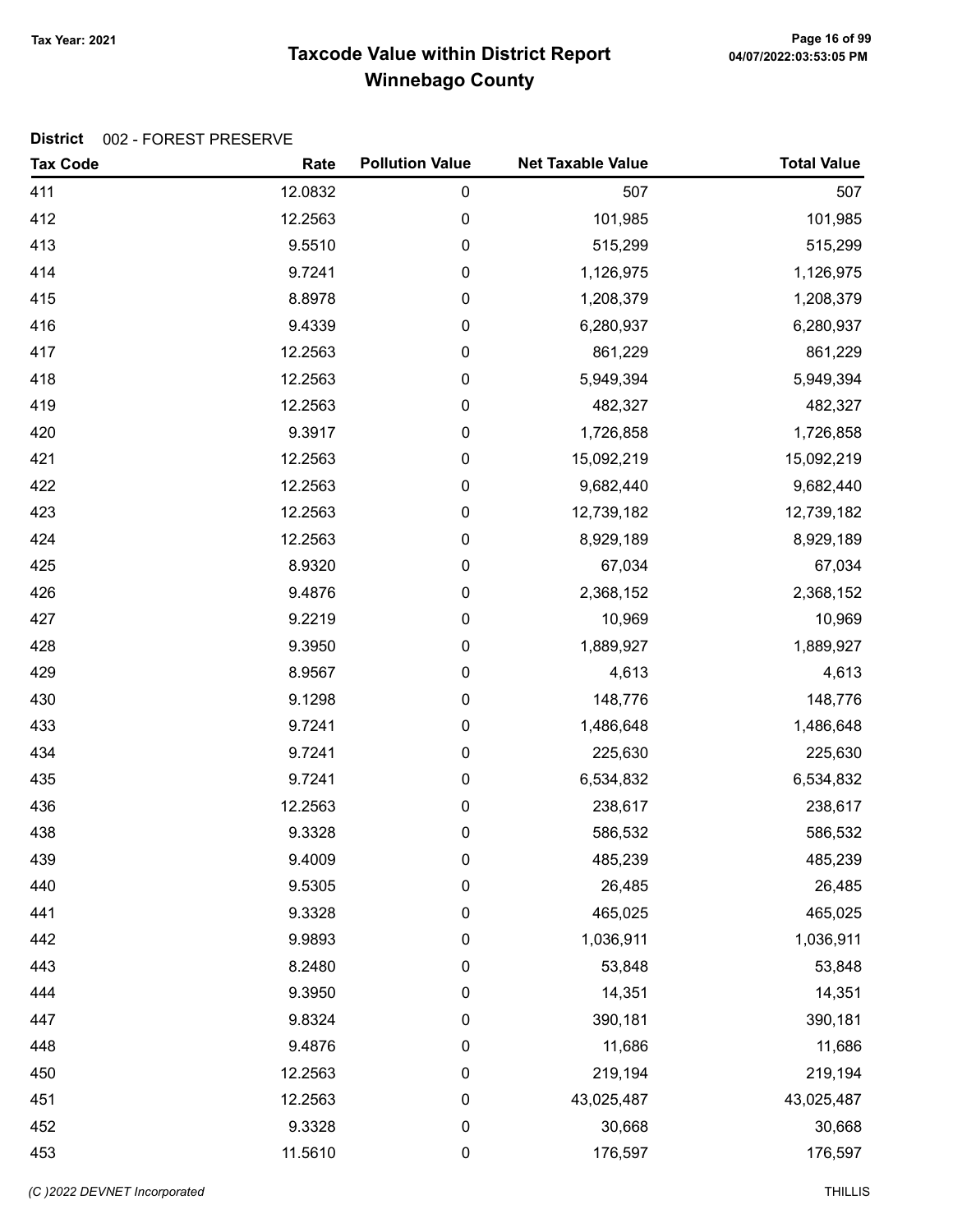# Taxcode Value within District Report Tax Year: 2021 Page 17 of 99 Winnebago County

| <b>Tax Code</b> | Rate                         | <b>Pollution Value</b> | <b>Net Taxable Value</b>                       | <b>Total Value</b> |
|-----------------|------------------------------|------------------------|------------------------------------------------|--------------------|
| 454             | 9.2219                       | $\mathbf 0$            | 30,306                                         | 30,306             |
| 455             | 12.2563                      | 0                      | 6,527,617                                      | 6,527,617          |
| 456             | 10.0819                      | 0                      | 4,263,480                                      | 4,263,480          |
| 457             | 8.8978                       | 0                      | 1,645,701                                      | 1,645,701          |
| 458             | 8.9361                       | 0                      | 5,016,413                                      | 5,016,413          |
| 460             | 12.2563                      | 0                      | 859,185                                        | 859,185            |
|                 |                              |                        | <b>Totals for 002 - FOREST PRESERVE</b>        | 4,490,675,259      |
|                 |                              |                        | <b>State Railroad</b>                          | 12,100,833         |
|                 |                              |                        | <b>Grand Totals for 002 - FOREST PRESERVE</b>  | 4,502,776,092      |
| <b>District</b> | 003 - BURRITT TOWNSHIP       |                        |                                                |                    |
| <b>Tax Code</b> | Rate                         | <b>Pollution Value</b> | <b>Net Taxable Value</b>                       | <b>Total Value</b> |
| 254             | 9.2519                       | $\pmb{0}$              | 275,389                                        | 275,389            |
| 258             | 11.2603                      | 0                      | 0                                              | 0                  |
| 259             | 10.5328                      | 0                      | 0                                              | $\mathbf 0$        |
| 260             | 9.2148                       | 0                      | 16,387,562                                     | 16,387,562         |
| 262             | 9.0198                       | 0                      | 183,945                                        | 183,945            |
| 263             | 8.7695                       | 0                      | 211,990                                        | 211,990            |
| 265             | 9.2015                       | 0                      | 1,085,951                                      | 1,085,951          |
| 266             | 8.4740                       | 0                      | 6,966,161                                      | 6,966,161          |
| 267             | 8.7562                       | 0                      | 1,608,102                                      | 1,608,102          |
| 268             | 8.0287                       | 0                      | 4,069,388                                      | 4,069,388          |
|                 |                              |                        | <b>Totals for 003 - BURRITT TOWNSHIP</b>       | 30,788,488         |
|                 |                              |                        | <b>State Railroad</b>                          | 0                  |
|                 |                              |                        | <b>Grand Totals for 003 - BURRITT TOWNSHIP</b> | 30,788,488         |
| <b>District</b> | 004 - CHERRY VALLEY TOWNSHIP |                        |                                                |                    |
| <b>Tax Code</b> | Rate                         | <b>Pollution Value</b> | <b>Net Taxable Value</b>                       | <b>Total Value</b> |
| 110             | 9.7036                       | $\mathbf 0$            | 27,062,965                                     | 27,062,965         |
| 111             | 9.3541                       | 0                      | 6,537,334                                      | 6,537,334          |
| 112             | 11.4120                      | 0                      | 2,776,319                                      | 2,776,319          |

113 10.6775 0 11,138,819 11,138,819 114 9.5305 0 81,658,352 81,658,352 115 9.1810 0 6,038,785 6,038,785 116 11.2389 0 27,216 27,216 119 9.7036 0 14,551,904 14,551,904 120 9.5305 0 4,014,236 4,014,236 122 9.5122 0 577,193 577,193 124 10.6775 0 7,709,121 7,709,121 125 10.5044 0 136,252 136,252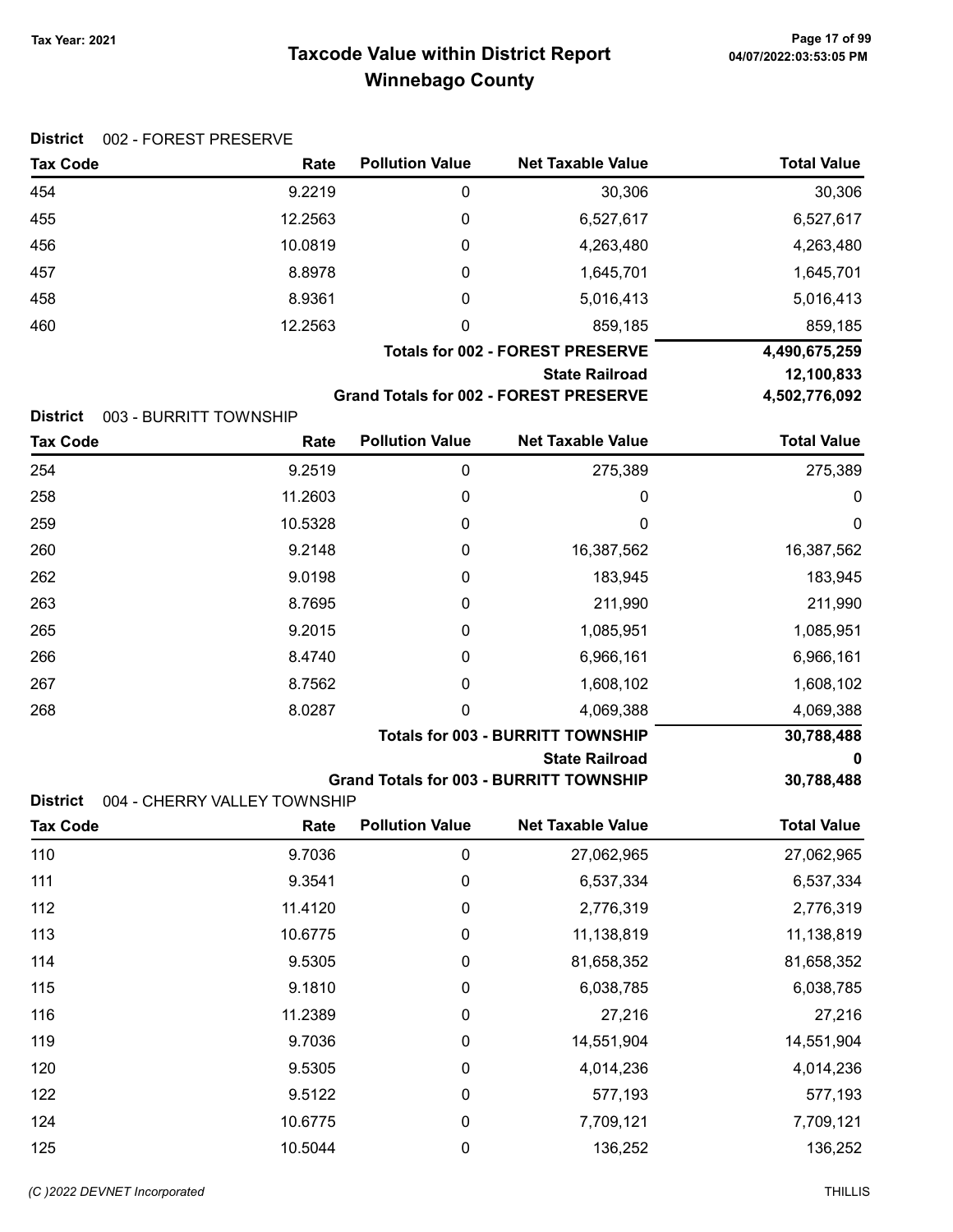# Taxcode Value within District Report Tax Year: 2021 Page 18 of 99 Winnebago County

|  | District 004 - CHERRY VALLEY TOWNSHIP |
|--|---------------------------------------|
|--|---------------------------------------|

| <b>Tax Code</b>                          | Rate    | <b>Pollution Value</b> | <b>Net Taxable Value</b>                             | <b>Total Value</b> |
|------------------------------------------|---------|------------------------|------------------------------------------------------|--------------------|
| 127                                      | 12.3859 | 0                      | 137,690,825                                          | 137,690,825        |
| 128                                      | 10.1549 | 0                      | 1,974,503                                            | 1,974,503          |
| 129                                      | 10.5044 | 0                      | 15,486,924                                           | 15,486,924         |
| 343                                      | 10.3280 | 0                      | 605,224                                              | 605,224            |
| 366                                      | 9.4350  | 0                      | 848,215                                              | 848,215            |
| 367                                      | 9.4167  | $\boldsymbol{0}$       | 126,516                                              | 126,516            |
| 383                                      | 12.2128 | 0                      | 1,540,747                                            | 1,540,747          |
| 386                                      | 10.5044 | 0                      | 0                                                    | 0                  |
| 396                                      | 9.4350  | 0                      | 0                                                    | 0                  |
| 440                                      | 9.5305  | 0                      | 26,485                                               | 26,485             |
|                                          |         |                        | <b>Totals for 004 - CHERRY VALLEY TOWNSHIP</b>       | 320,527,935        |
|                                          |         |                        | <b>State Railroad</b>                                | 1,802,318          |
| <b>District</b><br>005 - DURAND TOWNSHIP |         |                        | <b>Grand Totals for 004 - CHERRY VALLEY TOWNSHIP</b> | 322,330,253        |
| <b>Tax Code</b>                          | Rate    | <b>Pollution Value</b> | <b>Net Taxable Value</b>                             | <b>Total Value</b> |
| 228                                      | 9.6493  | $\boldsymbol{0}$       | 1,273,404                                            | 1,273,404          |
| 229                                      | 9.6097  | 0                      | 2,146,494                                            | 2,146,494          |
| 230                                      | 9.3340  | 0                      | 23,301,715                                           | 23,301,715         |
| 231                                      | 9.5157  | 0                      | 135,337                                              | 135,337            |
| 232                                      | 8.4680  | 0                      | 1,027,020                                            | 1,027,020          |
| 233                                      | 9.6493  | 0                      | 15,037,917                                           | 15,037,917         |
| 234                                      | 9.3736  | 0                      | 299,499                                              | 299,499            |
|                                          |         |                        | <b>Totals for 005 - DURAND TOWNSHIP</b>              | 43,221,386         |
|                                          |         |                        | <b>State Railroad</b>                                | 0                  |
| <b>District</b><br>006 - HARLEM TOWNSHIP |         |                        | <b>Grand Totals for 005 - DURAND TOWNSHIP</b>        | 43,221,386         |
| Tax Code                                 | Rate    | <b>Pollution Value</b> | <b>Net Taxable Value</b>                             | <b>Total Value</b> |
| 006                                      | 9.9893  | $\pmb{0}$              | 148,597,669                                          | 148,597,669        |
| 007                                      | 9.8162  | $\pmb{0}$              | 5,854,176                                            | 5,854,176          |
| 012                                      | 8.2480  | $\pmb{0}$              | 201,386                                              | 201,386            |
| 019                                      | 9.5385  | 0                      | 0                                                    | 0                  |
| 020                                      | 9.2219  | $\boldsymbol{0}$       | 26,325                                               | 26,325             |
| 026                                      | 9.3950  | $\boldsymbol{0}$       | 36,305,876                                           | 36,305,876         |
| 042                                      | 9.8135  | 0                      | 3,695,131                                            | 3,695,131          |
| 045                                      | 8.4211  | $\boldsymbol{0}$       | 356,847                                              | 356,847            |
| 049                                      | 10.3394 | $\boldsymbol{0}$       | 24,781,177                                           | 24,781,177         |
| 078                                      | 9.1173  | $\pmb{0}$              | 328,714                                              | 328,714            |
| 108                                      | 8.9567  | $\pmb{0}$              | 54,982                                               | 54,982             |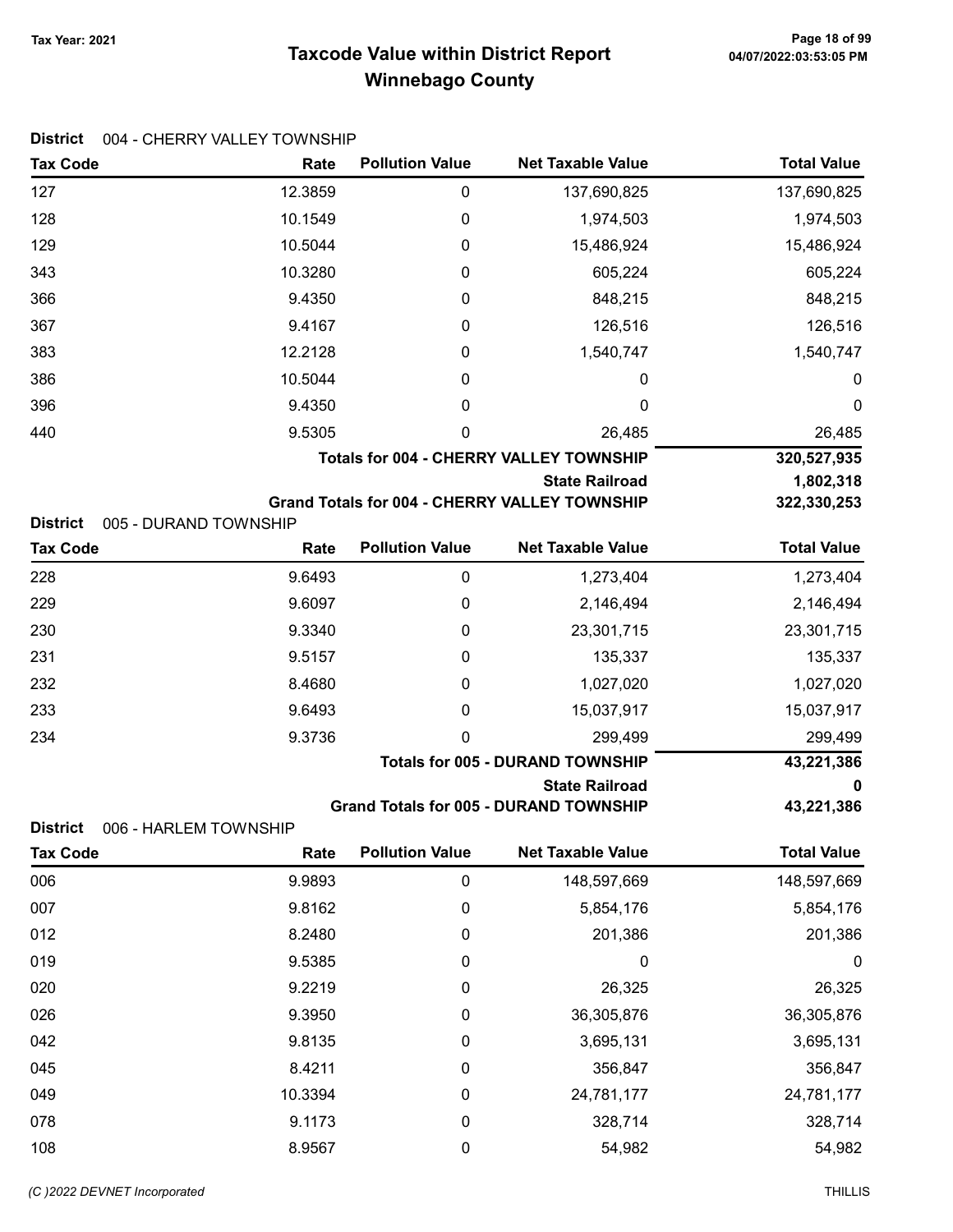# Taxcode Value within District Report Tax Year: 2021 Page 19 of 99 Winnebago County

#### District 006 - HARLEM TOWNSHIP

| <b>Tax Code</b> | Rate    | <b>Pollution Value</b> | <b>Net Taxable Value</b> | <b>Total Value</b> |
|-----------------|---------|------------------------|--------------------------|--------------------|
| 109             | 9.1298  | 0                      | 36,369,674               | 36,369,674         |
| 118             | 9.7241  | 0                      | 366,998                  | 366,998            |
| 130             | 9.5720  | 0                      | 4,490,226                | 4,490,226          |
| 133             | 9.7241  | 0                      | 118,356,697              | 118,356,697        |
| 134             | 8.8423  | 0                      | 13,078                   | 13,078             |
| 135             | 8.9567  | 0                      | 8,061,109                | 8,061,109          |
| 136             | 9.1658  | 0                      | 30, 162, 987             | 30,162,987         |
| 137             | 9.5510  | 0                      | 55,881,059               | 55,881,059         |
| 138             | 9.7811  | 0                      | 31,856                   | 31,856             |
| 139             | 9.2608  | 0                      | 8,628,714                | 8,628,714          |
| 140             | 8.3888  | 0                      | 59,035                   | 59,035             |
| 141             | 9.5510  | 0                      | 223,002                  | 223,002            |
| 142             | 10.2347 | 0                      | 4,504                    | 4,504              |
| 143             | 9.0154  | 0                      | 3,254,789                | 3,254,789          |
| 144             | 9.4339  | 0                      | 122,029,670              | 122,029,670        |
| 145             | 8.6665  | 0                      | 5,047,840                | 5,047,840          |
| 147             | 10.4078 | 0                      | 74,541                   | 74,541             |
| 149             | 10.1663 | 0                      | 34,557,667               | 34,557,667         |
| 151             | 10.6980 | 0                      | 888                      | 888                |
| 152             | 10.6980 | 0                      | 4,906,042                | 4,906,042          |
| 153             | 9.7241  | 0                      | 790,328                  | 790,328            |
| 158             | 10.4078 | 0                      | 6,814,716                | 6,814,716          |
| 159             | 9.6404  | 0                      | 269,903                  | 269,903            |
| 160             | 9.4339  | 0                      | 536,480                  | 536,480            |
| 163             | 9.5510  | 0                      | 2,012,783                | 2,012,783          |
| 164             | 9.2608  | 0                      | 98,049                   | 98,049             |
| 194             | 8.8396  | 0                      | 2,673,434                | 2,673,434          |
| 208             | 9.1298  | 0                      | 50,751                   | 50,751             |
| 413             | 9.5510  | 0                      | 515,299                  | 515,299            |
| 414             | 9.7241  | 0                      | 1,126,975                | 1,126,975          |
| 416             | 9.4339  | 0                      | 6,280,937                | 6,280,937          |
| 427             | 9.2219  | 0                      | 10,969                   | 10,969             |
| 428             | 9.3950  | 0                      | 1,889,927                | 1,889,927          |
| 429             | 8.9567  | 0                      | 4,613                    | 4,613              |
| 430             | 9.1298  | 0                      | 148,776                  | 148,776            |
| 433             | 9.7241  | 0                      | 1,486,648                | 1,486,648          |
| 434             | 9.7241  | 0                      | 225,630                  | 225,630            |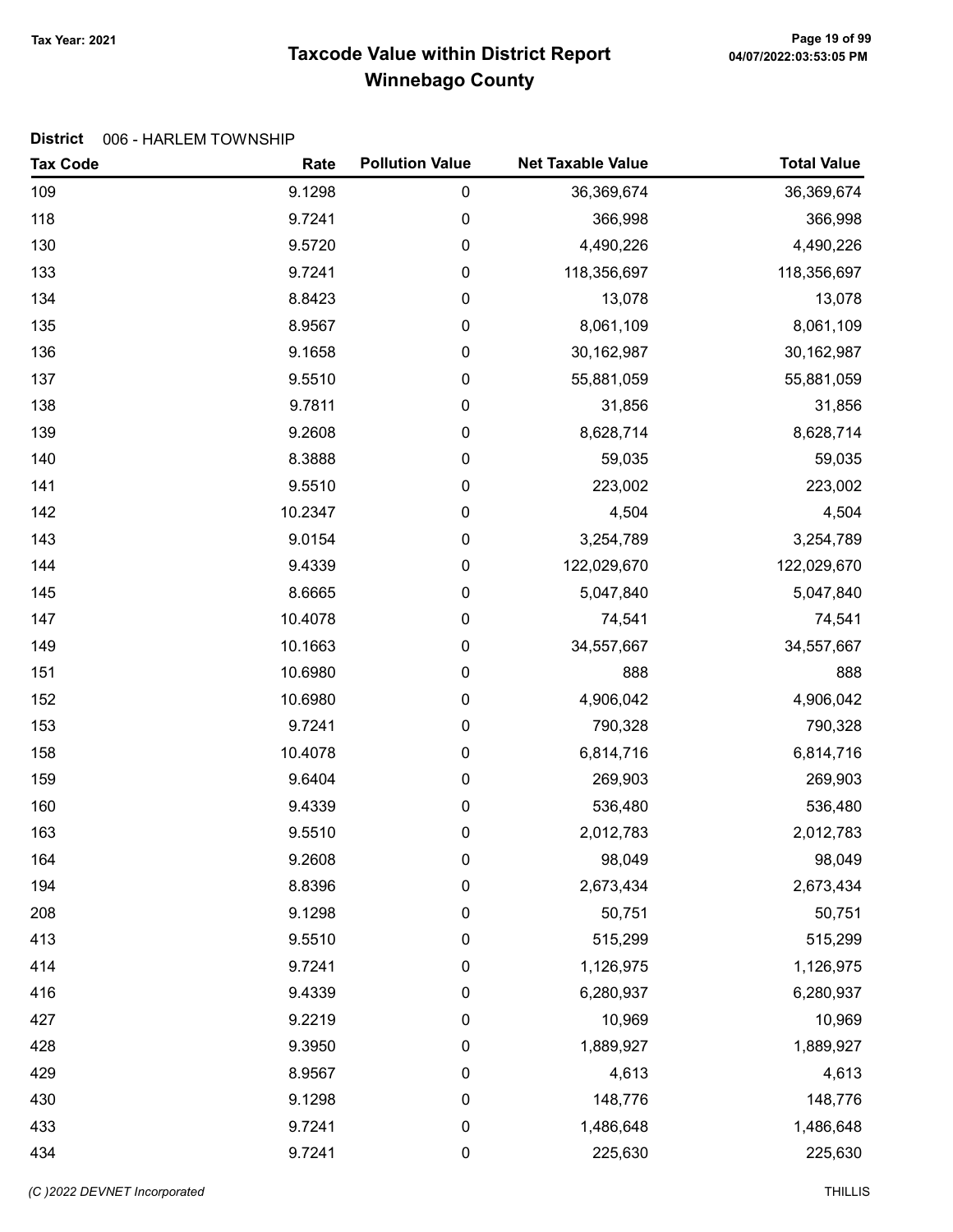# Taxcode Value within District Report Tax Year: 2021 Page 20 of 99 Winnebago County

| <b>District</b><br>006 - HARLEM TOWNSHIP   |         |                        |                                                                       |                    |
|--------------------------------------------|---------|------------------------|-----------------------------------------------------------------------|--------------------|
| <b>Tax Code</b>                            | Rate    | <b>Pollution Value</b> | <b>Net Taxable Value</b>                                              | <b>Total Value</b> |
| 435                                        | 9.7241  | $\boldsymbol{0}$       | 6,534,832                                                             | 6,534,832          |
| 442                                        | 9.9893  | 0                      | 1,036,911                                                             | 1,036,911          |
| 443                                        | 8.2480  | 0                      | 53,848                                                                | 53,848             |
| 444                                        | 9.3950  | 0                      | 14,351                                                                | 14,351             |
| 454                                        | 9.2219  | 0                      | 30,306                                                                | 30,306             |
|                                            |         |                        | <b>Totals for 006 - HARLEM TOWNSHIP</b>                               | 685,329,125        |
|                                            |         |                        | <b>State Railroad</b>                                                 | 0                  |
| <b>District</b><br>007 - HARRISON TOWNSHIP |         |                        | <b>Grand Totals for 006 - HARLEM TOWNSHIP</b>                         | 685,329,125        |
| <b>Tax Code</b>                            | Rate    | <b>Pollution Value</b> | <b>Net Taxable Value</b>                                              | <b>Total Value</b> |
| 246                                        | 9.2008  | 0                      | 9,698,246                                                             | 9,698,246          |
| 247                                        | 8.5580  | 0                      | 7,614,717                                                             | 7,614,717          |
| 248                                        | 9.0756  | $\mathbf 0$            | 78,917                                                                | 78,917             |
|                                            |         |                        | <b>Totals for 007 - HARRISON TOWNSHIP</b>                             | 17,391,880         |
|                                            |         |                        | <b>State Railroad</b>                                                 | 0                  |
|                                            |         |                        | <b>Grand Totals for 007 - HARRISON TOWNSHIP</b>                       | 17,391,880         |
| <b>District</b><br>008 - LAONA TOWNSHIP    |         |                        |                                                                       |                    |
| <b>Tax Code</b>                            | Rate    | <b>Pollution Value</b> | <b>Net Taxable Value</b>                                              | <b>Total Value</b> |
| 212                                        | 8.6848  | $\mathbf 0$            | 151                                                                   | 151                |
| 220                                        | 9.1911  | 0                      | 38,668,397                                                            | 38,668,397         |
|                                            |         |                        | <b>Totals for 008 - LAONA TOWNSHIP</b>                                | 38,668,548         |
|                                            |         |                        | <b>State Railroad</b><br><b>Grand Totals for 008 - LAONA TOWNSHIP</b> | 0<br>38,668,548    |
| <b>District</b><br>009 - OWEN TOWNSHIP     |         |                        |                                                                       |                    |
| <b>Tax Code</b>                            | Rate    | <b>Pollution Value</b> | <b>Net Taxable Value</b>                                              | <b>Total Value</b> |
| 046                                        | 12.0732 | $\boldsymbol{0}$       | 36,405                                                                | 36,405             |
| 146                                        | 12.3418 | 0                      | 18,997,285                                                            | 18,997,285         |
| 148                                        | 8.7429  | $\pmb{0}$              | 1,023                                                                 | 1,023              |
| 150                                        | 9.6392  | $\pmb{0}$              | 116,906                                                               | 116,906            |
| 154                                        | 12.1687 | $\boldsymbol{0}$       | 121,018                                                               | 121,018            |
| 155                                        | 8.8059  | $\boldsymbol{0}$       | 8,763,244                                                             | 8,763,244          |
| 156                                        | 8.6653  | $\boldsymbol{0}$       | 19,820,245                                                            | 19,820,245         |
| 157                                        | 11.1948 | $\boldsymbol{0}$       | 91,655                                                                | 91,655             |
| 161                                        | 8.4396  | $\boldsymbol{0}$       | 137,589                                                               | 137,589            |
| 162                                        | 8.9572  | $\boldsymbol{0}$       | 571,072                                                               | 571,072            |
| 165                                        | 8.5802  | $\pmb{0}$              | 16,283,767                                                            | 16,283,767         |
| 167                                        | 8.5698  | $\boldsymbol{0}$       | 6,001,379                                                             | 6,001,379          |
| 168                                        | 8.5802  | $\boldsymbol{0}$       | 0                                                                     | 0                  |
| 169                                        | 8.9430  | $\boldsymbol{0}$       | 8,660,569                                                             | 8,660,569          |
|                                            |         |                        |                                                                       |                    |

### District 006 - HADLEM TOWNSHIP

(C)2022 DEVNET Incorporated THILLIS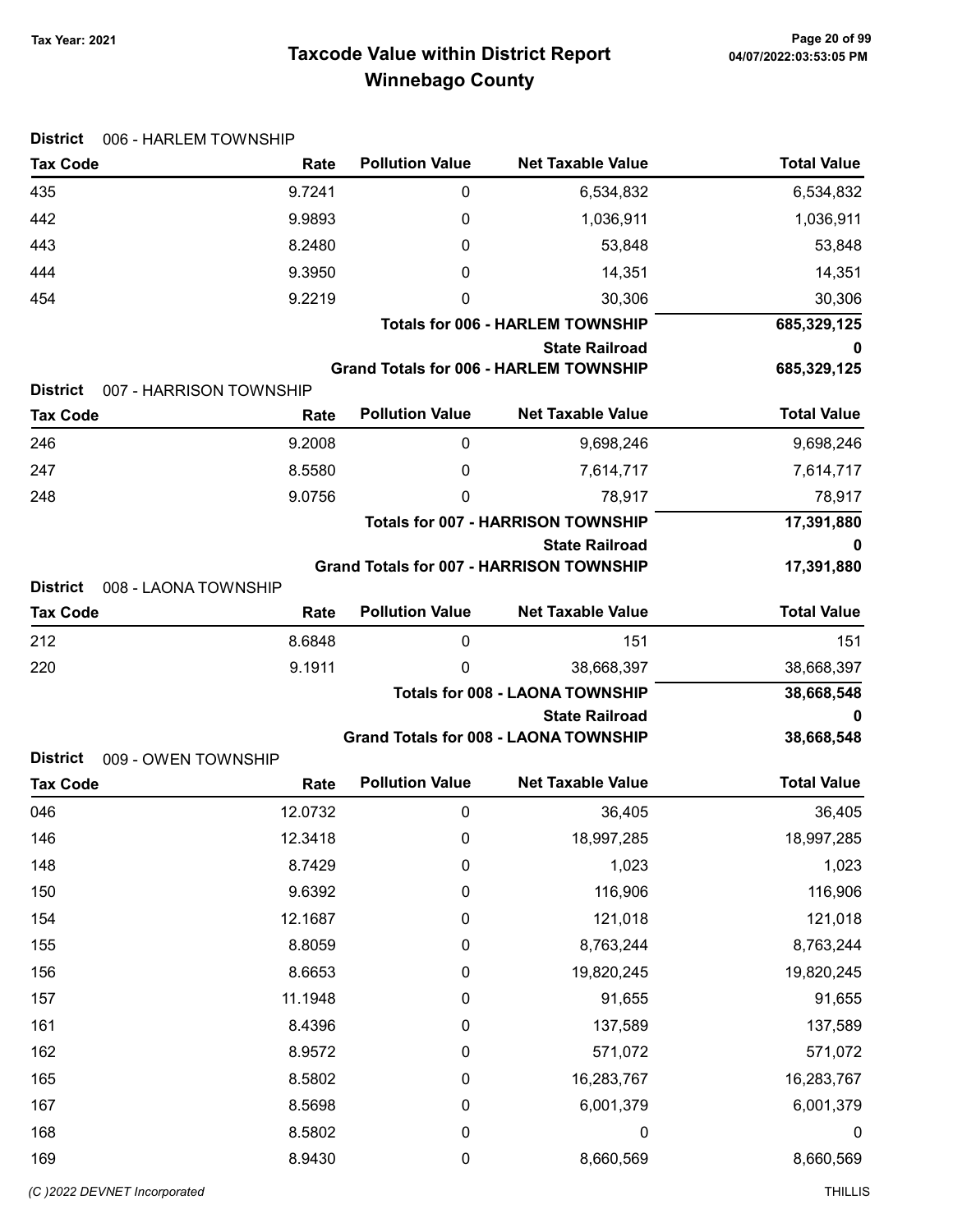# Taxcode Value within District Report Tax Year: 2021 Page 21 of 99 Winnebago County

| <b>Tax Code</b>                              | Rate              | <b>Pollution Value</b> | <b>Net Taxable Value</b>                          | <b>Total Value</b>      |
|----------------------------------------------|-------------------|------------------------|---------------------------------------------------|-------------------------|
| 170                                          | 8.8384            | $\boldsymbol{0}$       | 120,912                                           | 120,912                 |
| 171                                          | 9.8123            | $\boldsymbol{0}$       | 153,924                                           | 153,924                 |
| 172                                          | 12.2463           | 0                      | 248,799                                           | 248,799                 |
| 200                                          | 9.6463            | 0                      | 1,967,761                                         | 1,967,761               |
| 358                                          | 8.9430            | $\boldsymbol{0}$       | 0                                                 | 0                       |
| 359                                          | 8.9430            | 0                      | 4,055                                             | 4,055                   |
| 360                                          | 8.5698            | 0                      | 0                                                 | 0                       |
| 361                                          | 11.3679           | 0                      | 4,504                                             | 4,504                   |
| 362                                          | 8.3441            | $\boldsymbol{0}$       | 1,138,298                                         | 1,138,298               |
| 363                                          | 8.8617            | 0                      | 57,442                                            | 57,442                  |
| 364                                          | 8.4847            | 0                      | 281,811                                           | 281,811                 |
| 365                                          | 9.1161            | 0                      | 12,197,158                                        | 12,197,158              |
| 368                                          | 8.9430            | 0                      | 0                                                 | 0                       |
| 369                                          | 9.1161            | 0                      | 123,018                                           | 123,018                 |
|                                              |                   |                        | <b>Totals for 009 - OWEN TOWNSHIP</b>             | 95,899,839              |
|                                              |                   |                        | <b>State Railroad</b>                             | 673,332                 |
| <b>District</b><br>010 - PECATONICA TOWNSHIP |                   |                        | <b>Grand Totals for 009 - OWEN TOWNSHIP</b>       | 96,573,171              |
|                                              |                   |                        |                                                   |                         |
| <b>Tax Code</b>                              | Rate              | <b>Pollution Value</b> | <b>Net Taxable Value</b>                          | <b>Total Value</b>      |
|                                              |                   | $\pmb{0}$              |                                                   |                         |
| 281<br>282                                   | 8.1758<br>8.9033  | 0                      | 48,769,310<br>207,085                             | 48,769,310              |
| 283                                          | 9.3486            | $\boldsymbol{0}$       | 168,792                                           | 207,085<br>168,792      |
| 284                                          | 8.6211            | 0                      | 38,991                                            | 38,991                  |
| 286                                          | 8.9320            | 0                      | 30,558,238                                        | 30,558,238              |
| 425                                          | 8.9320            | 0                      | 67,034                                            | 67,034                  |
|                                              |                   |                        | <b>Totals for 010 - PECATONICA TOWNSHIP</b>       | 79,809,450              |
|                                              |                   |                        | <b>State Railroad</b>                             | 0                       |
|                                              |                   |                        | <b>Grand Totals for 010 - PECATONICA TOWNSHIP</b> | 79,809,450              |
| <b>District</b><br>011 - ROCKFORD TOWNSHIP   |                   |                        |                                                   |                         |
| <b>Tax Code</b>                              | Rate              | <b>Pollution Value</b> | <b>Net Taxable Value</b>                          | <b>Total Value</b>      |
| 001                                          | 12.2563           | $\boldsymbol{0}$       | 1,415,156,299                                     | 1,415,156,299           |
| 002                                          | 10.0819           | $\boldsymbol{0}$       | 116,985,736                                       | 116,985,736             |
| 003                                          | 10.3748           | 0                      | 30,393,220                                        | 30,393,220              |
| 005                                          | 10.0253           | 0                      | 12,259,711                                        | 12,259,711              |
| 008                                          | 9.4876            | 0                      | 61,925,180                                        | 61,925,180              |
| 010<br>013                                   | 10.5004<br>9.6284 | 0                      | 3,414,800<br>25,089,699                           | 3,414,800<br>25,089,699 |

014 **12.2563** 0 876,211 876,211

#### District 009 - OWEN TOWNSHIP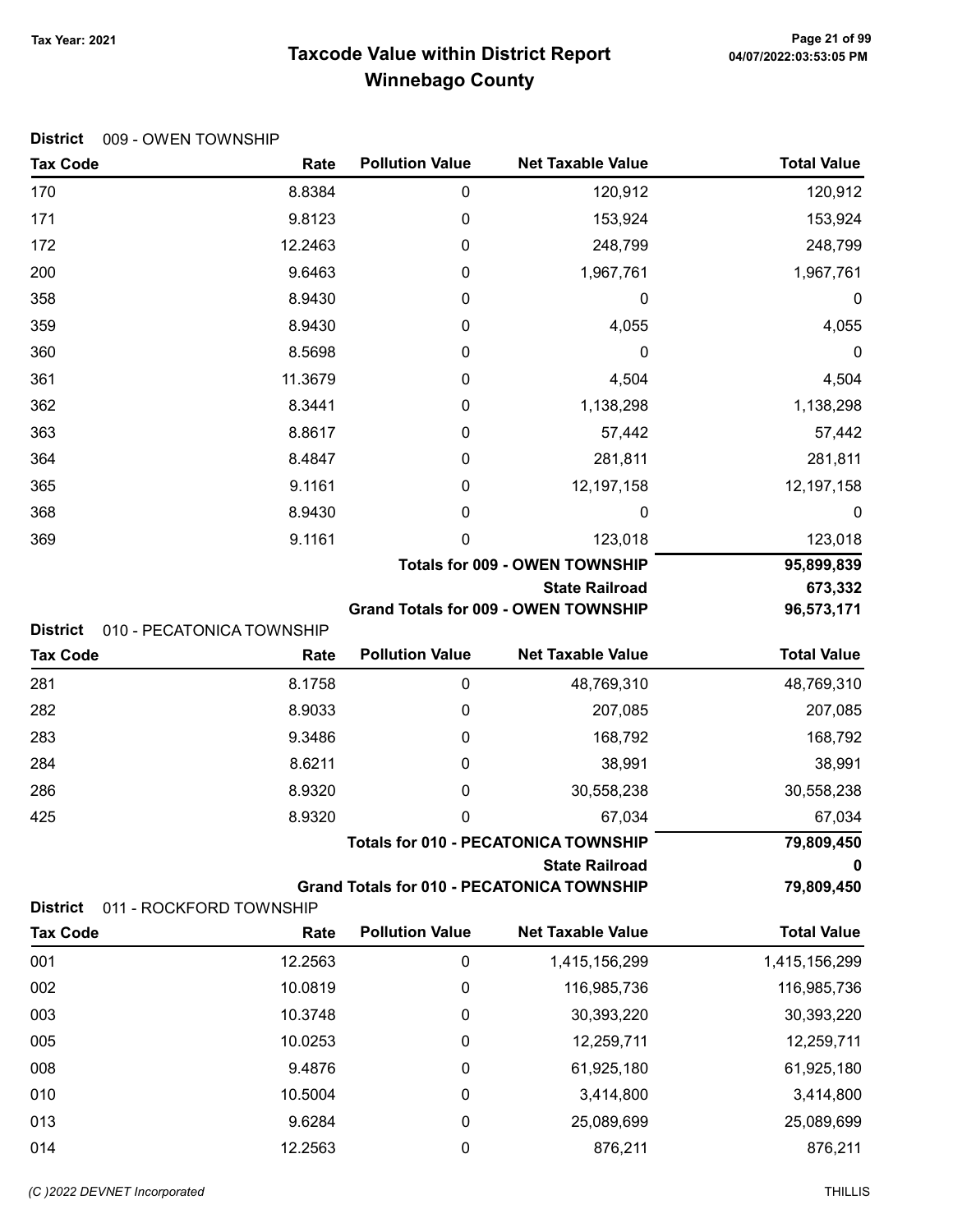# Taxcode Value within District Report Tax Year: 2021 Page 22 of 99 Winnebago County

### District 011 - ROCKFORD TOWNSHIP

| <b>Tax Code</b> | Rate    | <b>Pollution Value</b> | <b>Net Taxable Value</b> | <b>Total Value</b> |
|-----------------|---------|------------------------|--------------------------|--------------------|
| 016             | 9.2099  | 0                      | $\mathbf 0$              | $\mathbf 0$        |
| 017             | 10.5479 | 0                      | 26,356,781               | 26,356,781         |
| 018             | 10.1984 | 0                      | 58,107,796               | 58,107,796         |
| 021             | 12.8506 | 0                      | 19,491,167               | 19,491,167         |
| 030             | 9.2099  | 0                      | 414,534                  | 414,534            |
| 031             | 9.4553  | 0                      | 5,224,067                | 5,224,067          |
| 035             | 9.9088  | 0                      | 837,690                  | 837,690            |
| 036             | 12.0832 | 0                      | 14,533,462               | 14,533,462         |
| 040             | 9.7330  | 0                      | 64,980                   | 64,980             |
| 044             | 9.3145  | 0                      | 53,925                   | 53,925             |
| 047             | 12.2563 | 0                      | 3,861                    | 3,861              |
| 048             | 12.2563 | 0                      | 65,420                   | 65,420             |
| 050             | 9.7268  | 0                      | 6,928,985                | 6,928,985          |
| 051             | 9.5537  | 0                      | 10,451,178               | 10,451,178         |
| 052             | 9.8456  | 0                      | 449,945                  | 449,945            |
| 053             | 10.1303 | 0                      | 2,010,368                | 2,010,368          |
| 057             | 9.7157  | 0                      | 10,752,010               | 10,752,010         |
| 058             | 9.5426  | 0                      | 1,801,748                | 1,801,748          |
| 059             | 9.7283  | 0                      | 1,660,979                | 1,660,979          |
| 060             | 9.5797  | 0                      | 1,808,731                | 1,808,731          |
| 061             | 9.9061  | 0                      | 3,264,894                | 3,264,894          |
| 062             | 9.7528  | 0                      | 7,917,934                | 7,917,934          |
| 063             | 9.8345  | 0                      | 2,234,242                | 2,234,242          |
| 064             | 9.8867  | 0                      | 15,498,124               | 15,498,124         |
| 066             | 10.0598 | 0                      | 13,794,975               | 13,794,975         |
| 069             | 10.3517 | 0                      | 7,359,509                | 7,359,509          |
| 070             | 9.4876  | 0                      | 2,094,872                | 2,094,872          |
| 071             | 10.1786 | 0                      | 11,931,734               | 11,931,734         |
| 072             | 9.4009  | 0                      | 51,753                   | 51,753             |
| 073             | 9.8716  | $\boldsymbol{0}$       | 46,444                   | 46,444             |
| 076             | 9.3145  | $\pmb{0}$              | 1,001,877                | 1,001,877          |
| 077             | 9.2099  | 0                      | 159,622                  | 159,622            |
| 083             | 9.7157  | 0                      | 673,733                  | 673,733            |
| 084             | 9.1005  | 0                      | 593,720                  | 593,720            |
| 085             | 12.2563 | 0                      | 9,412,827                | 9,412,827          |
| 086             | 12.1608 | $\pmb{0}$              | 1,270,696                | 1,270,696          |
| 090             | 8.9920  | 0                      | 7,739                    | 7,739              |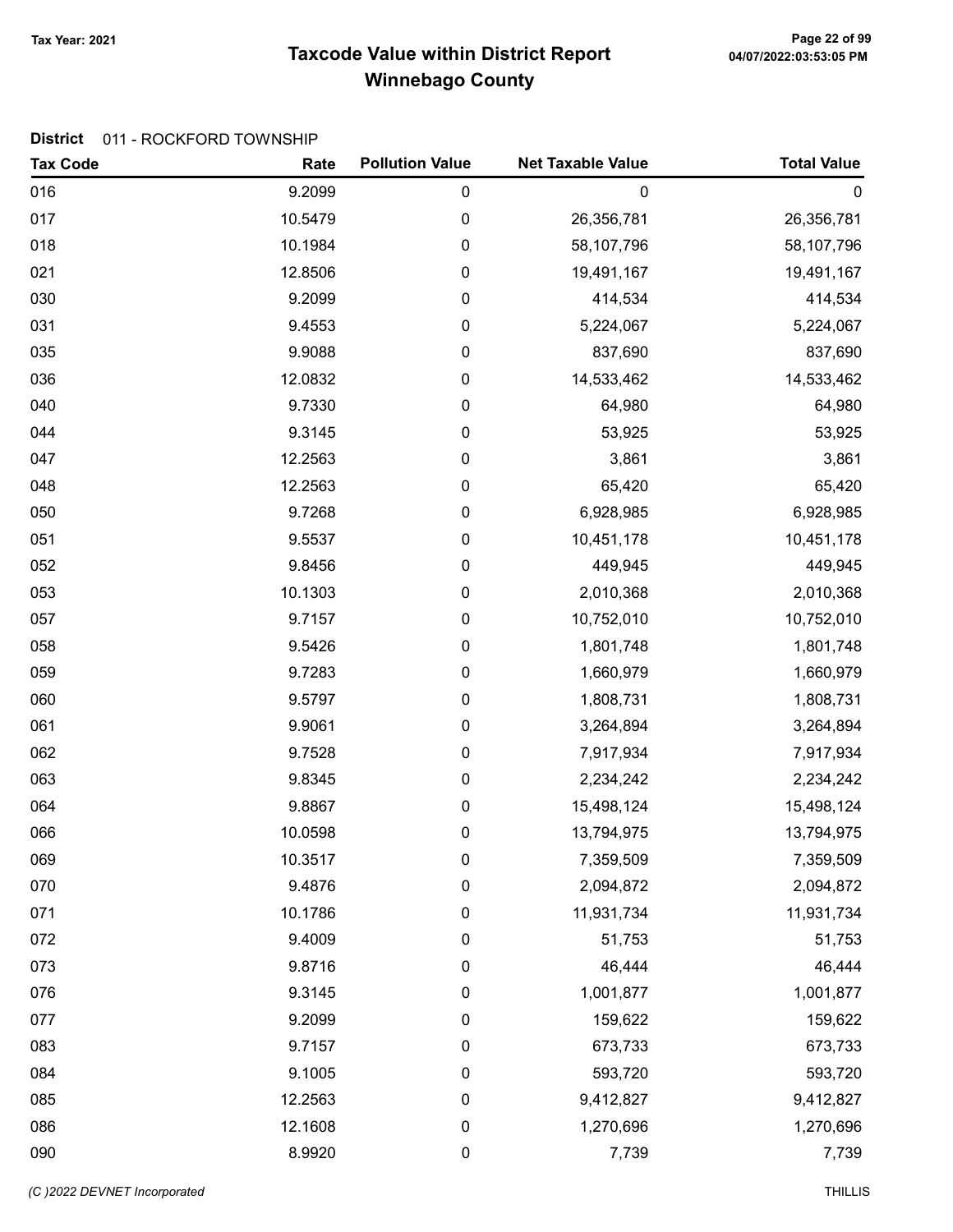# Taxcode Value within District Report Tax Year: 2021 Page 23 of 99 Winnebago County

### District 011 - ROCKFORD TOWNSHIP

| <b>Tax Code</b> | Rate    | <b>Pollution Value</b> | <b>Net Taxable Value</b> | <b>Total Value</b> |
|-----------------|---------|------------------------|--------------------------|--------------------|
| 091             | 8.4698  | 0                      | 10,514,285               | 10,514,285         |
| 092             | 8.9833  | 0                      | 5,087,036                | 5,087,036          |
| 093             | 8.4611  | 0                      | 1,479,699                | 1,479,699          |
| 095             | 9.3328  | 0                      | 4,996,143                | 4,996,143          |
| 096             | 10.3067 | 0                      | 8,960,972                | 8,960,972          |
| 099             | 9.9572  | 0                      | 5,834,011                | 5,834,011          |
| 104             | 9.2736  | 0                      | 2,389,933                | 2,389,933          |
| 117             | 12.2563 | 0                      | 11,628,297               | 11,628,297         |
| 123             | 11.2824 | 0                      | 747,364                  | 747,364            |
| 126             | 12.2563 | 0                      | 1,895,242                | 1,895,242          |
| 131             | 11.1093 | 0                      | 4,261                    | 4,261              |
| 223             | 12.2563 | 0                      | 7,122,732                | 7,122,732          |
| 226             | 12.2563 | 0                      | 768,475                  | 768,475            |
| 351             | 8.4611  | 0                      | 828,760                  | 828,760            |
| 370             | 10.3067 | $\pmb{0}$              | 0                        | $\boldsymbol{0}$   |
| 372             | 10.4798 | 0                      | 4,375,523                | 4,375,523          |
| 373             | 9.1564  | 0                      | 2,163,891                | 2,163,891          |
| 374             | 10.3748 | 0                      | 1,684,891                | 1,684,891          |
| 378             | 10.5479 | 0                      | 52,587,197               | 52,587,197         |
| 379             | 8.9833  | 0                      | 993,249                  | 993,249            |
| 380             | 9.9572  | 0                      | 1,019,910                | 1,019,910          |
| 381             | 12.3532 | 0                      | 7,928,818                | 7,928,818          |
| 382             | 12.1801 | 0                      | 183,084                  | 183,084            |
| 385             | 10.1303 | 0                      | 1,010,142                | 1,010,142          |
| 391             | 12.2563 | 0                      | 914,701                  | 914,701            |
| 392             | 12.2563 | 0                      | 23,616,381               | 23,616,381         |
| 393             | 9.3328  | 0                      | 459,482                  | 459,482            |
| 394             | 9.3328  | 0                      | 0                        | 0                  |
| 397             | 9.0514  | 0                      | 0                        | 0                  |
| 400             | 12.2563 | 0                      | 2,200                    | 2,200              |
| 403             | 12.2563 | 0                      | 70,087                   | 70,087             |
| 404             | 12.2563 | 0                      | 1,158,343                | 1,158,343          |
| 405             | 12.2563 | 0                      | 1,586,543                | 1,586,543          |
| 406             | 12.2563 | 0                      | 10,548                   | 10,548             |
| 407             | 12.2563 | 0                      | 703,984                  | 703,984            |
| 408             | 12.2563 | 0                      | 281,186                  | 281,186            |
| 409             | 10.0819 | 0                      | 11,680,922               | 11,680,922         |

(C)2022 DEVNET Incorporated THILLIS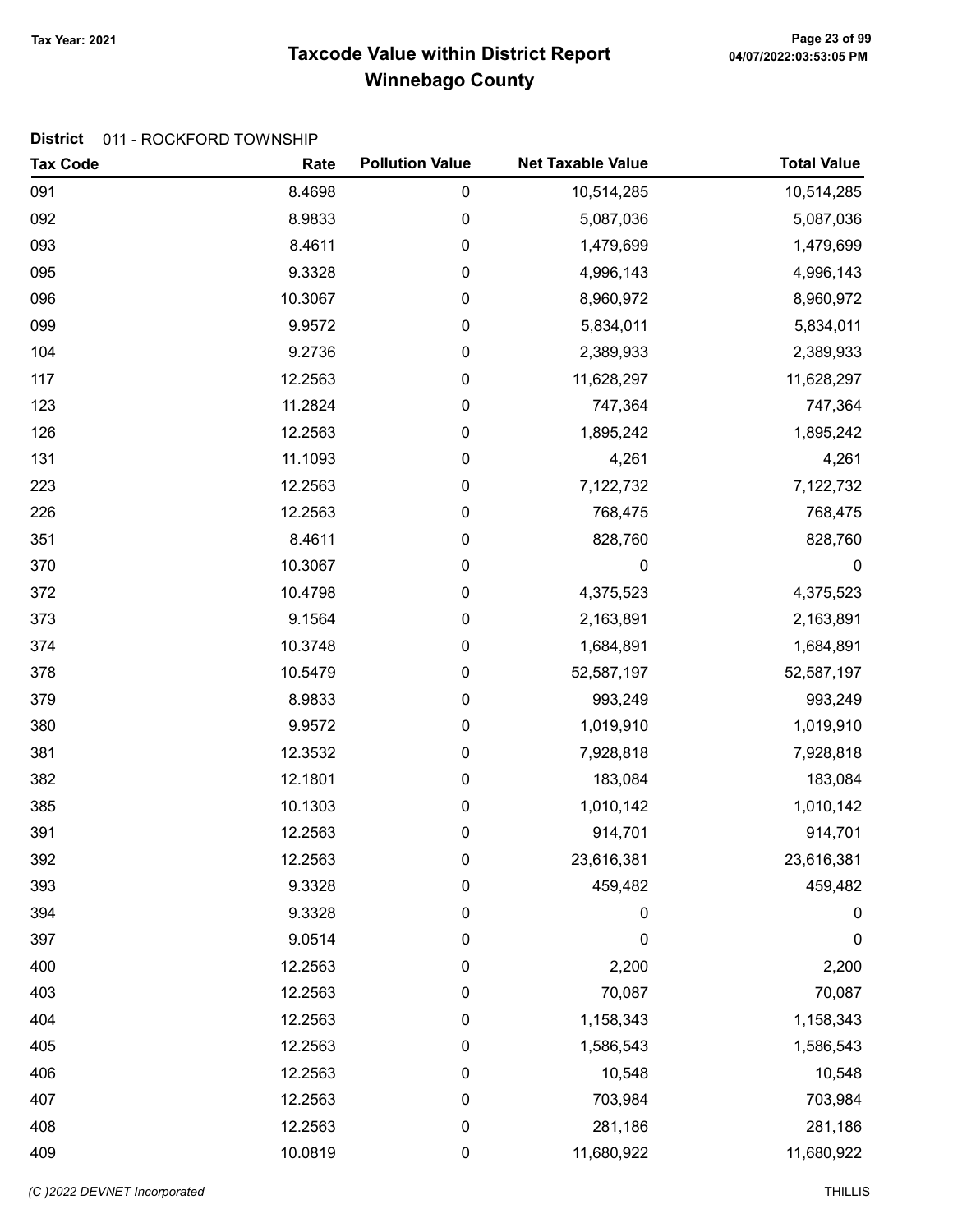# Taxcode Value within District Report Tax Year: 2021 Page 24 of 99 Winnebago County

|  | District 011 - ROCKFORD TOWNSHIP |
|--|----------------------------------|
|--|----------------------------------|

| <b>Tax Code</b>              | Rate                           | <b>Pollution Value</b> | <b>Net Taxable Value</b>                        | <b>Total Value</b> |
|------------------------------|--------------------------------|------------------------|-------------------------------------------------|--------------------|
| 410                          | 12.2563                        | $\pmb{0}$              | 7,930,819                                       | 7,930,819          |
| 411                          | 12.0832                        | $\boldsymbol{0}$       | 507                                             | 507                |
| 412                          | 12.2563                        | $\boldsymbol{0}$       | 101,985                                         | 101,985            |
| 417                          | 12.2563                        | $\boldsymbol{0}$       | 861,229                                         | 861,229            |
| 418                          | 12.2563                        | $\boldsymbol{0}$       | 5,949,394                                       | 5,949,394          |
| 419                          | 12.2563                        | $\boldsymbol{0}$       | 482,327                                         | 482,327            |
| 421                          | 12.2563                        | $\boldsymbol{0}$       | 15,092,219                                      | 15,092,219         |
| 422                          | 12.2563                        | $\boldsymbol{0}$       | 9,682,440                                       | 9,682,440          |
| 423                          | 12.2563                        | $\boldsymbol{0}$       | 12,739,182                                      | 12,739,182         |
| 424                          | 12.2563                        | $\boldsymbol{0}$       | 8,929,189                                       | 8,929,189          |
| 426                          | 9.4876                         | $\boldsymbol{0}$       | 2,368,152                                       | 2,368,152          |
| 436                          | 12.2563                        | $\boldsymbol{0}$       | 238,617                                         | 238,617            |
| 438                          | 9.3328                         | $\boldsymbol{0}$       | 586,532                                         | 586,532            |
| 439                          | 9.4009                         | $\boldsymbol{0}$       | 485,239                                         | 485,239            |
| 441                          | 9.3328                         | $\boldsymbol{0}$       | 465,025                                         | 465,025            |
| 448                          | 9.4876                         | $\boldsymbol{0}$       | 11,686                                          | 11,686             |
| 450                          | 12.2563                        | $\boldsymbol{0}$       | 219,194                                         | 219,194            |
| 451                          | 12.2563                        | $\boldsymbol{0}$       | 43,025,487                                      | 43,025,487         |
| 452                          | 9.3328                         | $\boldsymbol{0}$       | 30,668                                          | 30,668             |
| 453                          | 11.5610                        | $\boldsymbol{0}$       | 176,597                                         | 176,597            |
| 455                          | 12.2563                        | $\boldsymbol{0}$       | 6,527,617                                       | 6,527,617          |
| 456                          | 10.0819                        | 0                      | 4,263,480                                       | 4,263,480          |
| 460                          | 12.2563                        | $\mathbf 0$            | 859,185                                         | 859,185            |
|                              |                                |                        | <b>Totals for 011 - ROCKFORD TOWNSHIP</b>       | 2,200,148,240      |
|                              |                                |                        | <b>State Railroad</b>                           | 5,798,410          |
| <b>District</b>              |                                |                        | <b>Grand Totals for 011 - ROCKFORD TOWNSHIP</b> | 2,205,946,650      |
| <b>Tax Code</b>              | 012 - ROCKTON TOWNSHIP<br>Rate | <b>Pollution Value</b> | <b>Net Taxable Value</b>                        | <b>Total Value</b> |
| 190                          | 8.9361                         | $\boldsymbol{0}$       | 42,729,310                                      | 42,729,310         |
| 191                          | 8.6613                         | $\boldsymbol{0}$       | 13,651,846                                      | 13,651,846         |
| 193                          | 8.9460                         | 0                      | 9,464,532                                       | 9,464,532          |
| 197                          | 9.3917                         | 0                      | 117,905,413                                     | 117,905,413        |
| 201                          | 9.0457                         | 0                      | 19,518,313                                      | 19,518,313         |
| 202                          | 8.7709                         | $\boldsymbol{0}$       | 49,354,491                                      | 49,354,491         |
| 203                          | 9.2057                         | $\boldsymbol{0}$       | 5,255,366                                       | 5,255,366          |
| 204                          | 9.8265                         | 0                      | 33,597                                          | 33,597             |
| 205                          | 9.8210                         | 0                      | 238,671                                         | 238,671            |
| 206                          | 9.9941                         | 0                      | 22,615,336                                      | 22,615,336         |
| (C) 2022 DEVNET Incorporated |                                |                        |                                                 | <b>THILLIS</b>     |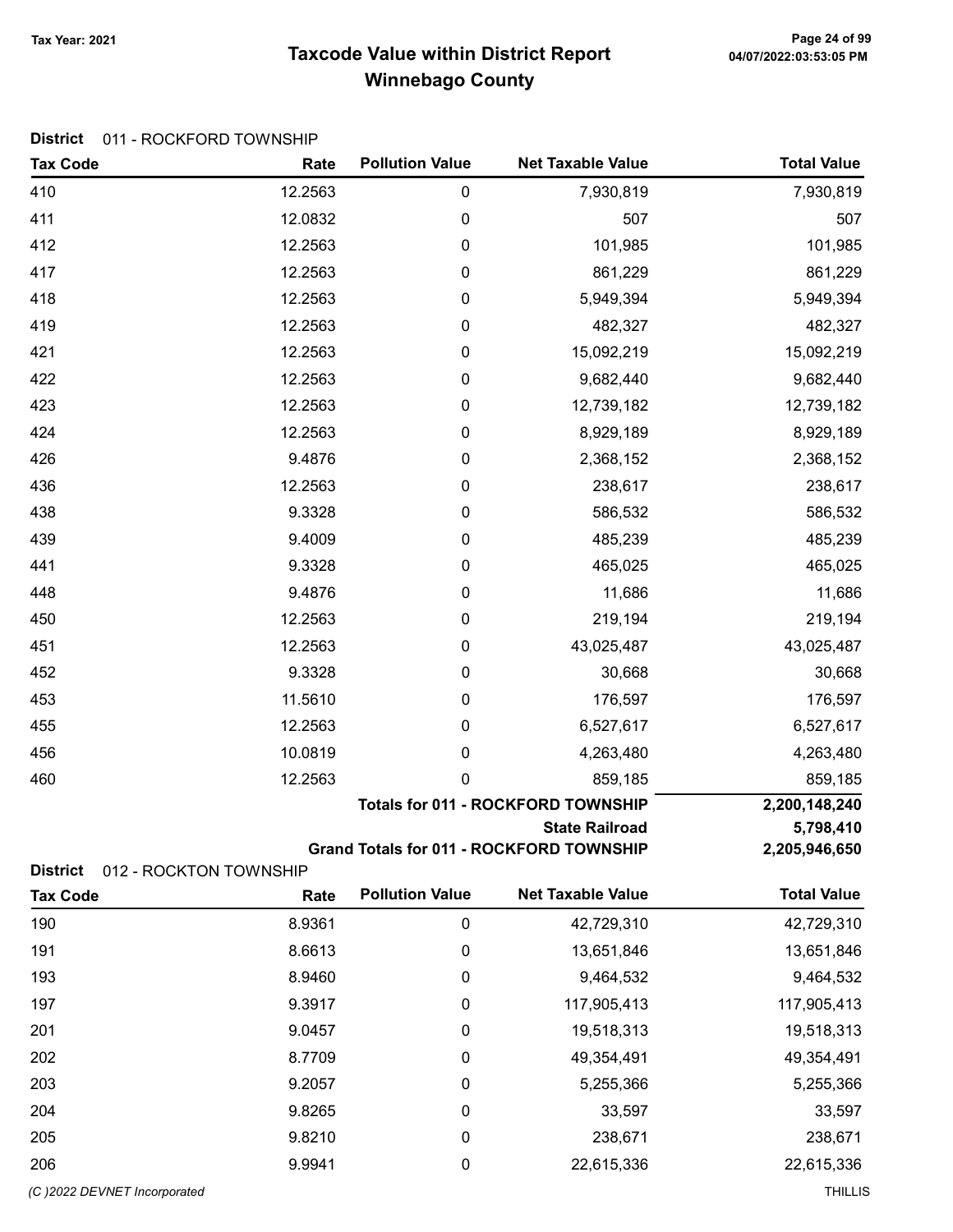District 012 - ROCKTON TOWNSHIP

# Taxcode Value within District Report Tax Year: 2021 Page 25 of 99 Winnebago County

| <b>Tax Code</b>                    | Rate                          | <b>Pollution Value</b> | <b>Net Taxable Value</b>                       | <b>Total Value</b> |
|------------------------------------|-------------------------------|------------------------|------------------------------------------------|--------------------|
| 290                                | 8.9361                        | $\pmb{0}$              | 0                                              | $\pmb{0}$          |
| 348                                | 8.9361                        | 0                      | 60,862                                         | 60,862             |
| 401                                | 9.3917                        | 0                      | 4,009,467                                      | 4,009,467          |
| 402                                | 9.3917                        | 0                      | 535,055                                        | 535,055            |
| 420                                | 9.3917                        | 0                      | 1,726,858                                      | 1,726,858          |
| 458                                | 8.9361                        | 0                      | 5,016,413                                      | 5,016,413          |
|                                    |                               |                        | <b>Totals for 012 - ROCKTON TOWNSHIP</b>       | 292,115,530        |
|                                    |                               |                        | <b>State Railroad</b>                          | 1,493,749          |
|                                    |                               |                        | <b>Grand Totals for 012 - ROCKTON TOWNSHIP</b> | 293,609,279        |
| <b>District</b><br><b>Tax Code</b> | 013 - ROSCOE TOWNSHIP<br>Rate | <b>Pollution Value</b> | <b>Net Taxable Value</b>                       | <b>Total Value</b> |
| 068                                | 10.0009                       | 0                      | 3,383,176                                      | 3,383,176          |
| 175                                | 9.4376                        | 0                      | 46,977,470                                     | 46,977,470         |
| 176                                | 8.5038                        | 0                      | 0                                              | 0                  |
| 177                                | 8.8978                        | 0                      | 12,773,450                                     | 12,773,450         |
| 178                                | 7.9640                        | 0                      | 0                                              | $\boldsymbol{0}$   |
| 179                                | 8.6727                        | 0                      | 10,056,637                                     | 10,056,637         |
| 180                                | 9.2125                        | 0                      | 77,503,855                                     | 77,503,855         |
| 181                                | 9.2171                        | 0                      | 152,061,092                                    | 152,061,092        |
| 182                                | 8.5046                        | 0                      | 710,466                                        | 710,466            |
| 183                                | 8.5046                        | 0                      | 0                                              | $\boldsymbol{0}$   |
| 184                                | 9.4654                        | 0                      | 1,209,062                                      | 1,209,062          |
| 185                                | 9.8324                        | 0                      | 14,436,614                                     | 14,436,614         |
| 187                                | 9.3902                        | 0                      | 2,926,326                                      | 2,926,326          |
| 188                                | 9.3856                        | 0                      | 891,472                                        | 891,472            |
| 189                                | 10.0055                       | 0                      | 76,615,029                                     | 76,615,029         |
| 192                                | 9.8278                        | 0                      | 18,503,709                                     | 18,503,709         |
| 196                                | 8.6777                        | 0                      | 15,039                                         | 15,039             |
| 198                                | 9.8379                        | 0                      | 4,892,772                                      | 4,892,772          |
| 199                                | 10.0110                       | 0                      | 47,463,729                                     | 47,463,729         |
| 207                                | 9.2930                        | 0                      | $\boldsymbol{0}$                               | $\boldsymbol{0}$   |
| 209                                | 9.5707                        | 0                      | 46,359,872                                     | 46,359,872         |
| 347                                | 8.8978                        | 0                      | 304,604                                        | 304,604            |
| 415                                | 8.8978                        | 0                      | 1,208,379                                      | 1,208,379          |

447 9.8324 0 390,181 390,181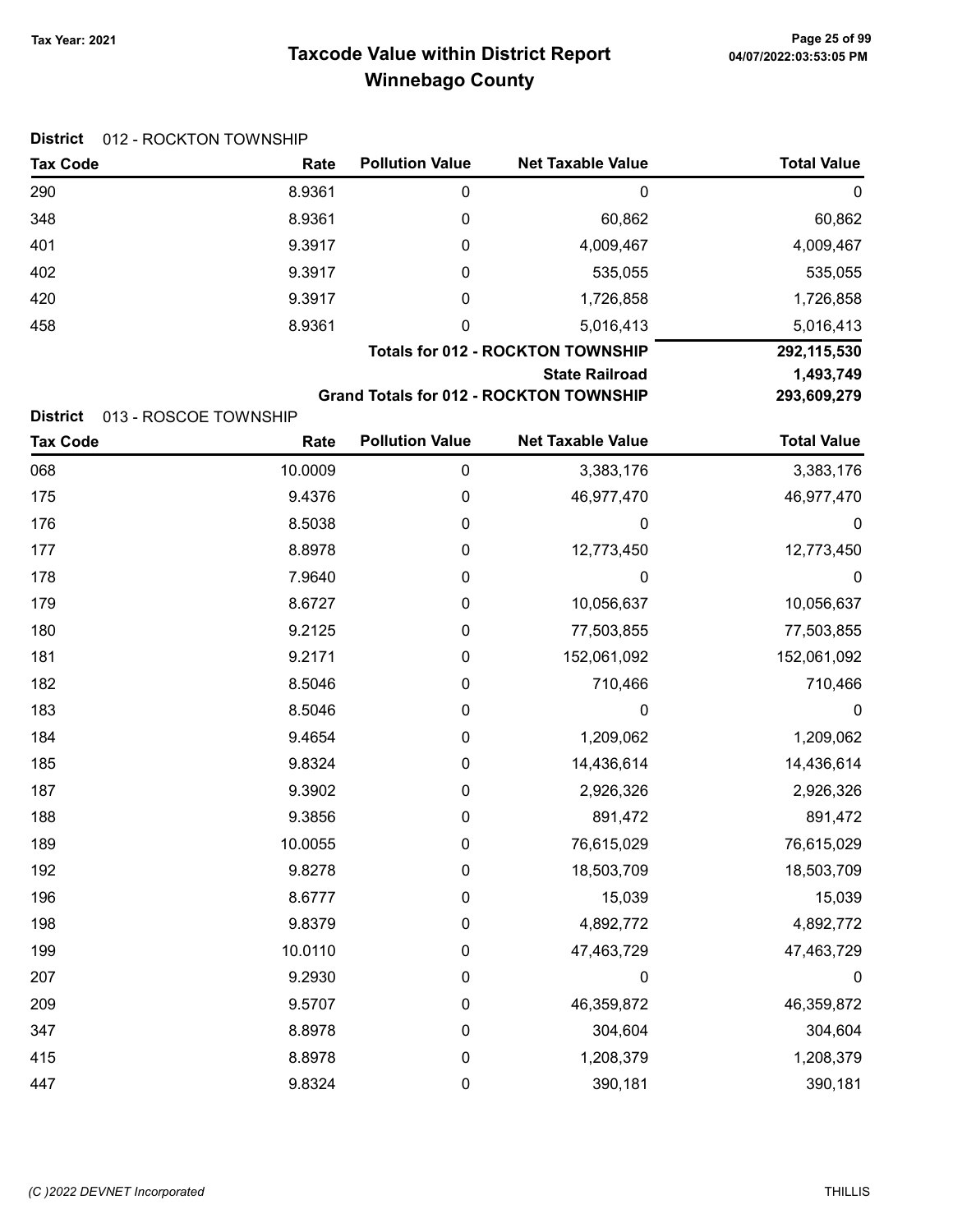# Taxcode Value within District Report Tax Year: 2021 Page 26 of 99 Winnebago County

| <b>District</b><br>013 - ROSCOE TOWNSHIP                      |                          |                        |                                                                    |                    |
|---------------------------------------------------------------|--------------------------|------------------------|--------------------------------------------------------------------|--------------------|
| <b>Tax Code</b>                                               | Rate                     | <b>Pollution Value</b> | <b>Net Taxable Value</b>                                           | <b>Total Value</b> |
| 457                                                           | 8.8978                   | 0                      | 1,645,701                                                          | 1,645,701          |
|                                                               |                          |                        | <b>Totals for 013 - ROSCOE TOWNSHIP</b>                            | 520,328,635        |
|                                                               |                          |                        | <b>State Railroad</b>                                              | 926,834            |
| <b>District</b><br>014 - SEWARD TOWNSHIP                      |                          |                        | Grand Totals for 013 - ROSCOE TOWNSHIP                             | 521,255,469        |
| <b>Tax Code</b>                                               | Rate                     | <b>Pollution Value</b> | <b>Net Taxable Value</b>                                           | <b>Total Value</b> |
| 305                                                           | 8.6027                   | 0                      | 310,822                                                            | 310,822            |
| 306                                                           | 9.7886                   | 0                      | 443,393                                                            | 443,393            |
| 308                                                           | 9.3433                   | 0                      | 821,486                                                            | 821,486            |
| 309                                                           | 8.6025                   | 0                      | 6,008,496                                                          | 6,008,496          |
| 310                                                           | 9.3435                   | 0                      | 8,525,972                                                          | 8,525,972          |
| 311                                                           | 9.7888                   | 0                      | 4,416,579                                                          | 4,416,579          |
| 312                                                           | 9.3300                   | 0                      | 1,705,529                                                          | 1,705,529          |
| 313                                                           | 9.7209                   | 0                      | 1,970,681                                                          | 1,970,681          |
| 314                                                           | 9.4237                   | 0                      | 4,836,773                                                          | 4,836,773          |
|                                                               |                          |                        | <b>Totals for 014 - SEWARD TOWNSHIP</b>                            | 29,039,731         |
|                                                               |                          |                        | <b>State Railroad</b>                                              | 756,151            |
|                                                               |                          |                        | <b>Grand Totals for 014 - SEWARD TOWNSHIP</b>                      | 29,795,882         |
| <b>District</b><br>015 - SHIRLAND TOWNSHIP<br><b>Tax Code</b> |                          | <b>Pollution Value</b> | <b>Net Taxable Value</b>                                           | <b>Total Value</b> |
|                                                               | Rate                     |                        |                                                                    |                    |
| 210                                                           | 8.6255                   | 0                      | 0                                                                  | 0                  |
| 211                                                           | 8.6769                   | 0                      | 0                                                                  | $\mathbf 0$        |
| 213                                                           | 8.6655                   | 0                      | 7,805,127                                                          | 7,805,127          |
| 214                                                           | 8.7169                   | 0                      | 18,766,803                                                         | 18,766,803         |
|                                                               |                          |                        | <b>Totals for 015 - SHIRLAND TOWNSHIP</b><br><b>State Railroad</b> | 26,571,930<br>0    |
|                                                               |                          |                        | <b>Grand Totals for 015 - SHIRLAND TOWNSHIP</b>                    | 26,571,930         |
| <b>District</b>                                               | 016 - WINNEBAGO TOWNSHIP |                        |                                                                    |                    |
| <b>Tax Code</b>                                               | Rate                     | <b>Pollution Value</b> | <b>Net Taxable Value</b>                                           | <b>Total Value</b> |
| 315                                                           | 11.3641                  | $\mathbf 0$            | 77,478                                                             | 77,478             |
| 324                                                           | 9.3186                   | 0                      | 2,019,530                                                          | 2,019,530          |
| 325                                                           | 10.1206                  | 0                      | 336,086                                                            | 336,086            |
| 326                                                           | 9.2815                   | 0                      | 51,759,645                                                         | 51,759,645         |
| 327                                                           | 11.3270                  | 0                      | 54,711                                                             | 54,711             |
| 328                                                           | 10.2937                  | 0                      | 54,627,451                                                         | 54,627,451         |
| 329                                                           | 9.4546                   | 0                      | 1,959,641                                                          | 1,959,641          |
|                                                               |                          |                        | <b>Totals for 016 - WINNEBAGO TOWNSHIP</b>                         | 110,834,542        |
|                                                               |                          |                        | <b>State Railroad</b>                                              | 650,039            |
|                                                               |                          |                        | <b>Grand Totals for 016 - WINNEBAGO TOWNSHIP</b>                   | 111,484,581        |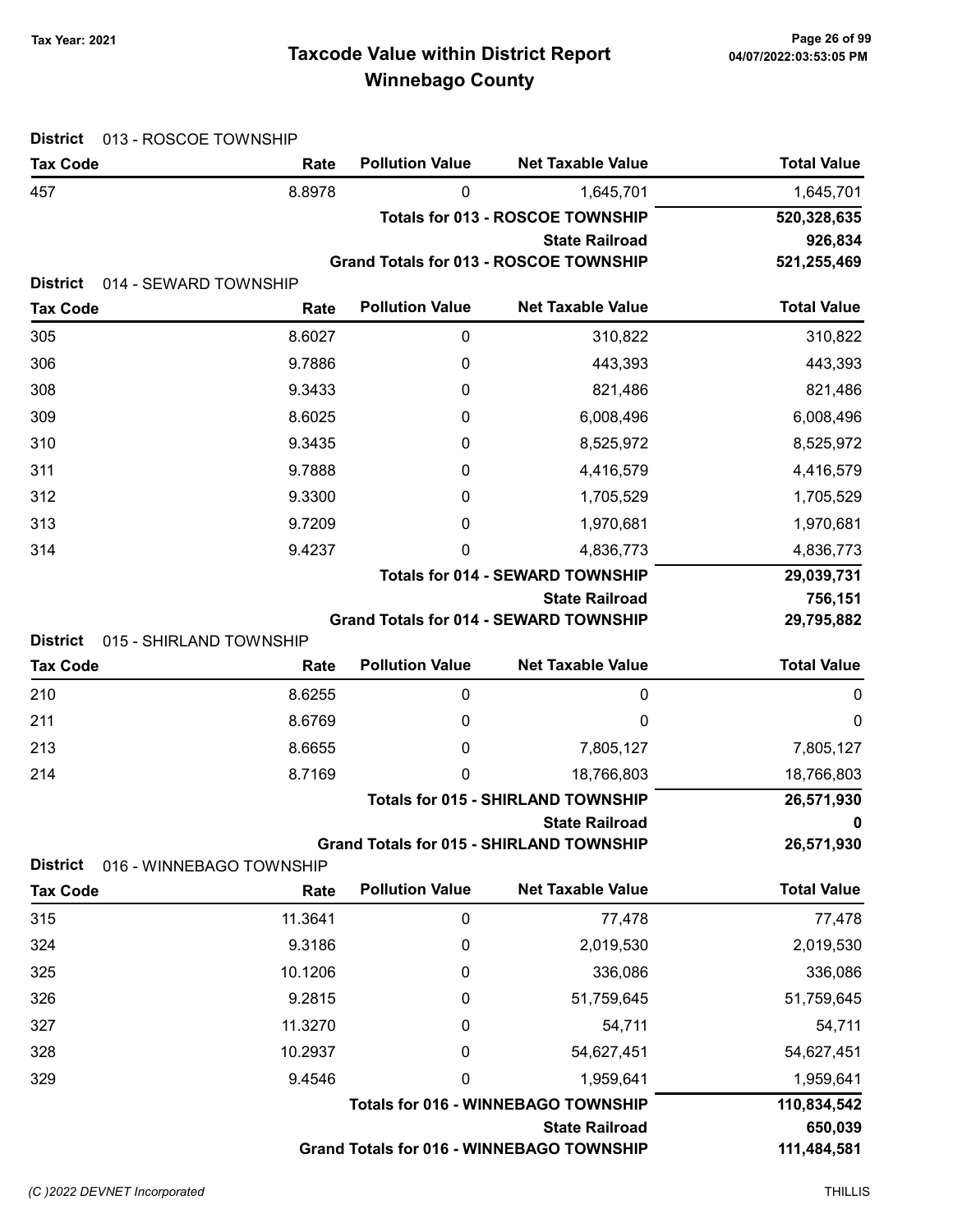District 017 - CHERRY VALLEY VILLAGE

# Taxcode Value within District Report Tax Year: 2021 Page 27 of 99 Winnebago County

| <b>Tax Code</b> | Rate                  | <b>Pollution Value</b> | <b>Net Taxable Value</b>                            | <b>Total Value</b> |
|-----------------|-----------------------|------------------------|-----------------------------------------------------|--------------------|
| 072             | 9.4009                | 0                      | 51,753                                              | 51,753             |
| 119             | 9.7036                | 0                      | 14,551,904                                          | 14,551,904         |
| 120             | 9.5305                | 0                      | 4,014,236                                           | 4,014,236          |
| 124             | 10.6775               | 0                      | 7,709,121                                           | 7,709,121          |
| 125             | 10.5044               | 0                      | 136,252                                             | 136,252            |
| 374             | 10.3748               | 0                      | 1,684,891                                           | 1,684,891          |
| 378             | 10.5479               | 0                      | 52,587,197                                          | 52,587,197         |
| 394             | 9.3328                | 0                      | 0                                                   | 0                  |
| 396             | 9.4350                | 0                      | 0                                                   | 0                  |
| 397             | 9.0514                | 0                      | 0                                                   | $\mathbf 0$        |
| 439             | 9.4009                | 0                      | 485,239                                             | 485,239            |
| 440             | 9.5305                | 0                      | 26,485                                              | 26,485             |
| 452             | 9.3328                | 0                      | 30,668                                              | 30,668             |
|                 |                       |                        | <b>Totals for 017 - CHERRY VALLEY VILLAGE</b>       | 81,277,746         |
|                 |                       |                        | <b>State Railroad</b>                               | 222,482            |
| <b>District</b> | 018 - DURAND VILLAGE  |                        | <b>Grand Totals for 017 - CHERRY VALLEY VILLAGE</b> | 81,500,228         |
| <b>Tax Code</b> | Rate                  | <b>Pollution Value</b> | <b>Net Taxable Value</b>                            | <b>Total Value</b> |
| 228             | 9.6493                | $\boldsymbol{0}$       | 1,273,404                                           | 1,273,404          |
| 229             | 9.6097                | 0                      | 2,146,494                                           | 2,146,494          |
| 233             | 9.6493                | 0                      | 15,037,917                                          | 15,037,917         |
|                 |                       |                        | <b>Totals for 018 - DURAND VILLAGE</b>              | 18,457,815         |
|                 |                       |                        | <b>State Railroad</b>                               | 0                  |
|                 |                       |                        | <b>Grand Totals for 018 - DURAND VILLAGE</b>        | 18,457,815         |
| <b>District</b> | 019 - LOVES PARK CITY |                        |                                                     | <b>Total Value</b> |
| <b>Tax Code</b> | Rate                  | <b>Pollution Value</b> | <b>Net Taxable Value</b>                            |                    |
| 002             | 10.0819               | 0                      | 116,985,736                                         | 116,985,736        |
| 006             | 9.9893                | 0                      | 148,597,669                                         | 148,597,669        |
| 007             | 9.8162                | 0                      | 5,854,176                                           | 5,854,176          |
| 008             | 9.4876                | 0                      | 61,925,180                                          | 61,925,180         |
| 012             | 8.2480                | 0                      | 201,386                                             | 201,386            |
| 019             | 9.5385                | 0                      | 0                                                   | $\boldsymbol{0}$   |
| 020             | 9.2219                | 0                      | 26,325                                              | 26,325             |
| 026             | 9.3950                | $\boldsymbol{0}$       | 36,305,876                                          | 36,305,876         |
| 030             | 9.2099                | 0                      | 414,534                                             | 414,534            |
| 035             | 9.9088                | 0                      | 837,690                                             | 837,690            |
| 044             | 9.3145                | 0                      | 53,925                                              | 53,925             |

045 8.4211 0 356,847 356,847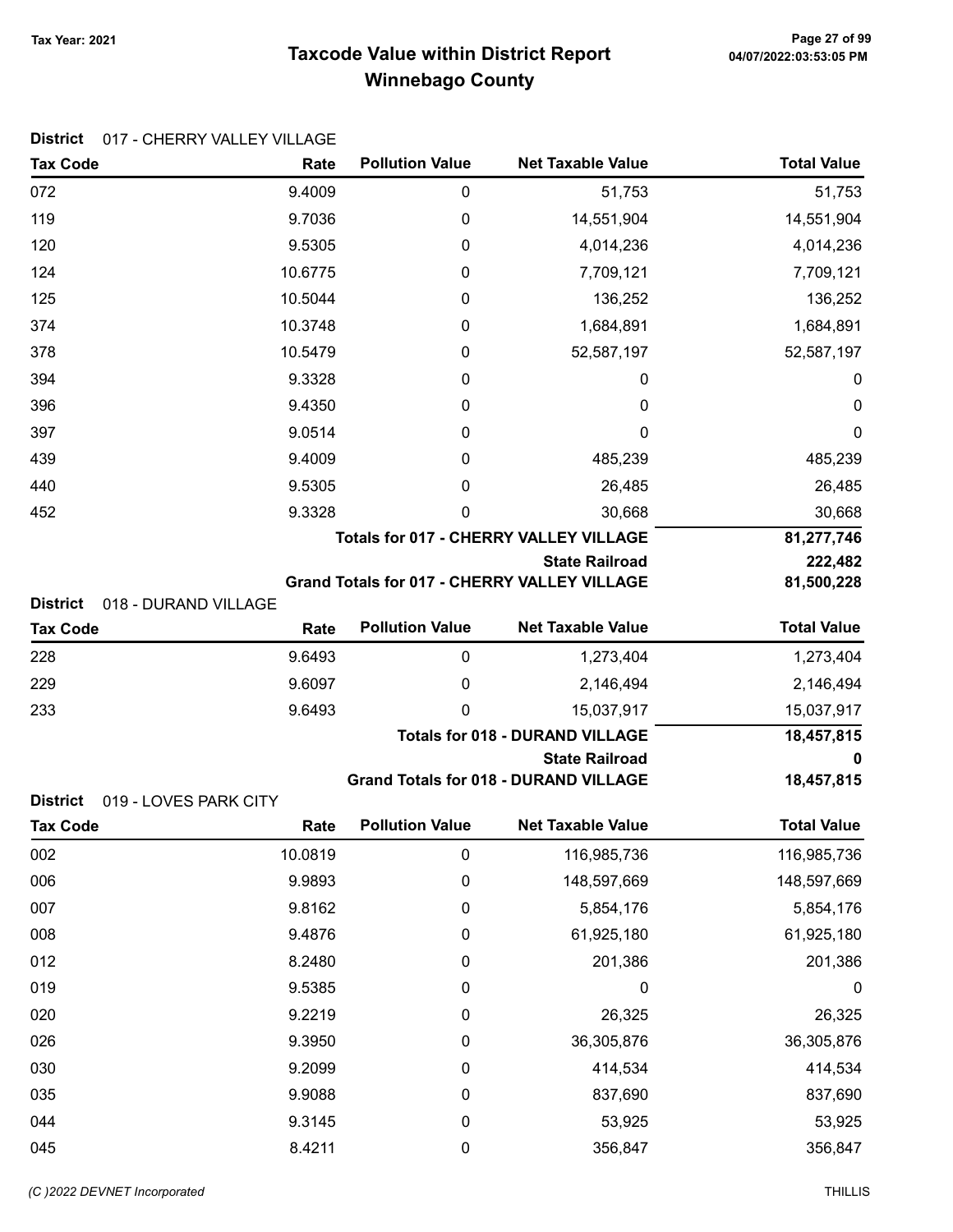### Taxcode Value within District Report Tax Year: 2021 Page 28 of 99 Winnebago County

| <b>Tax Code</b> | <u> 919 - LO VLOTANNI ON I</u><br>Rate | <b>Pollution Value</b> | <b>Net Taxable Value</b> | <b>Total Value</b> |
|-----------------|----------------------------------------|------------------------|--------------------------|--------------------|
| 070             | 9.4876                                 | 0                      | 2,094,872                | 2,094,872          |
| 076             | 9.3145                                 | 0                      | 1,001,877                | 1,001,877          |
| 077             | 9.2099                                 | 0                      | 159,622                  | 159,622            |
| 078             | 9.1173                                 | 0                      | 328,714                  | 328,714            |
| 134             | 8.8423                                 | $\mathbf 0$            | 13,078                   | 13,078             |
| 143             | 9.0154                                 | $\mathbf 0$            | 3,254,789                | 3,254,789          |
| 409             | 10.0819                                | $\mathbf 0$            | 11,680,922               | 11,680,922         |
| 426             | 9.4876                                 | 0                      | 2,368,152                | 2,368,152          |
| 427             | 9.2219                                 | 0                      | 10,969                   | 10,969             |
| 428             | 9.3950                                 | 0                      | 1,889,927                | 1,889,927          |
| 442             | 9.9893                                 | 0                      | 1,036,911                | 1,036,911          |
| 443             | 8.2480                                 | 0                      | 53,848                   | 53,848             |
| 444             | 9.3950                                 | 0                      | 14,351                   | 14,351             |
| 448             | 9.4876                                 | 0                      | 11,686                   | 11,686             |

### District 019 - LOVES PARK CITY

| Totals for 019 - LOVES PARK CITY |  |
|----------------------------------|--|
|                                  |  |

State Railroad 0

399,772,848

Grand Totals for 019 - LOVES PARK CITY 399,772,848

District 020 - MACHESNEY PARK VILLAGE

| <b>Tax Code</b>              | Rate    | <b>Pollution Value</b> | <b>Net Taxable Value</b> | <b>Total Value</b> |
|------------------------------|---------|------------------------|--------------------------|--------------------|
| 108                          | 8.9567  | $\mathbf 0$            | 54,982                   | 54,982             |
| 109                          | 9.1298  | $\mathbf 0$            | 36,369,674               | 36,369,674         |
| 118                          | 9.7241  | $\mathbf 0$            | 366,998                  | 366,998            |
| 133                          | 9.7241  | $\mathbf 0$            | 118,356,697              | 118,356,697        |
| 137                          | 9.5510  | $\mathbf 0$            | 55,881,059               | 55,881,059         |
| 139                          | 9.2608  | $\pmb{0}$              | 8,628,714                | 8,628,714          |
| 141                          | 9.5510  | $\mathbf 0$            | 223,002                  | 223,002            |
| 144                          | 9.4339  | $\mathbf 0$            | 122,029,670              | 122,029,670        |
| 152                          | 10.6980 | $\mathbf 0$            | 4,906,042                | 4,906,042          |
| 158                          | 10.4078 | $\mathbf 0$            | 6,814,716                | 6,814,716          |
| 168                          | 8.5802  | $\mathbf 0$            | $\mathbf 0$              | $\mathbf 0$        |
| 183                          | 8.5046  | $\mathbf 0$            | $\mathbf 0$              | $\mathbf 0$        |
| 358                          | 8.9430  | $\mathbf 0$            | 0                        | $\pmb{0}$          |
| 359                          | 8.9430  | $\mathbf 0$            | 4,055                    | 4,055              |
| 365                          | 9.1161  | $\mathbf 0$            | 12,197,158               | 12,197,158         |
| 368                          | 8.9430  | $\mathbf 0$            | $\boldsymbol{0}$         | $\boldsymbol{0}$   |
| 413                          | 9.5510  | $\boldsymbol{0}$       | 515,299                  | 515,299            |
| (C) 2022 DEVNET Incorporated |         |                        |                          | <b>THILLIS</b>     |

454 **9.2219** 9.2219 0 30,306 30,306 456 10.0819 0 4,263,480 4,263,480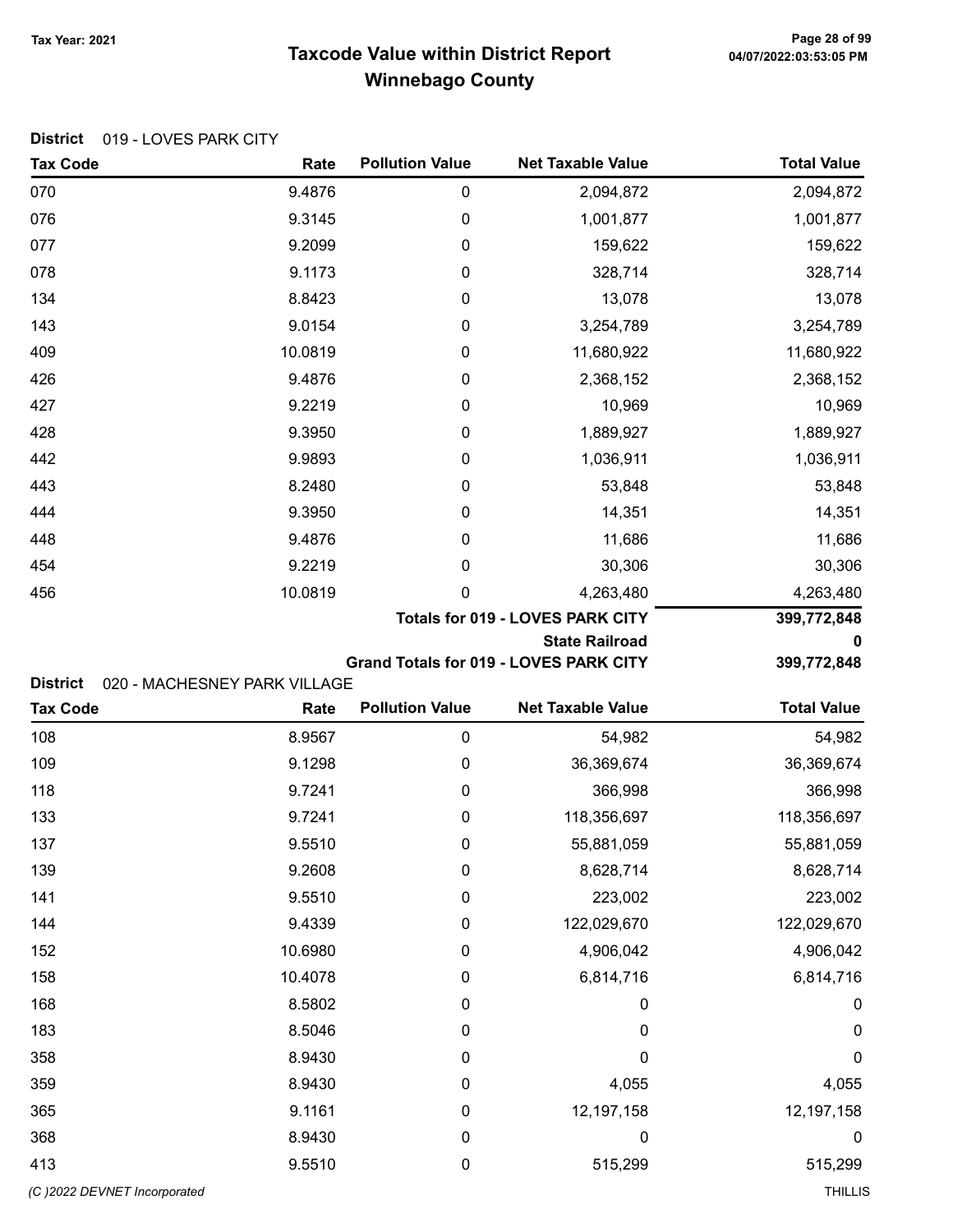# Taxcode Value within District Report Tax Year: 2021 Page 29 of 99 Winnebago County

| <b>District</b>                        | 020 - MACHESNEY PARK VILLAGE     |                        |                                                      |                    |
|----------------------------------------|----------------------------------|------------------------|------------------------------------------------------|--------------------|
| <b>Tax Code</b>                        | Rate                             | <b>Pollution Value</b> | <b>Net Taxable Value</b>                             | <b>Total Value</b> |
| 414                                    | 9.7241                           | 0                      | 1,126,975                                            | 1,126,975          |
| 416                                    | 9.4339                           | 0                      | 6,280,937                                            | 6,280,937          |
| 429                                    | 8.9567                           | 0                      | 4,613                                                | 4,613              |
| 430                                    | 9.1298                           | 0                      | 148,776                                              | 148,776            |
| 433                                    | 9.7241                           | 0                      | 1,486,648                                            | 1,486,648          |
| 435                                    | 9.7241                           | 0                      | 6,534,832                                            | 6,534,832          |
|                                        |                                  |                        | <b>Totals for 020 - MACHESNEY PARK VILLAGE</b>       | 381,930,847        |
|                                        |                                  |                        | <b>State Railroad</b>                                | 0                  |
| <b>District</b>                        | 021 - NEW MILFORD VILLAGE        |                        | <b>Grand Totals for 020 - MACHESNEY PARK VILLAGE</b> | 381,930,847        |
| <b>Tax Code</b>                        | Rate                             | <b>Pollution Value</b> | <b>Net Taxable Value</b>                             | <b>Total Value</b> |
| 370                                    | 10.3067                          | $\pmb{0}$              | 0                                                    | 0                  |
| 372                                    | 10.4798                          | 0                      | 4,375,523                                            | 4,375,523          |
| 373                                    | 9.1564                           | 0                      | 2,163,891                                            | 2,163,891          |
| 379                                    | 8.9833                           | 0                      | 993,249                                              | 993,249            |
| 380                                    | 9.9572                           | 0                      | 1,019,910                                            | 1,019,910          |
| 385                                    | 10.1303                          | 0                      | 1,010,142                                            | 1,010,142          |
| 386                                    | 10.5044                          | 0                      | 0                                                    | 0                  |
| 393                                    | 9.3328                           | 0                      | 459,482                                              | 459,482            |
| 441                                    | 9.3328                           | 0                      | 465,025                                              | 465,025            |
|                                        |                                  |                        | <b>Totals for 021 - NEW MILFORD VILLAGE</b>          | 10,487,222         |
|                                        |                                  |                        | <b>State Railroad</b>                                | 0                  |
|                                        |                                  |                        | <b>Grand Totals for 021 - NEW MILFORD VILLAGE</b>    | 10,487,222         |
| <b>District</b><br><b>Tax Code</b>     | 022 - PECATONICA VILLAGE<br>Rate | <b>Pollution Value</b> | <b>Net Taxable Value</b>                             | <b>Total Value</b> |
| 286                                    | 8.9320                           | 0                      | 30,558,238                                           | 30,558,238         |
| 425                                    | 8.9320                           | 0                      | 67,034                                               | 67,034             |
|                                        |                                  |                        | <b>Totals for 022 - PECATONICA VILLAGE</b>           | 30,625,272         |
|                                        |                                  |                        | <b>State Railroad</b>                                | 0                  |
|                                        |                                  |                        | <b>Grand Totals for 022 - PECATONICA VILLAGE</b>     | 30,625,272         |
| <b>District</b><br>023 - ROCKFORD CITY |                                  |                        |                                                      |                    |
| <b>Tax Code</b>                        | Rate                             | <b>Pollution Value</b> | <b>Net Taxable Value</b>                             | <b>Total Value</b> |
| 001                                    | 12.2563                          | 0                      | 1,415,014,187                                        | 1,415,014,187      |
| 014                                    | 12.2563                          | 0                      | 876,211                                              | 876,211            |
| 021                                    | 12.8506                          | 0                      | 19,491,167                                           | 19,491,167         |
| 036                                    | 12.0832                          | 0                      | 14,533,462                                           | 14,533,462         |
| 046                                    | 12.0732                          | 0                      | 36,405                                               | 36,405             |
| 047                                    | 12.2563                          | $\boldsymbol{0}$       | 3,861                                                | 3,861              |
| 048                                    | 12.2563                          | 0                      | 65,420                                               | 65,420             |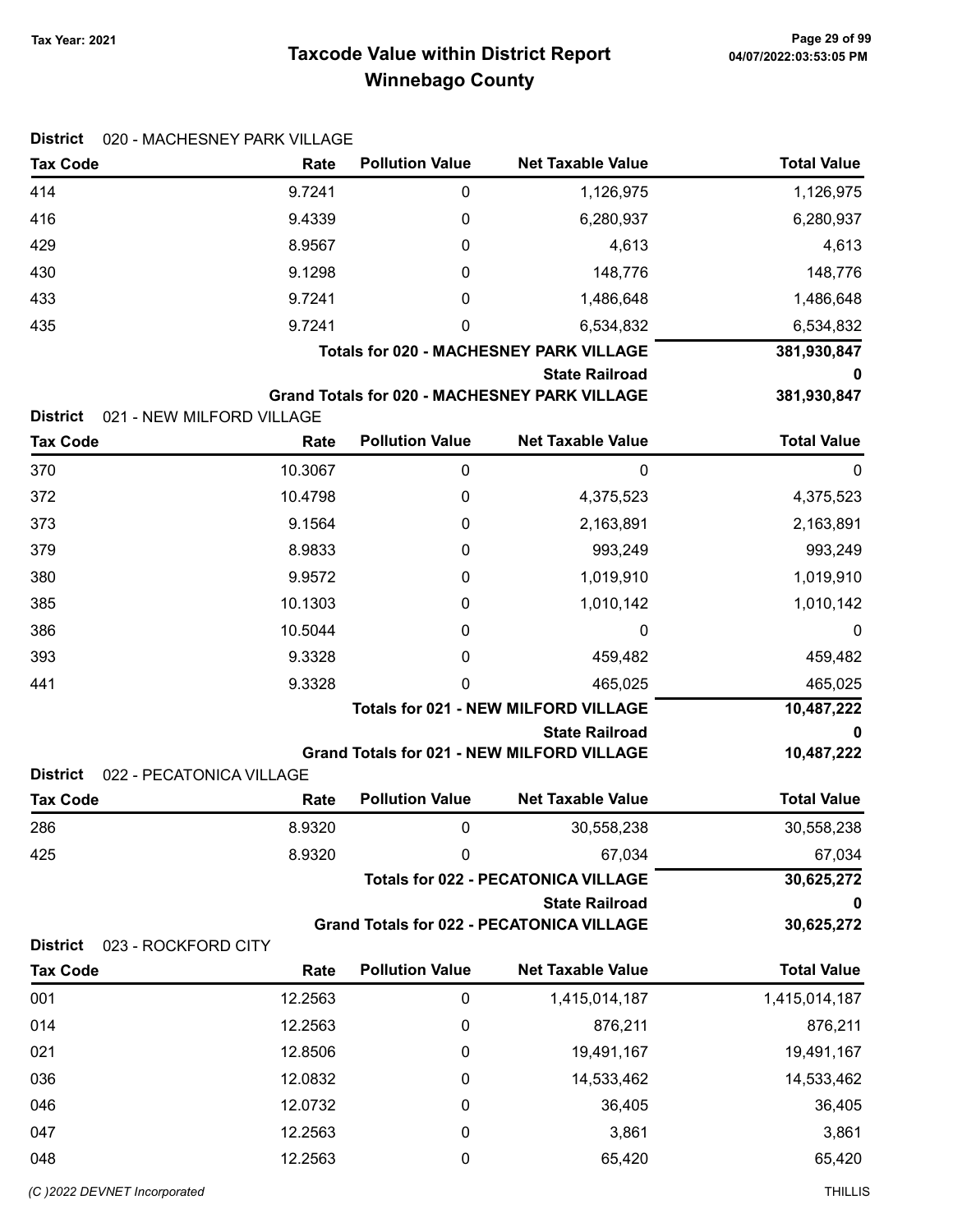# Taxcode Value within District Report Tax Year: 2021 Page 30 of 99 Winnebago County

### District 023 - ROCKFORD CITY

| <b>Tax Code</b> | Rate    | <b>Pollution Value</b> | <b>Net Taxable Value</b> | <b>Total Value</b> |
|-----------------|---------|------------------------|--------------------------|--------------------|
| 085             | 12.2563 | $\pmb{0}$              | 9,412,827                | 9,412,827          |
| 086             | 12.1608 | 0                      | 1,270,696                | 1,270,696          |
| 112             | 11.4120 | $\pmb{0}$              | 2,776,319                | 2,776,319          |
| 116             | 11.2389 | 0                      | 27,216                   | 27,216             |
| 117             | 12.2563 | 0                      | 11,628,297               | 11,628,297         |
| 123             | 11.2824 | $\pmb{0}$              | 747,364                  | 747,364            |
| 126             | 12.2563 | $\pmb{0}$              | 1,895,242                | 1,895,242          |
| 127             | 12.3859 | $\pmb{0}$              | 137,290,460              | 137,290,460        |
| 131             | 11.1093 | 0                      | 4,261                    | 4,261              |
| 146             | 12.3418 | $\pmb{0}$              | 18,997,285               | 18,997,285         |
| 154             | 12.1687 | 0                      | 121,018                  | 121,018            |
| 157             | 11.1948 | 0                      | 91,655                   | 91,655             |
| 172             | 12.2463 | $\pmb{0}$              | 248,799                  | 248,799            |
| 223             | 12.2563 | $\pmb{0}$              | 7,122,732                | 7,122,732          |
| 226             | 12.2563 | $\pmb{0}$              | 768,475                  | 768,475            |
| 258             | 11.2603 | 0                      | 0                        | 0                  |
| 259             | 10.5328 | $\pmb{0}$              | $\mathbf 0$              | $\pmb{0}$          |
| 315             | 11.3641 | $\pmb{0}$              | 77,478                   | 77,478             |
| 327             | 11.3270 | 0                      | 54,711                   | 54,711             |
| 361             | 11.3679 | $\pmb{0}$              | 4,504                    | 4,504              |
| 381             | 12.3532 | $\pmb{0}$              | 7,928,818                | 7,928,818          |
| 382             | 12.1801 | $\pmb{0}$              | 183,084                  | 183,084            |
| 383             | 12.2128 | 0                      | 1,540,747                | 1,540,747          |
| 391             | 12.2563 | $\pmb{0}$              | 914,701                  | 914,701            |
| 392             | 12.2563 | $\pmb{0}$              | 23,616,381               | 23,616,381         |
| 400             | 12.2563 | 0                      | 2,200                    | 2,200              |
| 403             | 12.2563 | 0                      | 70,087                   | 70,087             |
| 404             | 12.2563 | $\pmb{0}$              | 1,158,343                | 1,158,343          |
| 405             | 12.2563 | 0                      | 1,586,543                | 1,586,543          |
| 406             | 12.2563 | 0                      | 10,548                   | 10,548             |
| 407             | 12.2563 | $\boldsymbol{0}$       | 703,984                  | 703,984            |
| 408             | 12.2563 | 0                      | 281,186                  | 281,186            |
| 410             | 12.2563 | $\pmb{0}$              | 7,930,819                | 7,930,819          |
| 411             | 12.0832 | 0                      | 507                      | 507                |
| 412             | 12.2563 | $\boldsymbol{0}$       | 101,985                  | 101,985            |
| 417             | 12.2563 | $\boldsymbol{0}$       | 861,229                  | 861,229            |
| 418             | 12.2563 | 0                      | 5,949,394                | 5,949,394          |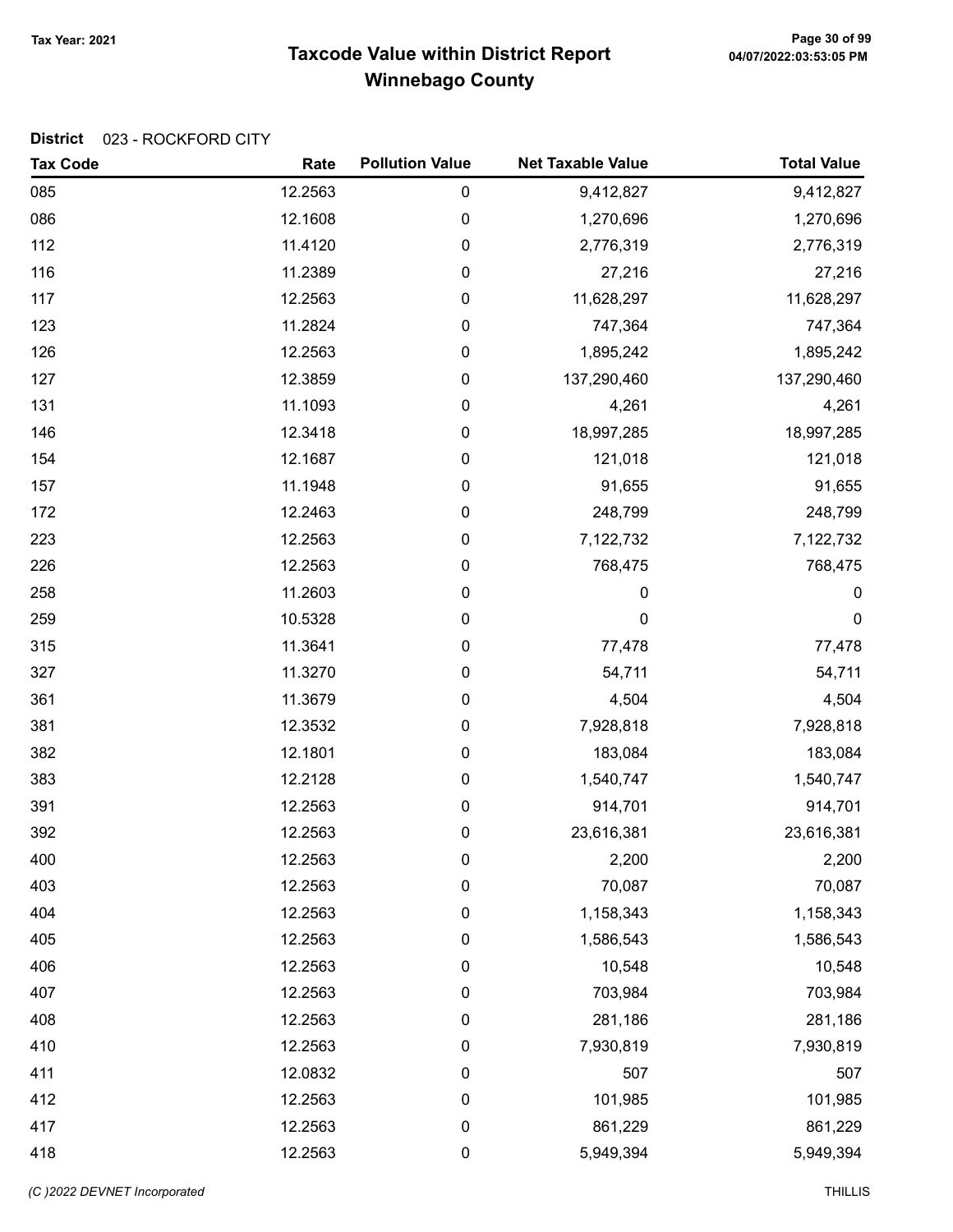# Taxcode Value within District Report Tax Year: 2021 Page 31 of 99 Winnebago County

### District 023 - ROCKFORD CITY

| <b>Tax Code</b> | Rate                  | <b>Pollution Value</b>                | <b>Net Taxable Value</b>                      | <b>Total Value</b> |
|-----------------|-----------------------|---------------------------------------|-----------------------------------------------|--------------------|
| 419             | 12.2563               | 0                                     | 482,327                                       | 482,327            |
| 421             | 12.2563               | 0                                     | 15,092,219                                    | 15,092,219         |
| 422             | 12.2563               | 0                                     | 9,682,440                                     | 9,682,440          |
| 423             | 12.2563               | 0                                     | 12,739,182                                    | 12,739,182         |
| 424             | 12.2563               | 0                                     | 8,929,189                                     | 8,929,189          |
| 436             | 12.2563               | 0                                     | 238,617                                       | 238,617            |
| 450             | 12.2563               | 0                                     | 219,194                                       | 219,194            |
| 451             | 12.2563               | 0                                     | 43,025,487                                    | 43,025,487         |
| 453             | 11.5610               | 0                                     | 176,597                                       | 176,597            |
| 455             | 12.2563               | 0                                     | 6,527,617                                     | 6,527,617          |
| 460             | 12.2563               | 0                                     | 859,185                                       | 859,185            |
|                 |                       | <b>Totals for 023 - ROCKFORD CITY</b> | 1,793,372,662                                 |                    |
|                 |                       |                                       | <b>State Railroad</b>                         | 4,767,785          |
|                 |                       |                                       | <b>Grand Totals for 023 - ROCKFORD CITY</b>   | 1,798,140,447      |
| <b>District</b> | 024 - ROCKTON VILLAGE |                                       |                                               |                    |
| <b>Tax Code</b> | Rate                  | <b>Pollution Value</b>                | <b>Net Taxable Value</b>                      | <b>Total Value</b> |
| 197             | 9.3917                | 0                                     | 117,905,413                                   | 117,905,413        |
| 198             | 9.8379                | 0                                     | 4,892,772                                     | 4,892,772          |
| 199             | 10.0110               | 0                                     | 47,463,729                                    | 47,463,729         |
| 204             | 9.8265                | 0                                     | 33,597                                        | 33,597             |
| 401             | 9.3917                | 0                                     | 4,009,467                                     | 4,009,467          |
| 402             | 9.3917                | 0                                     | 535,055                                       | 535,055            |
| 420             | 9.3917                | 0                                     | 1,726,858                                     | 1,726,858          |
|                 |                       |                                       | <b>Totals for 024 - ROCKTON VILLAGE</b>       | 176,566,891        |
|                 |                       |                                       | <b>State Railroad</b>                         | 192,543            |
|                 |                       |                                       | <b>Grand Totals for 024 - ROCKTON VILLAGE</b> | 176,759,434        |

#### District 025 - ROSCOE VILLAGE

| <b>Tax Code</b> | Rate    | <b>Pollution Value</b> | <b>Net Taxable Value</b> | <b>Total Value</b> |
|-----------------|---------|------------------------|--------------------------|--------------------|
| 049             | 10.3394 | 0                      | 24,781,177               | 24,781,177         |
| 068             | 10.0009 | 0                      | 3,383,176                | 3,383,176          |
| 130             | 9.5720  | 0                      | 4,490,226                | 4,490,226          |
| 138             | 9.7811  | 0                      | 31,856                   | 31,856             |
| 149             | 10.1663 | 0                      | 34,557,667               | 34,557,667         |
| 185             | 9.8324  | 0                      | 14,436,614               | 14,436,614         |
| 189             | 10.0055 | 0                      | 76,615,029               | 76,615,029         |
| 192             | 9.8278  | 0                      | 18,503,709               | 18,503,709         |
| 200             | 9.6463  | 0                      | 1,967,761                | 1,967,761          |
| 205             | 9.8210  | 0                      | 238,671                  | 238,671            |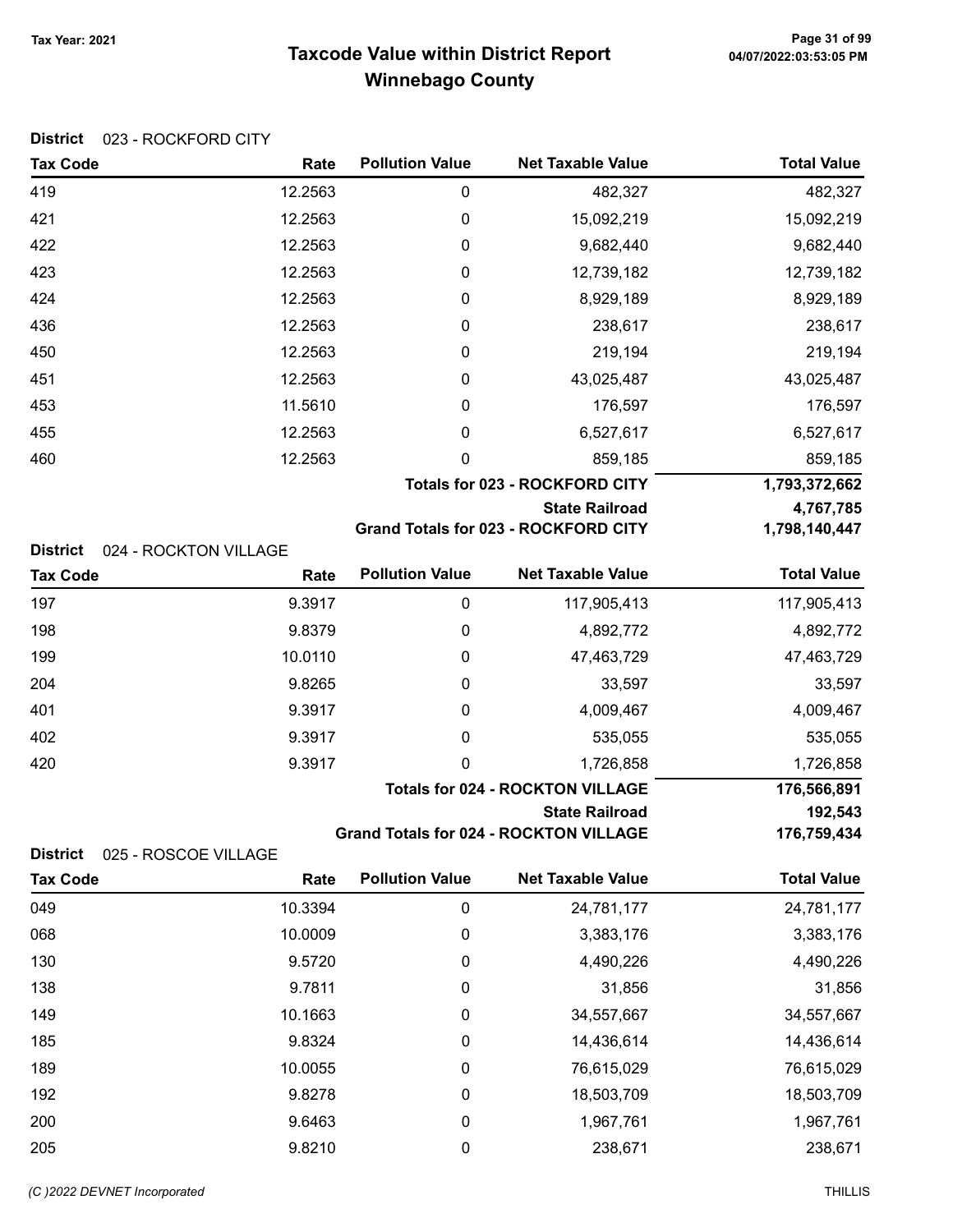# Taxcode Value within District Report Tax Year: 2021 Page 32 of 99 Winnebago County

| <b>District</b><br>025 - ROSCOE VILLAGE                       |                         |                        |                                                 |                    |
|---------------------------------------------------------------|-------------------------|------------------------|-------------------------------------------------|--------------------|
| <b>Tax Code</b>                                               | Rate                    | <b>Pollution Value</b> | <b>Net Taxable Value</b>                        | <b>Total Value</b> |
| 206                                                           | 9.9941                  | $\pmb{0}$              | 22,615,336                                      | 22,615,336         |
| 207                                                           | 9.2930                  | 0                      | 0                                               | 0                  |
| 209                                                           | 9.5707                  | 0                      | 46,359,872                                      | 46,359,872         |
| 447                                                           | 9.8324                  | 0                      | 390,181                                         | 390,181            |
|                                                               |                         | 248,371,275            |                                                 |                    |
|                                                               |                         | <b>State Railroad</b>  |                                                 |                    |
|                                                               |                         |                        | <b>Grand Totals for 025 - ROSCOE VILLAGE</b>    | 248,371,275        |
| <b>District</b><br>026 - SOUTH BELOIT CITY<br><b>Tax Code</b> |                         | <b>Pollution Value</b> | <b>Net Taxable Value</b>                        | <b>Total Value</b> |
|                                                               | Rate                    |                        |                                                 |                    |
| 175                                                           | 9.4376                  | 0                      | 46,977,470                                      | 46,977,470         |
| 177                                                           | 8.8978                  | 0                      | 12,773,450                                      | 12,773,450         |
| 190                                                           | 8.9361                  | 0                      | 42,729,310                                      | 42,729,310         |
| 201                                                           | 9.0457                  | 0                      | 19,518,313                                      | 19,518,313         |
| 290                                                           | 8.9361                  | 0                      | 0                                               | 0                  |
| 347                                                           | 8.8978                  | 0                      | 304,604                                         | 304,604            |
| 348                                                           | 8.9361                  | 0                      | 60,862                                          | 60,862             |
| 415                                                           | 8.8978                  | 0                      | 1,208,379                                       | 1,208,379          |
| 457                                                           | 8.8978                  | 0                      | 1,645,701                                       | 1,645,701          |
| 458                                                           | 8.9361                  | 0                      | 5,016,413                                       | 5,016,413          |
|                                                               |                         |                        | <b>Totals for 026 - SOUTH BELOIT CITY</b>       | 130,234,502        |
|                                                               |                         |                        | <b>State Railroad</b>                           | 1,492,716          |
| <b>District</b>                                               | 027 - WINNEBAGO VILLAGE |                        | <b>Grand Totals for 026 - SOUTH BELOIT CITY</b> | 131,727,218        |
| <b>Tax Code</b>                                               | Rate                    | <b>Pollution Value</b> | <b>Net Taxable Value</b>                        | <b>Total Value</b> |
| 325                                                           | 10.1206                 | 0                      | 336,086                                         | 336,086            |
| 328                                                           | 10.2937                 | $\mathbf 0$            | 54,627,451                                      | 54,627,451         |
|                                                               |                         |                        | <b>Totals for 027 - WINNEBAGO VILLAGE</b>       | 54,963,537         |
|                                                               |                         |                        | <b>State Railroad</b>                           | o                  |
|                                                               |                         |                        | <b>Grand Totals for 027 - WINNEBAGO VILLAGE</b> | 54,963,537         |
| <b>District</b><br>030 - BLACKHAWK FIRE                       |                         |                        |                                                 |                    |
| <b>Tax Code</b>                                               | Rate                    | <b>Pollution Value</b> | <b>Net Taxable Value</b>                        | <b>Total Value</b> |
| 064                                                           | 9.8867                  | 0                      | 15,498,124                                      | 15,498,124         |
| 066                                                           | 10.0598                 | 0                      | 13,794,975                                      | 13,794,975         |
| 069                                                           | 10.3517                 | 0                      | 7,359,509                                       | 7,359,509          |
| 071                                                           | 10.1786                 | 0                      | 11,931,734                                      | 11,931,734         |
|                                                               |                         |                        | <b>Totals for 030 - BLACKHAWK FIRE</b>          | 48,584,342         |
|                                                               |                         |                        | <b>State Railroad</b>                           | 255,736            |
|                                                               |                         |                        | <b>Grand Totals for 030 - BLACKHAWK FIRE</b>    | 48,840,078         |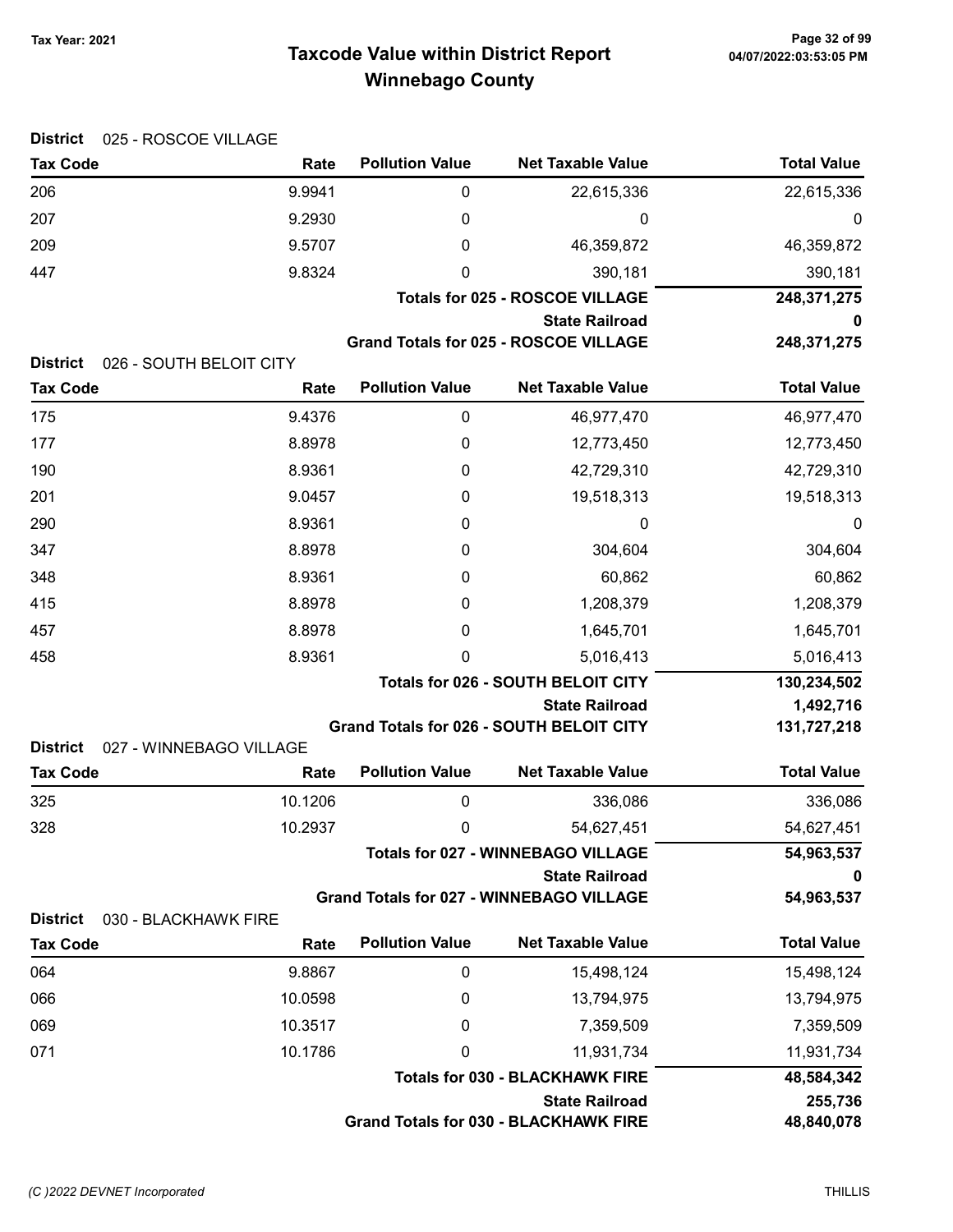# Taxcode Value within District Report Tax Year: 2021 Page 33 of 99 Winnebago County

#### District 031 - CHERRY VALLEY FIRE

| 003<br>10.3748<br>$\boldsymbol{0}$<br>30,393,220<br>30,393,220<br>005<br>10.0253<br>0<br>12,259,711<br>12,259,711<br>017<br>10.5479<br>0<br>26,356,781<br>26,356,781<br>018<br>10.1984<br>0<br>58,107,796<br>58,107,796<br>072<br>9.4009<br>0<br>51,753<br>51,753<br>110<br>9.7036<br>0<br>27,062,965<br>27,062,965<br>111<br>9.3541<br>6,537,334<br>$\boldsymbol{0}$<br>6,537,334<br>113<br>10.6775<br>11,138,819<br>11,138,819<br>$\boldsymbol{0}$<br>114<br>9.5305<br>0<br>81,658,352<br>81,658,352<br>115<br>9.1810<br>0<br>6,038,785<br>6,038,785<br>119<br>9.7036<br>14,551,904<br>14,551,904<br>0<br>9.5305<br>120<br>0<br>4,014,236<br>4,014,236<br>9.5122<br>577,193<br>577,193<br>0 |  | <b>Tax Code</b> |
|-----------------------------------------------------------------------------------------------------------------------------------------------------------------------------------------------------------------------------------------------------------------------------------------------------------------------------------------------------------------------------------------------------------------------------------------------------------------------------------------------------------------------------------------------------------------------------------------------------------------------------------------------------------------------------------------------|--|-----------------|
|                                                                                                                                                                                                                                                                                                                                                                                                                                                                                                                                                                                                                                                                                               |  |                 |
|                                                                                                                                                                                                                                                                                                                                                                                                                                                                                                                                                                                                                                                                                               |  |                 |
|                                                                                                                                                                                                                                                                                                                                                                                                                                                                                                                                                                                                                                                                                               |  |                 |
|                                                                                                                                                                                                                                                                                                                                                                                                                                                                                                                                                                                                                                                                                               |  |                 |
|                                                                                                                                                                                                                                                                                                                                                                                                                                                                                                                                                                                                                                                                                               |  |                 |
|                                                                                                                                                                                                                                                                                                                                                                                                                                                                                                                                                                                                                                                                                               |  |                 |
|                                                                                                                                                                                                                                                                                                                                                                                                                                                                                                                                                                                                                                                                                               |  |                 |
|                                                                                                                                                                                                                                                                                                                                                                                                                                                                                                                                                                                                                                                                                               |  |                 |
|                                                                                                                                                                                                                                                                                                                                                                                                                                                                                                                                                                                                                                                                                               |  |                 |
|                                                                                                                                                                                                                                                                                                                                                                                                                                                                                                                                                                                                                                                                                               |  |                 |
|                                                                                                                                                                                                                                                                                                                                                                                                                                                                                                                                                                                                                                                                                               |  |                 |
|                                                                                                                                                                                                                                                                                                                                                                                                                                                                                                                                                                                                                                                                                               |  |                 |
|                                                                                                                                                                                                                                                                                                                                                                                                                                                                                                                                                                                                                                                                                               |  | 122             |
| 124<br>10.6775<br>7,709,121<br>7,709,121<br>$\boldsymbol{0}$                                                                                                                                                                                                                                                                                                                                                                                                                                                                                                                                                                                                                                  |  |                 |
| 10.5044<br>125<br>136,252<br>136,252<br>$\boldsymbol{0}$                                                                                                                                                                                                                                                                                                                                                                                                                                                                                                                                                                                                                                      |  |                 |
| 128<br>10.1549<br>1,974,503<br>1,974,503<br>0                                                                                                                                                                                                                                                                                                                                                                                                                                                                                                                                                                                                                                                 |  |                 |
| 129<br>10.5044<br>0<br>15,486,924<br>15,486,924                                                                                                                                                                                                                                                                                                                                                                                                                                                                                                                                                                                                                                               |  |                 |
| 10.3280<br>343<br>0<br>605,224<br>605,224                                                                                                                                                                                                                                                                                                                                                                                                                                                                                                                                                                                                                                                     |  |                 |
| 9.4350<br>366<br>848,215<br>848,215<br>0                                                                                                                                                                                                                                                                                                                                                                                                                                                                                                                                                                                                                                                      |  |                 |
| 367<br>9.4167<br>126,516<br>0<br>126,516                                                                                                                                                                                                                                                                                                                                                                                                                                                                                                                                                                                                                                                      |  |                 |
| 374<br>10.3748<br>$\boldsymbol{0}$<br>1,684,891<br>1,684,891                                                                                                                                                                                                                                                                                                                                                                                                                                                                                                                                                                                                                                  |  |                 |
| 378<br>10.5479<br>52,587,197<br>$\boldsymbol{0}$<br>52,587,197                                                                                                                                                                                                                                                                                                                                                                                                                                                                                                                                                                                                                                |  |                 |
| 386<br>10.5044<br>0<br>0                                                                                                                                                                                                                                                                                                                                                                                                                                                                                                                                                                                                                                                                      |  |                 |
| 9.4350<br>$\pmb{0}$<br>396<br>$\pmb{0}$                                                                                                                                                                                                                                                                                                                                                                                                                                                                                                                                                                                                                                                       |  |                 |
| $\pmb{0}$<br>397<br>9.0514<br>0                                                                                                                                                                                                                                                                                                                                                                                                                                                                                                                                                                                                                                                               |  |                 |
| 9.4009<br>485,239<br>485,239<br>439<br>0                                                                                                                                                                                                                                                                                                                                                                                                                                                                                                                                                                                                                                                      |  |                 |
| 9.5305<br>26,485<br>440<br>0<br>26,485                                                                                                                                                                                                                                                                                                                                                                                                                                                                                                                                                                                                                                                        |  |                 |
| <b>Totals for 031 - CHERRY VALLEY FIRE</b><br>360,419,416                                                                                                                                                                                                                                                                                                                                                                                                                                                                                                                                                                                                                                     |  |                 |
| <b>State Railroad</b><br>899,012                                                                                                                                                                                                                                                                                                                                                                                                                                                                                                                                                                                                                                                              |  |                 |
| <b>Grand Totals for 031 - CHERRY VALLEY FIRE</b><br>361,318,428<br><b>District</b><br>033 - FIRE 1                                                                                                                                                                                                                                                                                                                                                                                                                                                                                                                                                                                            |  |                 |
| <b>Pollution Value</b><br><b>Net Taxable Value</b><br><b>Total Value</b><br><b>Tax Code</b><br>Rate                                                                                                                                                                                                                                                                                                                                                                                                                                                                                                                                                                                           |  |                 |
| 211<br>8.6769<br>$\boldsymbol{0}$<br>$\boldsymbol{0}$                                                                                                                                                                                                                                                                                                                                                                                                                                                                                                                                                                                                                                         |  |                 |
| 212<br>8.6848<br>151<br>151<br>0                                                                                                                                                                                                                                                                                                                                                                                                                                                                                                                                                                                                                                                              |  |                 |
| 8.7169<br>18,766,803<br>214<br>0<br>18,766,803                                                                                                                                                                                                                                                                                                                                                                                                                                                                                                                                                                                                                                                |  |                 |
| 9.1911<br>38,668,397<br>220<br>38,668,397<br>0                                                                                                                                                                                                                                                                                                                                                                                                                                                                                                                                                                                                                                                |  |                 |
| 228<br>9.6493<br>1,273,404<br>1,273,404<br>0                                                                                                                                                                                                                                                                                                                                                                                                                                                                                                                                                                                                                                                  |  |                 |
| 9.6097<br>2,146,494<br>229<br>0<br>2,146,494                                                                                                                                                                                                                                                                                                                                                                                                                                                                                                                                                                                                                                                  |  |                 |

(C)2022 DEVNET incorporated THILLIS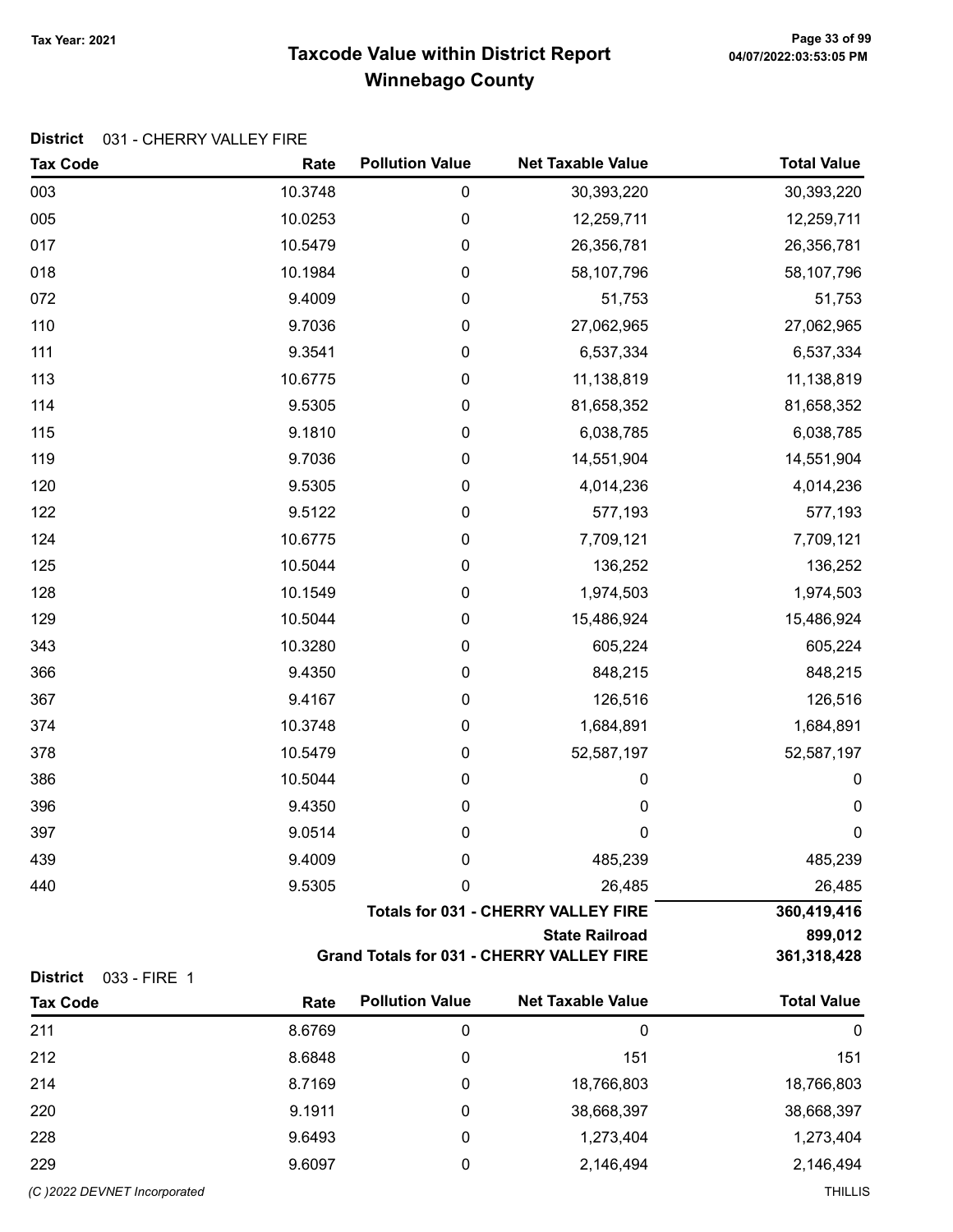# Taxcode Value within District Report Tax Year: 2021 Page 34 of 99 Winnebago County

| 033 - FIRE 1<br><b>District</b>    |                                  |                        |                                                  |                    |
|------------------------------------|----------------------------------|------------------------|--------------------------------------------------|--------------------|
| <b>Tax Code</b>                    | Rate                             | <b>Pollution Value</b> | <b>Net Taxable Value</b>                         | <b>Total Value</b> |
| 230                                | 9.3340                           | 0                      | 23,301,715                                       | 23,301,715         |
| 231                                | 9.5157                           | 0                      | 135,337                                          | 135,337            |
| 232                                | 8.4680                           | 0                      | 1,027,020                                        | 1,027,020          |
| 233                                | 9.6493                           | 0                      | 15,037,917                                       | 15,037,917         |
| 234                                | 9.3736                           | 0                      | 299,499                                          | 299,499            |
| 246                                | 9.2008                           | 0                      | 9,698,246                                        | 9,698,246          |
| 247                                | 8.5580                           | 0                      | 7,614,717                                        | 7,614,717          |
| 248                                | 9.0756                           | $\boldsymbol{0}$       | 78,917                                           | 78,917             |
|                                    |                                  |                        | Totals for 033 - FIRE 1                          | 118,048,617        |
|                                    |                                  |                        | <b>State Railroad</b>                            | 0                  |
|                                    |                                  |                        | Grand Totals for 033 - FIRE 1                    | 118,048,617        |
| <b>District</b><br><b>Tax Code</b> | 034 - GERMAN VALLEY FIRE<br>Rate | <b>Pollution Value</b> | <b>Net Taxable Value</b>                         | <b>Total Value</b> |
| 313                                | 9.7209                           | $\mathbf 0$            | 1,970,681                                        | 1,970,681          |
|                                    |                                  |                        | <b>Totals for 034 - GERMAN VALLEY FIRE</b>       | 1,970,681          |
|                                    |                                  |                        | <b>State Railroad</b>                            | 0                  |
|                                    |                                  |                        | <b>Grand Totals for 034 - GERMAN VALLEY FIRE</b> | 1,970,681          |
| <b>District</b>                    | 035 - HARLEM-ROSCOE FIRE         |                        |                                                  |                    |
| <b>Tax Code</b>                    | Rate                             | <b>Pollution Value</b> | <b>Net Taxable Value</b>                         | <b>Total Value</b> |
| 049                                | 10.3394                          | $\mathbf 0$            | 24,781,177                                       | 24,781,177         |
| 068                                | 10.0009                          | 0                      | 3,383,176                                        | 3,383,176          |
| 108                                | 8.9567                           | 0                      | 54,982                                           | 54,982             |
| 109                                | 9.1298                           | 0                      | 36,369,674                                       | 36,369,674         |
| 118                                | 9.7241                           | 0                      | 366,998                                          | 366,998            |
| 130                                | 9.5720                           | 0                      | 4,490,226                                        | 4,490,226          |
| 133                                | 9.7241                           | 0                      | 118,356,697                                      | 118,356,697        |
| 135                                | 8.9567                           | 0                      | 8,061,109                                        | 8,061,109          |
| 136                                | 9.1658                           | 0                      | 30,162,987                                       | 30,162,987         |
| 137                                | 9.5510                           | 0                      | 55,881,059                                       | 55,881,059         |
| 138                                | 9.7811                           | 0                      | 31,856                                           | 31,856             |
| 141                                | 9.5510                           | 0                      | 223,002                                          | 223,002            |
| 149                                | 10.1663                          | 0                      | 34,557,667                                       | 34,557,667         |
| 151                                | 10.6980                          | 0                      | 888                                              | 888                |
| 152                                | 10.6980                          | 0                      | 4,906,042                                        | 4,906,042          |
| 153                                | 9.7241                           | 0                      | 790,328                                          | 790,328            |
| 163                                | 9.5510                           | 0                      | 2,012,783                                        | 2,012,783          |
| 179                                | 8.6727                           | 0                      | 10,056,637                                       | 10,056,637         |
| 180                                | 9.2125                           | $\pmb{0}$              | 77,503,855                                       | 77,503,855         |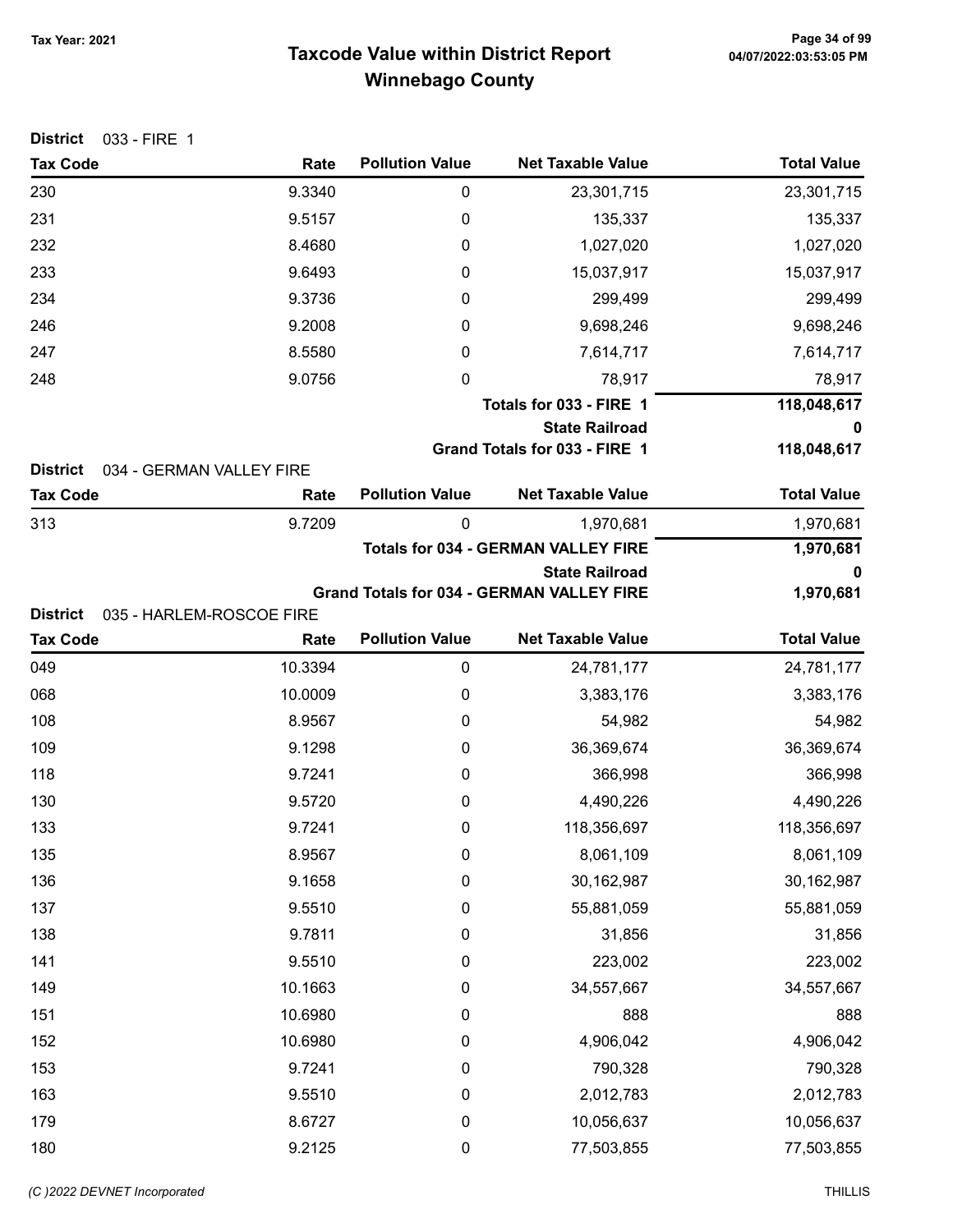# Taxcode Value within District Report Tax Year: 2021 Page 35 of 99 Winnebago County

#### District 035 - HARLEM-ROSCOE FIRE

| <b>Tax Code</b>                    | Rate                           | <b>Pollution Value</b> | <b>Net Taxable Value</b>                   | <b>Total Value</b> |
|------------------------------------|--------------------------------|------------------------|--------------------------------------------|--------------------|
| 181                                | 9.2171                         | 0                      | 152,061,092                                | 152,061,092        |
| 182                                | 8.5046                         | $\pmb{0}$              | 710,466                                    | 710,466            |
| 183                                | 8.5046                         | 0                      | 0                                          | $\boldsymbol{0}$   |
| 184                                | 9.4654                         | 0                      | 1,209,062                                  | 1,209,062          |
| 185                                | 9.8324                         | 0                      | 14,436,614                                 | 14,436,614         |
| 187                                | 9.3902                         | $\pmb{0}$              | 2,926,326                                  | 2,926,326          |
| 188                                | 9.3856                         | $\boldsymbol{0}$       | 891,472                                    | 891,472            |
| 189                                | 10.0055                        | $\mathbf 0$            | 76,615,029                                 | 76,615,029         |
| 192                                | 9.8278                         | 0                      | 18,503,709                                 | 18,503,709         |
| 196                                | 8.6777                         | 0                      | 15,039                                     | 15,039             |
| 198                                | 9.8379                         | $\pmb{0}$              | 4,892,772                                  | 4,892,772          |
| 199                                | 10.0110                        | 0                      | 47,463,729                                 | 47,463,729         |
| 207                                | 9.2930                         | $\boldsymbol{0}$       | 0                                          | 0                  |
| 208                                | 9.1298                         | $\boldsymbol{0}$       | 50,751                                     | 50,751             |
| 209                                | 9.5707                         | $\mathbf 0$            | 46,359,872                                 | 46,359,872         |
| 413                                | 9.5510                         | 0                      | 515,299                                    | 515,299            |
| 414                                | 9.7241                         | 0                      | 1,126,975                                  | 1,126,975          |
| 429                                | 8.9567                         | 0                      | 4,613                                      | 4,613              |
| 430                                | 9.1298                         | 0                      | 148,776                                    | 148,776            |
| 433                                | 9.7241                         | 0                      | 1,486,648                                  | 1,486,648          |
| 434                                | 9.7241                         | 0                      | 225,630                                    | 225,630            |
| 435                                | 9.7241                         | 0                      | 6,534,832                                  | 6,534,832          |
| 447                                | 9.8324                         | 0                      | 390,181                                    | 390,181            |
|                                    |                                |                        | <b>Totals for 035 - HARLEM-ROSCOE FIRE</b> | 788,560,030        |
|                                    |                                |                        | <b>State Railroad</b>                      | 516,062            |
|                                    |                                |                        | Grand Totals for 035 - HARLEM-ROSCOE FIRE  | 789,076,092        |
| <b>District</b><br><b>Tax Code</b> | 036 - NEW MILFORD FIRE<br>Rate | <b>Pollution Value</b> | <b>Net Taxable Value</b>                   | <b>Total Value</b> |
| 053                                | 10.1303                        | $\pmb{0}$              | 2,010,368                                  | 2,010,368          |
| 092                                | 8.9833                         | 0                      | 5,087,036                                  | 5,087,036          |
| 093                                | 8.4611                         | 0                      | 1,479,699                                  | 1,479,699          |
| 095                                | 9.3328                         | 0                      | 4,996,143                                  | 4,996,143          |
| 096                                | 10.3067                        | 0                      | 8,960,972                                  | 8,960,972          |
| 099                                | 9.9572                         | 0                      | 5,834,011                                  | 5,834,011          |
| 351                                | 8.4611                         | 0                      | 828,760                                    | 828,760            |
| 370                                | 10.3067                        | 0                      | 0                                          | $\boldsymbol{0}$   |
| 372                                | 10.4798                        | 0                      | 4,375,523                                  | 4,375,523          |
| 373                                | 9.1564                         | 0                      | 2,163,891                                  | 2,163,891          |
| (C) 2022 DEVNET Incorporated       |                                |                        |                                            | <b>THILLIS</b>     |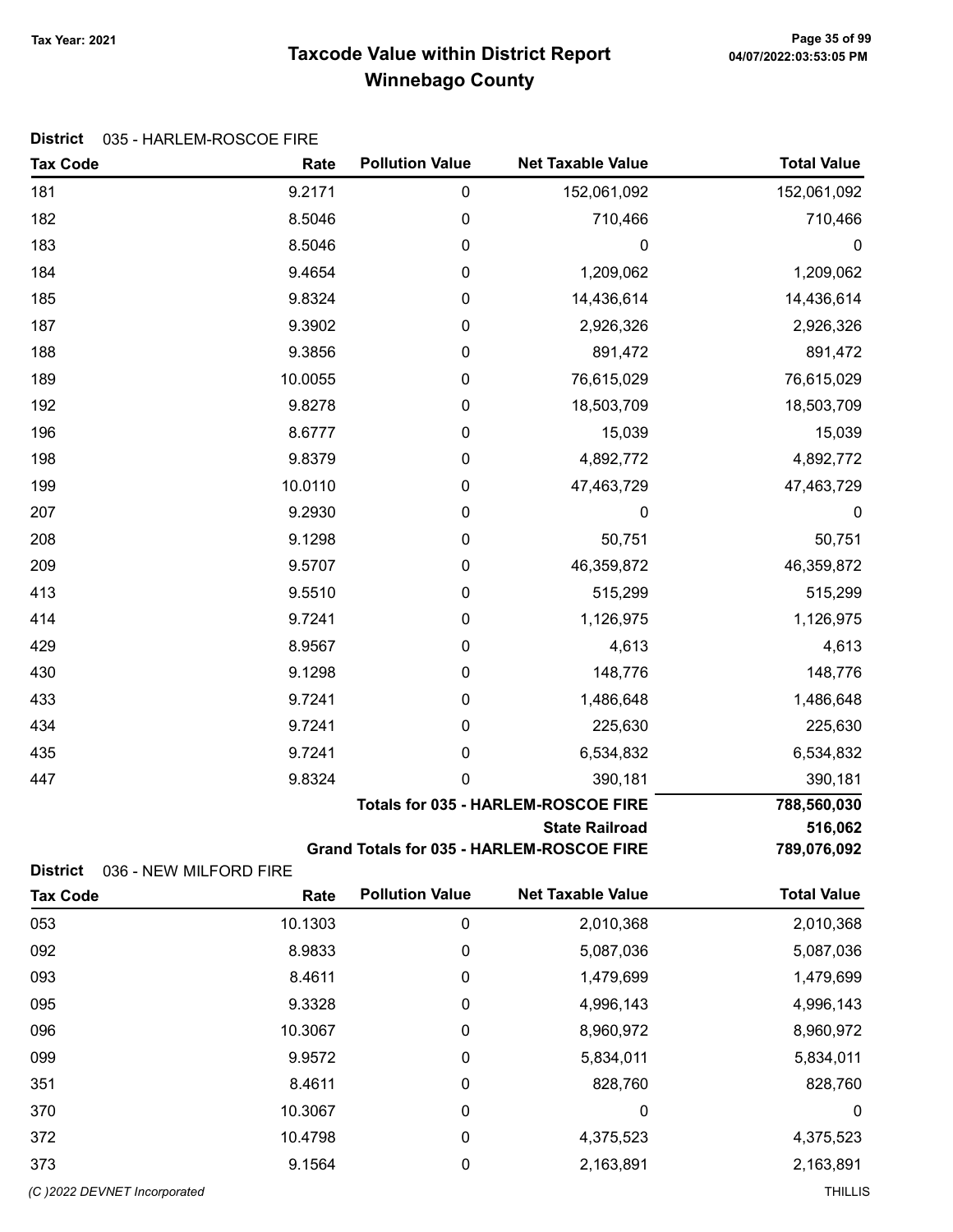# Taxcode Value within District Report Tax Year: 2021 Page 36 of 99 Winnebago County

| District 036 - NEW MILFORD FIRE |
|---------------------------------|
|                                 |

| <b>Tax Code</b> | Rate                                     | <b>Pollution Value</b> | <b>Net Taxable Value</b>                                                                                                                                                                                                                                                                                                                                                              | <b>Total Value</b> |
|-----------------|------------------------------------------|------------------------|---------------------------------------------------------------------------------------------------------------------------------------------------------------------------------------------------------------------------------------------------------------------------------------------------------------------------------------------------------------------------------------|--------------------|
| 379             | 8.9833                                   | 0                      | 993,249                                                                                                                                                                                                                                                                                                                                                                               | 993,249            |
| 380             | 9.9572                                   | 0                      | 1,019,910                                                                                                                                                                                                                                                                                                                                                                             | 1,019,910          |
| 385             | 10.1303                                  | 0                      | 1,010,142                                                                                                                                                                                                                                                                                                                                                                             | 1,010,142          |
| 393             | 9.3328                                   | 0                      | 459,482                                                                                                                                                                                                                                                                                                                                                                               | 459,482            |
| 394             | 9.3328                                   | 0                      | 0                                                                                                                                                                                                                                                                                                                                                                                     | 0                  |
| 438             | 9.3328                                   | 0                      | 586,532                                                                                                                                                                                                                                                                                                                                                                               | 586,532            |
| 441             | 9.3328                                   | 0                      | 465,025                                                                                                                                                                                                                                                                                                                                                                               | 465,025            |
| 452             | 9.3328                                   | 0                      | 30,668                                                                                                                                                                                                                                                                                                                                                                                | 30,668             |
|                 | <b>Totals for 036 - NEW MILFORD FIRE</b> |                        |                                                                                                                                                                                                                                                                                                                                                                                       | 40,301,411         |
|                 | <b>State Railroad</b>                    |                        |                                                                                                                                                                                                                                                                                                                                                                                       | 194,764            |
|                 |                                          |                        | $\bigcap_{i=1}^n A_i = \bigcup_{i=1}^n A_i = \bigcap_{i=1}^n A_i = \bigcap_{i=1}^n A_i = \bigcap_{i=1}^n A_i = \bigcap_{i=1}^n A_i = \bigcap_{i=1}^n A_i = \bigcap_{i=1}^n A_i = \bigcap_{i=1}^n A_i = \bigcap_{i=1}^n A_i = \bigcap_{i=1}^n A_i = \bigcap_{i=1}^n A_i = \bigcap_{i=1}^n A_i = \bigcap_{i=1}^n A_i = \bigcap_{i=1}^n A_i = \bigcap_{i=1}^n A_i = \bigcap_{i=1}^n A_i$ | 10.1001177         |

Grand Totals for 036 - NEW MILFORD FIRE 40,496,175

District 037 - NORTH PARK FIRE

| <b>Tax Code</b> | Rate                 | <b>Pollution Value</b>                  | <b>Net Taxable Value</b>                      | <b>Total Value</b> |  |
|-----------------|----------------------|-----------------------------------------|-----------------------------------------------|--------------------|--|
| 010             | 10.5004              | 0                                       | 3,414,800                                     | 3,414,800          |  |
| 013             | 9.6284               | $\mathbf 0$                             | 25,089,699                                    | 25,089,699         |  |
| 031             | 9.4553               | 0                                       | 5,224,067                                     | 5,224,067          |  |
| 040             | 9.7330               | $\pmb{0}$                               | 64,980                                        | 64,980             |  |
| 042             | 9.8135               | $\pmb{0}$                               | 3,695,131                                     | 3,695,131          |  |
| 061             | 9.9061               | 0                                       | 3,264,894                                     | 3,264,894          |  |
| 139             | 9.2608               | 0                                       | 8,628,714                                     | 8,628,714          |  |
| 140             | 8.3888               | 0                                       | 59,035                                        | 59,035             |  |
| 142             | 10.2347              | 0                                       | 4,504                                         | 4,504              |  |
| 144             | 9.4339               | 0                                       | 122,029,670                                   | 122,029,670        |  |
| 145             | 8.6665               | 0                                       | 5,047,840                                     | 5,047,840          |  |
| 147             | 10.4078              | 0                                       | 74,541                                        | 74,541             |  |
| 158             | 10.4078              | 0                                       | 6,814,716                                     | 6,814,716          |  |
| 159             | 9.6404               | 0                                       | 269,903                                       | 269,903            |  |
| 160             | 9.4339               | 0                                       | 536,480                                       | 536,480            |  |
| 164             | 9.2608               | 0                                       | 98,049                                        | 98,049             |  |
| 194             | 8.8396               | 0                                       | 2,673,434                                     | 2,673,434          |  |
| 416             | 9.4339               | 0                                       | 6,280,937                                     | 6,280,937          |  |
|                 |                      | <b>Totals for 037 - NORTH PARK FIRE</b> |                                               |                    |  |
|                 |                      | <b>State Railroad</b>                   |                                               |                    |  |
|                 |                      |                                         | <b>Grand Totals for 037 - NORTH PARK FIRE</b> | 193,857,621        |  |
| <b>District</b> | 038 - NORTHWEST FIRE |                                         |                                               |                    |  |
| <b>Tax Code</b> | Rate                 | <b>Pollution Value</b>                  | <b>Net Taxable Value</b>                      | <b>Total Value</b> |  |
| 050             | 9.7268               | 0                                       | 6,928,985                                     | 6,928,985          |  |

051 9.5537 0 10,451,178 10,451,178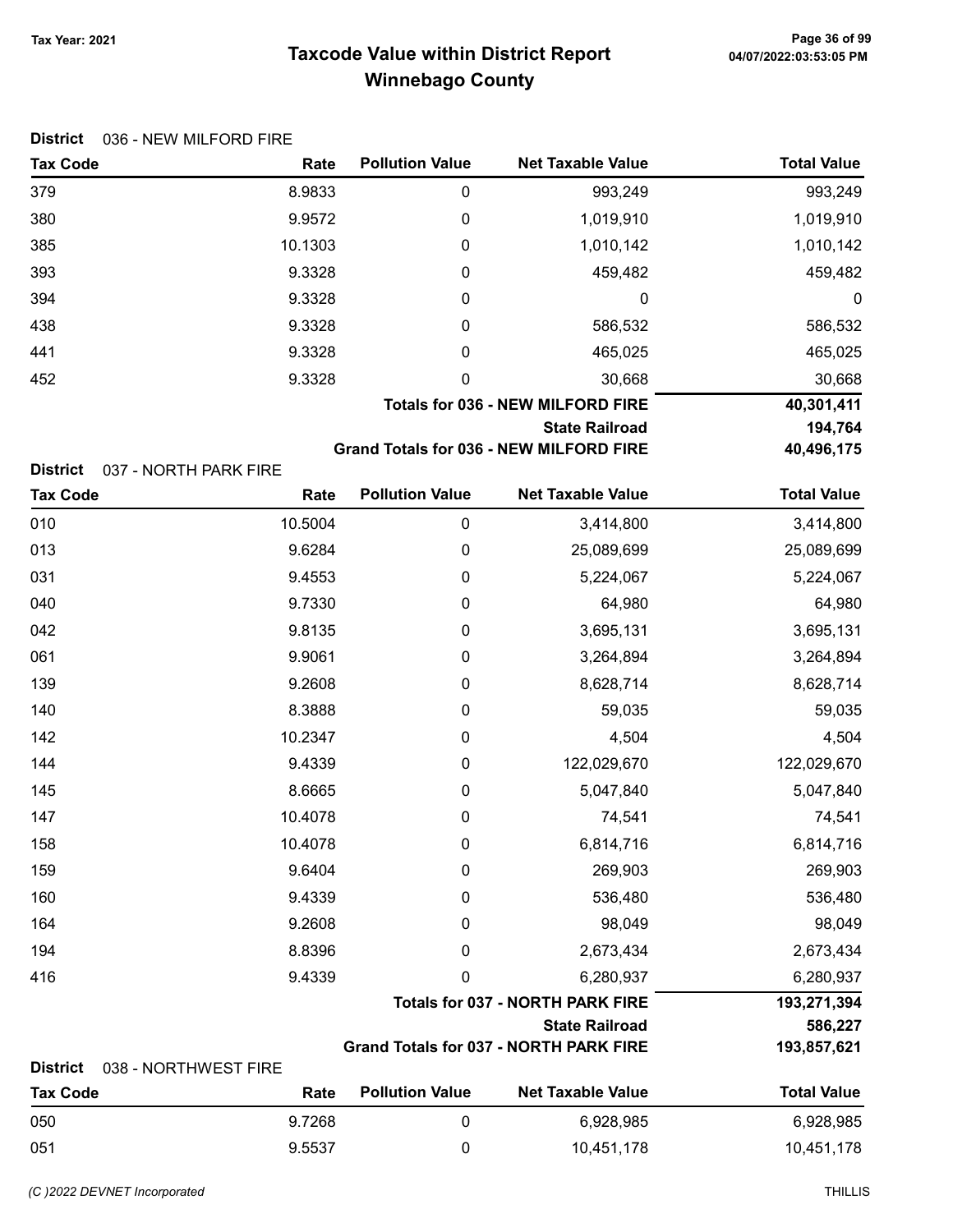# Taxcode Value within District Report Tax Year: 2021 Page 37 of 99 Winnebago County

|          | <b>District</b> 038 - NORTHWEST FIRE |
|----------|--------------------------------------|
| Tax Code |                                      |

| <b>Tax Code</b> | Rate                  | <b>Pollution Value</b> | <b>Net Taxable Value</b>                     | <b>Total Value</b> |
|-----------------|-----------------------|------------------------|----------------------------------------------|--------------------|
| 052             | 9.8456                | $\pmb{0}$              | 449,945                                      | 449,945            |
| 148             | 8.7429                | 0                      | 1,023                                        | 1,023              |
| 150             | 9.6392                | 0                      | 116,906                                      | 116,906            |
| 156             | 8.6653                | 0                      | 19,820,245                                   | 19,820,245         |
| 161             | 8.4396                | 0                      | 137,589                                      | 137,589            |
| 162             | 8.9572                | 0                      | 571,072                                      | 571,072            |
| 167             | 8.5698                | 0                      | 6,001,379                                    | 6,001,379          |
| 169             | 8.9430                | 0                      | 8,660,569                                    | 8,660,569          |
| 170             | 8.8384                | 0                      | 120,912                                      | 120,912            |
| 171             | 9.8123                | 0                      | 153,924                                      | 153,924            |
| 358             | 8.9430                | 0                      | 0                                            | 0                  |
| 359             | 8.9430                | 0                      | 4,055                                        | 4,055              |
| 360             | 8.5698                | 0                      | 0                                            | 0                  |
| 362             | 8.3441                | 0                      | 1,138,298                                    | 1,138,298          |
| 363             | 8.8617                | 0                      | 57,442                                       | 57,442             |
| 365             | 9.1161                | 0                      | 12,197,158                                   | 12,197,158         |
| 368             | 8.9430                | 0                      | 0                                            | $\boldsymbol{0}$   |
| 369             | 9.1161                | 0                      | 123,018                                      | 123,018            |
|                 |                       |                        | <b>Totals for 038 - NORTHWEST FIRE</b>       | 66,933,698         |
|                 |                       |                        | <b>State Railroad</b>                        | 522,943            |
| <b>District</b> | 039 - PECATONICA FIRE |                        | <b>Grand Totals for 038 - NORTHWEST FIRE</b> | 67,456,641         |
| <b>Tax Code</b> | Rate                  | <b>Pollution Value</b> | <b>Net Taxable Value</b>                     | <b>Total Value</b> |
| 263             | 8.7695                | $\pmb{0}$              | 211,990                                      | 211,990            |
| 267             | 8.7562                | 0                      | 1,608,102                                    | 1,608,102          |
| 268             | 8.0287                | 0                      | 4,069,388                                    | 4,069,388          |
| 281             | 8.1758                | 0                      | 48,769,310                                   | 48,769,310         |
| 282             | 8.9033                | 0                      | 207,085                                      | 207,085            |
| 286             | 8.9320                | 0                      | 30,558,238                                   | 30,558,238         |
| 305             | 8.6027                | 0                      | 310,822                                      | 310,822            |
| 308             | 9.3433                | 0                      | 821,486                                      | 821,486            |
| 309             | 8.6025                | 0                      | 6,008,496                                    | 6,008,496          |
| 310             | 9.3435                | 0                      | 8,525,972                                    | 8,525,972          |
| 312             | 9.3300                | 0                      | 1,705,529                                    | 1,705,529          |
| 314             | 9.4237                | 0                      | 4,836,773                                    | 4,836,773          |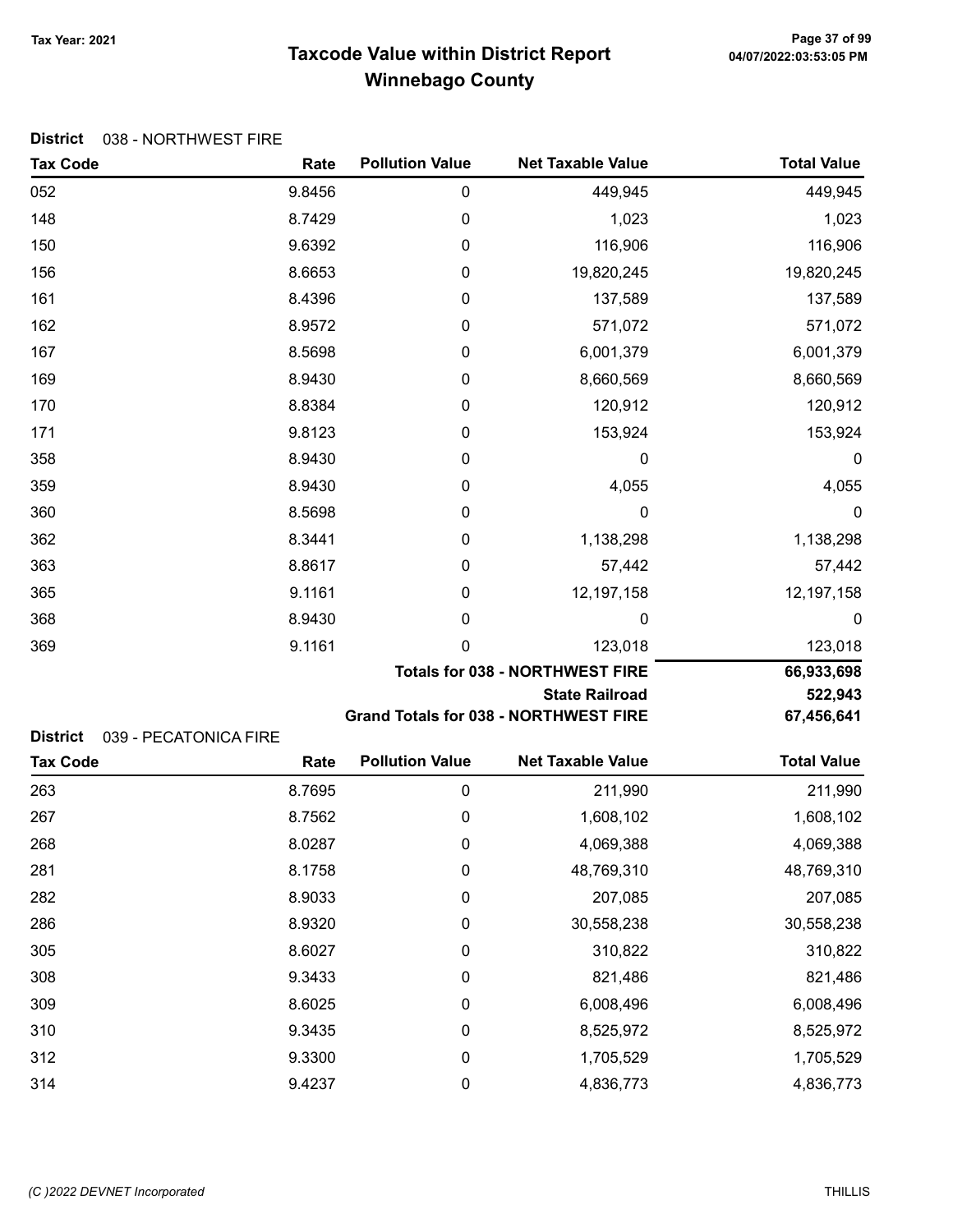# Taxcode Value within District Report Tax Year: 2021 Page 38 of 99 Winnebago County

| <b>District</b><br>039 - PECATONICA FIRE                    |        |                        |                                                                  |                      |
|-------------------------------------------------------------|--------|------------------------|------------------------------------------------------------------|----------------------|
| <b>Tax Code</b>                                             | Rate   | <b>Pollution Value</b> | <b>Net Taxable Value</b>                                         | <b>Total Value</b>   |
| 425                                                         | 8.9320 | 0                      | 67,034                                                           | 67,034               |
|                                                             |        |                        | <b>Totals for 039 - PECATONICA FIRE</b>                          | 107,700,225          |
|                                                             |        |                        | <b>State Railroad</b>                                            | 652,077              |
|                                                             |        |                        | <b>Grand Totals for 039 - PECATONICA FIRE</b>                    | 108,352,302          |
| <b>District</b><br>040 - ROCK RIVER FIRE<br><b>Tax Code</b> | Rate   | <b>Pollution Value</b> | <b>Net Taxable Value</b>                                         | <b>Total Value</b>   |
|                                                             |        |                        |                                                                  |                      |
| 084                                                         | 9.1005 | 0                      | 593,720                                                          | 593,720              |
| 104                                                         | 9.2736 | 0                      | 2,389,933                                                        | 2,389,933            |
|                                                             |        |                        | <b>Totals for 040 - ROCK RIVER FIRE</b><br><b>State Railroad</b> | 2,983,653<br>945,218 |
|                                                             |        |                        | <b>Grand Totals for 040 - ROCK RIVER FIRE</b>                    | 3,928,871            |
| <b>District</b><br>041 - ROCKTON FIRE                       |        |                        |                                                                  |                      |
| <b>Tax Code</b>                                             | Rate   | <b>Pollution Value</b> | <b>Net Taxable Value</b>                                         | <b>Total Value</b>   |
| 155                                                         | 8.8059 | $\mathbf 0$            | 8,763,244                                                        | 8,763,244            |
| 165                                                         | 8.5802 | 0                      | 16,283,767                                                       | 16,283,767           |
| 168                                                         | 8.5802 | 0                      | 0                                                                | $\boldsymbol{0}$     |
| 191                                                         | 8.6613 | 0                      | 13,651,846                                                       | 13,651,846           |
| 193                                                         | 8.9460 | 0                      | 9,464,532                                                        | 9,464,532            |
| 197                                                         | 9.3917 | 0                      | 117,905,413                                                      | 117,905,413          |
| 200                                                         | 9.6463 | 0                      | 1,967,761                                                        | 1,967,761            |
| 202                                                         | 8.7709 | 0                      | 49,354,491                                                       | 49,354,491           |
| 203                                                         | 9.2057 | 0                      | 5,255,366                                                        | 5,255,366            |
| 204                                                         | 9.8265 | 0                      | 33,597                                                           | 33,597               |
| 205                                                         | 9.8210 | 0                      | 238,671                                                          | 238,671              |
| 206                                                         | 9.9941 | 0                      | 22,615,336                                                       | 22,615,336           |
| 210                                                         | 8.6255 | 0                      | 0                                                                | U                    |
| 213                                                         | 8.6655 | 0                      | 7,805,127                                                        | 7,805,127            |
| 364                                                         | 8.4847 | 0                      | 281,811                                                          | 281,811              |
| 401                                                         | 9.3917 | 0                      | 4,009,467                                                        | 4,009,467            |
| 402                                                         | 9.3917 | 0                      | 535,055                                                          | 535,055              |
| 420                                                         | 9.3917 | 0                      | 1,726,858                                                        | 1,726,858            |
|                                                             |        |                        | <b>Totals for 041 - ROCKTON FIRE</b>                             | 259,892,342          |
|                                                             |        |                        | <b>State Railroad</b>                                            | 781,567              |
|                                                             |        |                        | <b>Grand Totals for 041 - ROCKTON FIRE</b>                       | 260,673,909          |
| <b>District</b><br>042 - STILLMAN FIRE                      |        |                        |                                                                  |                      |
| <b>Tax Code</b>                                             | Rate   | <b>Pollution Value</b> | <b>Net Taxable Value</b>                                         | <b>Total Value</b>   |
| 090                                                         | 8.9920 | $\pmb{0}$              | 7,739                                                            | 7,739                |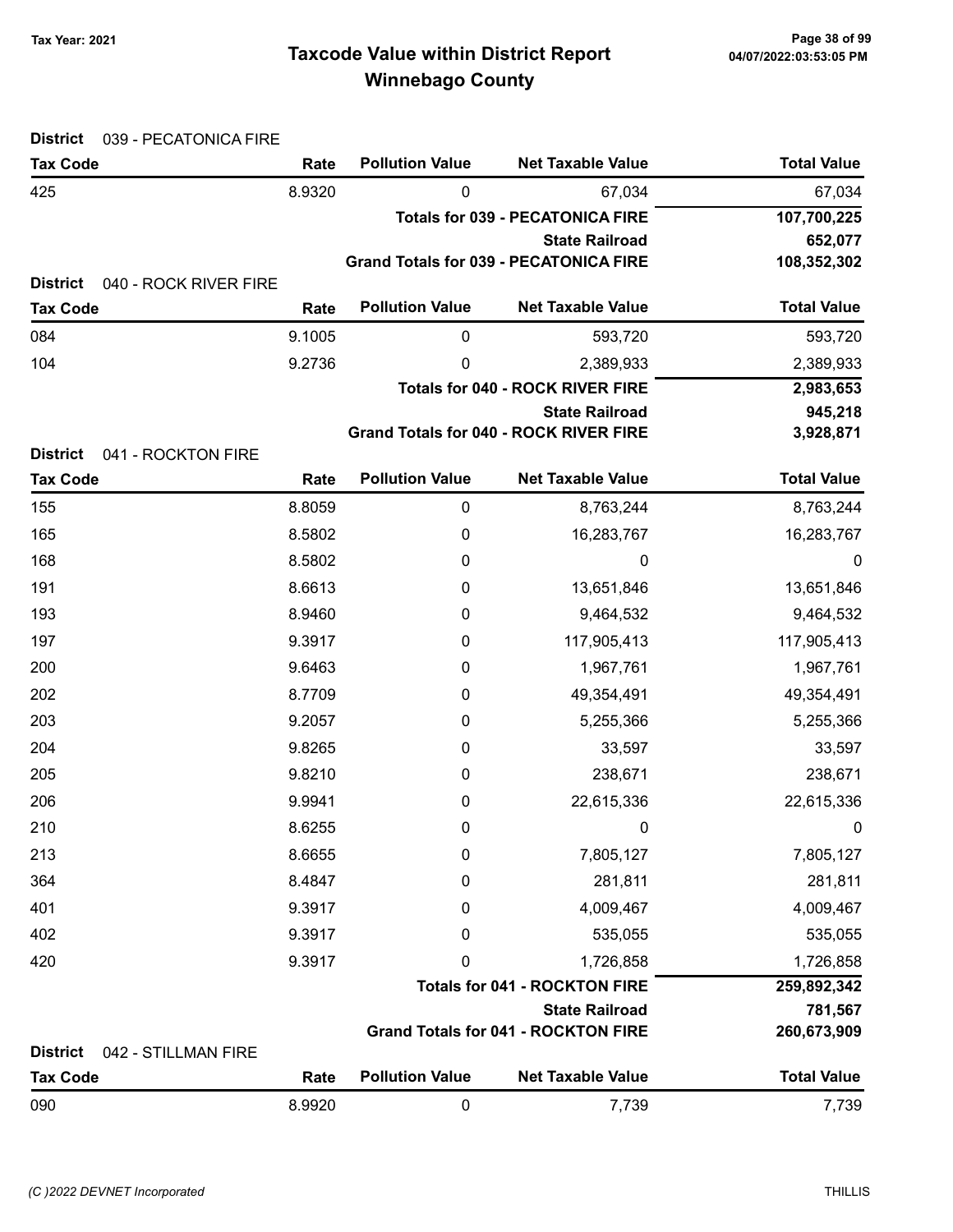# Taxcode Value within District Report Tax Year: 2021 Page 39 of 99 Winnebago County

| <b>District</b>                    | 042 - STILLMAN FIRE          |                        |                                                  |                    |
|------------------------------------|------------------------------|------------------------|--------------------------------------------------|--------------------|
| <b>Tax Code</b>                    | Rate                         | <b>Pollution Value</b> | <b>Net Taxable Value</b>                         | <b>Total Value</b> |
| 091                                | 8.4698                       | 0                      | 10,514,285                                       | 10,514,285         |
|                                    |                              |                        | <b>Totals for 042 - STILLMAN FIRE</b>            | 10,522,024         |
|                                    |                              |                        | <b>State Railroad</b>                            | 0                  |
| <b>District</b>                    | 043 - WEST SUBURBAN FIRE     |                        | <b>Grand Totals for 042 - STILLMAN FIRE</b>      | 10,522,024         |
| <b>Tax Code</b>                    | Rate                         | <b>Pollution Value</b> | <b>Net Taxable Value</b>                         | <b>Total Value</b> |
| 057                                | 9.7157                       | $\boldsymbol{0}$       | 10,752,010                                       | 10,752,010         |
| 058                                | 9.5426                       | 0                      | 1,801,748                                        | 1,801,748          |
| 059                                | 9.7283                       | 0                      | 1,660,979                                        | 1,660,979          |
| 060                                | 9.5797                       | 0                      | 1,808,731                                        | 1,808,731          |
| 062                                | 9.7528                       | 0                      | 7,917,934                                        | 7,917,934          |
| 063                                | 9.8345                       | 0                      | 2,234,242                                        | 2,234,242          |
| 073                                | 9.8716                       | 0                      | 46,444                                           | 46,444             |
| 083                                | 9.7157                       | 0                      | 673,733                                          | 673,733            |
|                                    |                              |                        | <b>Totals for 043 - WEST SUBURBAN FIRE</b>       | 26,895,821         |
|                                    |                              |                        | <b>State Railroad</b>                            | 32,604             |
|                                    |                              |                        | <b>Grand Totals for 043 - WEST SUBURBAN FIRE</b> | 26,928,425         |
| <b>District</b><br><b>Tax Code</b> | 044 - W B S FIRE<br>Rate     | <b>Pollution Value</b> | <b>Net Taxable Value</b>                         | <b>Total Value</b> |
| 254                                | 9.2519                       | $\mathbf 0$            | 275,389                                          | 275,389            |
| 260                                | 9.2148                       | 0                      | 16,387,562                                       | 16,387,562         |
| 262                                | 9.0198                       | 0                      | 183,945                                          | 183,945            |
| 265                                | 9.2015                       | 0                      | 1,085,951                                        | 1,085,951          |
| 266                                | 8.4740                       | 0                      | 6,966,161                                        | 6,966,161          |
| 283                                | 9.3486                       | 0                      | 168,792                                          | 168,792            |
| 284                                | 8.6211                       | 0                      | 38,991                                           | 38,991             |
| 306                                | 9.7886                       | 0                      | 443,393                                          | 443,393            |
| 311                                | 9.7888                       | 0                      | 4,416,579                                        | 4,416,579          |
| 324                                | 9.3186                       | 0                      | 2,019,530                                        | 2,019,530          |
| 325                                | 10.1206                      | 0                      | 336,086                                          | 336,086            |
| 326                                | 9.2815                       | 0                      | 51,759,645                                       | 51,759,645         |
| 328                                | 10.2937                      | 0                      | 54,627,451                                       | 54,627,451         |
| 329                                | 9.4546                       | 0                      | 1,959,641                                        | 1,959,641          |
|                                    |                              |                        | Totals for 044 - W B S FIRE                      | 140,669,116        |
|                                    |                              |                        | <b>State Railroad</b>                            | 754,113            |
|                                    |                              |                        | Grand Totals for 044 - W B S FIRE                | 141,423,229        |
| <b>District</b>                    | 046 - ROCKFORD PARK DISTRICT |                        |                                                  |                    |
| <b>Tax Code</b>                    | Rate                         | <b>Pollution Value</b> | <b>Net Taxable Value</b>                         | <b>Total Value</b> |
| 001                                | 12.2563                      | $\boldsymbol{0}$       | 1,415,036,576                                    | 1,415,036,576      |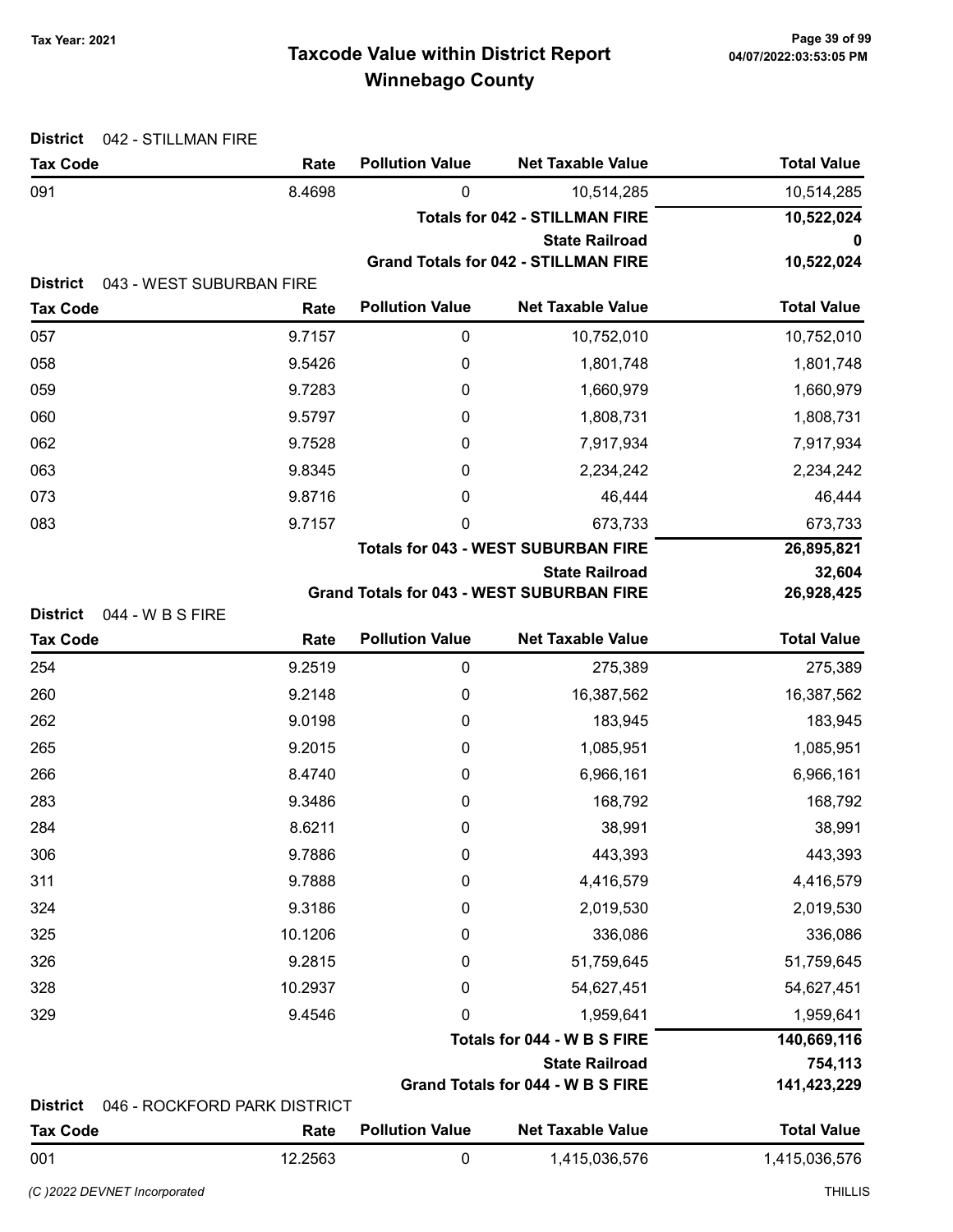# Taxcode Value within District Report Tax Year: 2021 Page 40 of 99 Winnebago County

#### District 046 - ROCKFORD PARK DISTRICT

| <b>Tax Code</b> | Rate    | <b>Pollution Value</b> | <b>Net Taxable Value</b> | <b>Total Value</b> |
|-----------------|---------|------------------------|--------------------------|--------------------|
| 002             | 10.0819 | $\pmb{0}$              | 116,985,736              | 116,985,736        |
| 003             | 10.3748 | 0                      | 30,393,220               | 30,393,220         |
| 005             | 10.0253 | $\pmb{0}$              | 12,259,711               | 12,259,711         |
| 006             | 9.9893  | 0                      | 148,597,669              | 148,597,669        |
| 007             | 9.8162  | 0                      | 5,854,176                | 5,854,176          |
| 008             | 9.4876  | $\pmb{0}$              | 61,925,180               | 61,925,180         |
| 010             | 10.5004 | 0                      | 3,414,800                | 3,414,800          |
| 013             | 9.6284  | $\pmb{0}$              | 25,089,699               | 25,089,699         |
| 014             | 12.2563 | 0                      | 876,211                  | 876,211            |
| 016             | 9.2099  | $\pmb{0}$              | $\mathbf 0$              | $\boldsymbol{0}$   |
| 017             | 10.5479 | 0                      | 26,356,781               | 26,356,781         |
| 018             | 10.1984 | 0                      | 58,107,796               | 58,107,796         |
| 019             | 9.5385  | 0                      | 0                        | $\boldsymbol{0}$   |
| 020             | 9.2219  | $\pmb{0}$              | 26,325                   | 26,325             |
| 021             | 12.8506 | $\pmb{0}$              | 19,491,167               | 19,491,167         |
| 026             | 9.3950  | 0                      | 36,305,876               | 36,305,876         |
| 030             | 9.2099  | $\pmb{0}$              | 414,534                  | 414,534            |
| 031             | 9.4553  | 0                      | 5,224,067                | 5,224,067          |
| 035             | 9.9088  | 0                      | 837,690                  | 837,690            |
| 036             | 12.0832 | 0                      | 14,533,462               | 14,533,462         |
| 040             | 9.7330  | 0                      | 64,980                   | 64,980             |
| 042             | 9.8135  | $\pmb{0}$              | 3,695,131                | 3,695,131          |
| 044             | 9.3145  | 0                      | 53,925                   | 53,925             |
| 046             | 12.0732 | $\pmb{0}$              | 36,405                   | 36,405             |
| 047             | 12.2563 | 0                      | 3,861                    | 3,861              |
| 048             | 12.2563 | 0                      | 65,420                   | 65,420             |
| 050             | 9.7268  | 0                      | 6,928,985                | 6,928,985          |
| 051             | 9.5537  | $\pmb{0}$              | 10,451,178               | 10,451,178         |
| 052             | 9.8456  | 0                      | 449,945                  | 449,945            |
| 053             | 10.1303 | 0                      | 2,010,368                | 2,010,368          |
| 057             | 9.7157  | $\boldsymbol{0}$       | 10,752,010               | 10,752,010         |
| 058             | 9.5426  | 0                      | 1,801,748                | 1,801,748          |
| 059             | 9.7283  | $\pmb{0}$              | 1,660,979                | 1,660,979          |
| 060             | 9.5797  | 0                      | 1,808,731                | 1,808,731          |
| 061             | 9.9061  | $\boldsymbol{0}$       | 3,264,894                | 3,264,894          |
| 062             | 9.7528  | $\mathbf 0$            | 7,917,934                | 7,917,934          |
| 063             | 9.8345  | $\pmb{0}$              | 2,234,242                | 2,234,242          |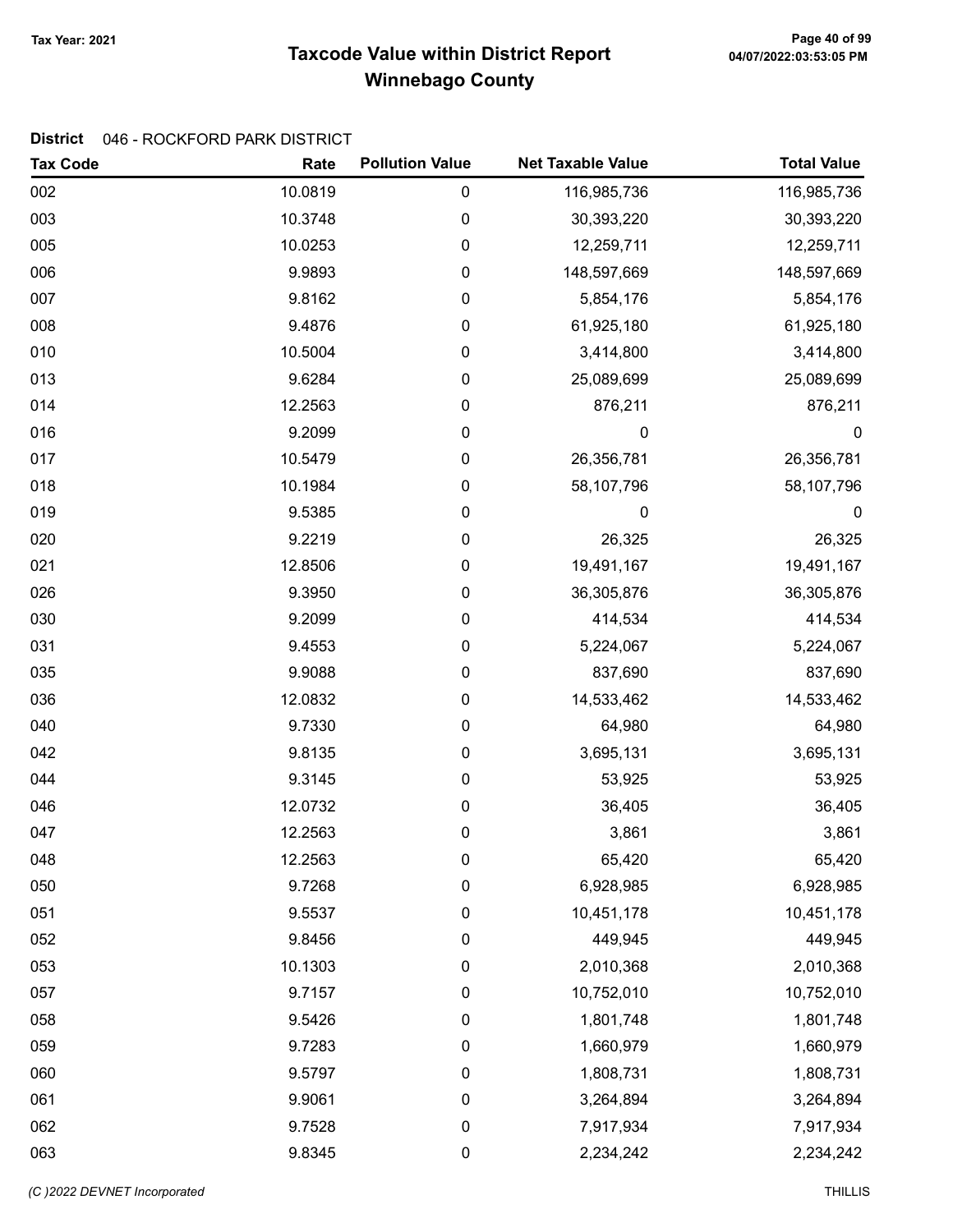# Taxcode Value within District Report Tax Year: 2021 Page 41 of 99 Winnebago County

#### District 046 - ROCKFORD PARK DISTRICT

| <b>Tax Code</b> | Rate    | <b>Pollution Value</b> | <b>Net Taxable Value</b> | <b>Total Value</b> |
|-----------------|---------|------------------------|--------------------------|--------------------|
| 064             | 9.8867  | 0                      | 15,498,124               | 15,498,124         |
| 066             | 10.0598 | 0                      | 13,794,975               | 13,794,975         |
| 069             | 10.3517 | 0                      | 7,359,509                | 7,359,509          |
| 070             | 9.4876  | 0                      | 2,094,872                | 2,094,872          |
| 071             | 10.1786 | 0                      | 11,931,734               | 11,931,734         |
| 073             | 9.8716  | 0                      | 46,444                   | 46,444             |
| 076             | 9.3145  | 0                      | 1,001,877                | 1,001,877          |
| 077             | 9.2099  | 0                      | 159,622                  | 159,622            |
| 078             | 9.1173  | 0                      | 328,714                  | 328,714            |
| 083             | 9.7157  | 0                      | 673,733                  | 673,733            |
| 084             | 9.1005  | 0                      | 593,720                  | 593,720            |
| 085             | 12.2563 | 0                      | 9,412,827                | 9,412,827          |
| 086             | 12.1608 | 0                      | 1,270,696                | 1,270,696          |
| 096             | 10.3067 | 0                      | 8,960,972                | 8,960,972          |
| 099             | 9.9572  | 0                      | 5,834,011                | 5,834,011          |
| 104             | 9.2736  | 0                      | 2,389,933                | 2,389,933          |
| 113             | 10.6775 | 0                      | 11,138,819               | 11,138,819         |
| 117             | 12.2563 | 0                      | 11,628,297               | 11,628,297         |
| 124             | 10.6775 | 0                      | 7,709,121                | 7,709,121          |
| 125             | 10.5044 | 0                      | 136,252                  | 136,252            |
| 126             | 12.2563 | 0                      | 1,895,242                | 1,895,242          |
| 127             | 12.3859 | 0                      | 137,690,825              | 137,690,825        |
| 128             | 10.1549 | 0                      | 1,974,503                | 1,974,503          |
| 129             | 10.5044 | 0                      | 15,486,924               | 15,486,924         |
| 142             | 10.2347 | 0                      | 4,504                    | 4,504              |
| 146             | 12.3418 | 0                      | 18,997,285               | 18,997,285         |
| 147             | 10.4078 | 0                      | 74,541                   | 74,541             |
| 150             | 9.6392  | 0                      | 116,906                  | 116,906            |
| 151             | 10.6980 | 0                      | 888                      | 888                |
| 152             | 10.6980 | 0                      | 4,906,042                | 4,906,042          |
| 154             | 12.1687 | 0                      | 121,018                  | 121,018            |
| 158             | 10.4078 | 0                      | 6,814,716                | 6,814,716          |
| 159             | 9.6404  | 0                      | 269,903                  | 269,903            |
| 171             | 9.8123  | 0                      | 153,924                  | 153,924            |
| 172             | 12.2463 | 0                      | 248,799                  | 248,799            |
| 223             | 12.2563 | 0                      | 7,122,732                | 7,122,732          |
| 226             | 12.2563 | $\pmb{0}$              | 768,475                  | 768,475            |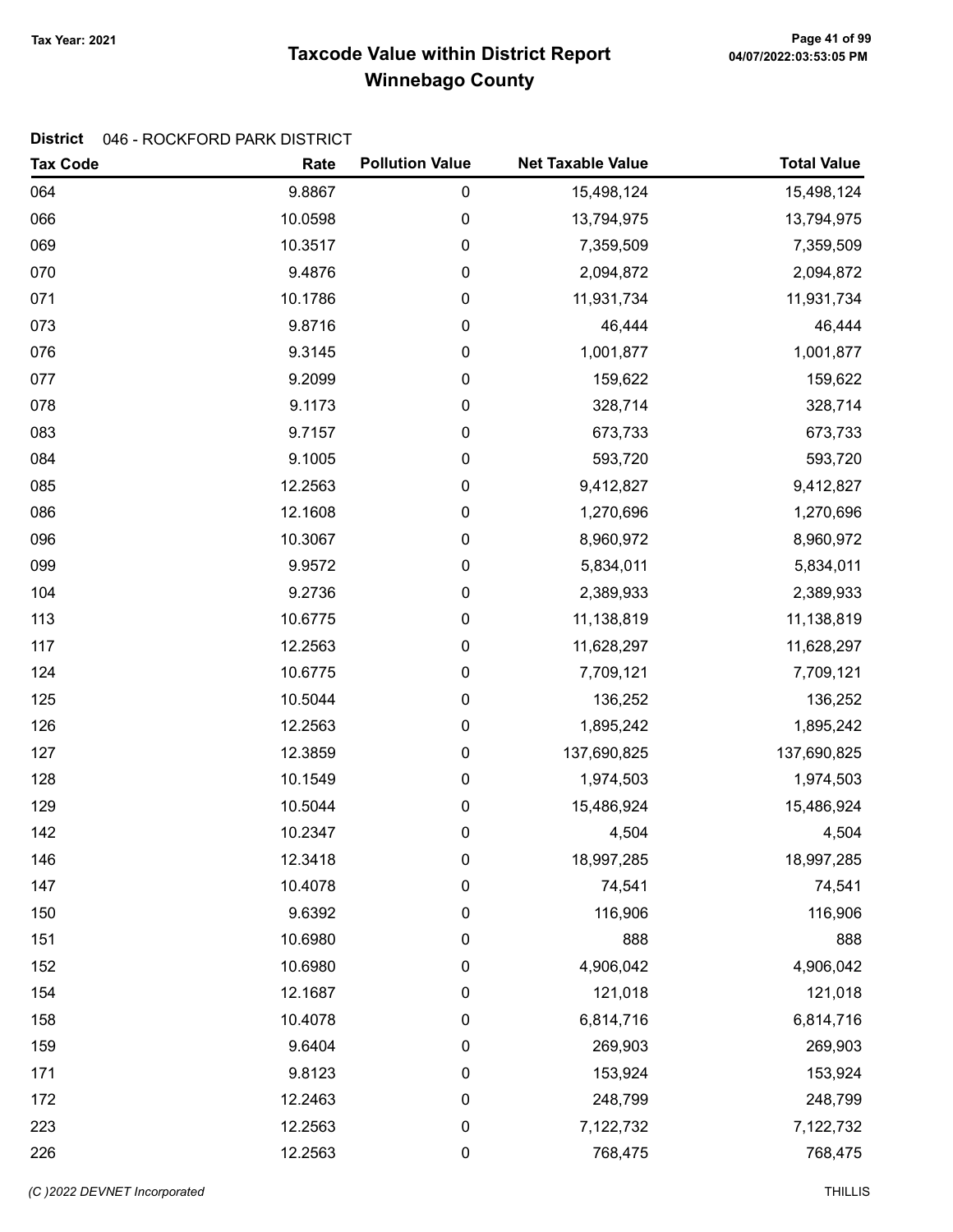# Taxcode Value within District Report Tax Year: 2021 Page 42 of 99 Winnebago County

#### District 046 - ROCKFORD PARK DISTRICT

| <b>Tax Code</b> | Rate    | <b>Pollution Value</b> | <b>Net Taxable Value</b> | <b>Total Value</b> |
|-----------------|---------|------------------------|--------------------------|--------------------|
| 343             | 10.3280 | $\mathbf 0$            | 605,224                  | 605,224            |
| 370             | 10.3067 | $\boldsymbol{0}$       | 0                        | 0                  |
| 372             | 10.4798 | $\mathbf 0$            | 4,375,523                | 4,375,523          |
| 374             | 10.3748 | $\mathbf 0$            | 1,684,891                | 1,684,891          |
| 378             | 10.5479 | $\boldsymbol{0}$       | 52,587,197               | 52,587,197         |
| 380             | 9.9572  | $\pmb{0}$              | 1,019,910                | 1,019,910          |
| 381             | 12.3532 | $\mathbf 0$            | 7,928,818                | 7,928,818          |
| 382             | 12.1801 | $\mathbf 0$            | 183,084                  | 183,084            |
| 383             | 12.2128 | $\mathbf 0$            | 1,540,747                | 1,540,747          |
| 385             | 10.1303 | $\mathbf 0$            | 1,010,142                | 1,010,142          |
| 386             | 10.5044 | $\boldsymbol{0}$       | 0                        | 0                  |
| 391             | 12.2563 | $\boldsymbol{0}$       | 914,701                  | 914,701            |
| 392             | 12.2563 | $\boldsymbol{0}$       | 23,616,381               | 23,616,381         |
| 400             | 12.2563 | $\pmb{0}$              | 2,200                    | 2,200              |
| 403             | 12.2563 | $\mathbf 0$            | 70,087                   | 70,087             |
| 404             | 12.2563 | $\mathbf 0$            | 1,158,343                | 1,158,343          |
| 405             | 12.2563 | $\mathbf 0$            | 1,586,543                | 1,586,543          |
| 406             | 12.2563 | $\boldsymbol{0}$       | 10,548                   | 10,548             |
| 407             | 12.2563 | $\boldsymbol{0}$       | 703,984                  | 703,984            |
| 408             | 12.2563 | 0                      | 281,186                  | 281,186            |
| 409             | 10.0819 | $\mathbf 0$            | 11,680,922               | 11,680,922         |
| 410             | 12.2563 | $\mathbf 0$            | 7,930,819                | 7,930,819          |
| 411             | 12.0832 | $\mathbf 0$            | 507                      | 507                |
| 412             | 12.2563 | $\boldsymbol{0}$       | 101,985                  | 101,985            |
| 417             | 12.2563 | $\boldsymbol{0}$       | 861,229                  | 861,229            |
| 418             | 12.2563 | $\boldsymbol{0}$       | 5,949,394                | 5,949,394          |
| 419             | 12.2563 | $\boldsymbol{0}$       | 482,327                  | 482,327            |
| 421             | 12.2563 | $\mathbf 0$            | 15,092,219               | 15,092,219         |
| 422             | 12.2563 | 0                      | 9,682,440                | 9,682,440          |
| 423             | 12.2563 | $\mathbf 0$            | 12,739,182               | 12,739,182         |
| 424             | 12.2563 | $\mathbf 0$            | 8,929,189                | 8,929,189          |
| 426             | 9.4876  | $\mathbf 0$            | 2,368,152                | 2,368,152          |
| 427             | 9.2219  | $\mathbf 0$            | 10,969                   | 10,969             |
| 428             | 9.3950  | 0                      | 1,889,927                | 1,889,927          |
| 436             | 12.2563 | 0                      | 238,617                  | 238,617            |
| 442             | 9.9893  | $\mathbf 0$            | 1,036,911                | 1,036,911          |
| 444             | 9.3950  | $\pmb{0}$              | 14,351                   | 14,351             |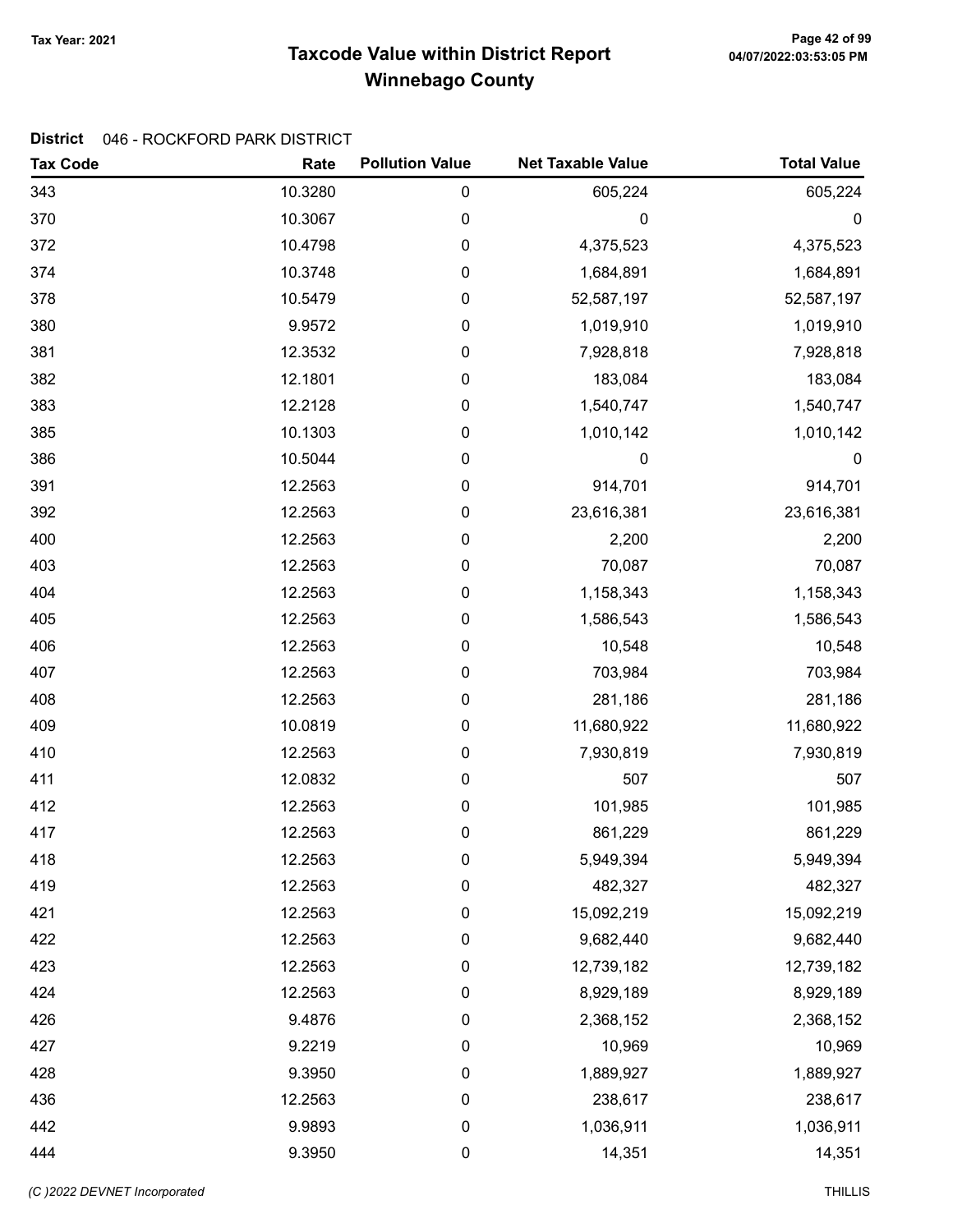# Taxcode Value within District Report Tax Year: 2021 Page 43 of 99 Winnebago County

| <b>Tax Code</b> | Rate    | <b>Pollution Value</b> | <b>Net Taxable Value</b>                             | <b>Total Value</b> |
|-----------------|---------|------------------------|------------------------------------------------------|--------------------|
| 448             | 9.4876  | 0                      | 11,686                                               | 11,686             |
| 450             | 12.2563 | 0                      | 219,194                                              | 219,194            |
| 451             | 12.2563 | 0                      | 43,025,487                                           | 43,025,487         |
| 453             | 11.5610 | 0                      | 176,597                                              | 176,597            |
| 454             | 9.2219  | 0                      | 30,306                                               | 30,306             |
| 455             | 12.2563 | 0                      | 6,527,617                                            | 6,527,617          |
| 456             | 10.0819 | 0                      | 4,263,480                                            | 4,263,480          |
| 460             | 12.2563 | 0                      | 859,185                                              | 859,185            |
|                 |         |                        | <b>Totals for 046 - ROCKFORD PARK DISTRICT</b>       | 2,576,945,092      |
|                 |         |                        | <b>State Railroad</b>                                | 5,954,873          |
|                 |         |                        | <b>Grand Totals for 046 - ROCKFORD PARK DISTRICT</b> | 2,582,899,965      |

| <b>Tax Code</b> | Rate   | <b>Pollution Value</b> | <b>Net Taxable Value</b>            | <b>Total Value</b> |
|-----------------|--------|------------------------|-------------------------------------|--------------------|
| 281             | 8.1758 | 0                      | 48,769,310                          | 48,769,310         |
| 282             | 8.9033 | 0                      | 207,085                             | 207,085            |
| 283             | 9.3486 | 0                      | 168,792                             | 168,792            |
| 284             | 8.6211 | 0                      | 38,991                              | 38,991             |
| 286             | 8.9320 | 0                      | 30,558,238                          | 30,558,238         |
| 306             | 9.7886 | 0                      | 443,393                             | 443,393            |
| 308             | 9.3433 | $\mathbf 0$            | 821,486                             | 821,486            |
| 309             | 8.6025 | 0                      | 6,008,496                           | 6,008,496          |
| 312             | 9.3300 | 0                      | 1,705,529                           | 1,705,529          |
| 425             | 8.9320 | 0                      | 67,034                              | 67,034             |
|                 |        |                        | <b>Totals for 047 - SUMNER PARK</b> | 88,788,354         |

State Railroad 0<br>SUMNER PARK 88,788,354

Grand Totals for 047 - SUMNER PARK

District 048 - WINNEBAGO PARK DISTRICT

| <b>Tax Code</b> | Rate                  | <b>Pollution Value</b>                          | <b>Net Taxable Value</b>                              | <b>Total Value</b> |
|-----------------|-----------------------|-------------------------------------------------|-------------------------------------------------------|--------------------|
| 315             | 11.3641               | 0                                               | 77,478                                                | 77,478             |
| 324             | 9.3186                | 0                                               | 2,019,530                                             | 2,019,530          |
| 325             | 10.1206               | 0                                               | 336,086                                               | 336,086            |
| 326             | 9.2815                | 0                                               | 51,759,645                                            | 51,759,645         |
| 327             | 11.3270               | 0                                               | 54,711                                                | 54,711             |
| 328             | 10.2937               | 0                                               | 54,627,451                                            | 54,627,451         |
| 329             | 9.4546                | $\mathbf 0$                                     | 1,959,641                                             | 1,959,641          |
|                 |                       | <b>Totals for 048 - WINNEBAGO PARK DISTRICT</b> | 110,834,542                                           |                    |
|                 | <b>State Railroad</b> |                                                 |                                                       | 650,039            |
|                 |                       |                                                 | <b>Grand Totals for 048 - WINNEBAGO PARK DISTRICT</b> | 111,484,581        |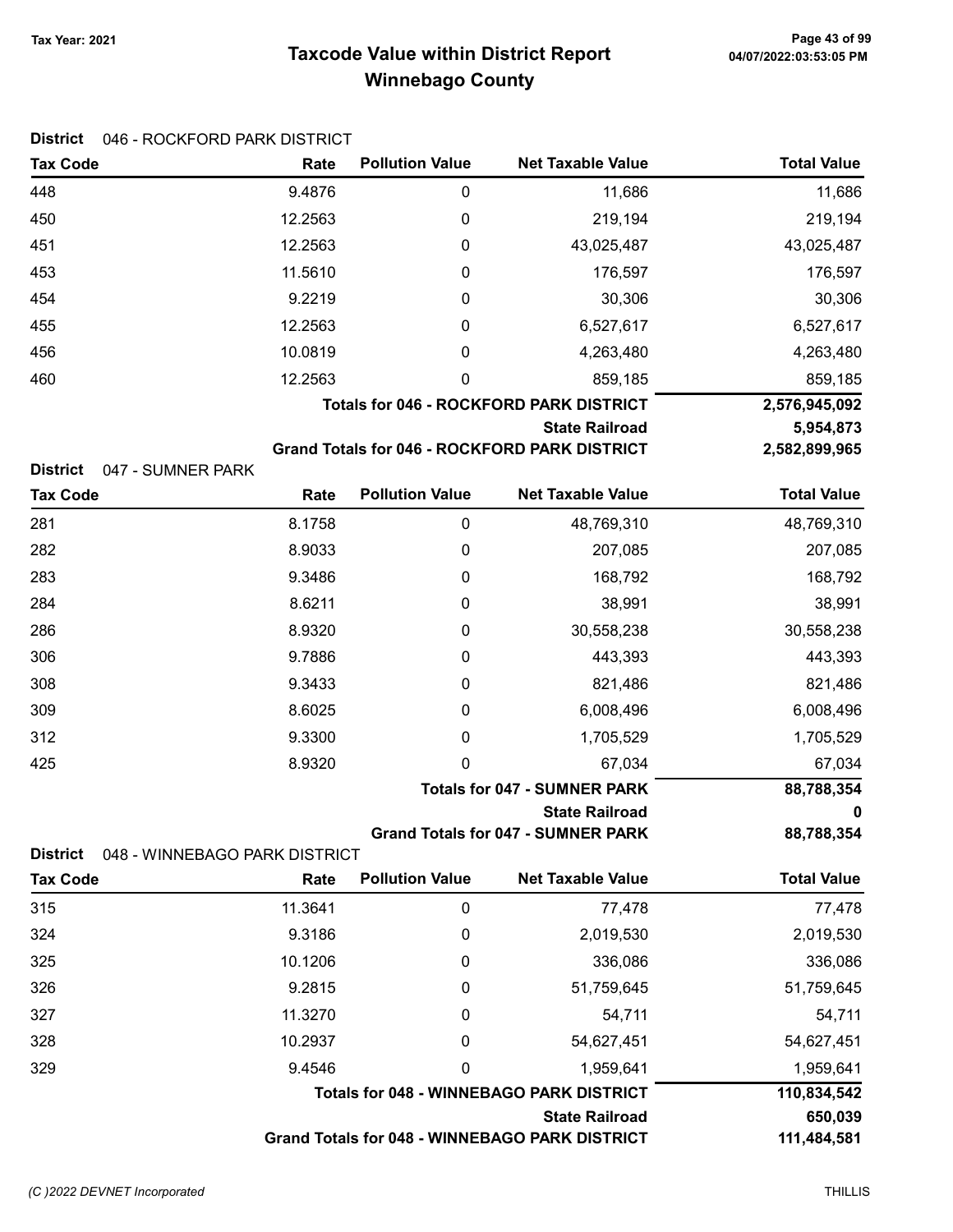# Taxcode Value within District Report Tax Year: 2021 Page 44 of 99 Winnebago County

| <b>Tax Code</b>                    | 049 - SEWARD PARK DISTRICT<br>Rate     | <b>Pollution Value</b> | <b>Net Taxable Value</b>                           | <b>Total Value</b> |
|------------------------------------|----------------------------------------|------------------------|----------------------------------------------------|--------------------|
| 305                                | 8.6027                                 | 0                      | 310,822                                            | 310,822            |
| 310                                | 9.3435                                 | 0                      | 8,525,972                                          | 8,525,972          |
| 311                                | 9.7888                                 | 0                      | 4,416,579                                          | 4,416,579          |
| 313                                | 9.7209                                 | 0                      | 1,970,681                                          | 1,970,681          |
| 314                                | 9.4237                                 | 0                      | 4,836,773                                          | 4,836,773          |
|                                    |                                        |                        | <b>Totals for 049 - SEWARD PARK DISTRICT</b>       | 20,060,827         |
|                                    |                                        |                        | <b>State Railroad</b>                              | 756,151            |
|                                    |                                        |                        | <b>Grand Totals for 049 - SEWARD PARK DISTRICT</b> | 20,816,978         |
| <b>District</b><br><b>Tax Code</b> | 050 - DURAND SANITARY<br>Rate          | <b>Pollution Value</b> | <b>Net Taxable Value</b>                           | <b>Total Value</b> |
| 228                                | 9.6493                                 | $\pmb{0}$              | 1,273,404                                          | 1,273,404          |
| 233                                | 9.6493                                 | 0                      | 15,037,917                                         | 15,037,917         |
| 234                                | 9.3736                                 | 0                      | 299,499                                            | 299,499            |
|                                    |                                        |                        | <b>Totals for 050 - DURAND SANITARY</b>            | 16,610,820         |
|                                    |                                        |                        | <b>State Railroad</b>                              | 0                  |
|                                    |                                        |                        | <b>Grand Totals for 050 - DURAND SANITARY</b>      | 16,610,820         |
| <b>District</b>                    | 051 - FOUR RIVERS SANITATION AUTHORITY |                        |                                                    |                    |
| <b>Tax Code</b>                    | Rate                                   | <b>Pollution Value</b> | <b>Net Taxable Value</b>                           | <b>Total Value</b> |
| 001                                | 12.2563                                | $\pmb{0}$              | 1,415,156,299                                      | 1,415,156,299      |
| 002                                | 10.0819                                | 0                      | 116,985,736                                        | 116,985,736        |
| 006                                | 9.9893                                 | 0                      | 148,597,669                                        | 148,597,669        |
| 008                                | 9.4876                                 | 0                      | 61,925,180                                         | 61,925,180         |
| 010                                | 10.5004                                | 0                      | 3,414,800                                          | 3,414,800          |
| 013                                | 9.6284                                 | 0                      | 25,089,699                                         | 25,089,699         |
| 014                                | 12.2563                                | 0                      | 876,211                                            | 876,211            |
| 016                                | 9.2099                                 | 0                      | $\mathbf 0$                                        | 0                  |
| 017                                | 10.5479                                | $\pmb{0}$              | 26,356,781                                         | 26,356,781         |
| 018                                | 10.1984                                | 0                      | 58,107,796                                         | 58,107,796         |
| 021                                | 12.8506                                | 0                      | 19,491,167                                         | 19,491,167         |
| 026                                | 9.3950                                 | 0                      | 36,305,876                                         | 36,305,876         |
| 030                                | 9.2099                                 | 0                      | 414,534                                            | 414,534            |
| 042                                | 9.8135                                 | 0                      | 3,695,131                                          | 3,695,131          |
| 045                                | 8.4211                                 | 0                      | 356,847                                            | 356,847            |
| 047                                | 12.2563                                | 0                      | 3,861                                              | 3,861              |
| 048                                | 12.2563                                | 0                      | 65,420                                             | 65,420             |
| 049                                | 10.3394                                | 0                      | 24,781,177                                         | 24,781,177         |
| 050                                | 9.7268                                 | 0                      | 6,928,985                                          | 6,928,985          |
| 053                                | 10.1303                                | $\pmb{0}$              | 2,010,368                                          | 2,010,368          |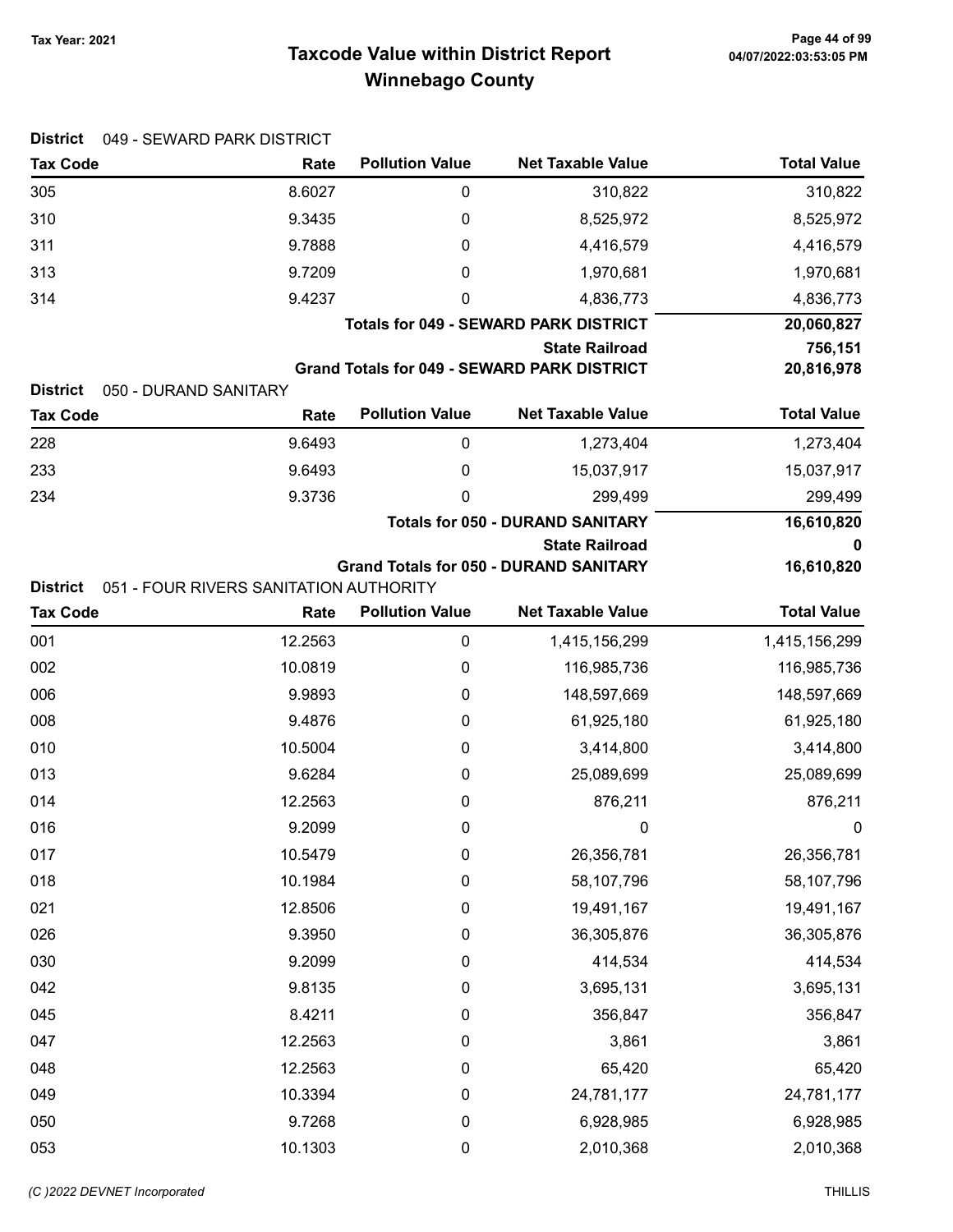# Taxcode Value within District Report Tax Year: 2021 Page 45 of 99 Winnebago County

#### District 051 - FOUR RIVERS SANITATION AUTHORITY

| <b>Tax Code</b> | Rate    | <b>Pollution Value</b> | <b>Net Taxable Value</b> | <b>Total Value</b> |
|-----------------|---------|------------------------|--------------------------|--------------------|
| 057             | 9.7157  | 0                      | 10,752,010               | 10,752,010         |
| 059             | 9.7283  | 0                      | 1,660,979                | 1,660,979          |
| 061             | 9.9061  | 0                      | 3,264,894                | 3,264,894          |
| 062             | 9.7528  | 0                      | 7,917,934                | 7,917,934          |
| 066             | 10.0598 | 0                      | 13,794,975               | 13,794,975         |
| 068             | 10.0009 | 0                      | 3,383,176                | 3,383,176          |
| 069             | 10.3517 | 0                      | 7,359,509                | 7,359,509          |
| 070             | 9.4876  | 0                      | 2,094,872                | 2,094,872          |
| 077             | 9.2099  | 0                      | 159,622                  | 159,622            |
| 078             | 9.1173  | 0                      | 328,714                  | 328,714            |
| 083             | 9.7157  | 0                      | 673,733                  | 673,733            |
| 085             | 12.2563 | 0                      | 9,412,827                | 9,412,827          |
| 086             | 12.1608 | 0                      | 1,270,696                | 1,270,696          |
| 104             | 9.2736  | 0                      | 2,389,933                | 2,389,933          |
| 109             | 9.1298  | 0                      | 36,369,674               | 36,369,674         |
| 110             | 9.7036  | 0                      | 27,062,965               | 27,062,965         |
| 111             | 9.3541  | 0                      | 6,537,334                | 6,537,334          |
| 112             | 11.4120 | 0                      | 2,776,319                | 2,776,319          |
| 113             | 10.6775 | 0                      | 11,138,819               | 11,138,819         |
| 117             | 12.2563 | 0                      | 11,628,297               | 11,628,297         |
| 118             | 9.7241  | 0                      | 366,998                  | 366,998            |
| 119             | 9.7036  | 0                      | 14,551,904               | 14,551,904         |
| 123             | 11.2824 | 0                      | 747,364                  | 747,364            |
| 124             | 10.6775 | 0                      | 7,709,121                | 7,709,121          |
| 126             | 12.2563 | 0                      | 1,895,242                | 1,895,242          |
| 127             | 12.3859 | 0                      | 137,690,825              | 137,690,825        |
| 133             | 9.7241  | 0                      | 118,356,697              | 118,356,697        |
| 143             | 9.0154  | 0                      | 3,254,789                | 3,254,789          |
| 144             | 9.4339  | 0                      | 122,029,670              | 122,029,670        |
| 146             | 12.3418 | 0                      | 18,997,285               | 18,997,285         |
| 147             | 10.4078 | 0                      | 74,541                   | 74,541             |
| 148             | 8.7429  | $\boldsymbol{0}$       | 1,023                    | 1,023              |
| 151             | 10.6980 | 0                      | 888                      | 888                |
| 152             | 10.6980 | 0                      | 4,906,042                | 4,906,042          |
| 153             | 9.7241  | 0                      | 790,328                  | 790,328            |
| 158             | 10.4078 | 0                      | 6,814,716                | 6,814,716          |
| 160             | 9.4339  | 0                      | 536,480                  | 536,480            |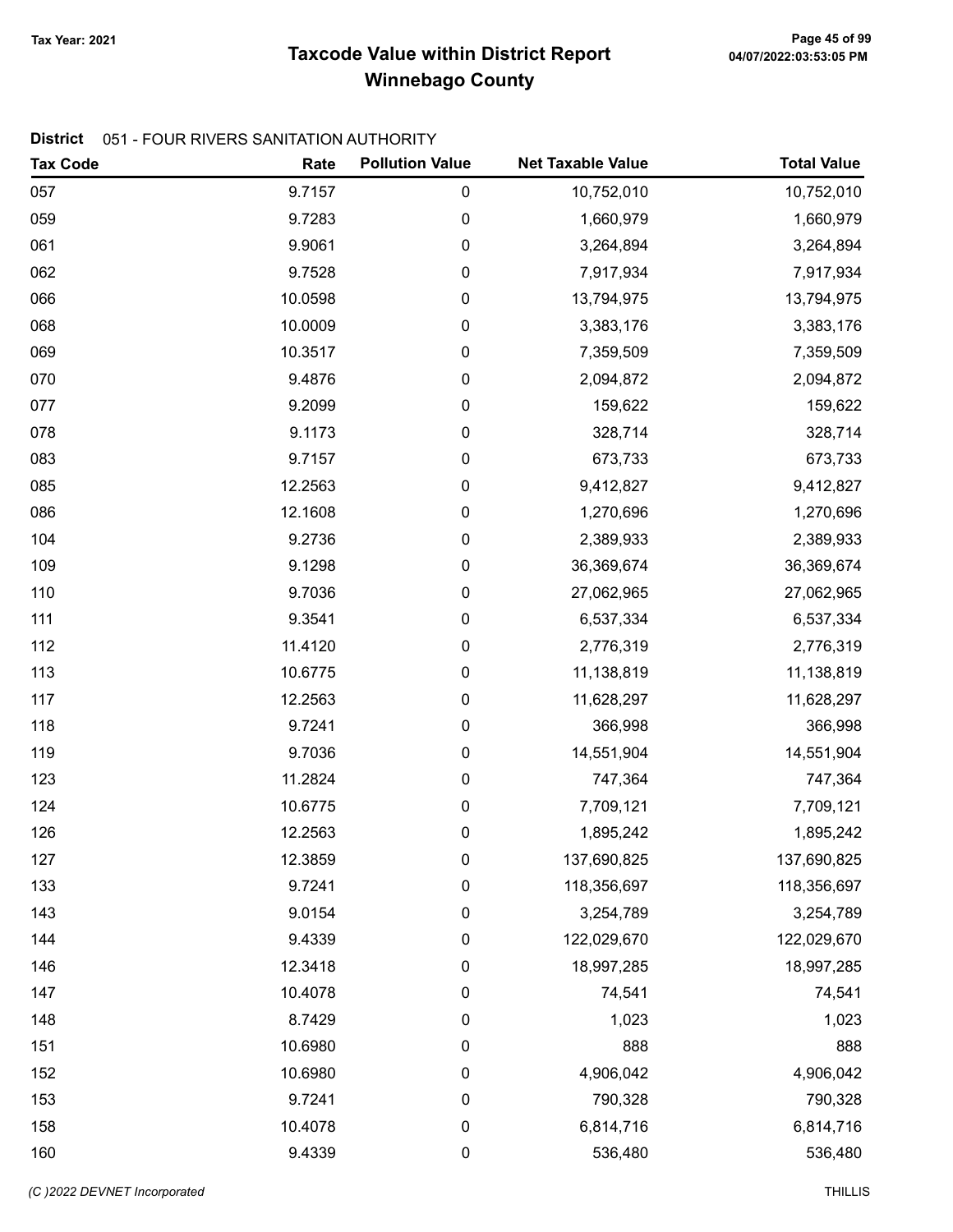# Taxcode Value within District Report Tax Year: 2021 Page 46 of 99 Winnebago County

#### District 051 - FOUR RIVERS SANITATION AUTHORITY

| <b>Tax Code</b> | Rate    | <b>Pollution Value</b> | <b>Net Taxable Value</b> | <b>Total Value</b> |
|-----------------|---------|------------------------|--------------------------|--------------------|
| 170             | 8.8384  | $\pmb{0}$              | 120,912                  | 120,912            |
| 171             | 9.8123  | $\pmb{0}$              | 153,924                  | 153,924            |
| 172             | 12.2463 | $\pmb{0}$              | 248,799                  | 248,799            |
| 187             | 9.3902  | 0                      | 2,926,326                | 2,926,326          |
| 188             | 9.3856  | 0                      | 891,472                  | 891,472            |
| 189             | 10.0055 | 0                      | 76,615,029               | 76,615,029         |
| 194             | 8.8396  | 0                      | 2,673,434                | 2,673,434          |
| 196             | 8.6777  | 0                      | 15,039                   | 15,039             |
| 199             | 10.0110 | $\pmb{0}$              | 47,463,729               | 47,463,729         |
| 200             | 9.6463  | $\pmb{0}$              | 1,967,761                | 1,967,761          |
| 206             | 9.9941  | $\pmb{0}$              | 22,615,336               | 22,615,336         |
| 207             | 9.2930  | $\pmb{0}$              | 0                        | $\boldsymbol{0}$   |
| 208             | 9.1298  | $\pmb{0}$              | 50,751                   | 50,751             |
| 209             | 9.5707  | 0                      | 46,359,872               | 46,359,872         |
| 223             | 12.2563 | 0                      | 7,122,732                | 7,122,732          |
| 226             | 12.2563 | 0                      | 768,475                  | 768,475            |
| 328             | 10.2937 | $\boldsymbol{0}$       | 54,627,451               | 54,627,451         |
| 329             | 9.4546  | $\pmb{0}$              | 1,959,641                | 1,959,641          |
| 343             | 10.3280 | $\pmb{0}$              | 605,224                  | 605,224            |
| 361             | 11.3679 | $\pmb{0}$              | 4,504                    | 4,504              |
| 365             | 9.1161  | 0                      | 12,197,158               | 12,197,158         |
| 369             | 9.1161  | 0                      | 123,018                  | 123,018            |
| 372             | 10.4798 | 0                      | 4,375,523                | 4,375,523          |
| 373             | 9.1564  | $\boldsymbol{0}$       | 2,163,891                | 2,163,891          |
| 378             | 10.5479 | 0                      | 52,587,197               | 52,587,197         |
| 381             | 12.3532 | $\boldsymbol{0}$       | 7,928,818                | 7,928,818          |
| 385             | 10.1303 | $\pmb{0}$              | 1,010,142                | 1,010,142          |
| 391             | 12.2563 | $\pmb{0}$              | 914,701                  | 914,701            |
| 392             | 12.2563 | $\pmb{0}$              | 23,616,381               | 23,616,381         |
| 400             | 12.2563 | $\boldsymbol{0}$       | 2,200                    | 2,200              |
| 403             | 12.2563 | $\boldsymbol{0}$       | 70,087                   | 70,087             |
| 404             | 12.2563 | $\boldsymbol{0}$       | 1,158,343                | 1,158,343          |
| 405             | 12.2563 | 0                      | 1,586,543                | 1,586,543          |
| 406             | 12.2563 | $\pmb{0}$              | 10,548                   | 10,548             |
| 407             | 12.2563 | $\boldsymbol{0}$       | 703,984                  | 703,984            |
| 408             | 12.2563 | $\pmb{0}$              | 281,186                  | 281,186            |
| 409             | 10.0819 | $\pmb{0}$              | 11,680,922               | 11,680,922         |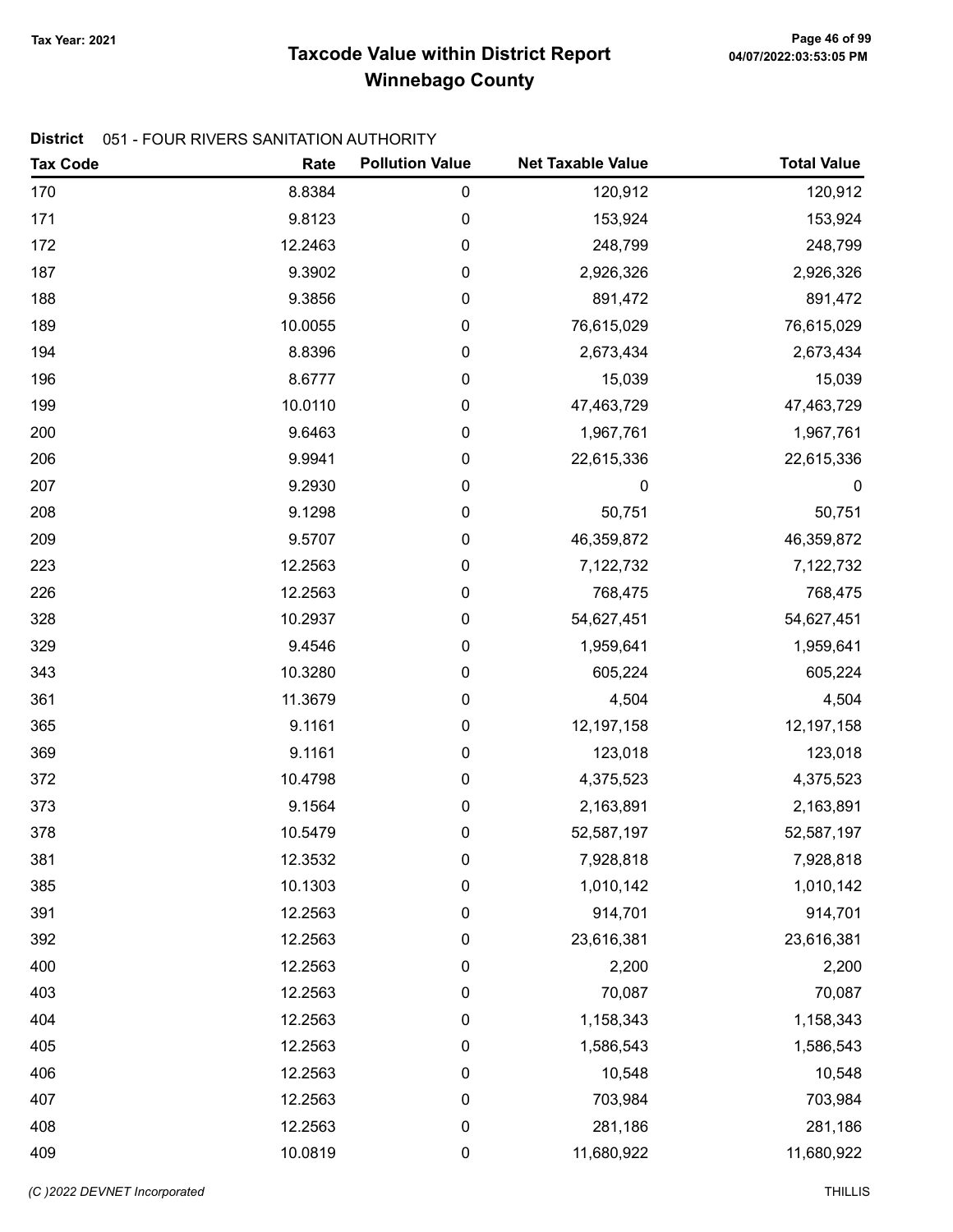# Taxcode Value within District Report Tax Year: 2021 Page 47 of 99 Winnebago County

#### District 051 - FOUR RIVERS SANITATION AUTHORITY

| <b>Tax Code</b> | Rate                                                           | <b>Pollution Value</b> | <b>Net Taxable Value</b>                                 | <b>Total Value</b> |
|-----------------|----------------------------------------------------------------|------------------------|----------------------------------------------------------|--------------------|
| 410             | 12.2563                                                        | $\pmb{0}$              | 7,930,819                                                | 7,930,819          |
| 412             | 12.2563                                                        | 0                      | 101,985                                                  | 101,985            |
| 414             | 9.7241                                                         | 0                      | 1,126,975                                                | 1,126,975          |
| 416             | 9.4339                                                         | 0                      | 6,280,937                                                | 6,280,937          |
| 417             | 12.2563                                                        | 0                      | 861,229                                                  | 861,229            |
| 418             | 12.2563                                                        | 0                      | 5,949,394                                                | 5,949,394          |
| 419             | 12.2563                                                        | 0                      | 482,327                                                  | 482,327            |
| 421             | 12.2563                                                        | 0                      | 15,092,219                                               | 15,092,219         |
| 422             | 12.2563                                                        | 0                      | 9,682,440                                                | 9,682,440          |
| 423             | 12.2563                                                        | 0                      | 12,739,182                                               | 12,739,182         |
| 424             | 12.2563                                                        | 0                      | 8,929,189                                                | 8,929,189          |
| 426             | 9.4876                                                         | 0                      | 2,368,152                                                | 2,368,152          |
| 428             | 9.3950                                                         | 0                      | 1,889,927                                                | 1,889,927          |
| 430             | 9.1298                                                         | 0                      | 148,776                                                  | 148,776            |
| 433             | 9.7241                                                         | 0                      | 1,486,648                                                | 1,486,648          |
| 434             | 9.7241                                                         | 0                      | 225,630                                                  | 225,630            |
| 435             | 9.7241                                                         | 0                      | 6,534,832                                                | 6,534,832          |
| 436             | 12.2563                                                        | 0                      | 238,617                                                  | 238,617            |
| 442             | 9.9893                                                         | 0                      | 1,036,911                                                | 1,036,911          |
| 444             | 9.3950                                                         | 0                      | 14,351                                                   | 14,351             |
| 448             | 9.4876                                                         | 0                      | 11,686                                                   | 11,686             |
| 450             | 12.2563                                                        | 0                      | 219,194                                                  | 219,194            |
| 451             | 12.2563                                                        | 0                      | 43,025,487                                               | 43,025,487         |
| 455             | 12.2563                                                        | 0                      | 6,527,617                                                | 6,527,617          |
| 456             | 10.0819                                                        | 0                      | 4,263,480                                                | 4,263,480          |
| 460             | 12.2563                                                        | 0                      | 859,185                                                  | 859,185            |
|                 |                                                                |                        | <b>Totals for 051 - FOUR RIVERS SANITATION AUTHORITY</b> | 3,074,892,974      |
|                 |                                                                |                        | <b>State Railroad</b>                                    | 6,396,107          |
| <b>District</b> | <b>Grand Totals for 051 - FOUR RIVERS SANITATION AUTHORITY</b> |                        |                                                          | 3,081,289,081      |
| <b>Tax Code</b> | 052 - PRESTON & CENTRAL TIF<br>Rate                            | <b>Pollution Value</b> | <b>Net Taxable Value</b>                                 | <b>Total Value</b> |
| 126             | 12.2563                                                        | 0                      | 821,887                                                  | 821,887            |
|                 |                                                                |                        | <b>Totals for 052 - PRESTON &amp; CENTRAL TIF</b>        | 821,887            |
|                 |                                                                |                        | <b>State Railroad</b>                                    | 0                  |
|                 |                                                                |                        | <b>Grand Totals for 052 - PRESTON &amp; CENTRAL TIF</b>  | 821,887            |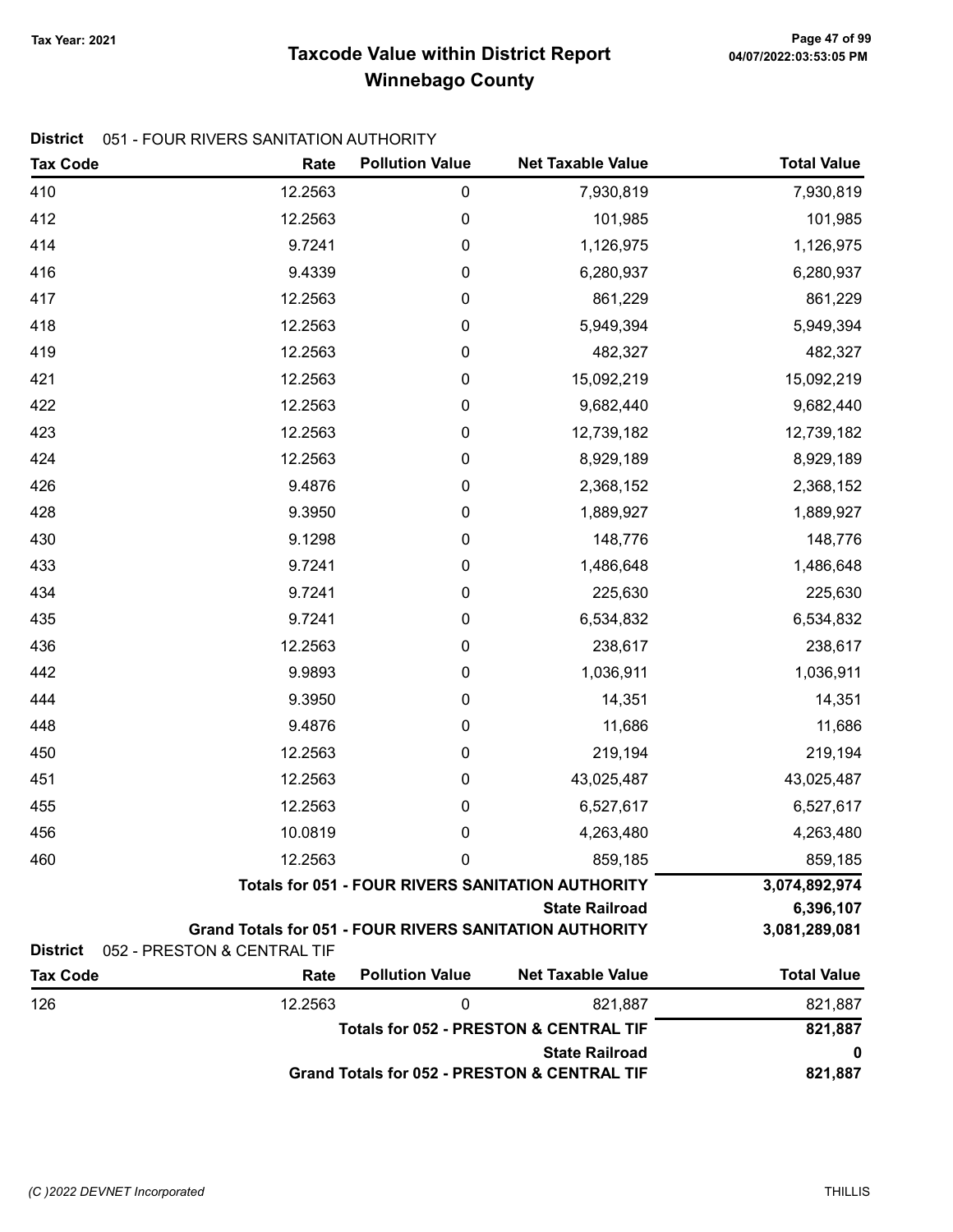# Taxcode Value within District Report Tax Year: 2021 Page 48 of 99 Winnebago County

| 9.4237<br>0<br>314<br>4,836,773<br><b>Totals for 053 - SEWARD SANITARY</b><br><b>State Railroad</b><br><b>Grand Totals for 053 - SEWARD SANITARY</b><br><b>District</b><br>054 - CHERRY VALLEY LIBRARY<br><b>Pollution Value</b><br><b>Total Value</b><br><b>Net Taxable Value</b><br><b>Tax Code</b><br>Rate<br>10.3748<br>003<br>$\boldsymbol{0}$<br>30,393,220<br>30,393,220<br>017<br>10.5479<br>0<br>26,356,781<br>26,356,781<br>072<br>9.4009<br>0<br>51,753<br>51,753<br>9.3328<br>0<br>4,996,143<br>4,996,143<br>10.3067<br>0<br>8,960,972<br>8,960,972<br>9.7036<br>0<br>27,062,965<br>27,062,965<br>10.6775<br>11,138,819<br>0<br>11,138,819<br>9.5305<br>81,658,352<br>0<br>9.7036<br>14,551,904<br>0<br>9.5305<br>0<br>4,014,236<br>9.5122<br>0<br>577,193<br>10.6775<br>0<br>7,709,121<br>10.5044<br>0<br>136,252<br>129<br>10.5044<br>15,486,924<br>0<br>9.4350<br>848,215<br>$\boldsymbol{0}$<br>9.4167<br>126,516<br>0<br>10.3067<br>0<br>0<br>10.4798<br>0<br>4,375,523<br>10.3748<br>0<br>1,684,891<br>10.5479<br>0<br>52,587,197<br>10.5044<br>0<br>0<br>9.3328<br>459,482<br>0<br>9.3328<br>0<br>0<br>0<br>9.4350<br>0<br>9.3328<br>0<br>586,532<br>9.4009<br>0<br>485,239<br>9.5305<br>26,485<br>0<br>9.3328<br>465,025<br>0<br>9.3328<br>30,668<br>0<br><b>Totals for 054 - CHERRY VALLEY LIBRARY</b><br><b>State Railroad</b> | <b>Tax Code</b> | Rate | <b>Pollution Value</b> | <b>Net Taxable Value</b> | <b>Total Value</b>       |
|------------------------------------------------------------------------------------------------------------------------------------------------------------------------------------------------------------------------------------------------------------------------------------------------------------------------------------------------------------------------------------------------------------------------------------------------------------------------------------------------------------------------------------------------------------------------------------------------------------------------------------------------------------------------------------------------------------------------------------------------------------------------------------------------------------------------------------------------------------------------------------------------------------------------------------------------------------------------------------------------------------------------------------------------------------------------------------------------------------------------------------------------------------------------------------------------------------------------------------------------------------------------------------------------------------------------------------------------------|-----------------|------|------------------------|--------------------------|--------------------------|
|                                                                                                                                                                                                                                                                                                                                                                                                                                                                                                                                                                                                                                                                                                                                                                                                                                                                                                                                                                                                                                                                                                                                                                                                                                                                                                                                                      |                 |      |                        |                          | 4,836,773                |
|                                                                                                                                                                                                                                                                                                                                                                                                                                                                                                                                                                                                                                                                                                                                                                                                                                                                                                                                                                                                                                                                                                                                                                                                                                                                                                                                                      |                 |      |                        |                          | 4,836,773                |
|                                                                                                                                                                                                                                                                                                                                                                                                                                                                                                                                                                                                                                                                                                                                                                                                                                                                                                                                                                                                                                                                                                                                                                                                                                                                                                                                                      |                 |      |                        |                          | 67,245                   |
|                                                                                                                                                                                                                                                                                                                                                                                                                                                                                                                                                                                                                                                                                                                                                                                                                                                                                                                                                                                                                                                                                                                                                                                                                                                                                                                                                      |                 |      |                        |                          | 4,904,018                |
|                                                                                                                                                                                                                                                                                                                                                                                                                                                                                                                                                                                                                                                                                                                                                                                                                                                                                                                                                                                                                                                                                                                                                                                                                                                                                                                                                      |                 |      |                        |                          |                          |
|                                                                                                                                                                                                                                                                                                                                                                                                                                                                                                                                                                                                                                                                                                                                                                                                                                                                                                                                                                                                                                                                                                                                                                                                                                                                                                                                                      |                 |      |                        |                          |                          |
|                                                                                                                                                                                                                                                                                                                                                                                                                                                                                                                                                                                                                                                                                                                                                                                                                                                                                                                                                                                                                                                                                                                                                                                                                                                                                                                                                      |                 |      |                        |                          |                          |
| 095<br>096                                                                                                                                                                                                                                                                                                                                                                                                                                                                                                                                                                                                                                                                                                                                                                                                                                                                                                                                                                                                                                                                                                                                                                                                                                                                                                                                           |                 |      |                        |                          |                          |
|                                                                                                                                                                                                                                                                                                                                                                                                                                                                                                                                                                                                                                                                                                                                                                                                                                                                                                                                                                                                                                                                                                                                                                                                                                                                                                                                                      |                 |      |                        |                          |                          |
| 110<br>113<br>114<br>119                                                                                                                                                                                                                                                                                                                                                                                                                                                                                                                                                                                                                                                                                                                                                                                                                                                                                                                                                                                                                                                                                                                                                                                                                                                                                                                             |                 |      |                        |                          |                          |
|                                                                                                                                                                                                                                                                                                                                                                                                                                                                                                                                                                                                                                                                                                                                                                                                                                                                                                                                                                                                                                                                                                                                                                                                                                                                                                                                                      |                 |      |                        |                          |                          |
|                                                                                                                                                                                                                                                                                                                                                                                                                                                                                                                                                                                                                                                                                                                                                                                                                                                                                                                                                                                                                                                                                                                                                                                                                                                                                                                                                      |                 |      |                        |                          |                          |
|                                                                                                                                                                                                                                                                                                                                                                                                                                                                                                                                                                                                                                                                                                                                                                                                                                                                                                                                                                                                                                                                                                                                                                                                                                                                                                                                                      |                 |      |                        |                          | 81,658,352               |
| 120<br>122                                                                                                                                                                                                                                                                                                                                                                                                                                                                                                                                                                                                                                                                                                                                                                                                                                                                                                                                                                                                                                                                                                                                                                                                                                                                                                                                           |                 |      |                        |                          | 14,551,904               |
|                                                                                                                                                                                                                                                                                                                                                                                                                                                                                                                                                                                                                                                                                                                                                                                                                                                                                                                                                                                                                                                                                                                                                                                                                                                                                                                                                      |                 |      |                        |                          | 4,014,236                |
|                                                                                                                                                                                                                                                                                                                                                                                                                                                                                                                                                                                                                                                                                                                                                                                                                                                                                                                                                                                                                                                                                                                                                                                                                                                                                                                                                      |                 |      |                        |                          | 577,193                  |
| 125<br>366<br>367<br>370<br>372<br>374<br>378<br>386<br>393<br>394<br>396<br>438<br>439<br>440<br>441<br>452                                                                                                                                                                                                                                                                                                                                                                                                                                                                                                                                                                                                                                                                                                                                                                                                                                                                                                                                                                                                                                                                                                                                                                                                                                         | 124             |      |                        |                          | 7,709,121                |
|                                                                                                                                                                                                                                                                                                                                                                                                                                                                                                                                                                                                                                                                                                                                                                                                                                                                                                                                                                                                                                                                                                                                                                                                                                                                                                                                                      |                 |      |                        |                          | 136,252                  |
|                                                                                                                                                                                                                                                                                                                                                                                                                                                                                                                                                                                                                                                                                                                                                                                                                                                                                                                                                                                                                                                                                                                                                                                                                                                                                                                                                      |                 |      |                        |                          | 15,486,924               |
|                                                                                                                                                                                                                                                                                                                                                                                                                                                                                                                                                                                                                                                                                                                                                                                                                                                                                                                                                                                                                                                                                                                                                                                                                                                                                                                                                      |                 |      |                        |                          | 848,215                  |
|                                                                                                                                                                                                                                                                                                                                                                                                                                                                                                                                                                                                                                                                                                                                                                                                                                                                                                                                                                                                                                                                                                                                                                                                                                                                                                                                                      |                 |      |                        |                          | 126,516                  |
|                                                                                                                                                                                                                                                                                                                                                                                                                                                                                                                                                                                                                                                                                                                                                                                                                                                                                                                                                                                                                                                                                                                                                                                                                                                                                                                                                      |                 |      |                        |                          | $\boldsymbol{0}$         |
|                                                                                                                                                                                                                                                                                                                                                                                                                                                                                                                                                                                                                                                                                                                                                                                                                                                                                                                                                                                                                                                                                                                                                                                                                                                                                                                                                      |                 |      |                        |                          | 4,375,523                |
|                                                                                                                                                                                                                                                                                                                                                                                                                                                                                                                                                                                                                                                                                                                                                                                                                                                                                                                                                                                                                                                                                                                                                                                                                                                                                                                                                      |                 |      |                        |                          | 1,684,891                |
|                                                                                                                                                                                                                                                                                                                                                                                                                                                                                                                                                                                                                                                                                                                                                                                                                                                                                                                                                                                                                                                                                                                                                                                                                                                                                                                                                      |                 |      |                        |                          | 52,587,197               |
|                                                                                                                                                                                                                                                                                                                                                                                                                                                                                                                                                                                                                                                                                                                                                                                                                                                                                                                                                                                                                                                                                                                                                                                                                                                                                                                                                      |                 |      |                        |                          | $\boldsymbol{0}$         |
|                                                                                                                                                                                                                                                                                                                                                                                                                                                                                                                                                                                                                                                                                                                                                                                                                                                                                                                                                                                                                                                                                                                                                                                                                                                                                                                                                      |                 |      |                        |                          | 459,482                  |
|                                                                                                                                                                                                                                                                                                                                                                                                                                                                                                                                                                                                                                                                                                                                                                                                                                                                                                                                                                                                                                                                                                                                                                                                                                                                                                                                                      |                 |      |                        |                          | 0                        |
|                                                                                                                                                                                                                                                                                                                                                                                                                                                                                                                                                                                                                                                                                                                                                                                                                                                                                                                                                                                                                                                                                                                                                                                                                                                                                                                                                      |                 |      |                        |                          | $\boldsymbol{0}$         |
|                                                                                                                                                                                                                                                                                                                                                                                                                                                                                                                                                                                                                                                                                                                                                                                                                                                                                                                                                                                                                                                                                                                                                                                                                                                                                                                                                      |                 |      |                        |                          | 586,532                  |
|                                                                                                                                                                                                                                                                                                                                                                                                                                                                                                                                                                                                                                                                                                                                                                                                                                                                                                                                                                                                                                                                                                                                                                                                                                                                                                                                                      |                 |      |                        |                          | 485,239                  |
|                                                                                                                                                                                                                                                                                                                                                                                                                                                                                                                                                                                                                                                                                                                                                                                                                                                                                                                                                                                                                                                                                                                                                                                                                                                                                                                                                      |                 |      |                        |                          | 26,485                   |
|                                                                                                                                                                                                                                                                                                                                                                                                                                                                                                                                                                                                                                                                                                                                                                                                                                                                                                                                                                                                                                                                                                                                                                                                                                                                                                                                                      |                 |      |                        |                          | 465,025                  |
|                                                                                                                                                                                                                                                                                                                                                                                                                                                                                                                                                                                                                                                                                                                                                                                                                                                                                                                                                                                                                                                                                                                                                                                                                                                                                                                                                      |                 |      |                        |                          | 30,668                   |
|                                                                                                                                                                                                                                                                                                                                                                                                                                                                                                                                                                                                                                                                                                                                                                                                                                                                                                                                                                                                                                                                                                                                                                                                                                                                                                                                                      |                 |      |                        |                          | 294,770,408              |
| Grand Totals for 054 - CHERRY VALLEY LIBRARY                                                                                                                                                                                                                                                                                                                                                                                                                                                                                                                                                                                                                                                                                                                                                                                                                                                                                                                                                                                                                                                                                                                                                                                                                                                                                                         |                 |      |                        |                          | 1,137,475<br>295,907,883 |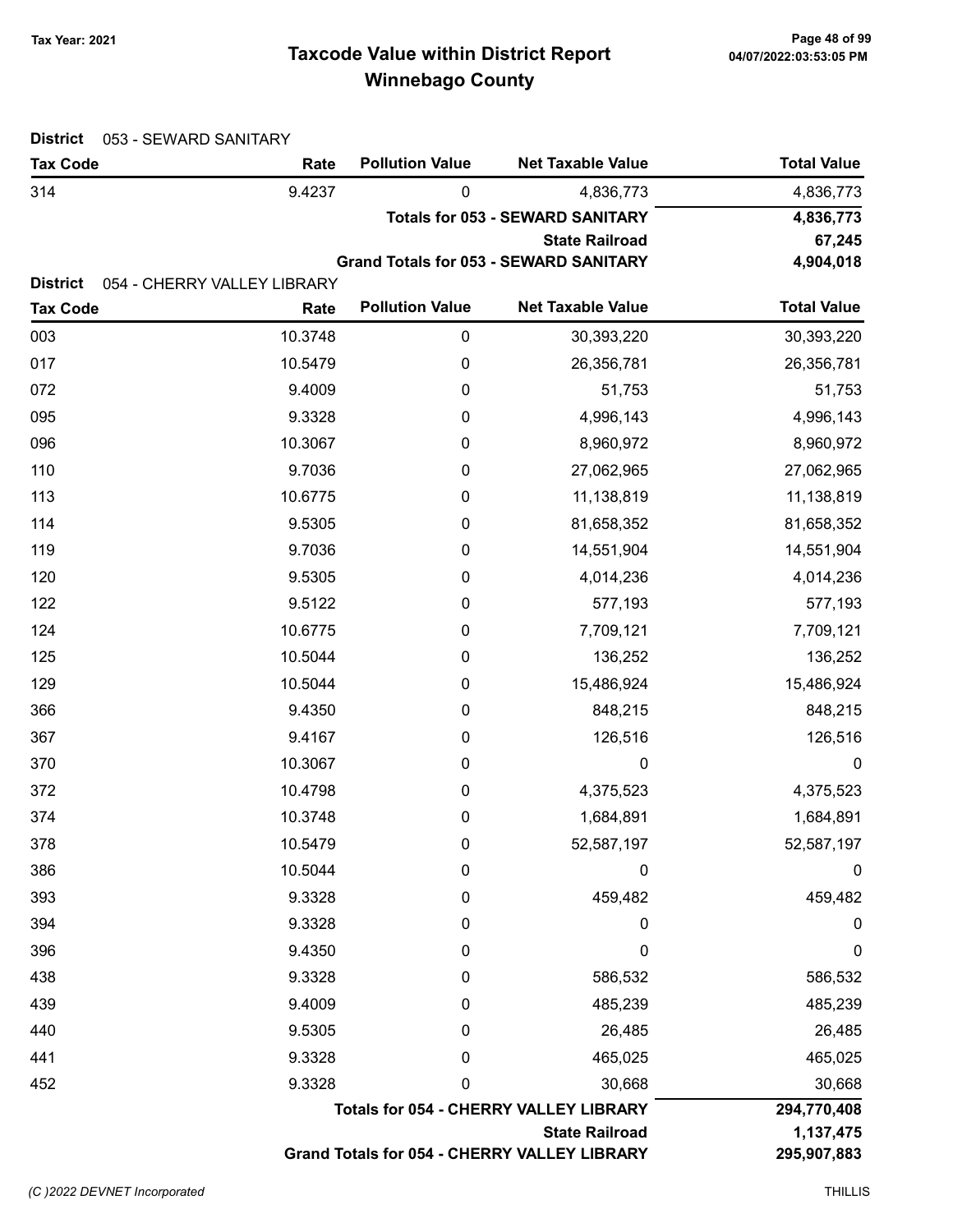# Taxcode Value within District Report Tax Year: 2021 Page 49 of 99 Winnebago County

#### District 055 - NORTH SUBURBAN LIBRARY

| <b>Tax Code</b> | Rate    | <b>Pollution Value</b> | <b>Net Taxable Value</b> | <b>Total Value</b> |
|-----------------|---------|------------------------|--------------------------|--------------------|
| 002             | 10.0819 | 0                      | 116,985,736              | 116,985,736        |
| 006             | 9.9893  | 0                      | 148,597,669              | 148,597,669        |
| 007             | 9.8162  | 0                      | 5,854,176                | 5,854,176          |
| 008             | 9.4876  | 0                      | 61,925,180               | 61,925,180         |
| 010             | 10.5004 | 0                      | 3,414,800                | 3,414,800          |
| 012             | 8.2480  | 0                      | 201,386                  | 201,386            |
| 020             | 9.2219  | 0                      | 26,325                   | 26,325             |
| 026             | 9.3950  | 0                      | 36,305,876               | 36,305,876         |
| 035             | 9.9088  | 0                      | 837,690                  | 837,690            |
| 040             | 9.7330  | 0                      | 64,980                   | 64,980             |
| 042             | 9.8135  | 0                      | 3,695,131                | 3,695,131          |
| 044             | 9.3145  | 0                      | 53,925                   | 53,925             |
| 045             | 8.4211  | 0                      | 356,847                  | 356,847            |
| 049             | 10.3394 | 0                      | 24,781,177               | 24,781,177         |
| 061             | 9.9061  | 0                      | 3,264,894                | 3,264,894          |
| 068             | 10.0009 | 0                      | 3,383,176                | 3,383,176          |
| 070             | 9.4876  | 0                      | 2,094,872                | 2,094,872          |
| 076             | 9.3145  | 0                      | 1,001,877                | 1,001,877          |
| 108             | 8.9567  | 0                      | 54,982                   | 54,982             |
| 109             | 9.1298  | 0                      | 36,369,674               | 36,369,674         |
| 118             | 9.7241  | 0                      | 366,998                  | 366,998            |
| 130             | 9.5720  | 0                      | 4,490,226                | 4,490,226          |
| 133             | 9.7241  | 0                      | 118,356,697              | 118,356,697        |
| 134             | 8.8423  | 0                      | 13,078                   | 13,078             |
| 135             | 8.9567  | 0                      | 8,061,109                | 8,061,109          |
| 136             | 9.1658  | 0                      | 30,162,987               | 30,162,987         |
| 137             | 9.5510  | 0                      | 55,881,059               | 55,881,059         |
| 138             | 9.7811  | 0                      | 31,856                   | 31,856             |
| 139             | 9.2608  | 0                      | 8,628,714                | 8,628,714          |
| 141             | 9.5510  | 0                      | 223,002                  | 223,002            |
| 142             | 10.2347 | 0                      | 4,504                    | 4,504              |
| 143             | 9.0154  | 0                      | 3,254,789                | 3,254,789          |
| 144             | 9.4339  | 0                      | 122,029,670              | 122,029,670        |
| 145             | 8.6665  | 0                      | 5,047,840                | 5,047,840          |
| 147             | 10.4078 | 0                      | 74,541                   | 74,541             |
| 149             | 10.1663 | 0                      | 34,557,667               | 34,557,667         |
| 151             | 10.6980 | 0                      | 888                      | 888                |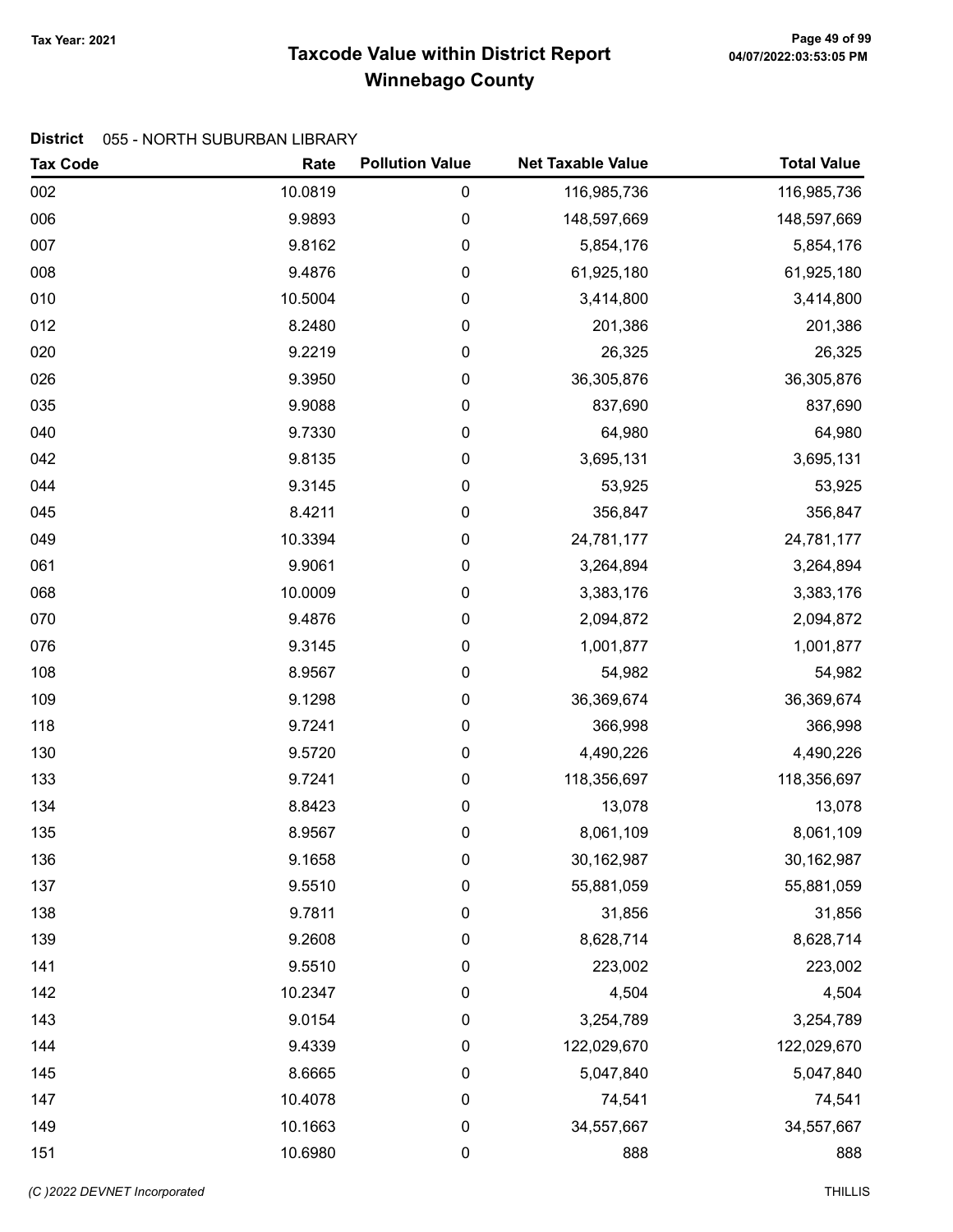# Taxcode Value within District Report Tax Year: 2021 Page 50 of 99 Winnebago County

#### District 055 - NORTH SUBURBAN LIBRARY

| <b>Tax Code</b> | Rate    | <b>Pollution Value</b> | <b>Net Taxable Value</b> | <b>Total Value</b> |
|-----------------|---------|------------------------|--------------------------|--------------------|
| 152             | 10.6980 | $\pmb{0}$              | 4,906,042                | 4,906,042          |
| 153             | 9.7241  | 0                      | 790,328                  | 790,328            |
| 158             | 10.4078 | $\pmb{0}$              | 6,814,716                | 6,814,716          |
| 159             | 9.6404  | 0                      | 269,903                  | 269,903            |
| 160             | 9.4339  | 0                      | 536,480                  | 536,480            |
| 163             | 9.5510  | $\pmb{0}$              | 2,012,783                | 2,012,783          |
| 164             | 9.2608  | $\pmb{0}$              | 98,049                   | 98,049             |
| 169             | 8.9430  | $\pmb{0}$              | 8,660,569                | 8,660,569          |
| 176             | 8.5038  | 0                      | 0                        | 0                  |
| 178             | 7.9640  | $\pmb{0}$              | $\mathbf 0$              | $\pmb{0}$          |
| 179             | 8.6727  | $\pmb{0}$              | 10,056,637               | 10,056,637         |
| 180             | 9.2125  | 0                      | 77,503,855               | 77,503,855         |
| 181             | 9.2171  | $\pmb{0}$              | 152,061,092              | 152,061,092        |
| 184             | 9.4654  | 0                      | 1,209,062                | 1,209,062          |
| 185             | 9.8324  | $\pmb{0}$              | 14,436,614               | 14,436,614         |
| 187             | 9.3902  | 0                      | 2,926,326                | 2,926,326          |
| 188             | 9.3856  | $\pmb{0}$              | 891,472                  | 891,472            |
| 189             | 10.0055 | $\pmb{0}$              | 76,615,029               | 76,615,029         |
| 192             | 9.8278  | 0                      | 18,503,709               | 18,503,709         |
| 194             | 8.8396  | 0                      | 2,673,434                | 2,673,434          |
| 198             | 9.8379  | 0                      | 4,892,772                | 4,892,772          |
| 199             | 10.0110 | $\pmb{0}$              | 47,463,729               | 47,463,729         |
| 200             | 9.6463  | 0                      | 1,967,761                | 1,967,761          |
| 208             | 9.1298  | $\pmb{0}$              | 50,751                   | 50,751             |
| 209             | 9.5707  | 0                      | 46,359,872               | 46,359,872         |
| 358             | 8.9430  | 0                      | 0                        | $\pmb{0}$          |
| 359             | 8.9430  | 0                      | 4,055                    | 4,055              |
| 365             | 9.1161  | $\pmb{0}$              | 12,197,158               | 12,197,158         |
| 368             | 8.9430  | 0                      | 0                        | 0                  |
| 369             | 9.1161  | $\mathbf 0$            | 123,018                  | 123,018            |
| 409             | 10.0819 | $\boldsymbol{0}$       | 11,680,922               | 11,680,922         |
| 413             | 9.5510  | $\pmb{0}$              | 515,299                  | 515,299            |
| 414             | 9.7241  | $\pmb{0}$              | 1,126,975                | 1,126,975          |
| 416             | 9.4339  | 0                      | 6,280,937                | 6,280,937          |
| 426             | 9.4876  | $\boldsymbol{0}$       | 2,368,152                | 2,368,152          |
| 427             | 9.2219  | $\mathbf 0$            | 10,969                   | 10,969             |
| 428             | 9.3950  | $\pmb{0}$              | 1,889,927                | 1,889,927          |

(C)2022 DEVNET Incorporated THILLIS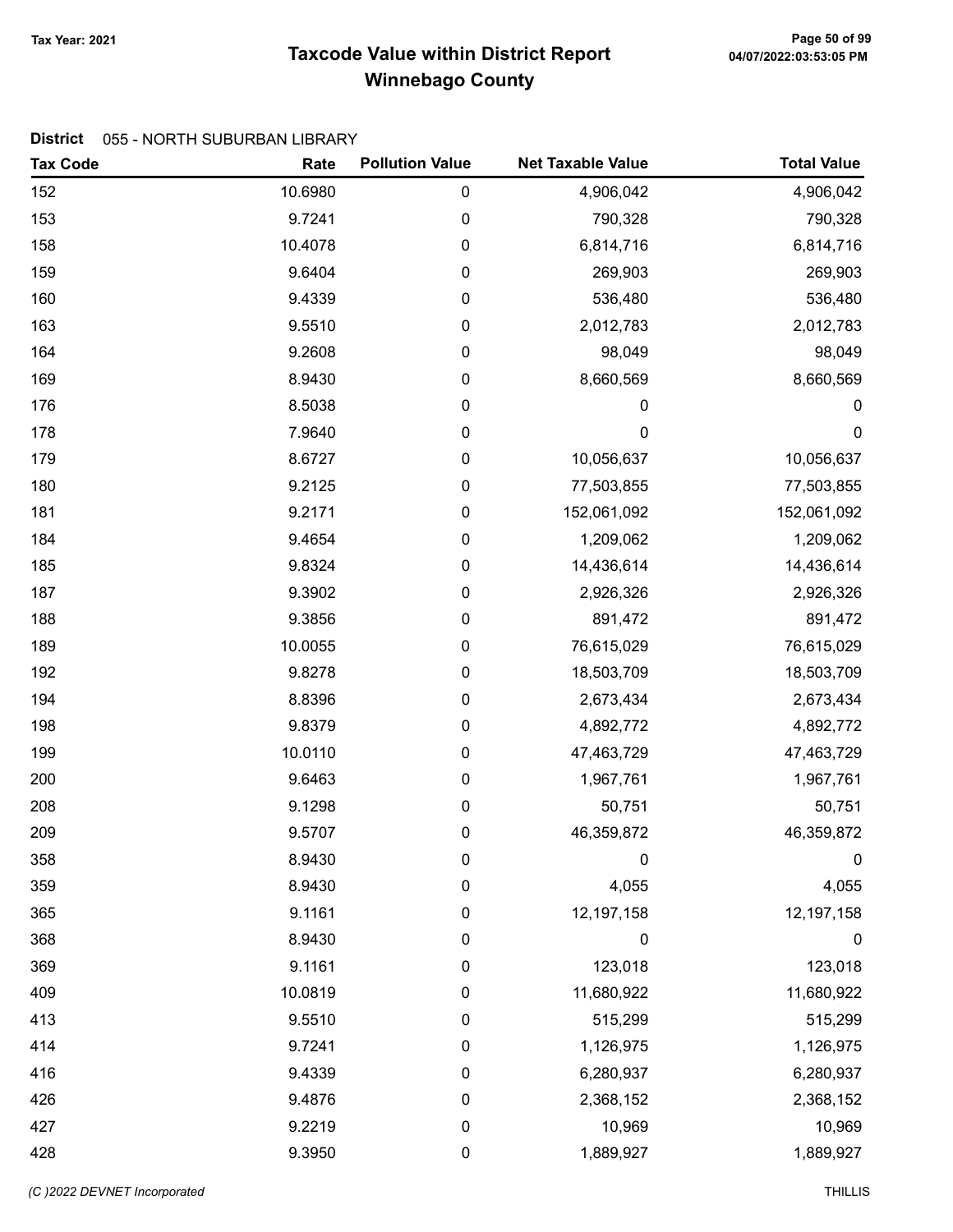# Taxcode Value within District Report Tax Year: 2021 Page 51 of 99 Winnebago County

|  | District 055 - NORTH SUBURBAN LIBRARY |
|--|---------------------------------------|
|--|---------------------------------------|

| <b>Tax Code</b> | Rate                       | <b>Pollution Value</b> | <b>Net Taxable Value</b>                                            | <b>Total Value</b> |
|-----------------|----------------------------|------------------------|---------------------------------------------------------------------|--------------------|
| 429             | 8.9567                     | 0                      | 4,613                                                               | 4,613              |
| 430             | 9.1298                     | 0                      | 148,776                                                             | 148,776            |
| 433             | 9.7241                     | 0                      | 1,486,648                                                           | 1,486,648          |
| 434             | 9.7241                     | 0                      | 225,630                                                             | 225,630            |
| 435             | 9.7241                     | 0                      | 6,534,832                                                           | 6,534,832          |
| 442             | 9.9893                     | 0                      | 1,036,911                                                           | 1,036,911          |
| 443             | 8.2480                     | 0                      | 53,848                                                              | 53,848             |
| 444             | 9.3950                     | 0                      | 14,351                                                              | 14,351             |
| 447             | 9.8324                     | 0                      | 390,181                                                             | 390,181            |
| 448             | 9.4876                     | 0                      | 11,686                                                              | 11,686             |
| 454             | 9.2219                     | 0                      | 30,306                                                              | 30,306             |
| 456             | 10.0819                    | 0                      | 4,263,480                                                           | 4,263,480          |
|                 |                            |                        | <b>Totals for 055 - NORTH SUBURBAN LIBRARY</b>                      | 1,372,555,657      |
|                 |                            |                        | <b>State Railroad</b>                                               | 1,280,700          |
|                 |                            |                        | <b>Grand Totals for 055 - NORTH SUBURBAN LIBRARY</b>                | 1,373,836,357      |
| <b>District</b> | 056 - PECATONICA LIBRARY   | <b>Pollution Value</b> | <b>Net Taxable Value</b>                                            | <b>Total Value</b> |
| <b>Tax Code</b> | Rate                       |                        |                                                                     |                    |
| 231             | 9.5157                     | $\boldsymbol{0}$       | 135,337                                                             | 135,337            |
| 232             | 8.4680                     | 0                      | 1,027,020                                                           | 1,027,020          |
| 265             | 9.2015                     | 0                      | 1,085,951                                                           | 1,085,951          |
| 266             | 8.4740                     | 0                      | 6,966,161                                                           | 6,966,161          |
| 267             | 8.7562                     | 0                      | 1,608,102                                                           | 1,608,102          |
| 268             | 8.0287                     | 0                      | 4,069,388                                                           | 4,069,388          |
| 281             | 8.1758                     | 0                      | 48,769,310                                                          | 48,769,310         |
| 282             | 8.9033                     | 0                      | 207,085                                                             | 207,085            |
| 283             | 9.3486                     | 0                      | 168,792                                                             | 168,792            |
| 284             | 8.6211                     | 0                      | 38,991                                                              | 38,991             |
| 286             | 8.9320                     | 0                      | 30,558,238                                                          | 30,558,238         |
| 305             | 8.6027                     | 0                      | 310,822                                                             | 310,822            |
| 309             | 8.6025                     | 0                      | 6,008,496                                                           | 6,008,496          |
| 312             | 9.3300                     | 0                      | 1,705,529                                                           | 1,705,529          |
| 425             | 8.9320                     | 0                      | 67,034                                                              | 67,034             |
|                 |                            |                        | <b>Totals for 056 - PECATONICA LIBRARY</b><br><b>State Railroad</b> | 102,726,256        |
|                 |                            |                        | <b>Grand Totals for 056 - PECATONICA LIBRARY</b>                    | 0<br>102,726,256   |
| <b>District</b> | 057 - TALCOTT FREE LIBRARY |                        |                                                                     |                    |
| <b>Tax Code</b> | Rate                       | <b>Pollution Value</b> | <b>Net Taxable Value</b>                                            | <b>Total Value</b> |
| 191             | 8.6613                     | $\boldsymbol{0}$       | 13,651,846                                                          | 13,651,846         |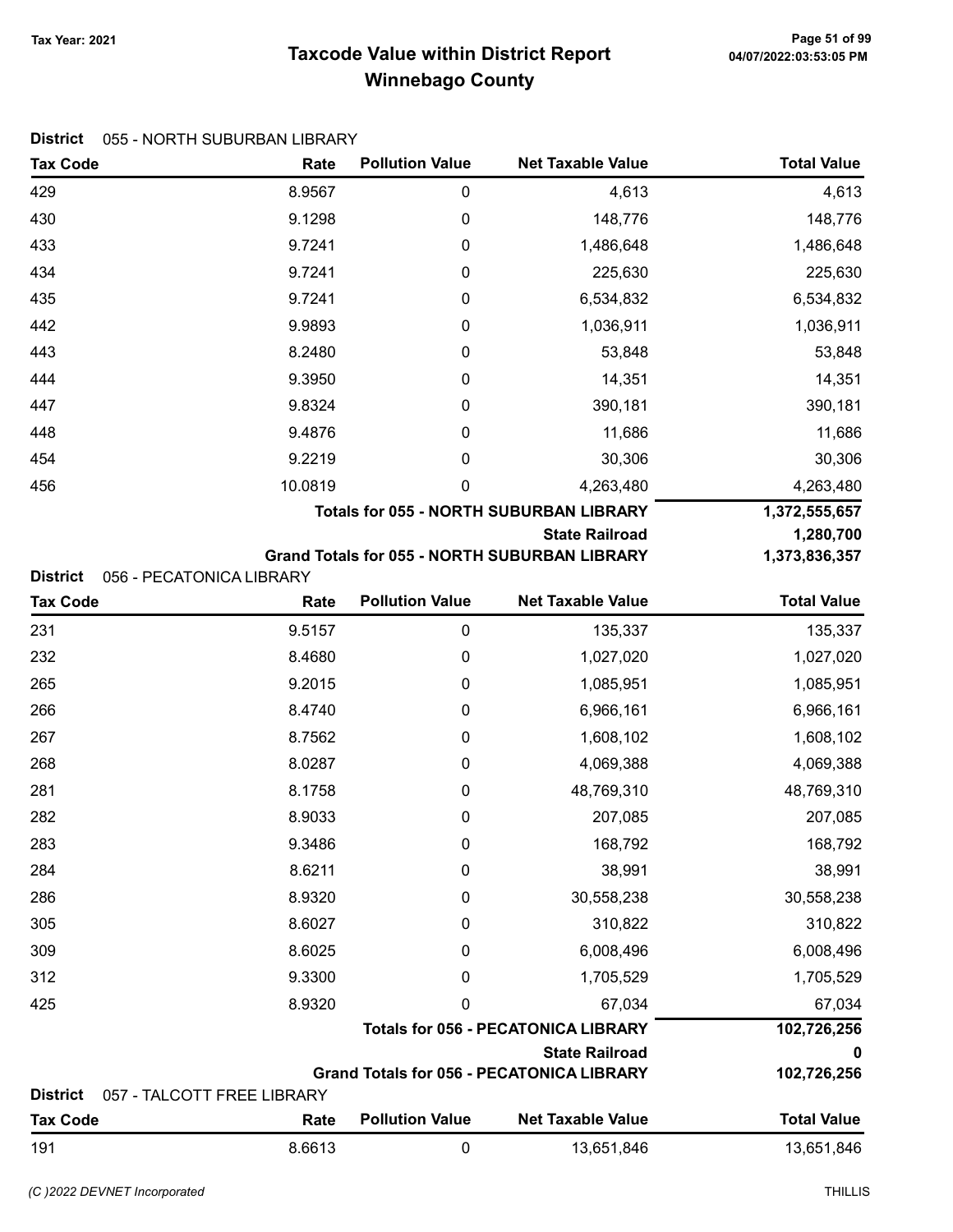# Taxcode Value within District Report Tax Year: 2021 Page 52 of 99 Winnebago County

#### District 057 - TALCOTT FREE LIBRARY

| <b>Tax Code</b> | Rate                    | <b>Pollution Value</b> | <b>Net Taxable Value</b>                           | <b>Total Value</b> |
|-----------------|-------------------------|------------------------|----------------------------------------------------|--------------------|
| 193             | 8.9460                  | 0                      | 9,464,532                                          | 9,464,532          |
| 197             | 9.3917                  | 0                      | 117,905,413                                        | 117,905,413        |
| 202             | 8.7709                  | 0                      | 49,354,491                                         | 49,354,491         |
| 203             | 9.2057                  | 0                      | 5,255,366                                          | 5,255,366          |
| 204             | 9.8265                  | 0                      | 33,597                                             | 33,597             |
| 205             | 9.8210                  | 0                      | 238,671                                            | 238,671            |
| 206             | 9.9941                  | 0                      | 22,615,336                                         | 22,615,336         |
| 401             | 9.3917                  | 0                      | 4,009,467                                          | 4,009,467          |
| 402             | 9.3917                  | 0                      | 535,055                                            | 535,055            |
| 420             | 9.3917                  | 0                      | 1,726,858                                          | 1,726,858          |
|                 |                         |                        | <b>Totals for 057 - TALCOTT FREE LIBRARY</b>       | 224,790,632        |
|                 |                         |                        | <b>State Railroad</b>                              | 549,147            |
|                 |                         |                        | <b>Grand Totals for 057 - TALCOTT FREE LIBRARY</b> | 225,339,779        |
| <b>District</b> | 058 - WINNEBAGO LIBRARY |                        |                                                    |                    |

| <b>Tax Code</b> | Rate    | <b>Pollution Value</b> | <b>Net Taxable Value</b> | <b>Total Value</b> |
|-----------------|---------|------------------------|--------------------------|--------------------|
| 052             | 9.8456  | 0                      | 449,945                  | 449,945            |
| 063             | 9.8345  | 0                      | 2,234,242                | 2,234,242          |
| 069             | 10.3517 | 0                      | 7,359,509                | 7,359,509          |
| 071             | 10.1786 | 0                      | 11,931,734               | 11,931,734         |
| 073             | 9.8716  | 0                      | 46,444                   | 46,444             |
| 162             | 8.9572  | 0                      | 571,072                  | 571,072            |
| 248             | 9.0756  | 0                      | 78,917                   | 78,917             |
| 254             | 9.2519  | $\boldsymbol{0}$       | 275,389                  | 275,389            |
| 260             | 9.2148  | 0                      | 16,387,562               | 16,387,562         |
| 263             | 8.7695  | 0                      | 211,990                  | 211,990            |
| 306             | 9.7886  | 0                      | 443,393                  | 443,393            |
| 308             | 9.3433  | 0                      | 821,486                  | 821,486            |
| 310             | 9.3435  | 0                      | 8,525,972                | 8,525,972          |
| 311             | 9.7888  | 0                      | 4,416,579                | 4,416,579          |
| 313             | 9.7209  | 0                      | 1,970,681                | 1,970,681          |
| 314             | 9.4237  | 0                      | 4,836,773                | 4,836,773          |
| 324             | 9.3186  | 0                      | 2,019,530                | 2,019,530          |
| 325             | 10.1206 | 0                      | 336,086                  | 336,086            |
| 326             | 9.2815  | 0                      | 51,759,645               | 51,759,645         |
| 328             | 10.2937 | 0                      | 54,627,451               | 54,627,451         |
| 329             | 9.4546  | 0                      | 1,959,641                | 1,959,641          |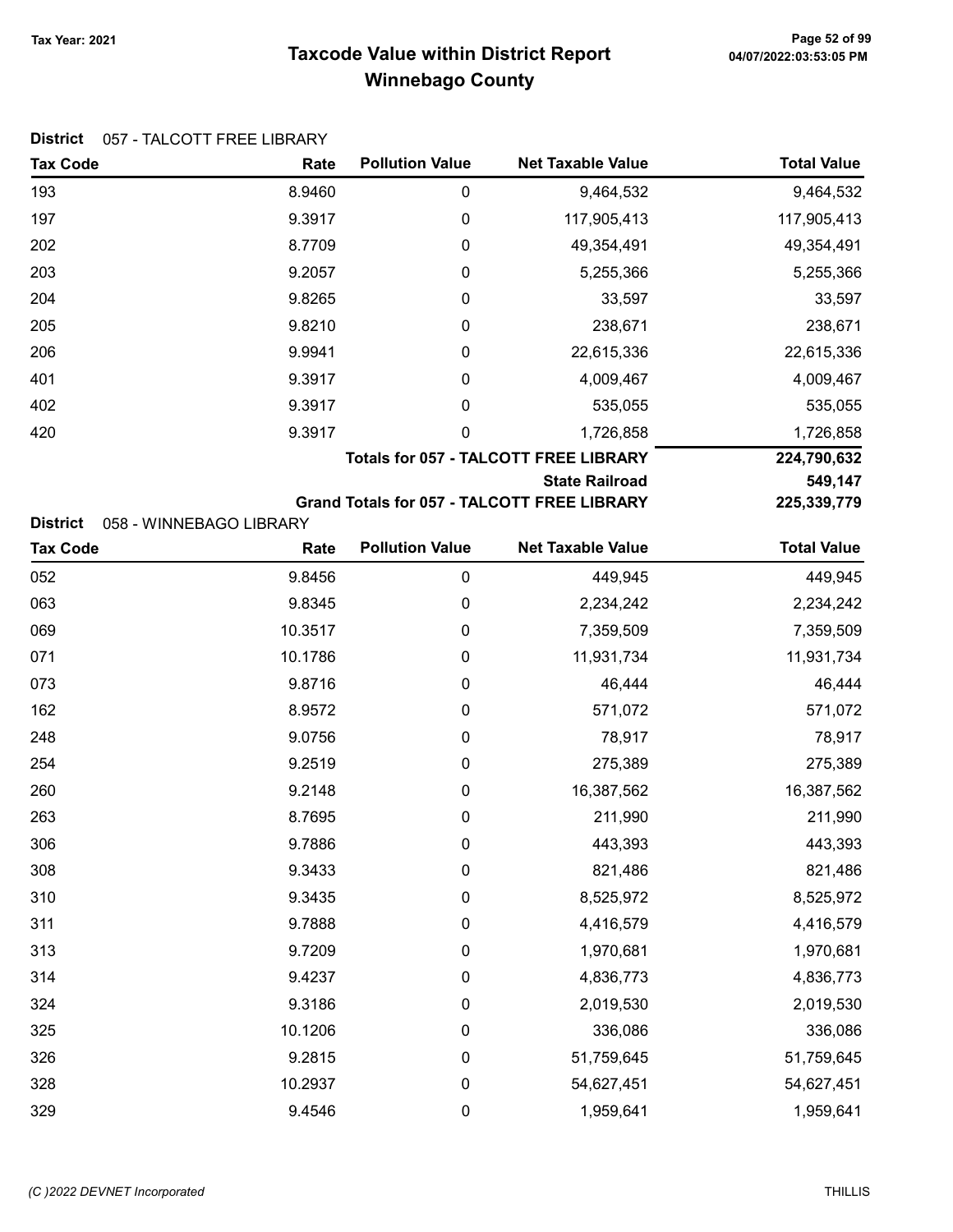# Taxcode Value within District Report Tax Year: 2021 Page 53 of 99 Winnebago County

| <b>District</b> | 058 - WINNEBAGO LIBRARY     |                        |                                           |                    |  |  |
|-----------------|-----------------------------|------------------------|-------------------------------------------|--------------------|--|--|
| <b>Tax Code</b> | Rate                        | <b>Pollution Value</b> | <b>Net Taxable Value</b>                  | <b>Total Value</b> |  |  |
| 363             | 8.8617                      | 0                      | 57,442                                    | 57,442             |  |  |
|                 |                             |                        | <b>Totals for 058 - WINNEBAGO LIBRARY</b> | 171,321,483        |  |  |
|                 |                             |                        | <b>State Railroad</b>                     | 0                  |  |  |
| <b>District</b> | 059 - ROCKFORD CITY LIBRARY |                        | Grand Totals for 058 - WINNEBAGO LIBRARY  | 171,321,483        |  |  |
| <b>Tax Code</b> | Rate                        | <b>Pollution Value</b> | <b>Net Taxable Value</b>                  | <b>Total Value</b> |  |  |
| 001             | 12.2563                     | $\boldsymbol{0}$       | 1,415,156,299                             | 1,415,156,299      |  |  |
| 014             | 12.2563                     | 0                      | 876,211                                   | 876,211            |  |  |
| 021             | 12.8506                     | 0                      | 19,491,167                                | 19,491,167         |  |  |
| 036             | 12.0832                     | 0                      | 14,533,462                                | 14,533,462         |  |  |
| 046             | 12.0732                     | 0                      | 36,405                                    | 36,405             |  |  |
| 047             | 12.2563                     | 0                      | 3,861                                     | 3,861              |  |  |
| 048             | 12.2563                     | 0                      | 65,420                                    | 65,420             |  |  |
| 085             | 12.2563                     | $\boldsymbol{0}$       | 9,412,827                                 | 9,412,827          |  |  |
| 086             | 12.1608                     | 0                      | 1,270,696                                 | 1,270,696          |  |  |
| 112             | 11.4120                     | 0                      | 2,776,319                                 | 2,776,319          |  |  |
| 116             | 11.2389                     | 0                      | 27,216                                    | 27,216             |  |  |
| 117             | 12.2563                     | 0                      | 11,628,297                                | 11,628,297         |  |  |
| 123             | 11.2824                     | 0                      | 747,364                                   | 747,364            |  |  |
| 126             | 12.2563                     | 0                      | 1,895,242                                 | 1,895,242          |  |  |
| 127             | 12.3859                     | $\boldsymbol{0}$       | 137,690,825                               | 137,690,825        |  |  |
| 131             | 11.1093                     | 0                      | 4,261                                     | 4,261              |  |  |
| 146             | 12.3418                     | 0                      | 18,997,285                                | 18,997,285         |  |  |
| 154             | 12.1687                     | 0                      | 121,018                                   | 121,018            |  |  |
| 157             | 11.1948                     | 0                      | 91,655                                    | 91,655             |  |  |
| 172             | 12.2463                     | 0                      | 248,799                                   | 248,799            |  |  |
| 223             | 12.2563                     | $\mathbf 0$            | 7,122,732                                 | 7,122,732          |  |  |
| 226             | 12.2563                     | $\boldsymbol{0}$       | 768,475                                   | 768,475            |  |  |
| 258             | 11.2603                     | $\boldsymbol{0}$       | 0                                         | $\boldsymbol{0}$   |  |  |
| 259             | 10.5328                     | 0                      | $\mathbf 0$                               | $\mathbf 0$        |  |  |
| 315             | 11.3641                     | 0                      | 77,478                                    | 77,478             |  |  |
| 327             | 11.3270                     | $\boldsymbol{0}$       | 54,711                                    | 54,711             |  |  |
| 361             | 11.3679                     | 0                      | 4,504                                     | 4,504              |  |  |
| 381             | 12.3532                     | $\boldsymbol{0}$       | 7,928,818                                 | 7,928,818          |  |  |
| 382             | 12.1801                     | $\boldsymbol{0}$       | 183,084                                   | 183,084            |  |  |
| 383             | 12.2128                     | $\boldsymbol{0}$       | 1,540,747                                 | 1,540,747          |  |  |
| 391             | 12.2563                     | $\mathbf 0$            | 914,701                                   | 914,701            |  |  |
| 392             | 12.2563                     | 0                      | 23,616,381                                | 23,616,381         |  |  |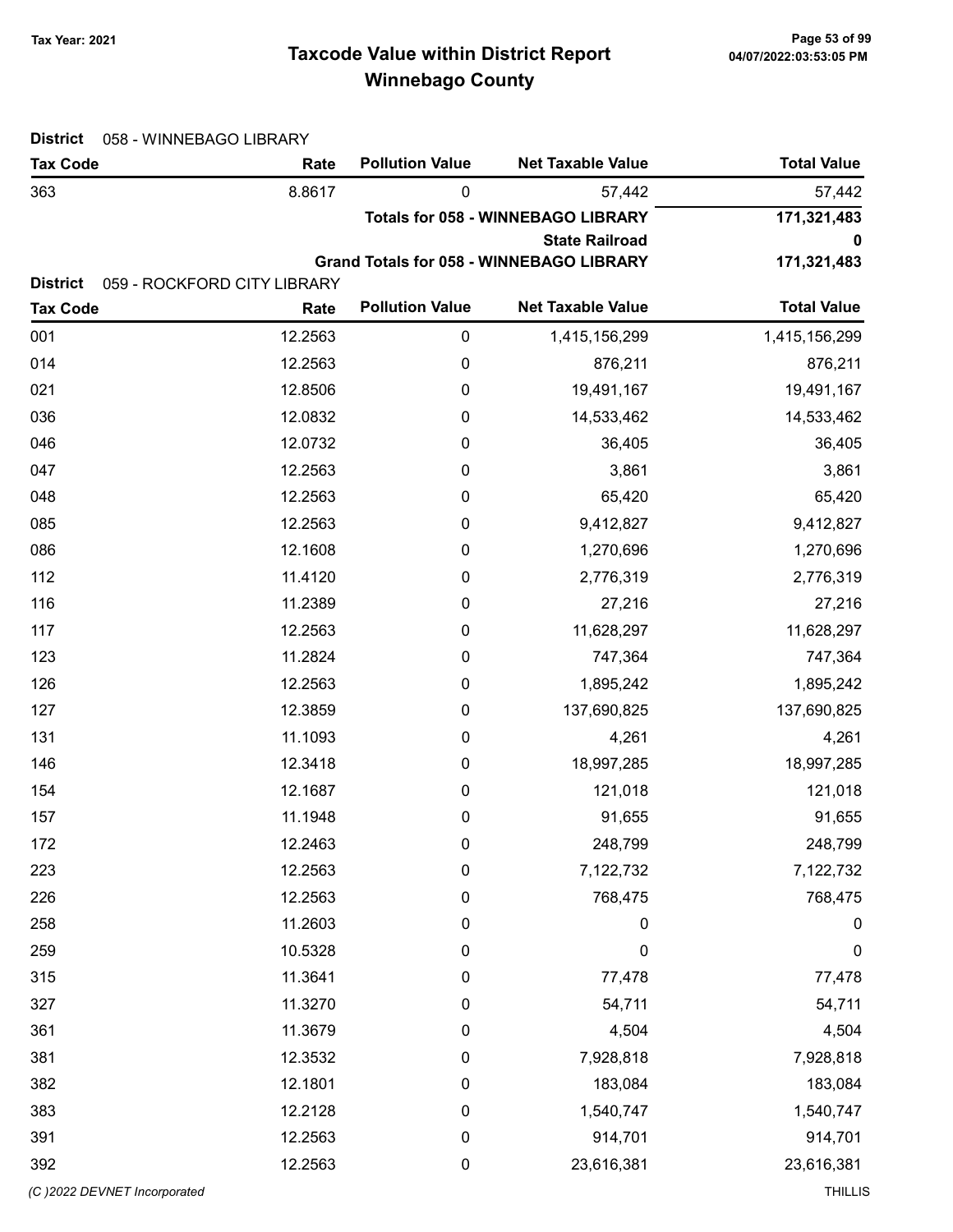# Taxcode Value within District Report Tax Year: 2021 Page 54 of 99 Winnebago County

#### District 059 - ROCKFORD CITY LIBRARY

| <b>Tax Code</b>                    | Rate                               | <b>Pollution Value</b> | <b>Net Taxable Value</b>                      | <b>Total Value</b> |
|------------------------------------|------------------------------------|------------------------|-----------------------------------------------|--------------------|
| 400                                | 12.2563                            | 0                      | 2,200                                         | 2,200              |
| 403                                | 12.2563                            | $\pmb{0}$              | 70,087                                        | 70,087             |
| 404                                | 12.2563                            | $\boldsymbol{0}$       | 1,158,343                                     | 1,158,343          |
| 405                                | 12.2563                            | $\mathbf 0$            | 1,586,543                                     | 1,586,543          |
| 406                                | 12.2563                            | $\boldsymbol{0}$       | 10,548                                        | 10,548             |
| 407                                | 12.2563                            | $\boldsymbol{0}$       | 703,984                                       | 703,984            |
| 408                                | 12.2563                            | $\pmb{0}$              | 281,186                                       | 281,186            |
| 410                                | 12.2563                            | $\boldsymbol{0}$       | 7,930,819                                     | 7,930,819          |
| 411                                | 12.0832                            | 0                      | 507                                           | 507                |
| 412                                | 12.2563                            | $\boldsymbol{0}$       | 101,985                                       | 101,985            |
| 417                                | 12.2563                            | 0                      | 861,229                                       | 861,229            |
| 418                                | 12.2563                            | $\boldsymbol{0}$       | 5,949,394                                     | 5,949,394          |
| 419                                | 12.2563                            | $\boldsymbol{0}$       | 482,327                                       | 482,327            |
| 421                                | 12.2563                            | 0                      | 15,092,219                                    | 15,092,219         |
| 422                                | 12.2563                            | $\pmb{0}$              | 9,682,440                                     | 9,682,440          |
| 423                                | 12.2563                            | 0                      | 12,739,182                                    | 12,739,182         |
| 424                                | 12.2563                            | $\boldsymbol{0}$       | 8,929,189                                     | 8,929,189          |
| 436                                | 12.2563                            | 0                      | 238,617                                       | 238,617            |
| 450                                | 12.2563                            | $\mathbf 0$            | 219,194                                       | 219,194            |
| 451                                | 12.2563                            | $\mathbf 0$            | 43,025,487                                    | 43,025,487         |
| 453                                | 11.5610                            | 0                      | 176,597                                       | 176,597            |
| 455                                | 12.2563                            | 0                      | 6,527,617                                     | 6,527,617          |
| 460                                | 12.2563                            | 0                      | 859,185                                       | 859,185            |
|                                    |                                    |                        | <b>Totals for 059 - ROCKFORD CITY LIBRARY</b> | 1,793,915,139      |
|                                    |                                    |                        | <b>State Railroad</b>                         | 4,781,701          |
|                                    |                                    |                        | Grand Totals for 059 - ROCKFORD CITY LIBRARY  | 1,798,696,840      |
| <b>District</b><br><b>Tax Code</b> | 060 - GREATER RKFD AIRPORT<br>Rate | <b>Pollution Value</b> | <b>Net Taxable Value</b>                      | <b>Total Value</b> |
| 001                                | 12.2563                            | $\mathbf 0$            | 1,415,156,299                                 | 1,415,156,299      |
| 002                                | 10.0819                            | $\pmb{0}$              | 116,985,736                                   | 116,985,736        |
| 003                                | 10.3748                            | 0                      | 30,393,220                                    | 30,393,220         |
| 005                                | 10.0253                            | 0                      | 12,259,711                                    | 12,259,711         |
| 006                                | 9.9893                             | 0                      | 148,597,669                                   | 148,597,669        |
| 007                                | 9.8162                             | $\mathbf 0$            | 5,854,176                                     | 5,854,176          |
| 008                                | 9.4876                             |                        |                                               |                    |
|                                    |                                    | 0                      | 61,925,180                                    | 61,925,180         |
| 010                                | 10.5004                            | $\boldsymbol{0}$       | 3,414,800                                     | 3,414,800          |
| 012                                | 8.2480                             | $\mathbf 0$            | 201,386                                       | 201,386            |
| 013                                | 9.6284                             | 0                      | 25,089,699                                    | 25,089,699         |
| (C) 2022 DEVNET Incorporated       |                                    |                        |                                               | <b>THILLIS</b>     |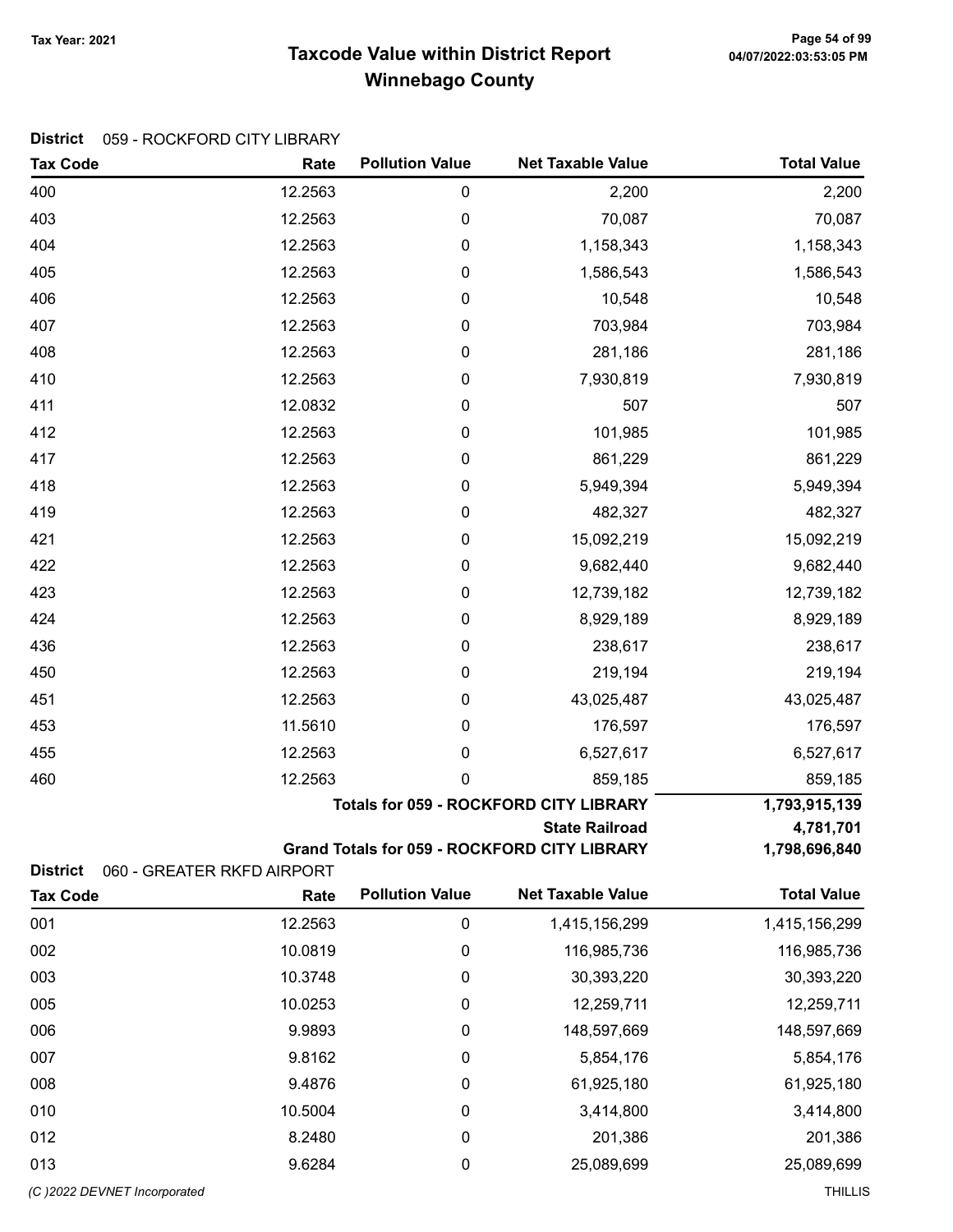# Taxcode Value within District Report Tax Year: 2021 Page 55 of 99 Winnebago County

#### District 060 - GREATER RKFD AIRPORT

| <b>Tax Code</b> | Rate    | <b>Pollution Value</b> | <b>Net Taxable Value</b> | <b>Total Value</b> |
|-----------------|---------|------------------------|--------------------------|--------------------|
| 014             | 12.2563 | 0                      | 876,211                  | 876,211            |
| 016             | 9.2099  | 0                      | 0                        | 0                  |
| 017             | 10.5479 | 0                      | 26,356,781               | 26,356,781         |
| 018             | 10.1984 | $\pmb{0}$              | 58,107,796               | 58,107,796         |
| 019             | 9.5385  | 0                      | 0                        | 0                  |
| 020             | 9.2219  | $\pmb{0}$              | 26,325                   | 26,325             |
| 021             | 12.8506 | $\pmb{0}$              | 19,491,167               | 19,491,167         |
| 026             | 9.3950  | $\pmb{0}$              | 36,305,876               | 36,305,876         |
| 030             | 9.2099  | 0                      | 414,534                  | 414,534            |
| 031             | 9.4553  | 0                      | 5,224,067                | 5,224,067          |
| 035             | 9.9088  | $\pmb{0}$              | 837,690                  | 837,690            |
| 036             | 12.0832 | 0                      | 14,533,462               | 14,533,462         |
| 040             | 9.7330  | $\pmb{0}$              | 64,980                   | 64,980             |
| 042             | 9.8135  | $\pmb{0}$              | 3,695,131                | 3,695,131          |
| 044             | 9.3145  | $\pmb{0}$              | 53,925                   | 53,925             |
| 045             | 8.4211  | $\pmb{0}$              | 356,847                  | 356,847            |
| 047             | 12.2563 | 0                      | 3,861                    | 3,861              |
| 048             | 12.2563 | $\pmb{0}$              | 65,420                   | 65,420             |
| 049             | 10.3394 | 0                      | 24,781,177               | 24,781,177         |
| 050             | 9.7268  | 0                      | 6,928,985                | 6,928,985          |
| 051             | 9.5537  | $\pmb{0}$              | 10,451,178               | 10,451,178         |
| 052             | 9.8456  | $\pmb{0}$              | 449,945                  | 449,945            |
| 053             | 10.1303 | $\pmb{0}$              | 2,010,368                | 2,010,368          |
| 057             | 9.7157  | $\pmb{0}$              | 10,752,010               | 10,752,010         |
| 058             | 9.5426  | 0                      | 1,801,748                | 1,801,748          |
| 059             | 9.7283  | 0                      | 1,660,979                | 1,660,979          |
| 060             | 9.5797  | 0                      | 1,808,731                | 1,808,731          |
| 061             | 9.9061  | 0                      | 3,264,894                | 3,264,894          |
| 062             | 9.7528  | 0                      | 7,917,934                | 7,917,934          |
| 063             | 9.8345  | 0                      | 2,234,242                | 2,234,242          |
| 064             | 9.8867  | 0                      | 15,498,124               | 15,498,124         |
| 066             | 10.0598 | 0                      | 13,794,975               | 13,794,975         |
| 069             | 10.3517 | 0                      | 7,359,509                | 7,359,509          |
| 070             | 9.4876  | 0                      | 2,094,872                | 2,094,872          |
| 071             | 10.1786 | 0                      | 11,931,734               | 11,931,734         |
| 072             | 9.4009  | 0                      | 51,753                   | 51,753             |
| 073             | 9.8716  | 0                      | 46,444                   | 46,444             |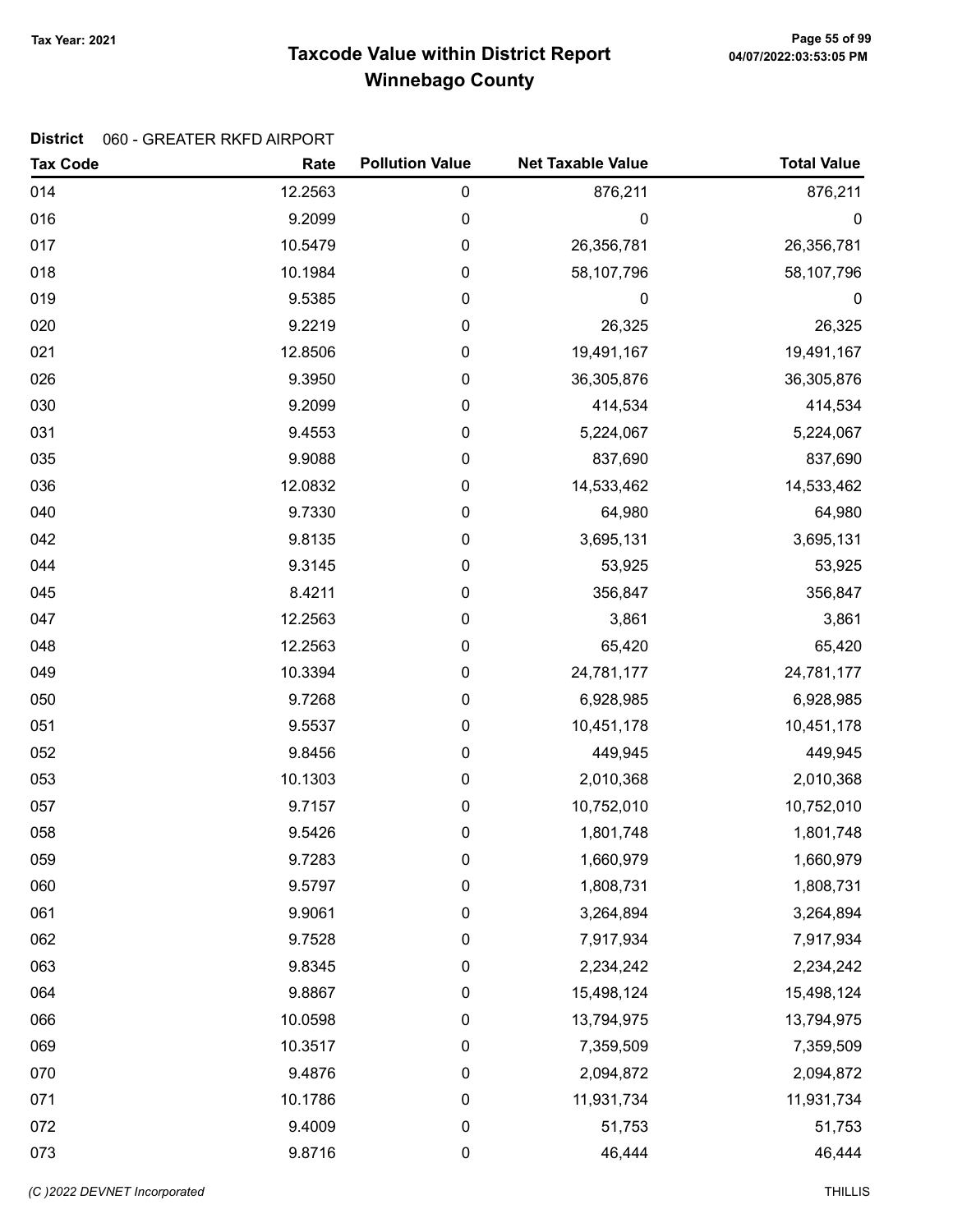# Taxcode Value within District Report Tax Year: 2021 Page 56 of 99 Winnebago County

#### District 060 - GREATER RKFD AIRPORT

| <b>Tax Code</b> | Rate    | <b>Pollution Value</b> | <b>Net Taxable Value</b> | <b>Total Value</b> |
|-----------------|---------|------------------------|--------------------------|--------------------|
| 076             | 9.3145  | 0                      | 1,001,877                | 1,001,877          |
| 077             | 9.2099  | 0                      | 159,622                  | 159,622            |
| 078             | 9.1173  | 0                      | 328,714                  | 328,714            |
| 083             | 9.7157  | 0                      | 673,733                  | 673,733            |
| 084             | 9.1005  | 0                      | 593,720                  | 593,720            |
| 085             | 12.2563 | 0                      | 9,412,827                | 9,412,827          |
| 090             | 8.9920  | 0                      | 7,739                    | 7,739              |
| 091             | 8.4698  | 0                      | 10,514,285               | 10,514,285         |
| 092             | 8.9833  | 0                      | 5,087,036                | 5,087,036          |
| 093             | 8.4611  | 0                      | 1,479,699                | 1,479,699          |
| 095             | 9.3328  | 0                      | 4,996,143                | 4,996,143          |
| 096             | 10.3067 | 0                      | 8,960,972                | 8,960,972          |
| 099             | 9.9572  | 0                      | 5,834,011                | 5,834,011          |
| 104             | 9.2736  | 0                      | 2,389,933                | 2,389,933          |
| 108             | 8.9567  | 0                      | 54,982                   | 54,982             |
| 109             | 9.1298  | 0                      | 36,369,674               | 36,369,674         |
| 110             | 9.7036  | 0                      | 27,062,965               | 27,062,965         |
| 111             | 9.3541  | 0                      | 6,537,334                | 6,537,334          |
| 112             | 11.4120 | 0                      | 2,776,319                | 2,776,319          |
| 113             | 10.6775 | 0                      | 11,138,819               | 11,138,819         |
| 114             | 9.5305  | 0                      | 81,658,352               | 81,658,352         |
| 115             | 9.1810  | 0                      | 6,038,785                | 6,038,785          |
| 116             | 11.2389 | 0                      | 27,216                   | 27,216             |
| 117             | 12.2563 | 0                      | 11,628,297               | 11,628,297         |
| 118             | 9.7241  | 0                      | 366,998                  | 366,998            |
| 119             | 9.7036  | 0                      | 14,551,904               | 14,551,904         |
| 120             | 9.5305  | 0                      | 4,014,236                | 4,014,236          |
| 122             | 9.5122  | 0                      | 577,193                  | 577,193            |
| 123             | 11.2824 | 0                      | 747,364                  | 747,364            |
| 124             | 10.6775 | 0                      | 7,709,121                | 7,709,121          |
| 125             | 10.5044 | 0                      | 136,252                  | 136,252            |
| 126             | 12.2563 | 0                      | 1,895,242                | 1,895,242          |
| 127             | 12.3859 | 0                      | 137,690,825              | 137,690,825        |
| 128             | 10.1549 | 0                      | 1,974,503                | 1,974,503          |
| 129             | 10.5044 | 0                      | 15,486,924               | 15,486,924         |
| 130             | 9.5720  | 0                      | 4,490,226                | 4,490,226          |
| 131             | 11.1093 | 0                      | 4,261                    | 4,261              |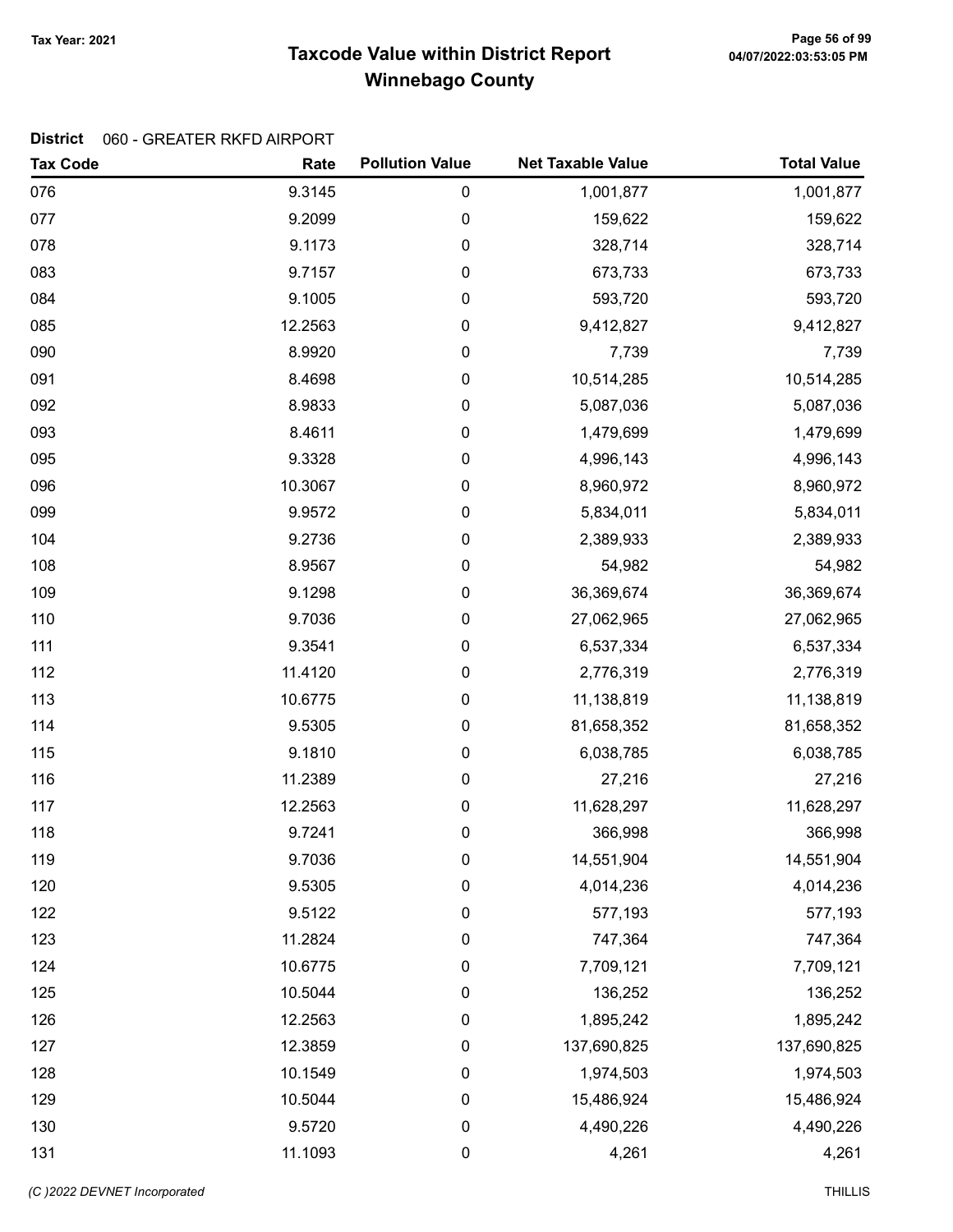# Taxcode Value within District Report Tax Year: 2021 Page 57 of 99 Winnebago County

#### District 060 - GREATER RKFD AIRPORT

| <b>Tax Code</b> | Rate    | <b>Pollution Value</b> | <b>Net Taxable Value</b> | <b>Total Value</b> |
|-----------------|---------|------------------------|--------------------------|--------------------|
| 133             | 9.7241  | $\pmb{0}$              | 118,356,697              | 118,356,697        |
| 134             | 8.8423  | $\pmb{0}$              | 13,078                   | 13,078             |
| 135             | 8.9567  | $\pmb{0}$              | 8,061,109                | 8,061,109          |
| 136             | 9.1658  | $\pmb{0}$              | 30, 162, 987             | 30,162,987         |
| 137             | 9.5510  | $\pmb{0}$              | 55,881,059               | 55,881,059         |
| 138             | 9.7811  | $\pmb{0}$              | 31,856                   | 31,856             |
| 139             | 9.2608  | $\pmb{0}$              | 8,628,714                | 8,628,714          |
| 140             | 8.3888  | $\pmb{0}$              | 59,035                   | 59,035             |
| 141             | 9.5510  | $\pmb{0}$              | 223,002                  | 223,002            |
| 142             | 10.2347 | $\pmb{0}$              | 4,504                    | 4,504              |
| 143             | 9.0154  | $\pmb{0}$              | 3,254,789                | 3,254,789          |
| 144             | 9.4339  | $\pmb{0}$              | 122,029,670              | 122,029,670        |
| 145             | 8.6665  | $\pmb{0}$              | 5,047,840                | 5,047,840          |
| 146             | 12.3418 | $\pmb{0}$              | 18,997,285               | 18,997,285         |
| 147             | 10.4078 | $\pmb{0}$              | 74,541                   | 74,541             |
| 149             | 10.1663 | $\pmb{0}$              | 34,557,667               | 34,557,667         |
| 150             | 9.6392  | $\pmb{0}$              | 116,906                  | 116,906            |
| 151             | 10.6980 | $\pmb{0}$              | 888                      | 888                |
| 152             | 10.6980 | $\pmb{0}$              | 4,906,042                | 4,906,042          |
| 153             | 9.7241  | $\pmb{0}$              | 790,328                  | 790,328            |
| 154             | 12.1687 | $\pmb{0}$              | 121,018                  | 121,018            |
| 155             | 8.8059  | $\pmb{0}$              | 8,763,244                | 8,763,244          |
| 156             | 8.6653  | $\pmb{0}$              | 19,820,245               | 19,820,245         |
| 157             | 11.1948 | $\pmb{0}$              | 91,655                   | 91,655             |
| 158             | 10.4078 | $\pmb{0}$              | 6,814,716                | 6,814,716          |
| 159             | 9.6404  | 0                      | 269,903                  | 269,903            |
| 160             | 9.4339  | 0                      | 536,480                  | 536,480            |
| 161             | 8.4396  | $\pmb{0}$              | 137,589                  | 137,589            |
| 162             | 8.9572  | 0                      | 571,072                  | 571,072            |
| 163             | 9.5510  | 0                      | 2,012,783                | 2,012,783          |
| 164             | 9.2608  | $\pmb{0}$              | 98,049                   | 98,049             |
| 165             | 8.5802  | $\pmb{0}$              | 16,283,767               | 16,283,767         |
| 168             | 8.5802  | 0                      | $\mathbf 0$              | $\boldsymbol{0}$   |
| 169             | 8.9430  | 0                      | 8,660,569                | 8,660,569          |
| 170             | 8.8384  | $\boldsymbol{0}$       | 120,912                  | 120,912            |
| 171             | 9.8123  | $\pmb{0}$              | 153,924                  | 153,924            |
| 194             | 8.8396  | 0                      | 2,673,434                | 2,673,434          |

(C)2022 DEVNET Incorporated THILLIS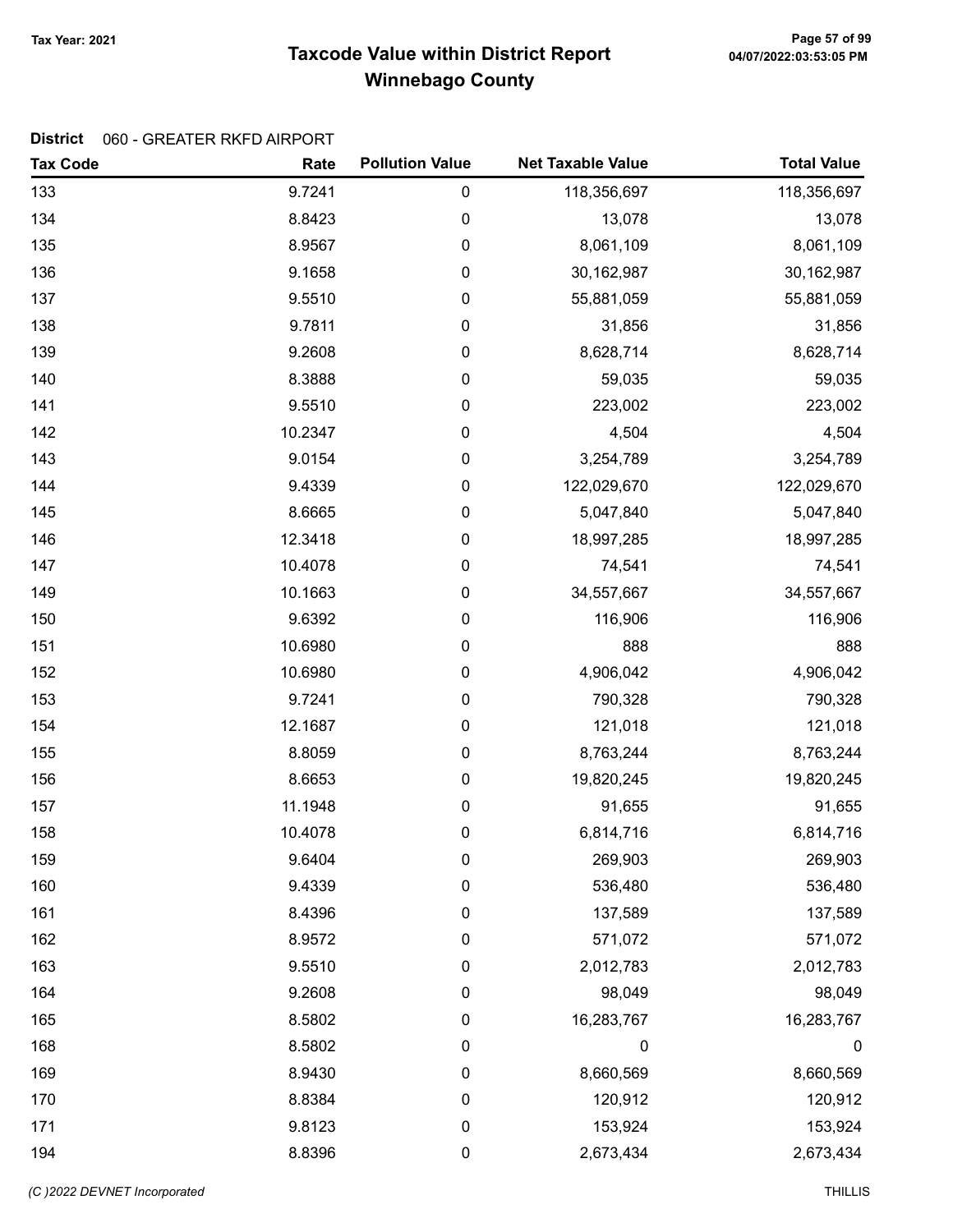# Taxcode Value within District Report Tax Year: 2021 Page 58 of 99 Winnebago County

#### District 060 - GREATER RKFD AIRPORT

| <b>Tax Code</b> | Rate    | <b>Pollution Value</b> | <b>Net Taxable Value</b> | <b>Total Value</b> |
|-----------------|---------|------------------------|--------------------------|--------------------|
| 200             | 9.6463  | 0                      | 1,967,761                | 1,967,761          |
| 208             | 9.1298  | 0                      | 50,751                   | 50,751             |
| 223             | 12.2563 | 0                      | 7,122,732                | 7,122,732          |
| 226             | 12.2563 | 0                      | 768,475                  | 768,475            |
| 343             | 10.3280 | 0                      | 605,224                  | 605,224            |
| 351             | 8.4611  | 0                      | 828,760                  | 828,760            |
| 358             | 8.9430  | 0                      | 0                        | 0                  |
| 359             | 8.9430  | 0                      | 4,055                    | 4,055              |
| 361             | 11.3679 | 0                      | 4,504                    | 4,504              |
| 365             | 9.1161  | 0                      | 12,197,158               | 12,197,158         |
| 368             | 8.9430  | 0                      | 0                        | 0                  |
| 369             | 9.1161  | 0                      | 123,018                  | 123,018            |
| 370             | 10.3067 | 0                      | $\mathbf 0$              | $\mathbf 0$        |
| 372             | 10.4798 | 0                      | 4,375,523                | 4,375,523          |
| 373             | 9.1564  | 0                      | 2,163,891                | 2,163,891          |
| 374             | 10.3748 | 0                      | 1,684,891                | 1,684,891          |
| 378             | 10.5479 | 0                      | 52,587,197               | 52,587,197         |
| 379             | 8.9833  | 0                      | 993,249                  | 993,249            |
| 380             | 9.9572  | 0                      | 1,019,910                | 1,019,910          |
| 381             | 12.3532 | 0                      | 7,928,818                | 7,928,818          |
| 382             | 12.1801 | 0                      | 183,084                  | 183,084            |
| 383             | 12.2128 | 0                      | 1,540,747                | 1,540,747          |
| 385             | 10.1303 | 0                      | 1,010,142                | 1,010,142          |
| 386             | 10.5044 | 0                      | $\mathbf 0$              | $\mathbf 0$        |
| 391             | 12.2563 | 0                      | 914,701                  | 914,701            |
| 392             | 12.2563 | 0                      | 23,616,381               | 23,616,381         |
| 393             | 9.3328  | 0                      | 459,482                  | 459,482            |
| 394             | 9.3328  | 0                      | 0                        | $\pmb{0}$          |
| 397             | 9.0514  | 0                      | 0                        | 0                  |
| 400             | 12.2563 | 0                      | 2,200                    | 2,200              |
| 403             | 12.2563 | 0                      | 70,087                   | 70,087             |
| 404             | 12.2563 | 0                      | 1,158,343                | 1,158,343          |
| 405             | 12.2563 | 0                      | 1,586,543                | 1,586,543          |
| 406             | 12.2563 | 0                      | 10,548                   | 10,548             |
| 407             | 12.2563 | 0                      | 703,984                  | 703,984            |
| 408             | 12.2563 | 0                      | 281,186                  | 281,186            |
| 409             | 10.0819 | 0                      | 11,680,922               | 11,680,922         |

(C)2022 DEVNET Incorporated THILLIS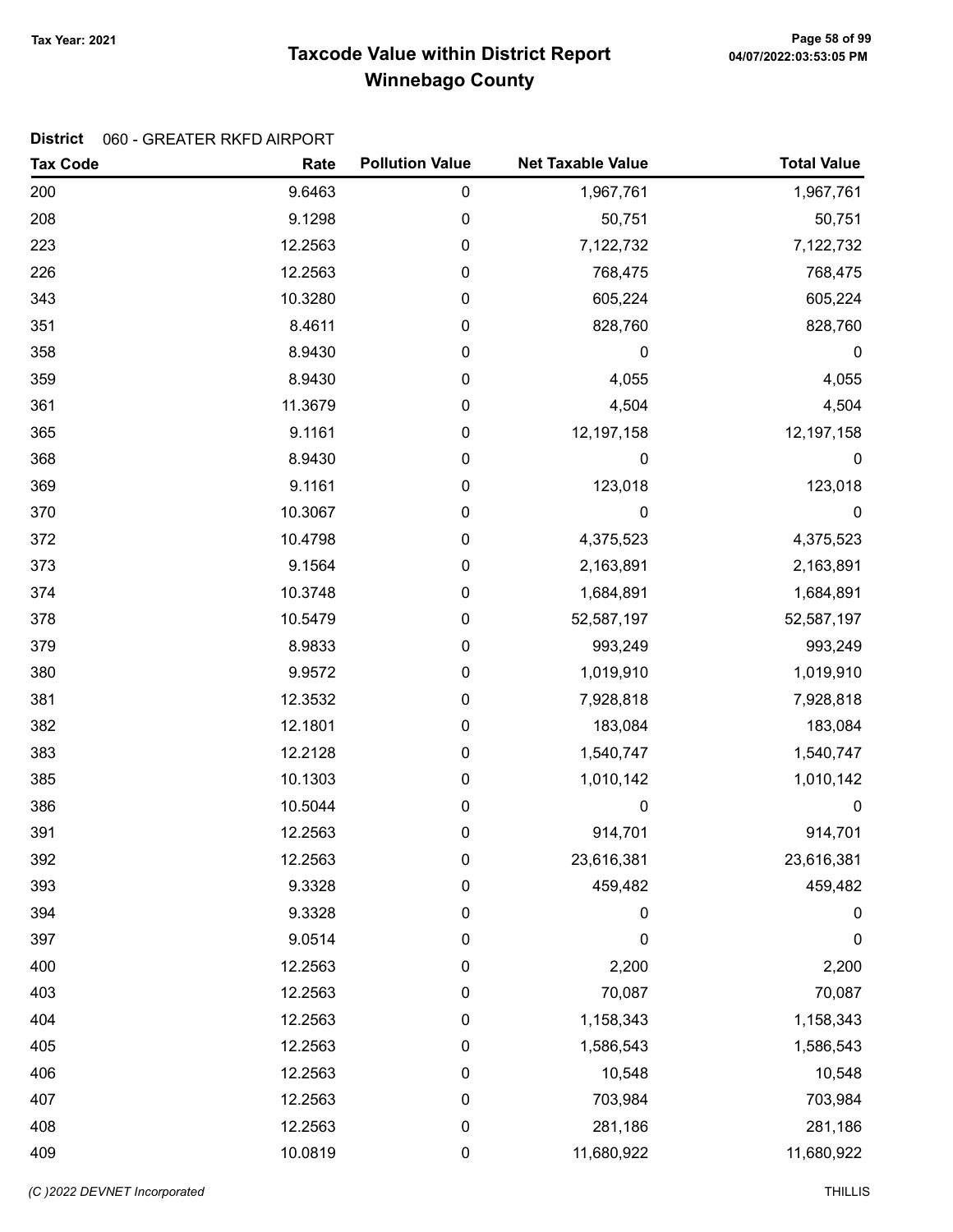# Taxcode Value within District Report Tax Year: 2021 Page 59 of 99 Winnebago County

#### District 060 - GREATER RKFD AIRPORT

| <b>Tax Code</b> | Rate    | <b>Pollution Value</b> | <b>Net Taxable Value</b> | <b>Total Value</b> |
|-----------------|---------|------------------------|--------------------------|--------------------|
| 410             | 12.2563 | 0                      | 7,930,819                | 7,930,819          |
| 411             | 12.0832 | 0                      | 507                      | 507                |
| 412             | 12.2563 | 0                      | 101,985                  | 101,985            |
| 413             | 9.5510  | 0                      | 515,299                  | 515,299            |
| 414             | 9.7241  | 0                      | 1,126,975                | 1,126,975          |
| 416             | 9.4339  | 0                      | 6,280,937                | 6,280,937          |
| 417             | 12.2563 | 0                      | 861,229                  | 861,229            |
| 418             | 12.2563 | 0                      | 5,949,394                | 5,949,394          |
| 419             | 12.2563 | 0                      | 482,327                  | 482,327            |
| 421             | 12.2563 | 0                      | 15,092,219               | 15,092,219         |
| 422             | 12.2563 | 0                      | 9,682,440                | 9,682,440          |
| 423             | 12.2563 | 0                      | 12,739,182               | 12,739,182         |
| 424             | 12.2563 | 0                      | 8,929,189                | 8,929,189          |
| 426             | 9.4876  | 0                      | 2,368,152                | 2,368,152          |
| 427             | 9.2219  | 0                      | 10,969                   | 10,969             |
| 428             | 9.3950  | 0                      | 1,889,927                | 1,889,927          |
| 429             | 8.9567  | 0                      | 4,613                    | 4,613              |
| 430             | 9.1298  | 0                      | 148,776                  | 148,776            |
| 433             | 9.7241  | 0                      | 1,486,648                | 1,486,648          |
| 434             | 9.7241  | 0                      | 225,630                  | 225,630            |
| 435             | 9.7241  | 0                      | 6,534,832                | 6,534,832          |
| 436             | 12.2563 | 0                      | 238,617                  | 238,617            |
| 438             | 9.3328  | 0                      | 586,532                  | 586,532            |
| 439             | 9.4009  | $\pmb{0}$              | 485,239                  | 485,239            |
| 440             | 9.5305  | 0                      | 26,485                   | 26,485             |
| 441             | 9.3328  | 0                      | 465,025                  | 465,025            |
| 442             | 9.9893  | 0                      | 1,036,911                | 1,036,911          |
| 443             | 8.2480  | $\pmb{0}$              | 53,848                   | 53,848             |
| 444             | 9.3950  | 0                      | 14,351                   | 14,351             |
| 448             | 9.4876  | 0                      | 11,686                   | 11,686             |
| 450             | 12.2563 | $\boldsymbol{0}$       | 219,194                  | 219,194            |
| 451             | 12.2563 | $\pmb{0}$              | 43,025,487               | 43,025,487         |
| 452             | 9.3328  | $\pmb{0}$              | 30,668                   | 30,668             |
| 453             | 11.5610 | 0                      | 176,597                  | 176,597            |
| 454             | 9.2219  | $\pmb{0}$              | 30,306                   | 30,306             |
| 455             | 12.2563 | $\pmb{0}$              | 6,527,617                | 6,527,617          |
| 456             | 10.0819 | $\pmb{0}$              | 4,263,480                | 4,263,480          |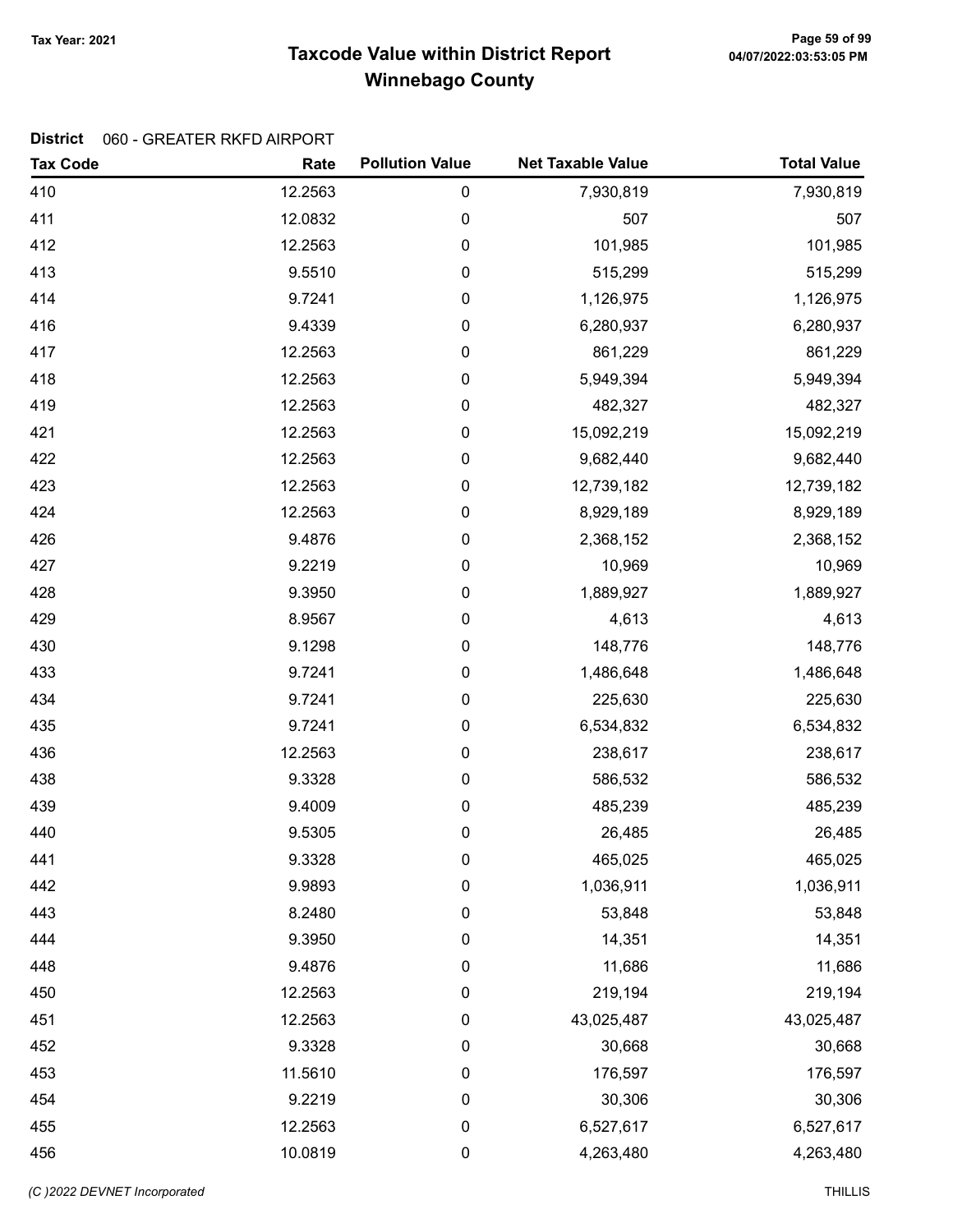# Taxcode Value within District Report Tax Year: 2021 Page 60 of 99 Winnebago County

| <b>District</b>                    | 060 - GREATER RKFD AIRPORT         |                        |                                                                             |                    |
|------------------------------------|------------------------------------|------------------------|-----------------------------------------------------------------------------|--------------------|
| <b>Tax Code</b>                    | Rate                               | <b>Pollution Value</b> | <b>Net Taxable Value</b>                                                    | <b>Total Value</b> |
| 460                                | 12.2563                            | 0                      | 859,185                                                                     | 859,185            |
|                                    |                                    |                        | <b>Totals for 060 - GREATER RKFD AIRPORT</b>                                | 3,291,894,555      |
|                                    |                                    |                        | <b>State Railroad</b>                                                       | 8,274,060          |
| <b>District</b>                    | 061 - SOUTH BELOIT CITY LIBRARY    |                        | <b>Grand Totals for 060 - GREATER RKFD AIRPORT</b>                          | 3,300,168,615      |
| <b>Tax Code</b>                    | Rate                               | <b>Pollution Value</b> | <b>Net Taxable Value</b>                                                    | <b>Total Value</b> |
| 175                                | 9.4376                             | $\pmb{0}$              | 46,977,470                                                                  | 46,977,470         |
| 177                                | 8.8978                             | 0                      | 12,773,450                                                                  | 12,773,450         |
| 190                                | 8.9361                             | 0                      | 42,729,310                                                                  | 42,729,310         |
| 201                                | 9.0457                             | 0                      | 19,518,313                                                                  | 19,518,313         |
| 290                                | 8.9361                             | 0                      | 0                                                                           | 0                  |
| 347                                | 8.8978                             | 0                      | 304,604                                                                     | 304,604            |
| 348                                | 8.9361                             | 0                      | 60,862                                                                      | 60,862             |
| 415                                | 8.8978                             | 0                      | 1,208,379                                                                   | 1,208,379          |
| 457                                | 8.8978                             | 0                      | 1,645,701                                                                   | 1,645,701          |
| 458                                | 8.9361                             | 0                      | 5,016,413                                                                   | 5,016,413          |
|                                    |                                    |                        | <b>Totals for 061 - SOUTH BELOIT CITY LIBRARY</b>                           | 130,234,502        |
|                                    |                                    |                        | <b>State Railroad</b>                                                       | 1,492,716          |
|                                    |                                    |                        | <b>Grand Totals for 061 - SOUTH BELOIT CITY LIBRARY</b>                     | 131,727,218        |
| <b>District</b><br><b>Tax Code</b> | 062 - RKFD - WINN DRAINAGE<br>Rate | <b>Pollution Value</b> | <b>Net Taxable Value</b>                                                    | <b>Total Value</b> |
| 060                                | 9.5797                             | $\pmb{0}$              | 1,808,731                                                                   | 1,808,731          |
| 062                                | 9.7528                             | 0                      | 7,917,934                                                                   | 7,917,934          |
| 073                                | 9.8716                             | 0                      | 46,444                                                                      | 46,444             |
| 254                                | 9.2519                             | 0                      | 275,389                                                                     | 275,389            |
| 315                                | 11.3641                            | 0                      | 77,478                                                                      | 77,478             |
| 324                                | 9.3186                             | 0                      | 2,019,530                                                                   | 2,019,530          |
|                                    |                                    |                        | <b>Totals for 062 - RKFD - WINN DRAINAGE</b>                                | 12,145,506         |
|                                    |                                    |                        | <b>State Railroad</b>                                                       | 0                  |
|                                    |                                    |                        | <b>Grand Totals for 062 - RKFD - WINN DRAINAGE</b>                          | 12,145,506         |
| <b>District</b>                    | 064 - LINCOLN-ACRES STREET LIGHT   |                        |                                                                             |                    |
| <b>Tax Code</b>                    | Rate                               | <b>Pollution Value</b> | <b>Net Taxable Value</b>                                                    | <b>Total Value</b> |
| 083                                | 9.7157                             | 0                      | 673,733                                                                     | 673,733            |
|                                    |                                    |                        | <b>Totals for 064 - LINCOLN-ACRES STREET LIGHT</b><br><b>State Railroad</b> | 673,733<br>0       |
|                                    |                                    |                        | Grand Totals for 064 - LINCOLN-ACRES STREET LIGHT                           | 673,733            |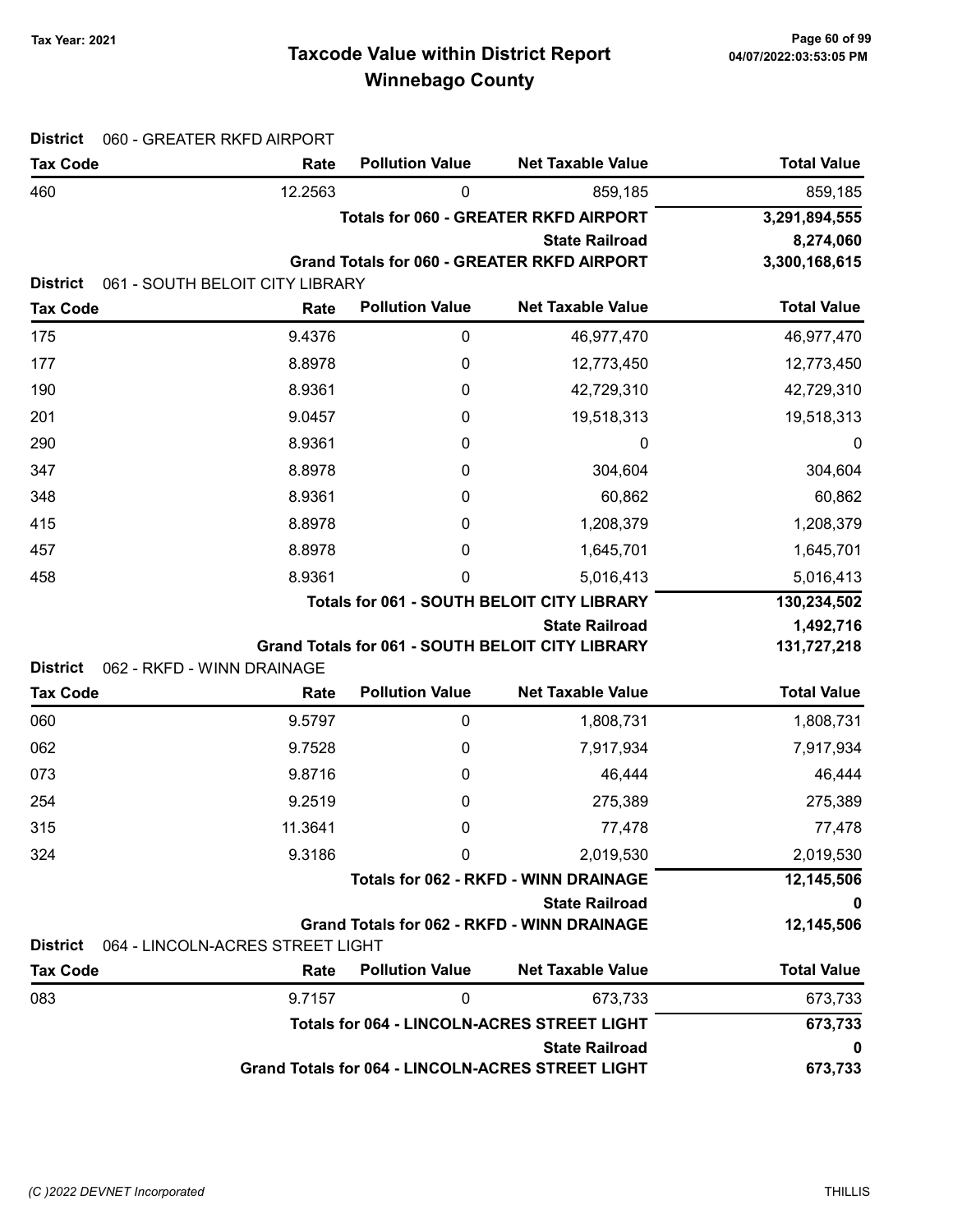# Taxcode Value within District Report Tax Year: 2021 Page 61 of 99 Winnebago County

| <b>District</b>                    | 065 - WASHINGTON PARK STREET LIGHT     |                        |                                                                          |                    |
|------------------------------------|----------------------------------------|------------------------|--------------------------------------------------------------------------|--------------------|
| <b>Tax Code</b>                    | Rate                                   | <b>Pollution Value</b> | <b>Net Taxable Value</b>                                                 | <b>Total Value</b> |
| 059                                | 9.7283                                 | 0                      | 1,660,979                                                                | 1,660,979          |
|                                    |                                        |                        | <b>Totals for 065 - WASHINGTON PARK STREET LIGHT</b>                     | 1,660,979          |
|                                    |                                        |                        | <b>State Railroad</b>                                                    | 0                  |
| <b>District</b>                    | 066 - EAST STATE & ALPINE TIF          |                        | <b>Grand Totals for 065 - WASHINGTON PARK STREET LIGHT</b>               | 1,660,979          |
| <b>Tax Code</b>                    | Rate                                   | <b>Pollution Value</b> | <b>Net Taxable Value</b>                                                 | <b>Total Value</b> |
| 117                                | 12.2563                                | 0                      | 1,174,293                                                                | 1,174,293          |
|                                    |                                        |                        | <b>Totals for 066 - EAST STATE &amp; ALPINE TIF</b>                      | 1,174,293          |
|                                    |                                        |                        | <b>State Railroad</b>                                                    | 0                  |
|                                    |                                        |                        | Grand Totals for 066 - EAST STATE & ALPINE TIF                           | 1,174,293          |
| <b>District</b>                    | 067 - WEST STATE & CENTRAL TIF         |                        |                                                                          |                    |
| <b>Tax Code</b>                    | Rate                                   | <b>Pollution Value</b> | <b>Net Taxable Value</b>                                                 | <b>Total Value</b> |
| 085                                | 12.2563                                | 0                      | 921,105                                                                  | 921,105            |
|                                    |                                        |                        | <b>Totals for 067 - WEST STATE &amp; CENTRAL TIF</b>                     | 921,105            |
|                                    |                                        |                        | <b>State Railroad</b>                                                    | 0                  |
|                                    |                                        |                        | Grand Totals for 067 - WEST STATE & CENTRAL TIF                          | 921,105            |
| <b>District</b><br><b>Tax Code</b> | 068 - WEST STATE & KILBURN TIF<br>Rate | <b>Pollution Value</b> | <b>Net Taxable Value</b>                                                 | <b>Total Value</b> |
| 226                                | 12.2563                                | 0                      |                                                                          |                    |
|                                    |                                        |                        | 369,616<br><b>Totals for 068 - WEST STATE &amp; KILBURN TIF</b>          | 369,616<br>369,616 |
|                                    | 0                                      |                        |                                                                          |                    |
|                                    |                                        |                        | <b>State Railroad</b><br>Grand Totals for 068 - WEST STATE & KILBURN TIF | 369,616            |
| <b>District</b>                    | 070 - HARLEM SCHOOL DIST 122           |                        |                                                                          |                    |
| <b>Tax Code</b>                    | Rate                                   | <b>Pollution Value</b> | <b>Net Taxable Value</b>                                                 | <b>Total Value</b> |
| 002                                | 10.0819                                | 0                      | 116,985,736                                                              | 116,985,736        |
| 006                                | 9.9893                                 | 0                      | 148,597,669                                                              | 148,597,669        |
| 007                                | 9.8162                                 | 0                      | 5,854,176                                                                | 5,854,176          |
| 010                                | 10.5004                                | 0                      | 3,414,800                                                                | 3,414,800          |
| 019                                | 9.5385                                 | 0                      | 0                                                                        | 0                  |
| 021                                | 12.8506                                | 0                      | 19,491,167                                                               | 19,491,167         |
| 035                                | 9.9088                                 | 0                      | 837,690                                                                  | 837,690            |
| 049                                | 10.3394                                | 0                      | 24,781,177                                                               | 24,781,177         |
| 118                                | 9.7241                                 | 0                      | 366,998                                                                  | 366,998            |
| 133                                | 9.7241                                 | 0                      | 118,356,697                                                              | 118,356,697        |
| 134                                | 8.8423                                 | 0                      | 13,078                                                                   | 13,078             |
| 137                                | 9.5510                                 | 0                      | 55,881,059                                                               | 55,881,059         |
| 139                                | 9.2608                                 | 0                      | 8,628,714                                                                | 8,628,714          |
| 141                                |                                        |                        |                                                                          |                    |
|                                    | 9.5510                                 | $\boldsymbol{0}$       | 223,002                                                                  | 223,002            |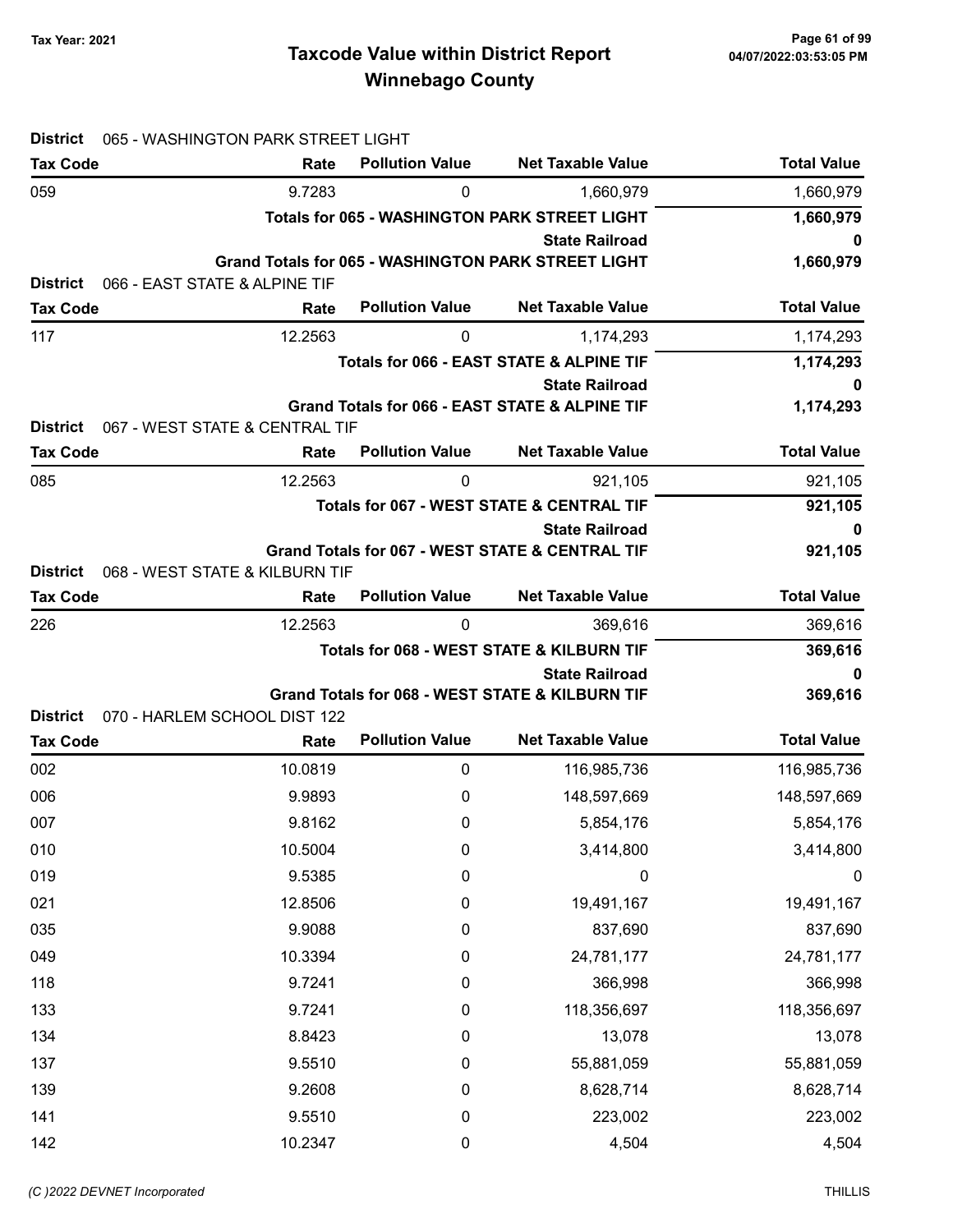# Taxcode Value within District Report Tax Year: 2021 Page 62 of 99 Winnebago County

#### District 070 - HARLEM SCHOOL DIST 122

| <b>Tax Code</b> | Rate                                    | <b>Pollution Value</b> | <b>Net Taxable Value</b>                      | <b>Total Value</b> |
|-----------------|-----------------------------------------|------------------------|-----------------------------------------------|--------------------|
| 143             | 9.0154                                  | 0                      | 3,254,789                                     | 3,254,789          |
| 144             | 9.4339                                  | 0                      | 122,029,670                                   | 122,029,670        |
| 147             | 10.4078                                 | 0                      | 74,541                                        | 74,541             |
| 149             | 10.1663                                 | 0                      | 34,557,667                                    | 34,557,667         |
| 151             | 10.6980                                 | 0                      | 888                                           | 888                |
| 152             | 10.6980                                 | 0                      | 4,906,042                                     | 4,906,042          |
| 153             | 9.7241                                  | 0                      | 790,328                                       | 790,328            |
| 158             | 10.4078                                 | 0                      | 6,814,716                                     | 6,814,716          |
| 160             | 9.4339                                  | 0                      | 536,480                                       | 536,480            |
| 163             | 9.5510                                  | 0                      | 2,012,783                                     | 2,012,783          |
| 164             | 9.2608                                  | 0                      | 98,049                                        | 98,049             |
| 409             | 10.0819                                 | 0                      | 11,680,922                                    | 11,680,922         |
| 413             | 9.5510                                  | 0                      | 515,299                                       | 515,299            |
| 414             | 9.7241                                  | 0                      | 1,126,975                                     | 1,126,975          |
| 416             | 9.4339                                  | 0                      | 6,280,937                                     | 6,280,937          |
| 433             | 9.7241                                  | 0                      | 1,486,648                                     | 1,486,648          |
| 434             | 9.7241                                  | 0                      | 225,630                                       | 225,630            |
| 435             | 9.7241                                  | 0                      | 6,534,832                                     | 6,534,832          |
| 442             | 9.9893                                  | 0                      | 1,036,911                                     | 1,036,911          |
| 456             | 10.0819                                 | 0                      | 4,263,480                                     | 4,263,480          |
|                 | Totals for 070 - HARLEM SCHOOL DIST 122 | 711,664,054            |                                               |                    |
|                 |                                         |                        | <b>State Railroad</b>                         | 685,775            |
| <b>District</b> | 071 - KINNIKINNICK SD #131              |                        | Grand Totals for 070 - HARLEM SCHOOL DIST 122 | 712,349,829        |
| <b>Tax Code</b> | Rate                                    | <b>Pollution Value</b> | <b>Net Taxable Value</b>                      | <b>Total Value</b> |
| 136             | 9.1658                                  | 0                      | 30,162,987                                    | 30,162,987         |
| 138             | 9.7811                                  | $\pmb{0}$              | 31,856                                        | 31,856             |
| 181             | 9.2171                                  | $\pmb{0}$              | 152,061,092                                   | 152,061,092        |
| 185             | 9.8324                                  | 0                      | 14,436,614                                    | 14,436,614         |
| 187             | 9.3902                                  | $\boldsymbol{0}$       | 2,926,326                                     | 2,926,326          |
| 189             | 10.0055                                 | $\boldsymbol{0}$       | 76,615,029                                    | 76,615,029         |
| 198             | 9.8379                                  | 0                      | 4,892,772                                     | 4,892,772          |
| 199             | 10.0110                                 | 0                      | 47,463,729                                    | 47,463,729         |
| 203             | 9.2057                                  | $\boldsymbol{0}$       | 5,255,366                                     | 5,255,366          |
| 204             | 9.8265                                  | $\pmb{0}$              | 33,597                                        | 33,597             |
| 205             | 9.8210                                  | $\pmb{0}$              | 238,671                                       | 238,671            |
| 206             | 9.9941                                  | $\boldsymbol{0}$       | 22,615,336                                    | 22,615,336         |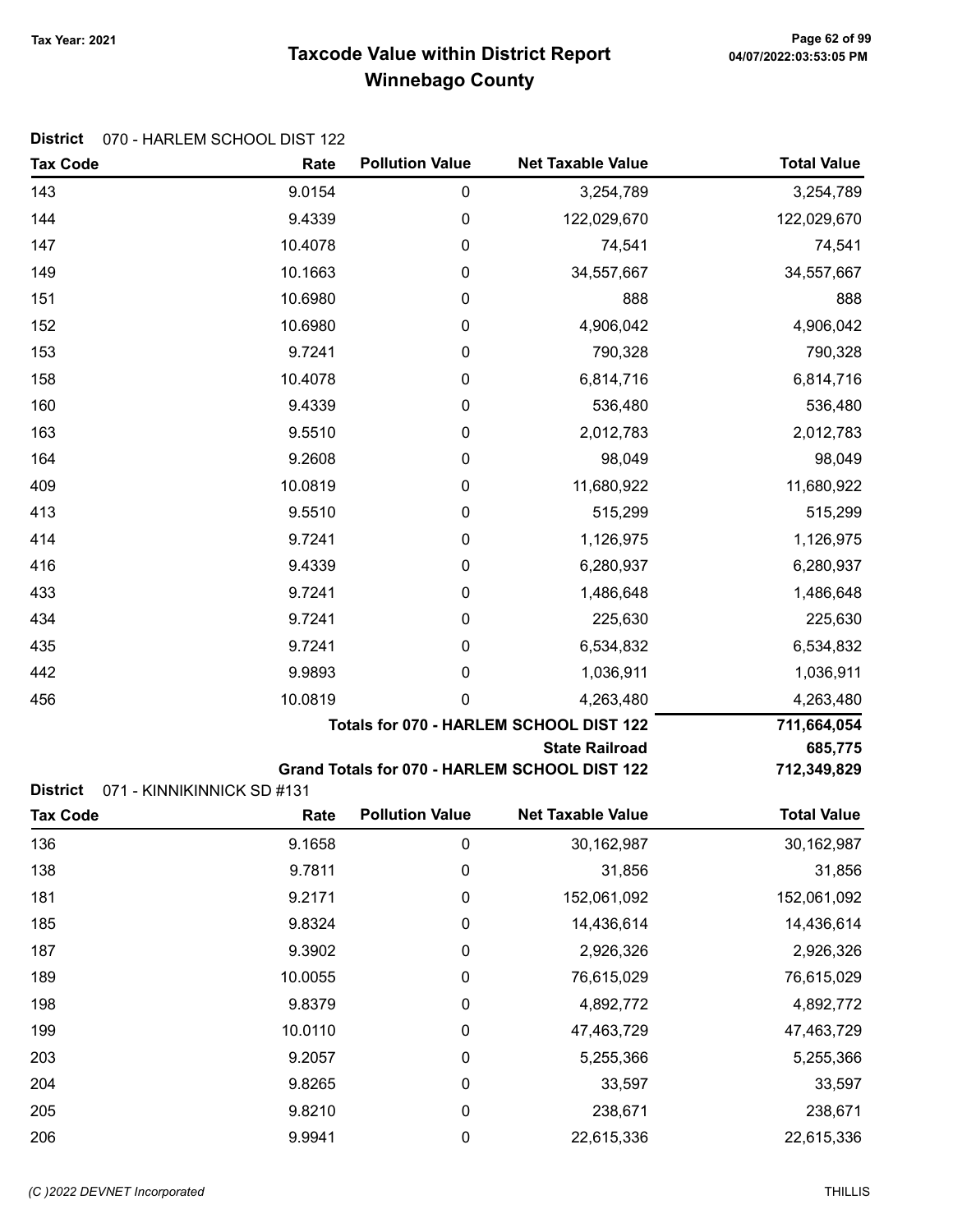# Taxcode Value within District Report Tax Year: 2021 Page 63 of 99 Winnebago County

| <b>District</b> | 071 - KINNIKINNICK SD #131         |                        |                                                                    |                    |
|-----------------|------------------------------------|------------------------|--------------------------------------------------------------------|--------------------|
| <b>Tax Code</b> | Rate                               | <b>Pollution Value</b> | <b>Net Taxable Value</b>                                           | <b>Total Value</b> |
| 447             | 9.8324                             | 0                      | 390,181                                                            | 390,181            |
|                 |                                    |                        | Totals for 071 - KINNIKINNICK SD #131                              | 357,123,556        |
|                 |                                    |                        | <b>State Railroad</b>                                              | 134,723            |
|                 |                                    |                        | Grand Totals for 071 - KINNIKINNICK SD #131                        | 357,258,279        |
| <b>District</b> | 072 - PRAIRIE HILL SCHOOL DIST 133 | <b>Pollution Value</b> | <b>Net Taxable Value</b>                                           | <b>Total Value</b> |
| <b>Tax Code</b> | Rate                               |                        |                                                                    |                    |
| 068             | 10.0009                            | 0                      | 3,383,176                                                          | 3,383,176          |
| 175             | 9.4376                             | 0                      | 46,977,470                                                         | 46,977,470         |
| 176             | 8.5038                             | 0                      | 0                                                                  | 0                  |
| 180             | 9.2125                             | 0                      | 77,503,855                                                         | 77,503,855         |
| 188             | 9.3856                             | 0                      | 891,472                                                            | 891,472            |
| 192             | 9.8278                             | 0                      | 18,503,709                                                         | 18,503,709         |
|                 |                                    |                        | Totals for 072 - PRAIRIE HILL SCHOOL DIST 133                      | 147,259,682        |
|                 |                                    |                        | <b>State Railroad</b>                                              | 0                  |
| <b>District</b> | 073 - SHIRLAND SCHOOL DIST 134     |                        | Grand Totals for 072 - PRAIRIE HILL SCHOOL DIST 133                | 147,259,682        |
| <b>Tax Code</b> | Rate                               | <b>Pollution Value</b> | <b>Net Taxable Value</b>                                           | <b>Total Value</b> |
| 193             | 8.9460                             | 0                      | 9,464,532                                                          | 9,464,532          |
| 210             | 8.6255                             | 0                      | 0                                                                  | 0                  |
| 211             | 8.6769                             | 0                      | 0                                                                  | 0                  |
| 212             | 8.6848                             | 0                      | 151                                                                | 151                |
| 213             | 8.6655                             | 0                      | 7,805,127                                                          | 7,805,127          |
|                 |                                    |                        |                                                                    |                    |
| 214             | 8.7169                             | 0                      | 18,766,803                                                         | 18,766,803         |
|                 |                                    |                        | Totals for 073 - SHIRLAND SCHOOL DIST 134<br><b>State Railroad</b> | 36,036,613<br>0    |
|                 |                                    |                        | Grand Totals for 073 - SHIRLAND SCHOOL DIST 134                    | 36,036,613         |
| <b>District</b> | 074 - ROCKTON SCHOOL DIST 140      |                        |                                                                    |                    |
| <b>Tax Code</b> | Rate                               | <b>Pollution Value</b> | <b>Net Taxable Value</b>                                           | <b>Total Value</b> |
| 161             | 8.4396                             | $\pmb{0}$              | 137,589                                                            | 137,589            |
| 165             | 8.5802                             | 0                      | 16,283,767                                                         | 16,283,767         |
| 168             | 8.5802                             | 0                      | 0                                                                  | $\boldsymbol{0}$   |
| 182             | 8.5046                             | 0                      | 710,466                                                            | 710,466            |
| 183             | 8.5046                             | 0                      | 0                                                                  | $\boldsymbol{0}$   |
| 196             | 8.6777                             | 0                      | 15,039                                                             | 15,039             |
| 197             | 9.3917                             | 0                      | 117,905,413                                                        | 117,905,413        |
| 200             | 9.6463                             | 0                      | 1,967,761                                                          | 1,967,761          |
| 201             | 9.0457                             | 0                      | 19,518,313                                                         | 19,518,313         |
| 202             | 8.7709                             | 0                      | 49,354,491                                                         | 49,354,491         |
| 207             | 9.2930                             | 0                      | 0                                                                  | 0                  |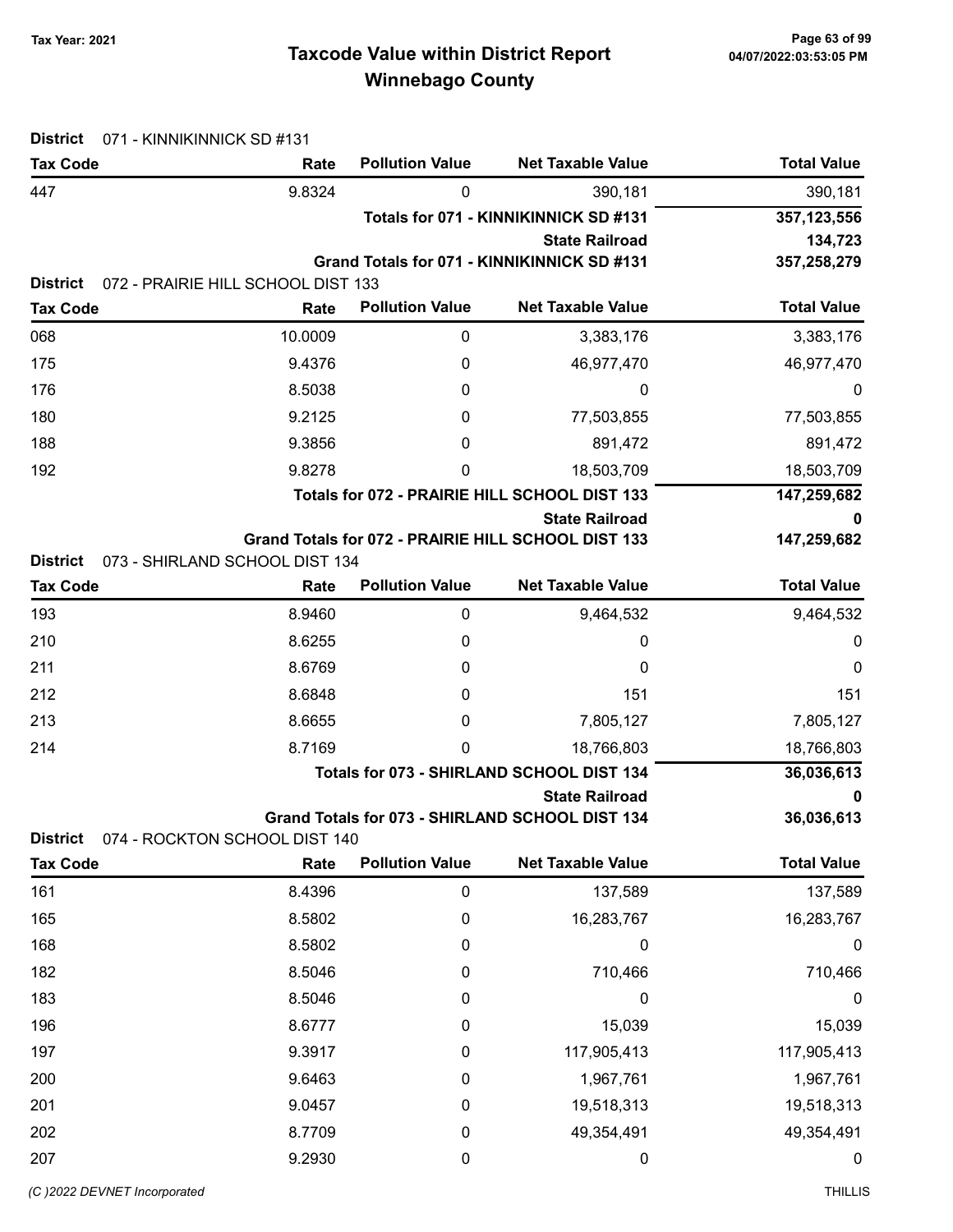# Taxcode Value within District Report Tax Year: 2021 Page 64 of 99 Winnebago County

| <b>District</b> | 074 - ROCKTON SCHOOL DIST 140  |                        |                                                |                    |
|-----------------|--------------------------------|------------------------|------------------------------------------------|--------------------|
| <b>Tax Code</b> | Rate                           | <b>Pollution Value</b> | <b>Net Taxable Value</b>                       | <b>Total Value</b> |
| 209             | 9.5707                         | 0                      | 46,359,872                                     | 46,359,872         |
| 247             | 8.5580                         | 0                      | 7,614,717                                      | 7,614,717          |
| 362             | 8.3441                         | 0                      | 1,138,298                                      | 1,138,298          |
| 364             | 8.4847                         | 0                      | 281,811                                        | 281,811            |
| 401             | 9.3917                         | 0                      | 4,009,467                                      | 4,009,467          |
| 402             | 9.3917                         | 0                      | 535,055                                        | 535,055            |
| 420             | 9.3917                         | 0                      | 1,726,858                                      | 1,726,858          |
|                 |                                |                        | Totals for 074 - ROCKTON SCHOOL DIST 140       | 267,558,917        |
|                 |                                |                        | <b>State Railroad</b>                          | 726,880            |
| <b>District</b> | 075 - NORTH BOONE SD #200      |                        | Grand Totals for 074 - ROCKTON SCHOOL DIST 140 | 268,285,797        |
| <b>Tax Code</b> | Rate                           | <b>Pollution Value</b> | <b>Net Taxable Value</b>                       | <b>Total Value</b> |
| 184             | 9.4654                         | 0                      | 1,209,062                                      | 1,209,062          |
|                 |                                |                        | Totals for 075 - NORTH BOONE SD #200           | 1,209,062          |
|                 |                                |                        | <b>State Railroad</b>                          | 0                  |
|                 |                                |                        | Grand Totals for 075 - NORTH BOONE SD #200     | 1,209,062          |
| <b>District</b> | 076 - ROCKFORD SCHOOL DIST 205 |                        |                                                |                    |
| <b>Tax Code</b> | Rate                           | <b>Pollution Value</b> | <b>Net Taxable Value</b>                       | <b>Total Value</b> |
| 001             | 12.2563                        | 0                      | 1,415,036,576                                  | 1,415,036,576      |
| 003             | 10.3748                        | 0                      | 30,393,220                                     | 30,393,220         |
| 005             | 10.0253                        | 0                      | 12,259,711                                     | 12,259,711         |
| 008             | 9.4876                         | 0                      | 61,925,180                                     | 61,925,180         |
| 012             | 8.2480                         | 0                      | 201,386                                        | 201,386            |
| 013             | 9.6284                         | 0                      | 25,089,699                                     | 25,089,699         |
| 014             | 12.2563                        | 0                      | 876,211                                        | 876,211            |
| 016             | 9.2099                         | 0                      | 0                                              | 0                  |
| 017             | 10.5479                        | 0                      | 26,356,781                                     | 26,356,781         |
| 018             | 10.1984                        | 0                      | 58,107,796                                     | 58,107,796         |
| 020             | 9.2219                         | $\mathbf 0$            | 26,325                                         | 26,325             |
| 026             | 9.3950                         | 0                      | 36,305,876                                     | 36,305,876         |
| 030             | 9.2099                         | 0                      | 414,534                                        | 414,534            |
| 031             | 9.4553                         | 0                      | 5,224,067                                      | 5,224,067          |
| 036             | 12.0832                        | 0                      | 14,533,462                                     | 14,533,462         |
| 040             | 9.7330                         | 0                      | 64,980                                         | 64,980             |
| 042             | 9.8135                         | 0                      | 3,695,131                                      | 3,695,131          |
| 044             | 9.3145                         | 0                      | 53,925                                         | 53,925             |
|                 |                                |                        |                                                |                    |
| 045             | 8.4211                         | $\mathbf 0$            | 356,847                                        | 356,847            |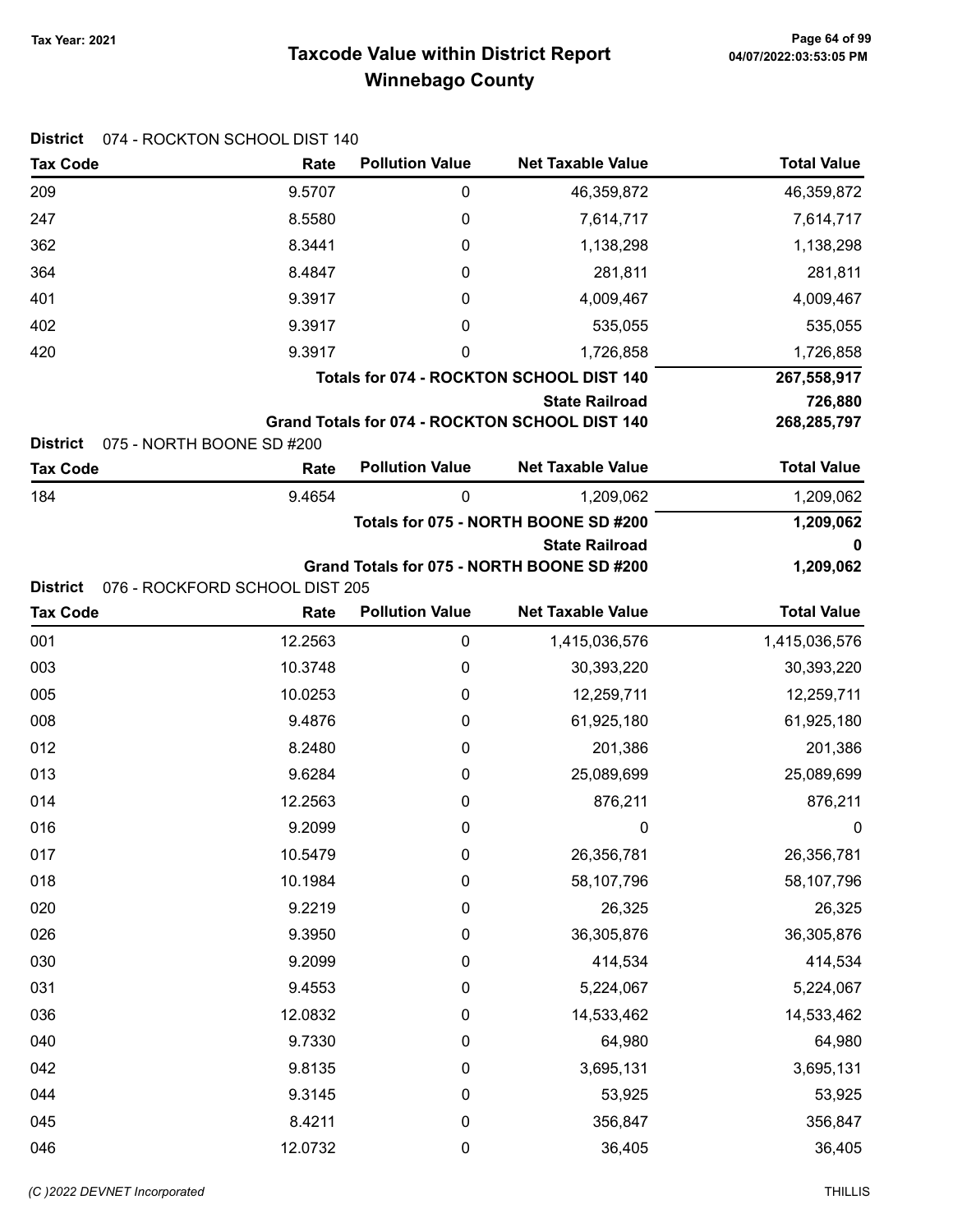# Taxcode Value within District Report Tax Year: 2021 Page 65 of 99 Winnebago County

| <b>Tax Code</b> | Rate    | <b>Pollution Value</b> | <b>Net Taxable Value</b> | <b>Total Value</b> |
|-----------------|---------|------------------------|--------------------------|--------------------|
| 047             | 12.2563 | 0                      | 3,861                    | 3,861              |
| 048             | 12.2563 | 0                      | 65,420                   | 65,420             |
| 050             | 9.7268  | 0                      | 6,928,985                | 6,928,985          |
| 051             | 9.5537  | 0                      | 10,451,178               | 10,451,178         |
| 053             | 10.1303 | 0                      | 2,010,368                | 2,010,368          |
| 057             | 9.7157  | 0                      | 10,752,010               | 10,752,010         |
| 058             | 9.5426  | 0                      | 1,801,748                | 1,801,748          |
| 059             | 9.7283  | 0                      | 1,660,979                | 1,660,979          |
| 060             | 9.5797  | 0                      | 1,808,731                | 1,808,731          |
| 061             | 9.9061  | 0                      | 3,264,894                | 3,264,894          |
| 062             | 9.7528  | 0                      | 7,917,934                | 7,917,934          |
| 064             | 9.8867  | 0                      | 15,498,124               | 15,498,124         |
| 066             | 10.0598 | 0                      | 13,794,975               | 13,794,975         |
| 070             | 9.4876  | 0                      | 2,094,872                | 2,094,872          |
| 072             | 9.4009  | 0                      | 51,753                   | 51,753             |
| 076             | 9.3145  | 0                      | 1,001,877                | 1,001,877          |
| 077             | 9.2099  | 0                      | 159,622                  | 159,622            |
| 078             | 9.1173  | 0                      | 328,714                  | 328,714            |
| 083             | 9.7157  | 0                      | 673,733                  | 673,733            |
| 084             | 9.1005  | 0                      | 593,720                  | 593,720            |
| 085             | 12.2563 | 0                      | 9,412,827                | 9,412,827          |
| 086             | 12.1608 | 0                      | 1,270,696                | 1,270,696          |
| 090             | 8.9920  | 0                      | 7,739                    | 7,739              |
| 092             | 8.9833  | 0                      | 5,087,036                | 5,087,036          |
| 095             | 9.3328  | 0                      | 4,996,143                | 4,996,143          |
| 096             | 10.3067 | 0                      | 8,960,972                | 8,960,972          |
| 099             | 9.9572  | 0                      | 5,834,011                | 5,834,011          |
| 104             | 9.2736  | 0                      | 2,389,933                | 2,389,933          |
| 108             | 8.9567  | 0                      | 54,982                   | 54,982             |
| 109             | 9.1298  | 0                      | 36,369,674               | 36,369,674         |
| 110             | 9.7036  | 0                      | 27,062,965               | 27,062,965         |
| 111             | 9.3541  | 0                      | 6,537,334                | 6,537,334          |
| 112             | 11.4120 | 0                      | 2,776,319                | 2,776,319          |
| 113             | 10.6775 | 0                      | 11,138,819               | 11,138,819         |
| 114             | 9.5305  | 0                      | 81,658,352               | 81,658,352         |
| 115             | 9.1810  | 0                      | 6,038,785                | 6,038,785          |
| 116             | 11.2389 | 0                      | 27,216                   | 27,216             |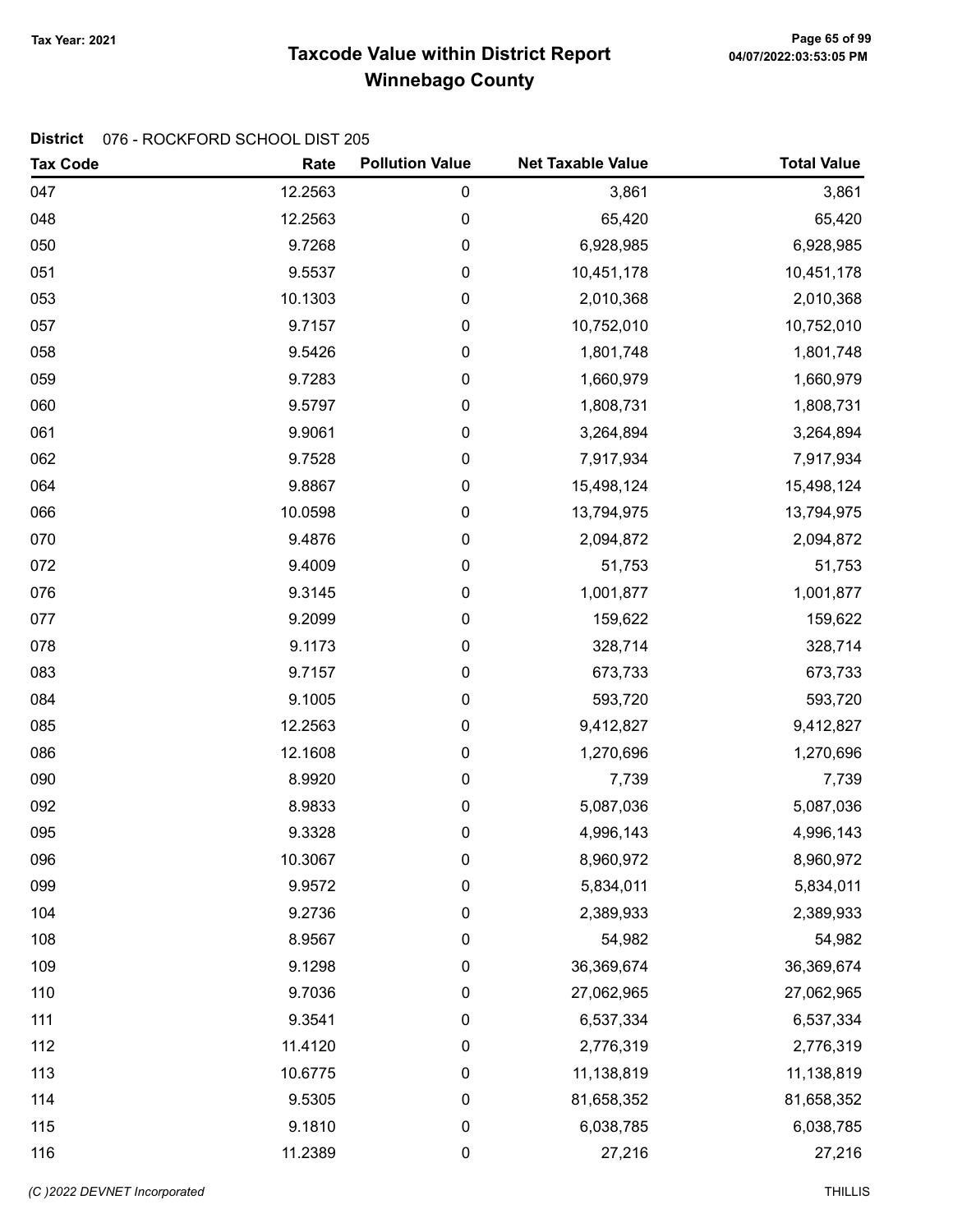# Taxcode Value within District Report Tax Year: 2021 Page 66 of 99 Winnebago County

| <b>Tax Code</b> | Rate    | <b>Pollution Value</b> | <b>Net Taxable Value</b> | <b>Total Value</b> |
|-----------------|---------|------------------------|--------------------------|--------------------|
| 117             | 12.2563 | $\pmb{0}$              | 11,628,297               | 11,628,297         |
| 119             | 9.7036  | 0                      | 14,551,904               | 14,551,904         |
| 120             | 9.5305  | $\pmb{0}$              | 4,014,236                | 4,014,236          |
| 123             | 11.2824 | $\pmb{0}$              | 747,364                  | 747,364            |
| 124             | 10.6775 | $\pmb{0}$              | 7,709,121                | 7,709,121          |
| 125             | 10.5044 | $\pmb{0}$              | 136,252                  | 136,252            |
| 126             | 12.2563 | $\pmb{0}$              | 1,895,242                | 1,895,242          |
| 127             | 12.3859 | $\pmb{0}$              | 137,690,825              | 137,690,825        |
| 128             | 10.1549 | $\pmb{0}$              | 1,974,503                | 1,974,503          |
| 129             | 10.5044 | $\pmb{0}$              | 15,486,924               | 15,486,924         |
| 130             | 9.5720  | $\pmb{0}$              | 4,490,226                | 4,490,226          |
| 131             | 11.1093 | 0                      | 4,261                    | 4,261              |
| 135             | 8.9567  | $\pmb{0}$              | 8,061,109                | 8,061,109          |
| 140             | 8.3888  | $\pmb{0}$              | 59,035                   | 59,035             |
| 145             | 8.6665  | $\pmb{0}$              | 5,047,840                | 5,047,840          |
| 146             | 12.3418 | $\pmb{0}$              | 18,997,285               | 18,997,285         |
| 148             | 8.7429  | $\pmb{0}$              | 1,023                    | 1,023              |
| 150             | 9.6392  | $\pmb{0}$              | 116,906                  | 116,906            |
| 154             | 12.1687 | 0                      | 121,018                  | 121,018            |
| 155             | 8.8059  | $\pmb{0}$              | 8,763,244                | 8,763,244          |
| 156             | 8.6653  | $\pmb{0}$              | 19,820,245               | 19,820,245         |
| 157             | 11.1948 | $\pmb{0}$              | 91,655                   | 91,655             |
| 159             | 9.6404  | $\pmb{0}$              | 269,903                  | 269,903            |
| 167             | 8.5698  | $\pmb{0}$              | 6,001,379                | 6,001,379          |
| 169             | 8.9430  | $\pmb{0}$              | 8,660,569                | 8,660,569          |
| 170             | 8.8384  | 0                      | 120,912                  | 120,912            |
| 171             | 9.8123  | 0                      | 153,924                  | 153,924            |
| 172             | 12.2463 | $\pmb{0}$              | 248,799                  | 248,799            |
| 194             | 8.8396  | 0                      | 2,673,434                | 2,673,434          |
| 208             | 9.1298  | 0                      | 50,751                   | 50,751             |
| 223             | 12.2563 | 0                      | 7,122,732                | 7,122,732          |
| 226             | 12.2563 | 0                      | 768,475                  | 768,475            |
| 343             | 10.3280 | 0                      | 605,224                  | 605,224            |
| 358             | 8.9430  | 0                      | 0                        | 0                  |
| 359             | 8.9430  | 0                      | 4,055                    | 4,055              |
| 360             | 8.5698  | $\pmb{0}$              | 0                        | 0                  |
| 361             | 11.3679 | $\pmb{0}$              | 4,504                    | 4,504              |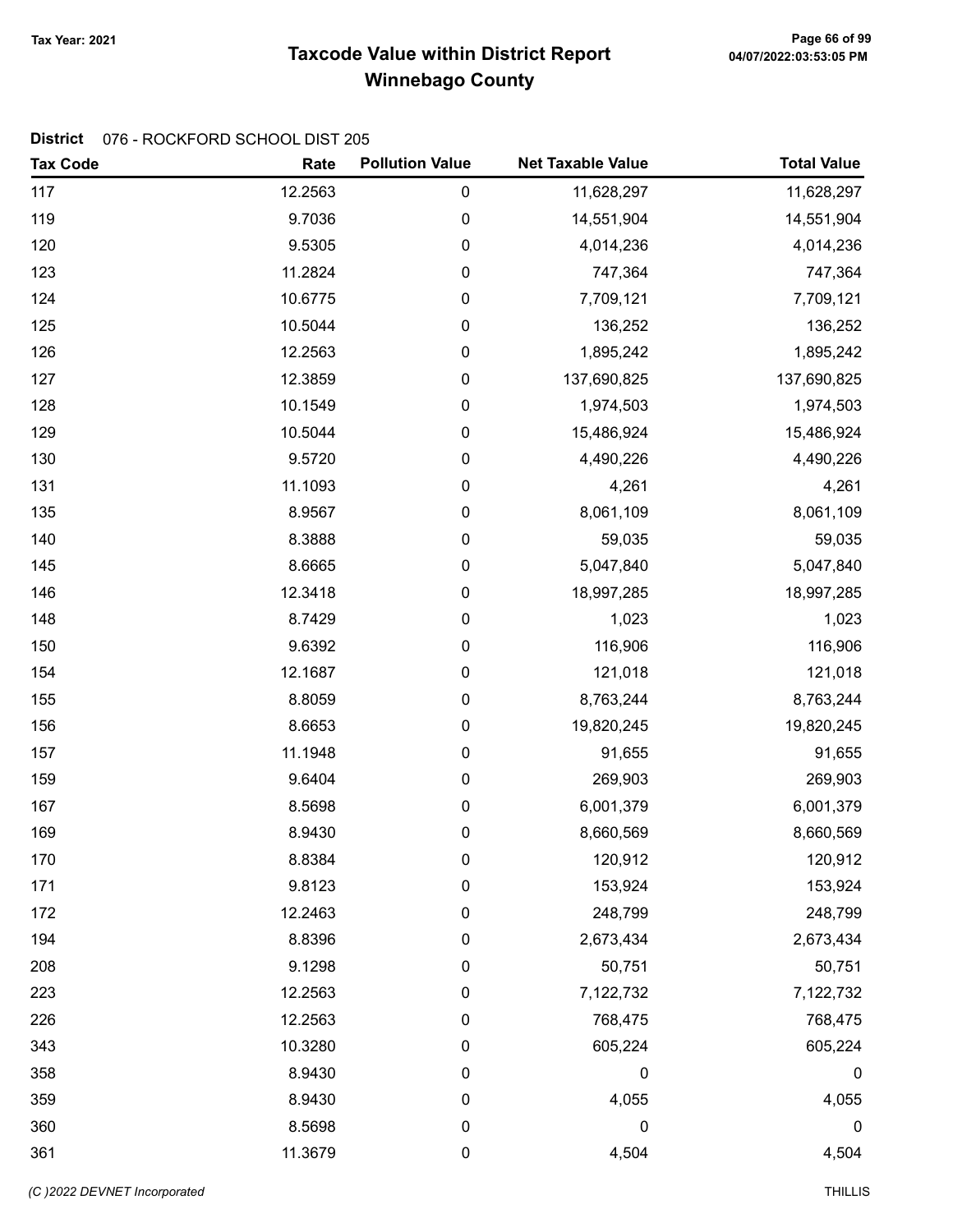# Taxcode Value within District Report Tax Year: 2021 Page 67 of 99 Winnebago County

| <b>Tax Code</b> | Rate    | <b>Pollution Value</b> | <b>Net Taxable Value</b> | <b>Total Value</b> |
|-----------------|---------|------------------------|--------------------------|--------------------|
| 365             | 9.1161  | 0                      | 12,197,158               | 12,197,158         |
| 366             | 9.4350  | 0                      | 848,215                  | 848,215            |
| 368             | 8.9430  | 0                      | 0                        | 0                  |
| 369             | 9.1161  | 0                      | 123,018                  | 123,018            |
| 370             | 10.3067 | 0                      | 0                        | $\mathbf 0$        |
| 372             | 10.4798 | 0                      | 4,375,523                | 4,375,523          |
| 373             | 9.1564  | 0                      | 2,163,891                | 2,163,891          |
| 374             | 10.3748 | 0                      | 1,684,891                | 1,684,891          |
| 378             | 10.5479 | 0                      | 52,587,197               | 52,587,197         |
| 379             | 8.9833  | 0                      | 993,249                  | 993,249            |
| 380             | 9.9572  | 0                      | 1,019,910                | 1,019,910          |
| 383             | 12.2128 | 0                      | 1,540,747                | 1,540,747          |
| 385             | 10.1303 | 0                      | 1,010,142                | 1,010,142          |
| 386             | 10.5044 | 0                      | 0                        | $\boldsymbol{0}$   |
| 391             | 12.2563 | 0                      | 914,701                  | 914,701            |
| 392             | 12.2563 | 0                      | 23,616,381               | 23,616,381         |
| 393             | 9.3328  | 0                      | 459,482                  | 459,482            |
| 394             | 9.3328  | 0                      | 0                        | 0                  |
| 396             | 9.4350  | 0                      | 0                        | 0                  |
| 397             | 9.0514  | 0                      | 0                        | 0                  |
| 400             | 12.2563 | 0                      | 2,200                    | 2,200              |
| 403             | 12.2563 | 0                      | 70,087                   | 70,087             |
| 404             | 12.2563 | 0                      | 1,158,343                | 1,158,343          |
| 405             | 12.2563 | 0                      | 1,586,543                | 1,586,543          |
| 406             | 12.2563 | 0                      | 10,548                   | 10,548             |
| 407             | 12.2563 | 0                      | 703,984                  | 703,984            |
| 408             | 12.2563 | 0                      | 281,186                  | 281,186            |
| 410             | 12.2563 | 0                      | 7,930,819                | 7,930,819          |
| 411             | 12.0832 | 0                      | 507                      | 507                |
| 412             | 12.2563 | 0                      | 101,985                  | 101,985            |
| 417             | 12.2563 | $\pmb{0}$              | 861,229                  | 861,229            |
| 418             | 12.2563 | 0                      | 5,949,394                | 5,949,394          |
| 419             | 12.2563 | 0                      | 482,327                  | 482,327            |
| 421             | 12.2563 | 0                      | 15,092,219               | 15,092,219         |
| 422             | 12.2563 | 0                      | 9,682,440                | 9,682,440          |
| 423             | 12.2563 | $\pmb{0}$              | 12,739,182               | 12,739,182         |
| 424             | 12.2563 | $\pmb{0}$              | 8,929,189                | 8,929,189          |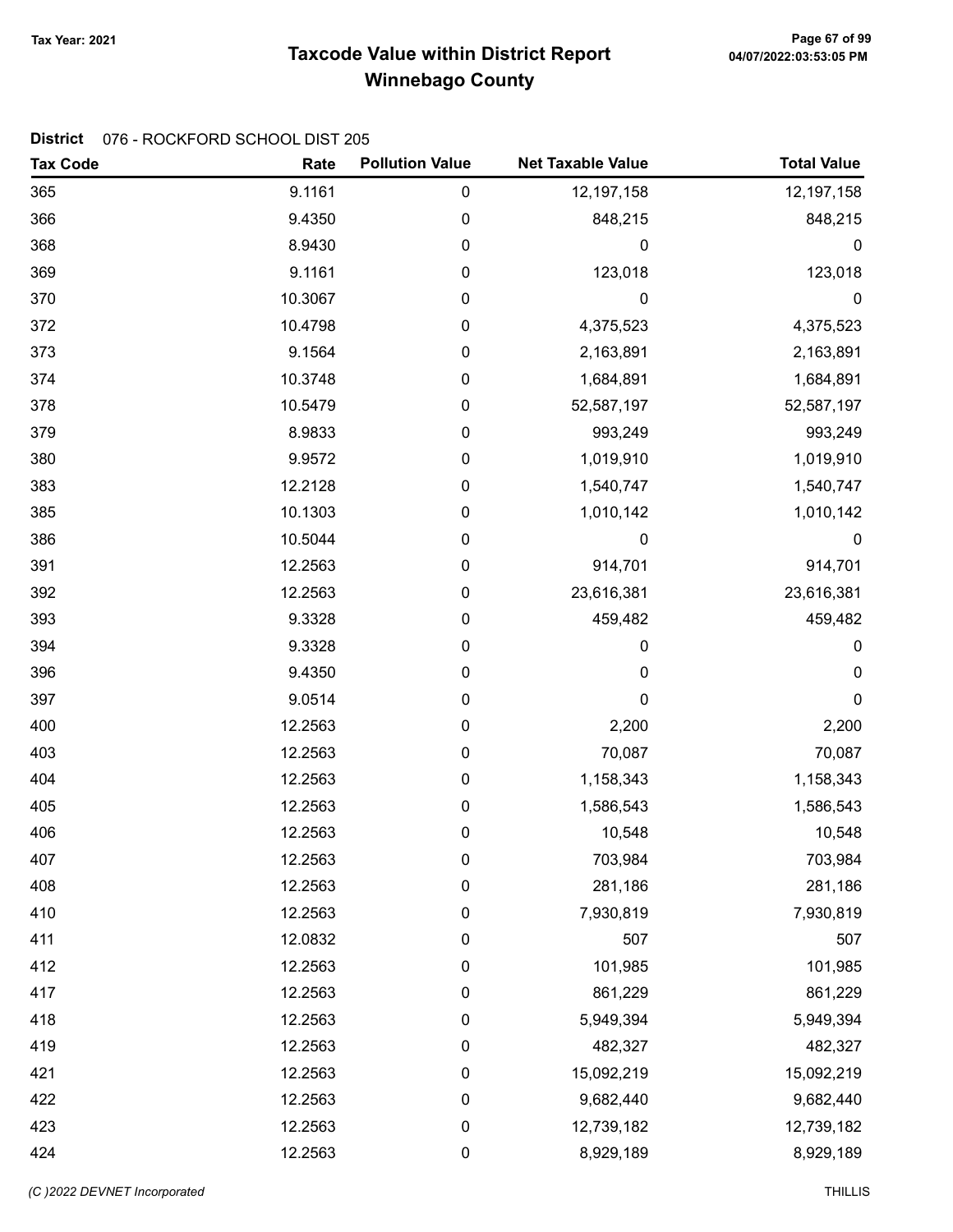# Taxcode Value within District Report Tax Year: 2021 Page 68 of 99 Winnebago County

| <b>Tax Code</b>              | Rate                         | <b>Pollution Value</b>                    | <b>Net Taxable Value</b>                        | <b>Total Value</b> |
|------------------------------|------------------------------|-------------------------------------------|-------------------------------------------------|--------------------|
| 426                          | 9.4876                       | $\pmb{0}$                                 | 2,368,152                                       | 2,368,152          |
| 427                          | 9.2219                       | 0                                         | 10,969                                          | 10,969             |
| 428                          | 9.3950                       | 0                                         | 1,889,927                                       | 1,889,927          |
| 429                          | 8.9567                       | 0                                         | 4,613                                           | 4,613              |
| 430                          | 9.1298                       | 0                                         | 148,776                                         | 148,776            |
| 436                          | 12.2563                      | 0                                         | 238,617                                         | 238,617            |
| 438                          | 9.3328                       | 0                                         | 586,532                                         | 586,532            |
| 439                          | 9.4009                       | 0                                         | 485,239                                         | 485,239            |
| 440                          | 9.5305                       | 0                                         | 26,485                                          | 26,485             |
| 441                          | 9.3328                       | 0                                         | 465,025                                         | 465,025            |
| 443                          | 8.2480                       | 0                                         | 53,848                                          | 53,848             |
| 444                          | 9.3950                       | 0                                         | 14,351                                          | 14,351             |
| 448                          | 9.4876                       | 0                                         | 11,686                                          | 11,686             |
| 450                          | 12.2563                      | 0                                         | 219,194                                         | 219,194            |
| 451                          | 12.2563                      | 0                                         | 43,025,487                                      | 43,025,487         |
| 452                          | 9.3328                       | 0                                         | 30,668                                          | 30,668             |
| 454                          | 9.2219                       | 0                                         | 30,306                                          | 30,306             |
| 455                          | 12.2563                      | 0                                         | 6,527,617                                       | 6,527,617          |
| 460                          | 12.2563                      | 0                                         | 859,185                                         | 859,185            |
|                              |                              | Totals for 076 - ROCKFORD SCHOOL DIST 205 | 2,495,651,953                                   |                    |
|                              |                              |                                           | <b>State Railroad</b>                           | 7,291,524          |
| <b>District</b>              | 077 - HONONEGAH HIGH SD #207 |                                           | Grand Totals for 076 - ROCKFORD SCHOOL DIST 205 | 2,502,943,477      |
| <b>Tax Code</b>              | Rate                         | <b>Pollution Value</b>                    | <b>Net Taxable Value</b>                        | <b>Total Value</b> |
| 068                          | 10.0009                      | $\pmb{0}$                                 | 3,383,176                                       | 3,383,176          |
| 136                          | 9.1658                       | 0                                         | 30,162,987                                      | 30,162,987         |
| 138                          | 9.7811                       | 0                                         | 31,856                                          | 31,856             |
| 161                          | 8.4396                       | 0                                         | 137,589                                         | 137,589            |
| 165                          | 8.5802                       | $\boldsymbol{0}$                          | 16,283,767                                      | 16,283,767         |
| 168                          | 8.5802                       | 0                                         | 0                                               | 0                  |
| 175                          | 9.4376                       | 0                                         | 46,977,470                                      | 46,977,470         |
| 176                          | 8.5038                       | 0                                         | 0                                               | 0                  |
| 180                          | 9.2125                       | 0                                         | 77,503,855                                      | 77,503,855         |
| 181                          | 9.2171                       | 0                                         | 152,061,092                                     | 152,061,092        |
| 182                          | 8.5046                       | 0                                         | 710,466                                         | 710,466            |
| 183                          | 8.5046                       | $\boldsymbol{0}$                          | 0                                               | $\boldsymbol{0}$   |
| 185                          | 9.8324                       | 0                                         | 14,436,614                                      | 14,436,614         |
| 187                          | 9.3902                       | 0                                         | 2,926,326                                       | 2,926,326          |
| (C) 2022 DEVNET Incorporated |                              |                                           |                                                 | <b>THILLIS</b>     |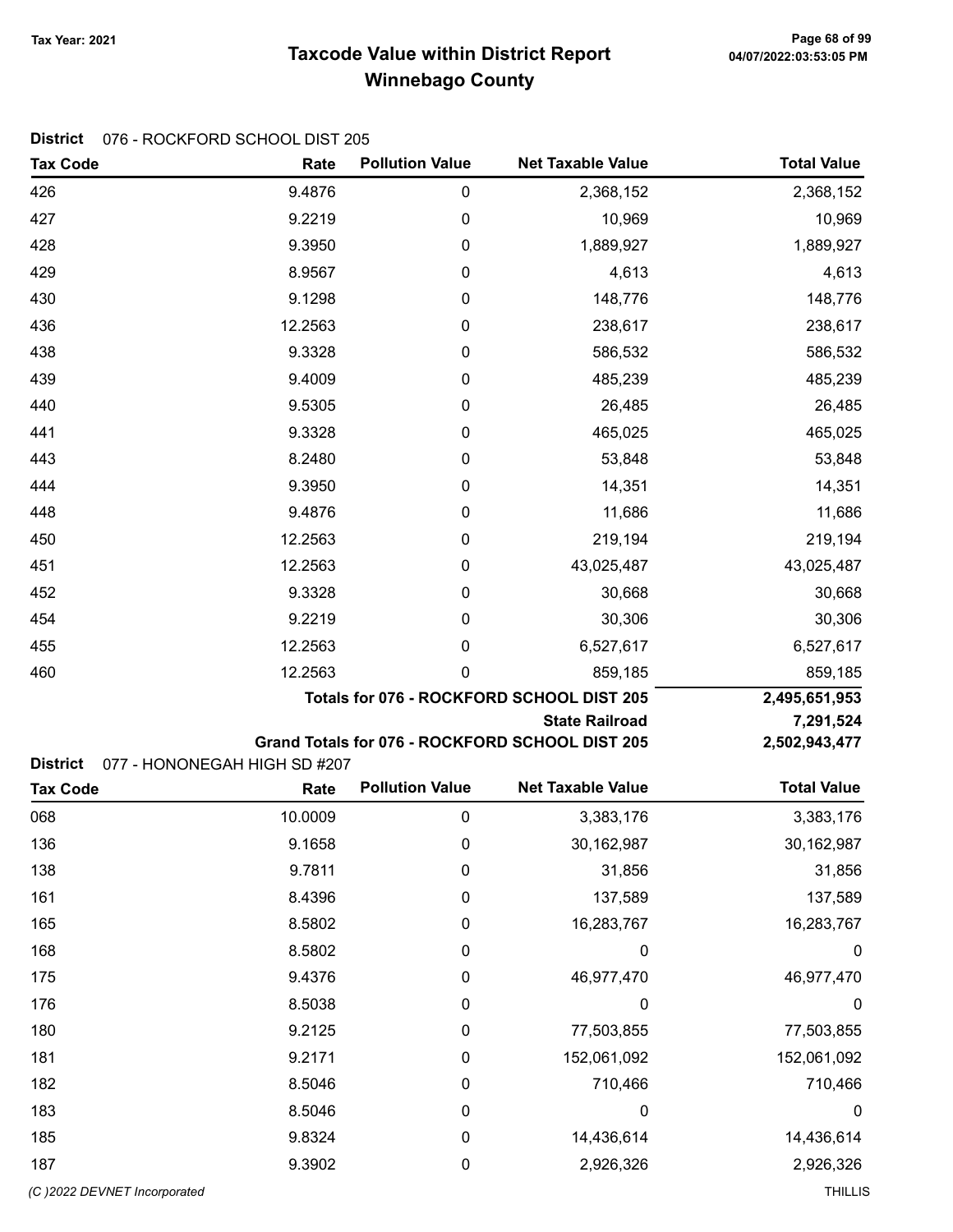# Taxcode Value within District Report Tax Year: 2021 Page 69 of 99 Winnebago County

#### District 077 - HONONEGAH HIGH SD #207

| <b>Tax Code</b>                                                        | Rate                           | <b>Pollution Value</b> | <b>Net Taxable Value</b>                | <b>Total Value</b> |
|------------------------------------------------------------------------|--------------------------------|------------------------|-----------------------------------------|--------------------|
| 188                                                                    | 9.3856                         | 0                      | 891,472                                 | 891,472            |
| 189                                                                    | 10.0055                        | 0                      | 76,615,029                              | 76,615,029         |
| 192                                                                    | 9.8278                         | 0                      | 18,503,709                              | 18,503,709         |
| 193                                                                    | 8.9460                         | 0                      | 9,464,532                               | 9,464,532          |
| 196                                                                    | 8.6777                         | 0                      | 15,039                                  | 15,039             |
| 197                                                                    | 9.3917                         | 0                      | 117,905,413                             | 117,905,413        |
| 198                                                                    | 9.8379                         | 0                      | 4,892,772                               | 4,892,772          |
| 199                                                                    | 10.0110                        | 0                      | 47,463,729                              | 47,463,729         |
| 200                                                                    | 9.6463                         | 0                      | 1,967,761                               | 1,967,761          |
| 201                                                                    | 9.0457                         | 0                      | 19,518,313                              | 19,518,313         |
| 202                                                                    | 8.7709                         | 0                      | 49,354,491                              | 49,354,491         |
| 203                                                                    | 9.2057                         | 0                      | 5,255,366                               | 5,255,366          |
| 204                                                                    | 9.8265                         | 0                      | 33,597                                  | 33,597             |
| 205                                                                    | 9.8210                         | 0                      | 238,671                                 | 238,671            |
| 206                                                                    | 9.9941                         | 0                      | 22,615,336                              | 22,615,336         |
| 207                                                                    | 9.2930                         | 0                      | 0                                       | 0                  |
| 209                                                                    | 9.5707                         | 0                      | 46,359,872                              | 46,359,872         |
| 210                                                                    | 8.6255                         | 0                      | 0                                       | 0                  |
| 211                                                                    | 8.6769                         | 0                      | 0                                       | 0                  |
| 212                                                                    | 8.6848                         | 0                      | 151                                     | 151                |
| 213                                                                    | 8.6655                         | 0                      | 7,805,127                               | 7,805,127          |
| 214                                                                    | 8.7169                         | 0                      | 18,766,803                              | 18,766,803         |
| 247                                                                    | 8.5580                         | 0                      | 7,614,717                               | 7,614,717          |
| 362                                                                    | 8.3441                         | 0                      | 1,138,298                               | 1,138,298          |
| 364                                                                    | 8.4847                         | 0                      | 281,811                                 | 281,811            |
| 401                                                                    | 9.3917                         | 0                      | 4,009,467                               | 4,009,467          |
| 402                                                                    | 9.3917                         | 0                      | 535,055                                 | 535,055            |
| 420                                                                    | 9.3917                         | 0                      | 1,726,858                               | 1,726,858          |
| 447                                                                    | 9.8324                         | 0                      | 390,181                                 | 390,181            |
|                                                                        |                                |                        | Totals for 077 - HONONEGAH HIGH SD #207 | 807,978,768        |
| <b>State Railroad</b><br>Grand Totals for 077 - HONONEGAH HIGH SD #207 |                                |                        |                                         | 861,603            |
| <b>District</b>                                                        | 078 - MERIDIAN SCHOOL DIST 223 |                        |                                         | 808,840,371        |
| <b>Tax Code</b>                                                        | Rate                           | <b>Pollution Value</b> | <b>Net Taxable Value</b>                | <b>Total Value</b> |
| 091                                                                    | 8.4698                         | 0                      | 10,514,285                              | 10,514,285         |
| 093                                                                    | 8.4611                         | 0                      | 1,479,699                               | 1,479,699          |
| 351                                                                    | 8.4611                         | 0                      | 828,760                                 | 828,760            |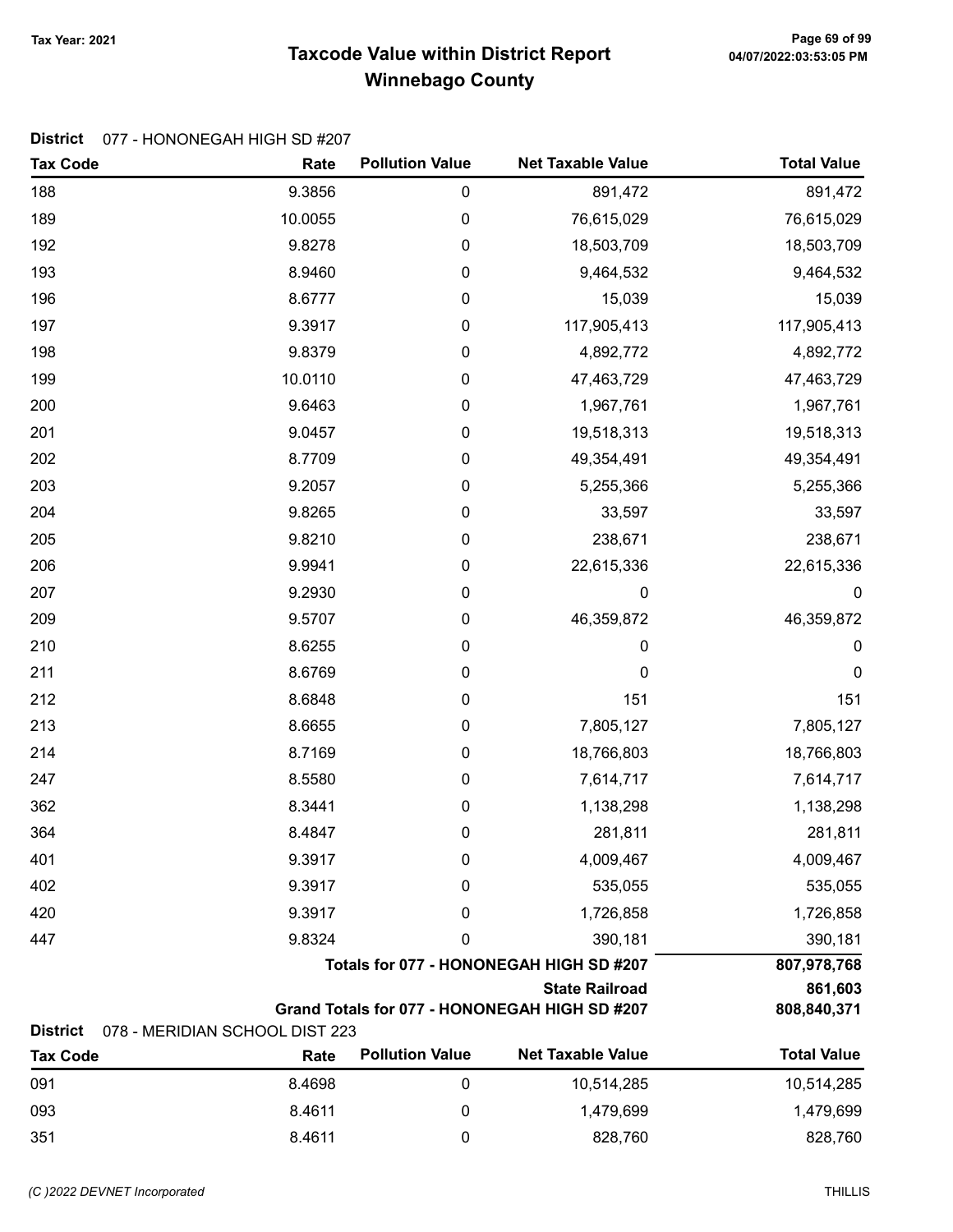# Taxcode Value within District Report Tax Year: 2021 Page 70 of 99 Winnebago County

| <b>Total Value</b> |
|--------------------|
| 176,597            |
| 12,999,341         |
| 52,676             |
| 13,052,017         |
|                    |
| <b>Total Value</b> |
| 12,773,450         |
| 0                  |
| 10,056,637         |
| 42,729,310         |
| 13,651,846         |
| 0                  |
| 304,604            |
| 60,862             |
| 1,208,379          |
| 1,645,701          |
| 5,016,413          |
| 87,447,202         |
| 1,631,895          |
| 89,079,097         |
| <b>Total Value</b> |
|                    |
| 1,027,020          |
| 0                  |
| 6,966,161          |
| 4,069,388          |
| 48,769,310         |
| 38,991             |
| 30,558,238         |
| 310,822            |
| 6,008,496          |
| 67,034             |
| 97,815,460         |
| 0<br>97,815,460    |
|                    |
| <b>Total Value</b> |
| 38,668,397         |
| 1,273,404          |
|                    |

(C)2022 DEVNET incorporated THILLIS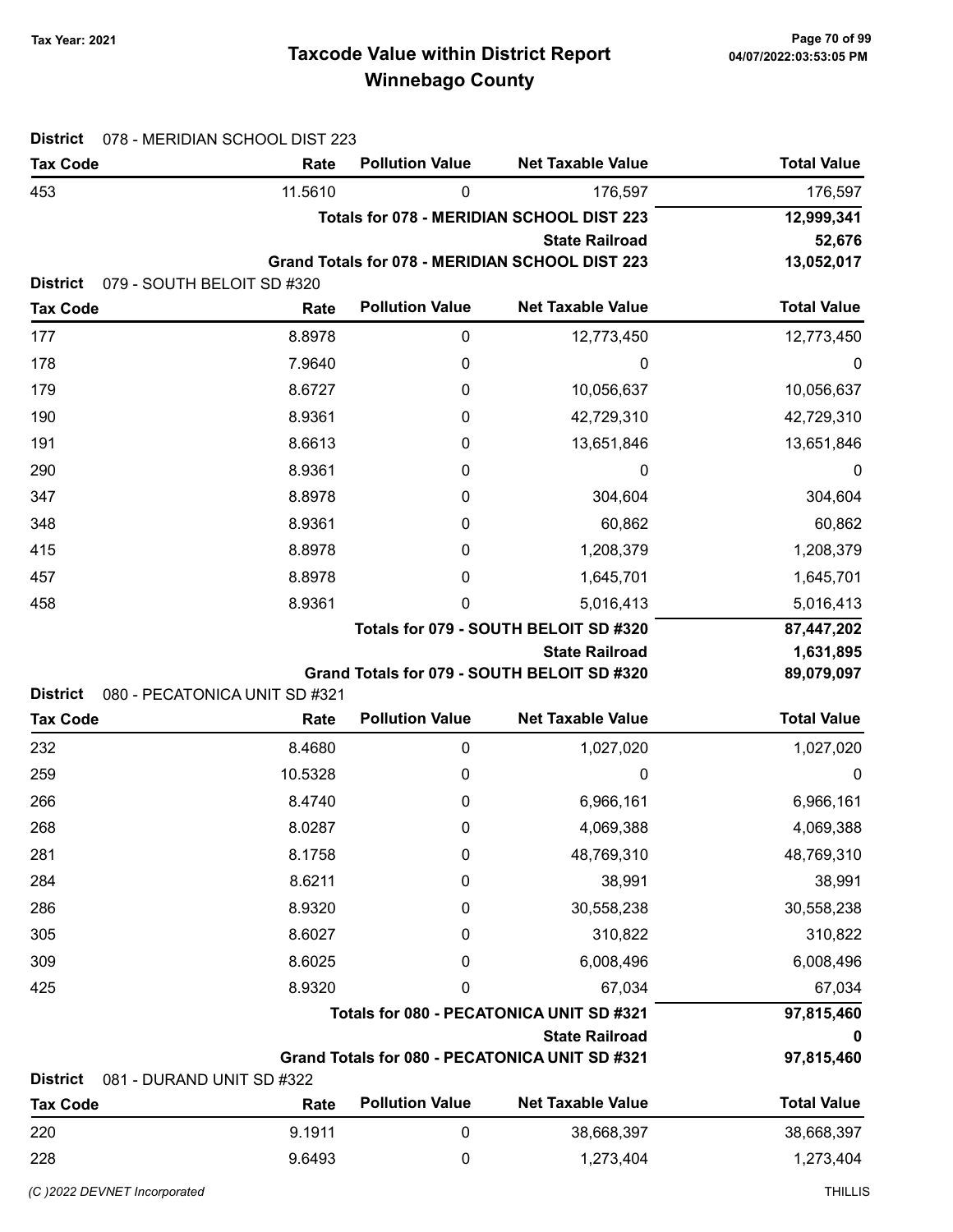Tax Code **Rate Pollution Value** Net Taxable Value Total Value

District 081 - DURAND UNIT SD #322

| 229                          | 9.6097                       | $\pmb{0}$              | 2,146,494                                  | 2,146,494          |
|------------------------------|------------------------------|------------------------|--------------------------------------------|--------------------|
| 230                          | 9.3340                       | $\boldsymbol{0}$       | 23,301,715                                 | 23,301,715         |
| 231                          | 9.5157                       | 0                      | 135,337                                    | 135,337            |
| 233                          | 9.6493                       | 0                      | 15,037,917                                 | 15,037,917         |
| 234                          | 9.3736                       | 0                      | 299,499                                    | 299,499            |
| 246                          | 9.2008                       | 0                      | 9,698,246                                  | 9,698,246          |
|                              |                              |                        | Totals for 081 - DURAND UNIT SD #322       | 90,561,009         |
|                              |                              |                        | <b>State Railroad</b>                      | o                  |
| <b>District</b>              | 082 - WINNEBAGO UNIT SD #323 |                        | Grand Totals for 081 - DURAND UNIT SD #322 | 90,561,009         |
| <b>Tax Code</b>              | Rate                         | <b>Pollution Value</b> | <b>Net Taxable Value</b>                   | <b>Total Value</b> |
| 052                          | 9.8456                       | $\boldsymbol{0}$       | 449,945                                    | 449,945            |
| 063                          | 9.8345                       | $\boldsymbol{0}$       | 2,234,242                                  | 2,234,242          |
| 069                          | 10.3517                      | 0                      | 7,359,509                                  | 7,359,509          |
| 071                          | 10.1786                      | 0                      | 11,931,734                                 | 11,931,734         |
| 073                          | 9.8716                       | 0                      | 46,444                                     | 46,444             |
| 162                          | 8.9572                       | $\boldsymbol{0}$       | 571,072                                    | 571,072            |
| 248                          | 9.0756                       | $\boldsymbol{0}$       | 78,917                                     | 78,917             |
| 254                          | 9.2519                       | $\boldsymbol{0}$       | 275,389                                    | 275,389            |
| 258                          | 11.2603                      | $\boldsymbol{0}$       | 0                                          | 0                  |
| 260                          | 9.2148                       | 0                      | 16,387,562                                 | 16,387,562         |
| 262                          | 9.0198                       | 0                      | 183,945                                    | 183,945            |
| 263                          | 8.7695                       | 0                      | 211,990                                    | 211,990            |
| 265                          | 9.2015                       | $\boldsymbol{0}$       | 1,085,951                                  | 1,085,951          |
| 267                          | 8.7562                       | $\boldsymbol{0}$       | 1,608,102                                  | 1,608,102          |
| 282                          | 8.9033                       | 0                      | 207,085                                    | 207,085            |
| 283                          | 9.3486                       | 0                      | 168,792                                    | 168,792            |
| 306                          | 9.7886                       | 0                      | 443,393                                    | 443,393            |
| 308                          | 9.3433                       | 0                      | 821,486                                    | 821,486            |
| 310                          | 9.3435                       | 0                      | 8,525,972                                  | 8,525,972          |
| 311                          | 9.7888                       | 0                      | 4,416,579                                  | 4,416,579          |
| 312                          | 9.3300                       | $\boldsymbol{0}$       | 1,705,529                                  | 1,705,529          |
| 313                          | 9.7209                       | $\boldsymbol{0}$       | 1,970,681                                  | 1,970,681          |
| 314                          | 9.4237                       | $\boldsymbol{0}$       | 4,836,773                                  | 4,836,773          |
| 315                          | 11.3641                      | $\boldsymbol{0}$       | 77,478                                     | 77,478             |
| 324                          | 9.3186                       | $\boldsymbol{0}$       | 2,019,530                                  | 2,019,530          |
| 325                          | 10.1206                      | 0                      | 336,086                                    | 336,086            |
| 326                          | 9.2815                       | $\boldsymbol{0}$       | 51,759,645                                 | 51,759,645         |
| (C) 2022 DEVNET Incorporated |                              |                        |                                            | <b>THILLIS</b>     |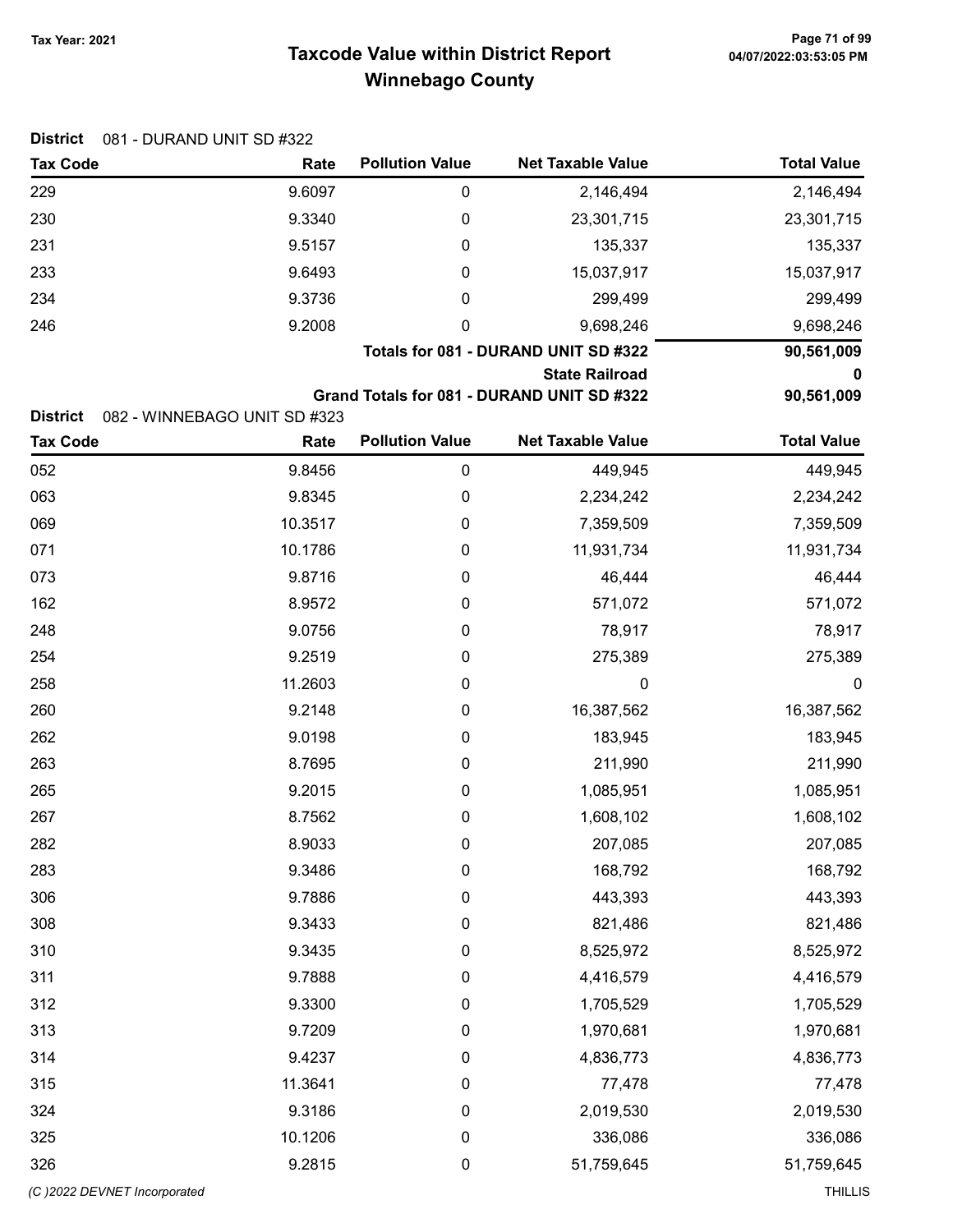# Taxcode Value within District Report Tax Year: 2021 Page 72 of 99 Winnebago County

| <b>District</b>                    | 082 - WINNEBAGO UNIT SD #323           |                        |                                                 |                    |
|------------------------------------|----------------------------------------|------------------------|-------------------------------------------------|--------------------|
| <b>Tax Code</b>                    | Rate                                   | <b>Pollution Value</b> | <b>Net Taxable Value</b>                        | <b>Total Value</b> |
| 327                                | 11.3270                                | $\pmb{0}$              | 54,711                                          | 54,711             |
| 328                                | 10.2937                                | 0                      | 54,627,451                                      | 54,627,451         |
| 329                                | 9.4546                                 | 0                      | 1,959,641                                       | 1,959,641          |
| 363                                | 8.8617                                 | 0                      | 57,442                                          | 57,442             |
| 381                                | 12.3532                                | 0                      | 7,928,818                                       | 7,928,818          |
| 382                                | 12.1801                                | 0                      | 183,084                                         | 183,084            |
|                                    |                                        |                        | Totals for 082 - WINNEBAGO UNIT SD #323         | 184,524,978        |
|                                    |                                        |                        | <b>State Railroad</b>                           | 1,577,360          |
|                                    |                                        |                        | Grand Totals for 082 - WINNEBAGO UNIT SD #323   | 186,102,338        |
| <b>District</b><br><b>Tax Code</b> | 083 - HIAWATHA SCHOOL DIST 426<br>Rate | <b>Pollution Value</b> | <b>Net Taxable Value</b>                        | <b>Total Value</b> |
| 122                                | 9.5122                                 | 0                      | 577,193                                         | 577,193            |
| 367                                | 9.4167                                 | 0                      | 126,516                                         | 126,516            |
|                                    |                                        |                        | Totals for 083 - HIAWATHA SCHOOL DIST 426       | 703,709            |
|                                    |                                        |                        | <b>State Railroad</b>                           | 0                  |
|                                    |                                        |                        | Grand Totals for 083 - HIAWATHA SCHOOL DIST 426 | 703,709            |
| <b>District</b>                    | 084 - COMMUNITY COLLEGE 511            |                        |                                                 |                    |
| <b>Tax Code</b>                    | Rate                                   | <b>Pollution Value</b> | <b>Net Taxable Value</b>                        | <b>Total Value</b> |
| 001                                | 12.2563                                | 0                      | 1,415,156,299                                   | 1,415,156,299      |
| 002                                | 10.0819                                | 0                      | 116,985,736                                     | 116,985,736        |
| 003                                | 10.3748                                | 0                      | 30,393,220                                      | 30,393,220         |
| 005                                | 10.0253                                | 0                      | 12,259,711                                      | 12,259,711         |
| 006                                | 9.9893                                 | 0                      | 148,597,669                                     | 148,597,669        |
| 007                                | 9.8162                                 | 0                      | 5,854,176                                       | 5,854,176          |
| 008                                | 9.4876                                 | 0                      | 61,925,180                                      | 61,925,180         |
| 010                                | 10.5004                                | 0                      | 3,414,800                                       | 3,414,800          |
| 012                                | 8.2480                                 | 0                      | 201,386                                         | 201,386            |
| 013                                | 9.6284                                 | 0                      | 25,089,699                                      | 25,089,699         |
| 014                                | 12.2563                                | $\boldsymbol{0}$       | 876,211                                         | 876,211            |
| 016                                | 9.2099                                 | 0                      | 0                                               | 0                  |
| 017                                | 10.5479                                | 0                      | 26,356,781                                      | 26,356,781         |
| 018                                | 10.1984                                | 0                      | 58,107,796                                      | 58,107,796         |
| 019                                | 9.5385                                 | 0                      | 0                                               | 0                  |
| 020                                | 9.2219                                 | 0                      | 26,325                                          | 26,325             |
| 021                                | 12.8506                                | 0                      | 19,491,167                                      | 19,491,167         |
| 026                                | 9.3950                                 | 0                      | 36,305,876                                      | 36,305,876         |
| 030                                | 9.2099                                 | 0                      | 414,534                                         | 414,534            |
| 031                                | 9.4553                                 | $\pmb{0}$              | 5,224,067                                       | 5,224,067          |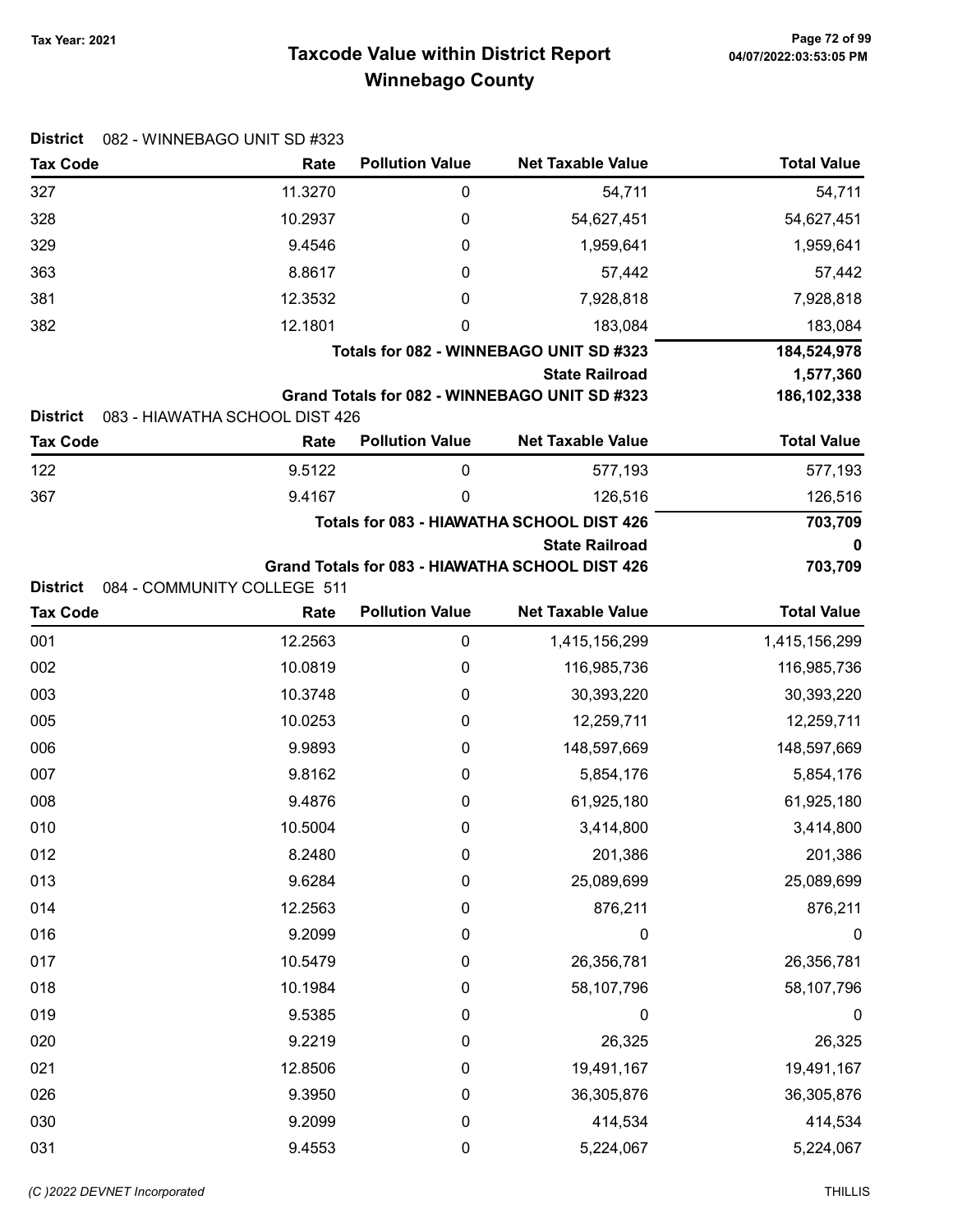# Taxcode Value within District Report Tax Year: 2021 Page 73 of 99 Winnebago County

| <b>Tax Code</b> | Rate    | <b>Pollution Value</b> | <b>Net Taxable Value</b> | <b>Total Value</b> |
|-----------------|---------|------------------------|--------------------------|--------------------|
| 035             | 9.9088  | 0                      | 837,690                  | 837,690            |
| 036             | 12.0832 | 0                      | 14,533,462               | 14,533,462         |
| 040             | 9.7330  | 0                      | 64,980                   | 64,980             |
| 042             | 9.8135  | 0                      | 3,695,131                | 3,695,131          |
| 044             | 9.3145  | 0                      | 53,925                   | 53,925             |
| 045             | 8.4211  | 0                      | 356,847                  | 356,847            |
| 046             | 12.0732 | 0                      | 36,405                   | 36,405             |
| 047             | 12.2563 | 0                      | 3,861                    | 3,861              |
| 048             | 12.2563 | 0                      | 65,420                   | 65,420             |
| 049             | 10.3394 | 0                      | 24,781,177               | 24,781,177         |
| 050             | 9.7268  | 0                      | 6,928,985                | 6,928,985          |
| 051             | 9.5537  | 0                      | 10,451,178               | 10,451,178         |
| 052             | 9.8456  | 0                      | 449,945                  | 449,945            |
| 053             | 10.1303 | 0                      | 2,010,368                | 2,010,368          |
| 057             | 9.7157  | 0                      | 10,752,010               | 10,752,010         |
| 058             | 9.5426  | 0                      | 1,801,748                | 1,801,748          |
| 059             | 9.7283  | 0                      | 1,660,979                | 1,660,979          |
| 060             | 9.5797  | 0                      | 1,808,731                | 1,808,731          |
| 061             | 9.9061  | 0                      | 3,264,894                | 3,264,894          |
| 062             | 9.7528  | 0                      | 7,917,934                | 7,917,934          |
| 063             | 9.8345  | 0                      | 2,234,242                | 2,234,242          |
| 064             | 9.8867  | 0                      | 15,498,124               | 15,498,124         |
| 066             | 10.0598 | 0                      | 13,794,975               | 13,794,975         |
| 068             | 10.0009 | 0                      | 3,383,176                | 3,383,176          |
| 069             | 10.3517 | 0                      | 7,359,509                | 7,359,509          |
| 070             | 9.4876  | 0                      | 2,094,872                | 2,094,872          |
| 071             | 10.1786 | 0                      | 11,931,734               | 11,931,734         |
| 072             | 9.4009  | 0                      | 51,753                   | 51,753             |
| 073             | 9.8716  | 0                      | 46,444                   | 46,444             |
| 076             | 9.3145  | 0                      | 1,001,877                | 1,001,877          |
| 077             | 9.2099  | $\pmb{0}$              | 159,622                  | 159,622            |
| 078             | 9.1173  | $\pmb{0}$              | 328,714                  | 328,714            |
| 083             | 9.7157  | 0                      | 673,733                  | 673,733            |
| 084             | 9.1005  | 0                      | 593,720                  | 593,720            |
| 085             | 12.2563 | $\pmb{0}$              | 9,412,827                | 9,412,827          |
| 086             | 12.1608 | $\pmb{0}$              | 1,270,696                | 1,270,696          |
| 090             | 8.9920  | $\pmb{0}$              | 7,739                    | 7,739              |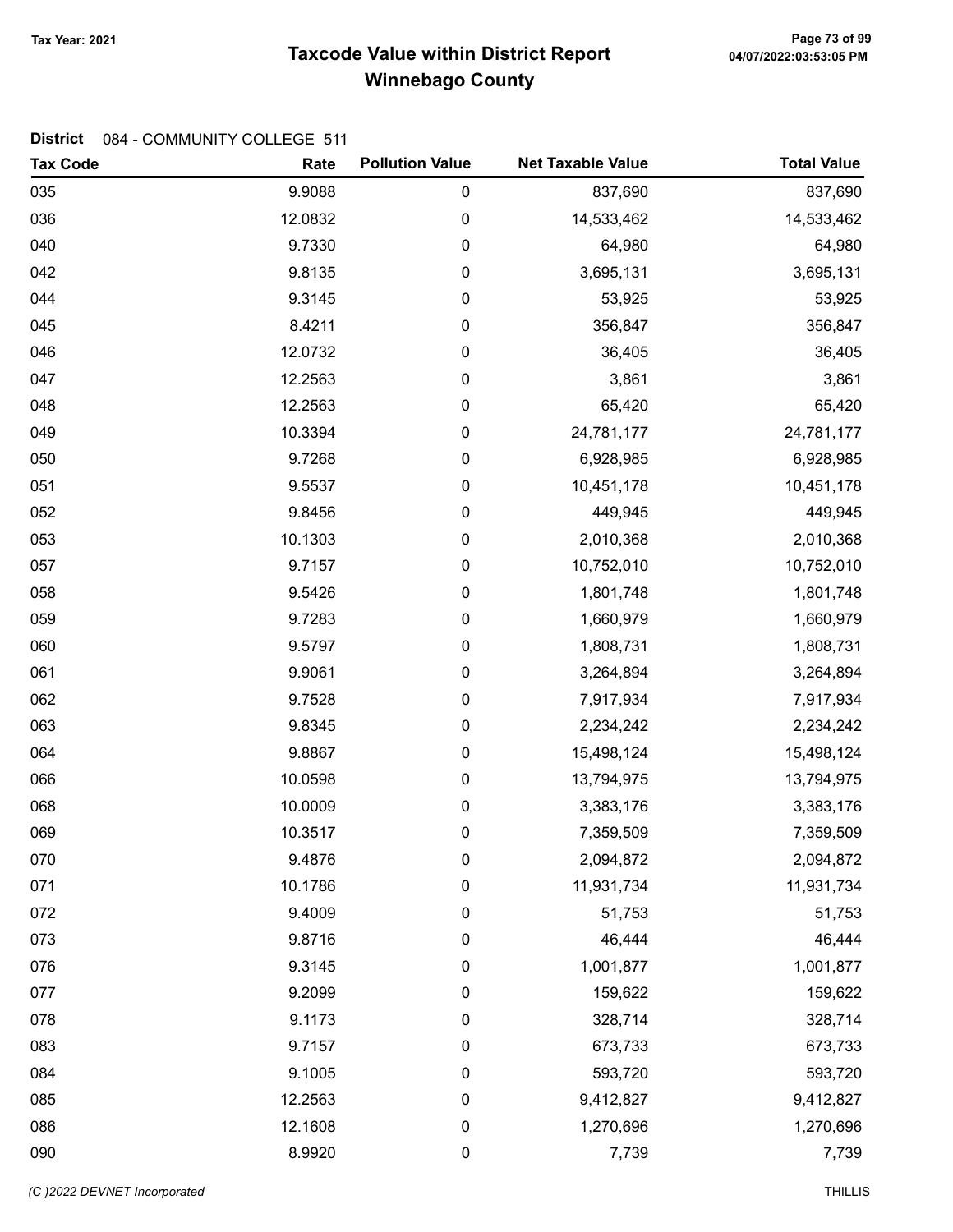# Taxcode Value within District Report Tax Year: 2021 Page 74 of 99 Winnebago County

| <b>Tax Code</b> | Rate    | <b>Pollution Value</b> | <b>Net Taxable Value</b> | <b>Total Value</b> |
|-----------------|---------|------------------------|--------------------------|--------------------|
| 091             | 8.4698  | 0                      | 10,514,285               | 10,514,285         |
| 092             | 8.9833  | 0                      | 5,087,036                | 5,087,036          |
| 093             | 8.4611  | 0                      | 1,479,699                | 1,479,699          |
| 095             | 9.3328  | 0                      | 4,996,143                | 4,996,143          |
| 096             | 10.3067 | 0                      | 8,960,972                | 8,960,972          |
| 099             | 9.9572  | 0                      | 5,834,011                | 5,834,011          |
| 104             | 9.2736  | 0                      | 2,389,933                | 2,389,933          |
| 108             | 8.9567  | 0                      | 54,982                   | 54,982             |
| 109             | 9.1298  | 0                      | 36,369,674               | 36,369,674         |
| 110             | 9.7036  | 0                      | 27,062,965               | 27,062,965         |
| 111             | 9.3541  | 0                      | 6,537,334                | 6,537,334          |
| 112             | 11.4120 | 0                      | 2,776,319                | 2,776,319          |
| 113             | 10.6775 | 0                      | 11,138,819               | 11,138,819         |
| 114             | 9.5305  | 0                      | 81,658,352               | 81,658,352         |
| 115             | 9.1810  | 0                      | 6,038,785                | 6,038,785          |
| 116             | 11.2389 | 0                      | 27,216                   | 27,216             |
| 117             | 12.2563 | 0                      | 11,628,297               | 11,628,297         |
| 118             | 9.7241  | 0                      | 366,998                  | 366,998            |
| 119             | 9.7036  | 0                      | 14,551,904               | 14,551,904         |
| 120             | 9.5305  | 0                      | 4,014,236                | 4,014,236          |
| 123             | 11.2824 | 0                      | 747,364                  | 747,364            |
| 124             | 10.6775 | 0                      | 7,709,121                | 7,709,121          |
| 125             | 10.5044 | 0                      | 136,252                  | 136,252            |
| 126             | 12.2563 | 0                      | 1,895,242                | 1,895,242          |
| 127             | 12.3859 | 0                      | 137,690,825              | 137,690,825        |
| 128             | 10.1549 | 0                      | 1,974,503                | 1,974,503          |
| 129             | 10.5044 | 0                      | 15,486,924               | 15,486,924         |
| 130             | 9.5720  | $\pmb{0}$              | 4,490,226                | 4,490,226          |
| 131             | 11.1093 | 0                      | 4,261                    | 4,261              |
| 133             | 9.7241  | 0                      | 118,356,697              | 118,356,697        |
| 134             | 8.8423  | $\pmb{0}$              | 13,078                   | 13,078             |
| 135             | 8.9567  | $\pmb{0}$              | 8,061,109                | 8,061,109          |
| 136             | 9.1658  | $\pmb{0}$              | 30,162,987               | 30,162,987         |
| 137             | 9.5510  | 0                      | 55,881,059               | 55,881,059         |
| 138             | 9.7811  | $\pmb{0}$              | 31,856                   | 31,856             |
| 139             | 9.2608  | 0                      | 8,628,714                | 8,628,714          |
| 140             | 8.3888  | $\pmb{0}$              | 59,035                   | 59,035             |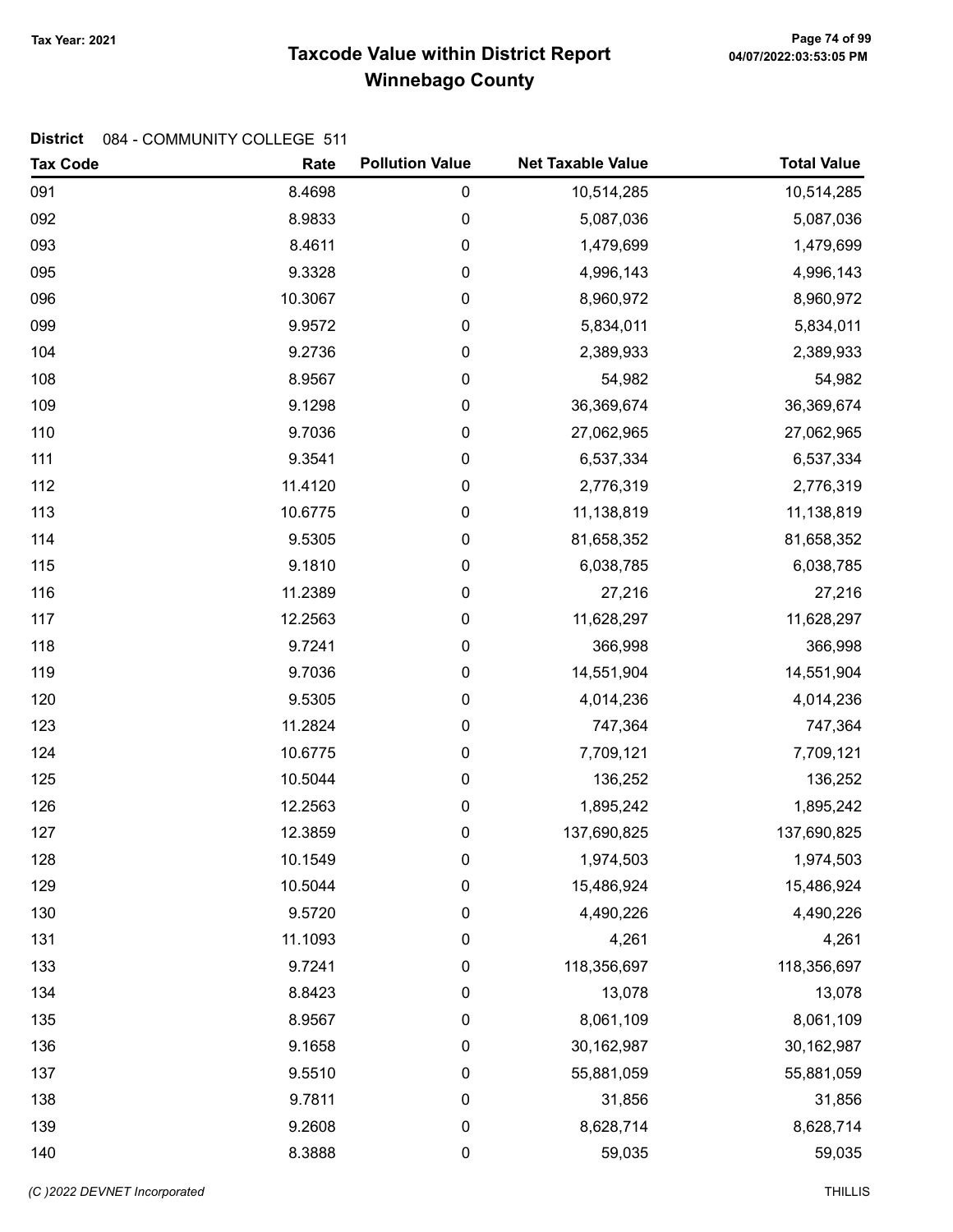# Taxcode Value within District Report Tax Year: 2021 Page 75 of 99 Winnebago County

| <b>Tax Code</b> | Rate    | <b>Pollution Value</b> | <b>Net Taxable Value</b> | <b>Total Value</b> |
|-----------------|---------|------------------------|--------------------------|--------------------|
| 141             | 9.5510  | $\pmb{0}$              | 223,002                  | 223,002            |
| 142             | 10.2347 | $\pmb{0}$              | 4,504                    | 4,504              |
| 143             | 9.0154  | $\pmb{0}$              | 3,254,789                | 3,254,789          |
| 144             | 9.4339  | $\mathbf 0$            | 122,029,670              | 122,029,670        |
| 145             | 8.6665  | 0                      | 5,047,840                | 5,047,840          |
| 146             | 12.3418 | $\mathbf 0$            | 18,997,285               | 18,997,285         |
| 147             | 10.4078 | $\pmb{0}$              | 74,541                   | 74,541             |
| 148             | 8.7429  | $\mathbf 0$            | 1,023                    | 1,023              |
| 149             | 10.1663 | 0                      | 34,557,667               | 34,557,667         |
| 150             | 9.6392  | 0                      | 116,906                  | 116,906            |
| 151             | 10.6980 | $\mathbf 0$            | 888                      | 888                |
| 152             | 10.6980 | 0                      | 4,906,042                | 4,906,042          |
| 153             | 9.7241  | $\boldsymbol{0}$       | 790,328                  | 790,328            |
| 154             | 12.1687 | $\boldsymbol{0}$       | 121,018                  | 121,018            |
| 155             | 8.8059  | $\mathbf 0$            | 8,763,244                | 8,763,244          |
| 156             | 8.6653  | $\mathbf 0$            | 19,820,245               | 19,820,245         |
| 157             | 11.1948 | $\pmb{0}$              | 91,655                   | 91,655             |
| 158             | 10.4078 | $\mathbf 0$            | 6,814,716                | 6,814,716          |
| 159             | 9.6404  | 0                      | 269,903                  | 269,903            |
| 160             | 9.4339  | $\boldsymbol{0}$       | 536,480                  | 536,480            |
| 161             | 8.4396  | $\boldsymbol{0}$       | 137,589                  | 137,589            |
| 162             | 8.9572  | $\boldsymbol{0}$       | 571,072                  | 571,072            |
| 163             | 9.5510  | $\mathbf 0$            | 2,012,783                | 2,012,783          |
| 164             | 9.2608  | $\pmb{0}$              | 98,049                   | 98,049             |
| 165             | 8.5802  | $\pmb{0}$              | 16,283,767               | 16,283,767         |
| 167             | 8.5698  | 0                      | 6,001,379                | 6,001,379          |
| 168             | 8.5802  | 0                      | 0                        | 0                  |
| 169             | 8.9430  | 0                      | 8,660,569                | 8,660,569          |
| 170             | 8.8384  | 0                      | 120,912                  | 120,912            |
| 171             | 9.8123  | 0                      | 153,924                  | 153,924            |
| 172             | 12.2463 | 0                      | 248,799                  | 248,799            |
| 175             | 9.4376  | 0                      | 46,977,470               | 46,977,470         |
| 176             | 8.5038  | 0                      | 0                        | 0                  |
| 177             | 8.8978  | 0                      | 12,773,450               | 12,773,450         |
| 178             | 7.9640  | 0                      | 0                        | $\boldsymbol{0}$   |
| 179             | 8.6727  | $\boldsymbol{0}$       | 10,056,637               | 10,056,637         |
| 180             | 9.2125  | $\pmb{0}$              | 77,503,855               | 77,503,855         |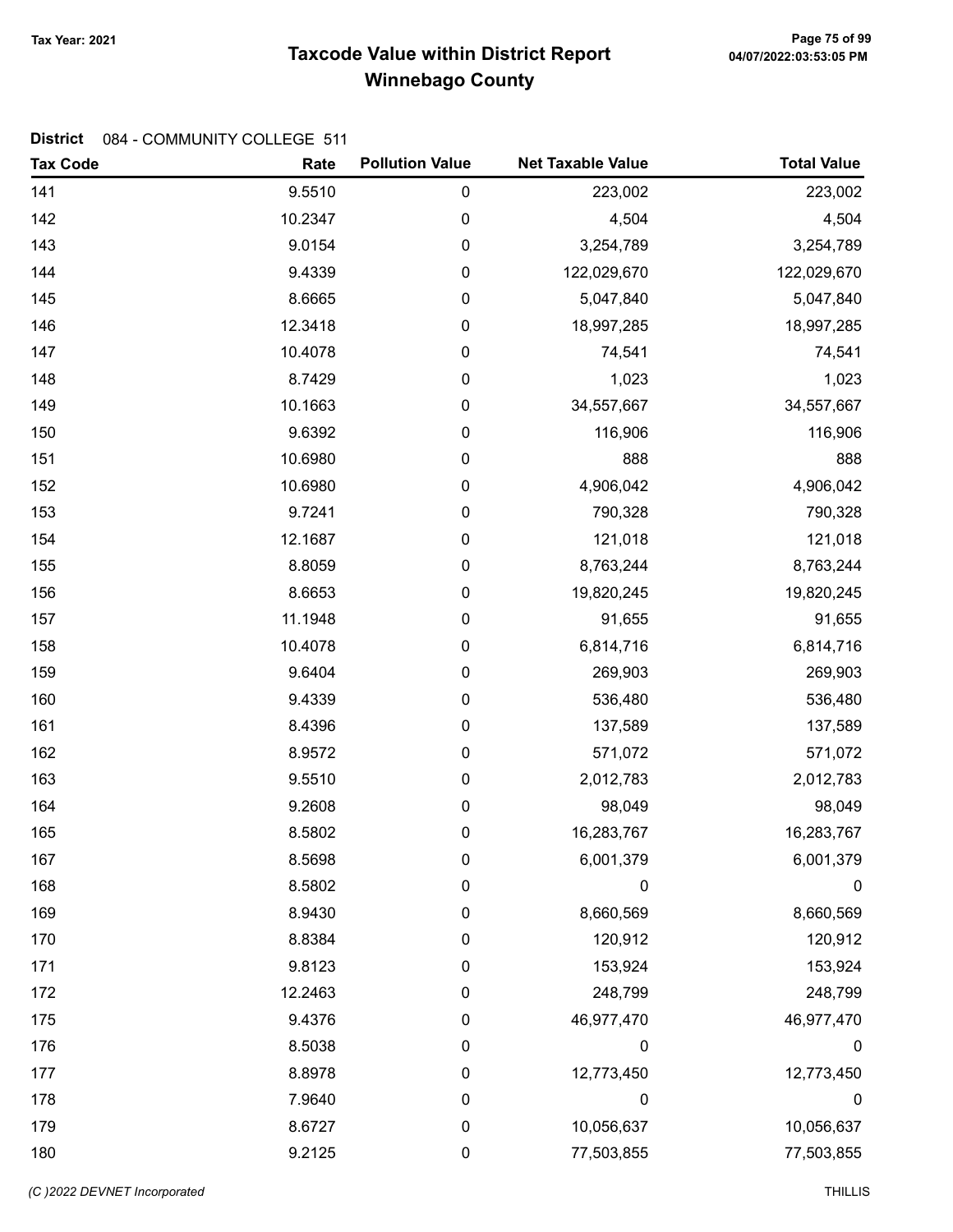# Taxcode Value within District Report Tax Year: 2021 Page 76 of 99 Winnebago County

| <b>Tax Code</b> | Rate    | <b>Pollution Value</b> | <b>Net Taxable Value</b> | <b>Total Value</b> |
|-----------------|---------|------------------------|--------------------------|--------------------|
| 181             | 9.2171  | $\pmb{0}$              | 152,061,092              | 152,061,092        |
| 182             | 8.5046  | 0                      | 710,466                  | 710,466            |
| 183             | 8.5046  | $\pmb{0}$              | 0                        | $\boldsymbol{0}$   |
| 184             | 9.4654  | $\pmb{0}$              | 1,209,062                | 1,209,062          |
| 185             | 9.8324  | $\pmb{0}$              | 14,436,614               | 14,436,614         |
| 187             | 9.3902  | $\boldsymbol{0}$       | 2,926,326                | 2,926,326          |
| 188             | 9.3856  | $\pmb{0}$              | 891,472                  | 891,472            |
| 189             | 10.0055 | $\boldsymbol{0}$       | 76,615,029               | 76,615,029         |
| 190             | 8.9361  | 0                      | 42,729,310               | 42,729,310         |
| 191             | 8.6613  | $\pmb{0}$              | 13,651,846               | 13,651,846         |
| 192             | 9.8278  | $\pmb{0}$              | 18,503,709               | 18,503,709         |
| 193             | 8.9460  | $\pmb{0}$              | 9,464,532                | 9,464,532          |
| 194             | 8.8396  | $\boldsymbol{0}$       | 2,673,434                | 2,673,434          |
| 196             | 8.6777  | $\pmb{0}$              | 15,039                   | 15,039             |
| 197             | 9.3917  | $\boldsymbol{0}$       | 117,905,413              | 117,905,413        |
| 198             | 9.8379  | $\pmb{0}$              | 4,892,772                | 4,892,772          |
| 199             | 10.0110 | $\pmb{0}$              | 47,463,729               | 47,463,729         |
| 200             | 9.6463  | $\pmb{0}$              | 1,967,761                | 1,967,761          |
| 201             | 9.0457  | $\pmb{0}$              | 19,518,313               | 19,518,313         |
| 202             | 8.7709  | 0                      | 49,354,491               | 49,354,491         |
| 203             | 9.2057  | $\pmb{0}$              | 5,255,366                | 5,255,366          |
| 204             | 9.8265  | $\boldsymbol{0}$       | 33,597                   | 33,597             |
| 205             | 9.8210  | $\pmb{0}$              | 238,671                  | 238,671            |
| 206             | 9.9941  | $\boldsymbol{0}$       | 22,615,336               | 22,615,336         |
| 207             | 9.2930  | $\pmb{0}$              | 0                        | 0                  |
| 208             | 9.1298  | 0                      | 50,751                   | 50,751             |
| 209             | 9.5707  | 0                      | 46,359,872               | 46,359,872         |
| 210             | 8.6255  | $\pmb{0}$              | 0                        | $\pmb{0}$          |
| 211             | 8.6769  | $\boldsymbol{0}$       | 0                        | 0                  |
| 212             | 8.6848  | $\pmb{0}$              | 151                      | 151                |
| 213             | 8.6655  | 0                      | 7,805,127                | 7,805,127          |
| 214             | 8.7169  | $\pmb{0}$              | 18,766,803               | 18,766,803         |
| 220             | 9.1911  | $\boldsymbol{0}$       | 38,668,397               | 38,668,397         |
| 223             | 12.2563 | 0                      | 7,122,732                | 7,122,732          |
| 226             | 12.2563 | $\boldsymbol{0}$       | 768,475                  | 768,475            |
| 228             | 9.6493  | $\boldsymbol{0}$       | 1,273,404                | 1,273,404          |
| 229             | 9.6097  | $\pmb{0}$              | 2,146,494                | 2,146,494          |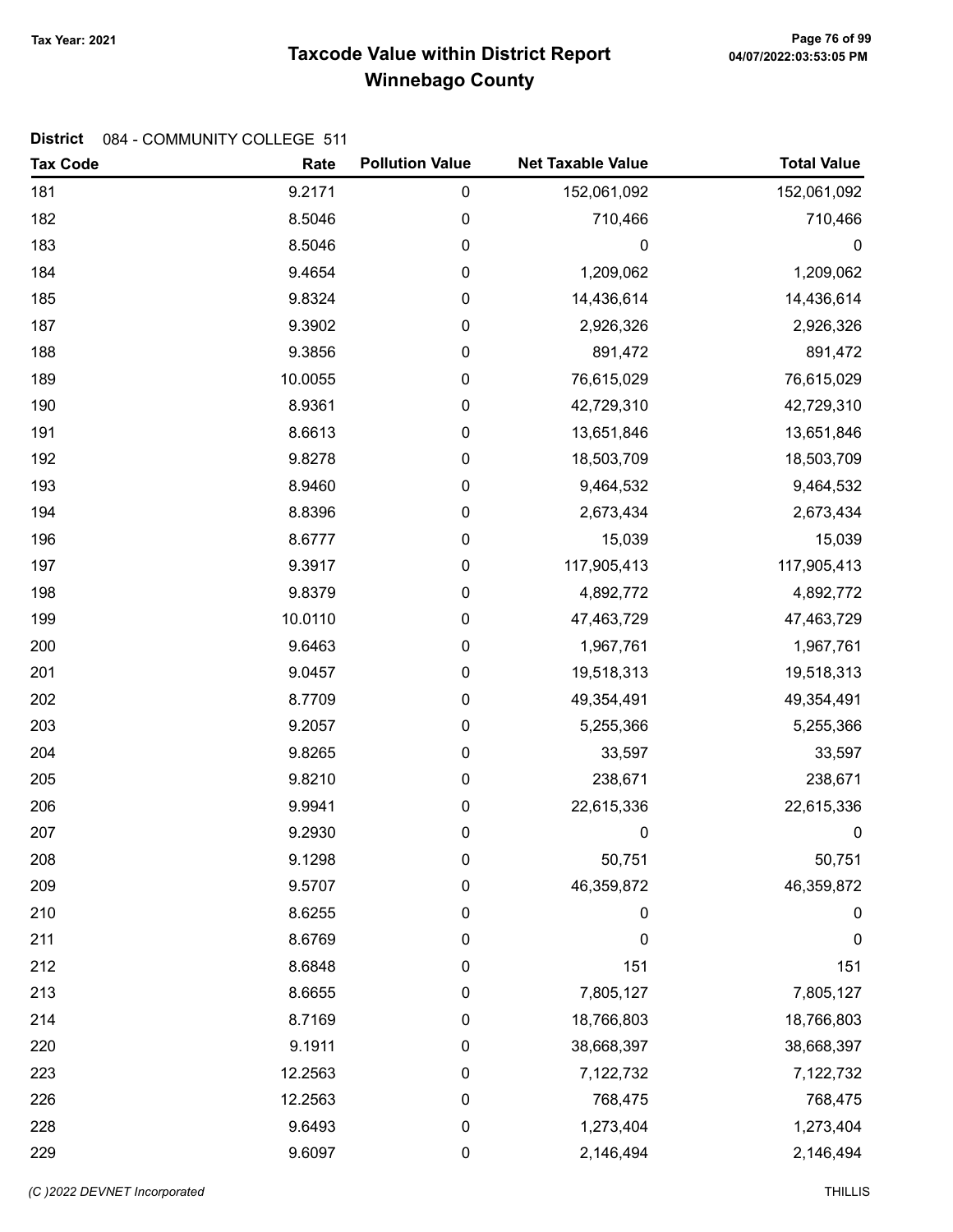# Taxcode Value within District Report Tax Year: 2021 Page 77 of 99 Winnebago County

| <b>Tax Code</b> | Rate    | <b>Pollution Value</b> | <b>Net Taxable Value</b> | <b>Total Value</b> |
|-----------------|---------|------------------------|--------------------------|--------------------|
| 230             | 9.3340  | $\pmb{0}$              | 23,301,715               | 23,301,715         |
| 231             | 9.5157  | $\mathbf 0$            | 135,337                  | 135,337            |
| 232             | 8.4680  | $\mathbf 0$            | 1,027,020                | 1,027,020          |
| 233             | 9.6493  | $\mathbf 0$            | 15,037,917               | 15,037,917         |
| 234             | 9.3736  | $\boldsymbol{0}$       | 299,499                  | 299,499            |
| 246             | 9.2008  | 0                      | 9,698,246                | 9,698,246          |
| 247             | 8.5580  | $\pmb{0}$              | 7,614,717                | 7,614,717          |
| 248             | 9.0756  | 0                      | 78,917                   | 78,917             |
| 254             | 9.2519  | 0                      | 275,389                  | 275,389            |
| 258             | 11.2603 | $\pmb{0}$              | 0                        | $\pmb{0}$          |
| 259             | 10.5328 | $\mathbf 0$            | $\mathbf 0$              | $\mathbf 0$        |
| 260             | 9.2148  | $\boldsymbol{0}$       | 16,387,562               | 16,387,562         |
| 262             | 9.0198  | 0                      | 183,945                  | 183,945            |
| 263             | 8.7695  | $\pmb{0}$              | 211,990                  | 211,990            |
| 265             | 9.2015  | $\mathbf 0$            | 1,085,951                | 1,085,951          |
| 266             | 8.4740  | $\mathbf 0$            | 6,966,161                | 6,966,161          |
| 267             | 8.7562  | $\mathbf 0$            | 1,608,102                | 1,608,102          |
| 268             | 8.0287  | $\mathbf 0$            | 4,069,388                | 4,069,388          |
| 281             | 8.1758  | $\boldsymbol{0}$       | 48,769,310               | 48,769,310         |
| 282             | 8.9033  | 0                      | 207,085                  | 207,085            |
| 283             | 9.3486  | $\pmb{0}$              | 168,792                  | 168,792            |
| 284             | 8.6211  | $\mathbf 0$            | 38,991                   | 38,991             |
| 286             | 8.9320  | $\mathbf 0$            | 30,558,238               | 30,558,238         |
| 290             | 8.9361  | $\boldsymbol{0}$       | 0                        | $\boldsymbol{0}$   |
| 305             | 8.6027  | $\boldsymbol{0}$       | 310,822                  | 310,822            |
| 306             | 9.7886  | $\boldsymbol{0}$       | 443,393                  | 443,393            |
| 308             | 9.3433  | $\boldsymbol{0}$       | 821,486                  | 821,486            |
| 309             | 8.6025  | $\mathbf 0$            | 6,008,496                | 6,008,496          |
| 310             | 9.3435  | 0                      | 8,525,972                | 8,525,972          |
| 311             | 9.7888  | $\boldsymbol{0}$       | 4,416,579                | 4,416,579          |
| 312             | 9.3300  | 0                      | 1,705,529                | 1,705,529          |
| 313             | 9.7209  | $\mathbf 0$            | 1,970,681                | 1,970,681          |
| 314             | 9.4237  | $\mathbf 0$            | 4,836,773                | 4,836,773          |
| 315             | 11.3641 | 0                      | 77,478                   | 77,478             |
| 324             | 9.3186  | $\mathbf 0$            | 2,019,530                | 2,019,530          |
| 325             | 10.1206 | $\mathbf 0$            | 336,086                  | 336,086            |
| 326             | 9.2815  | $\pmb{0}$              | 51,759,645               | 51,759,645         |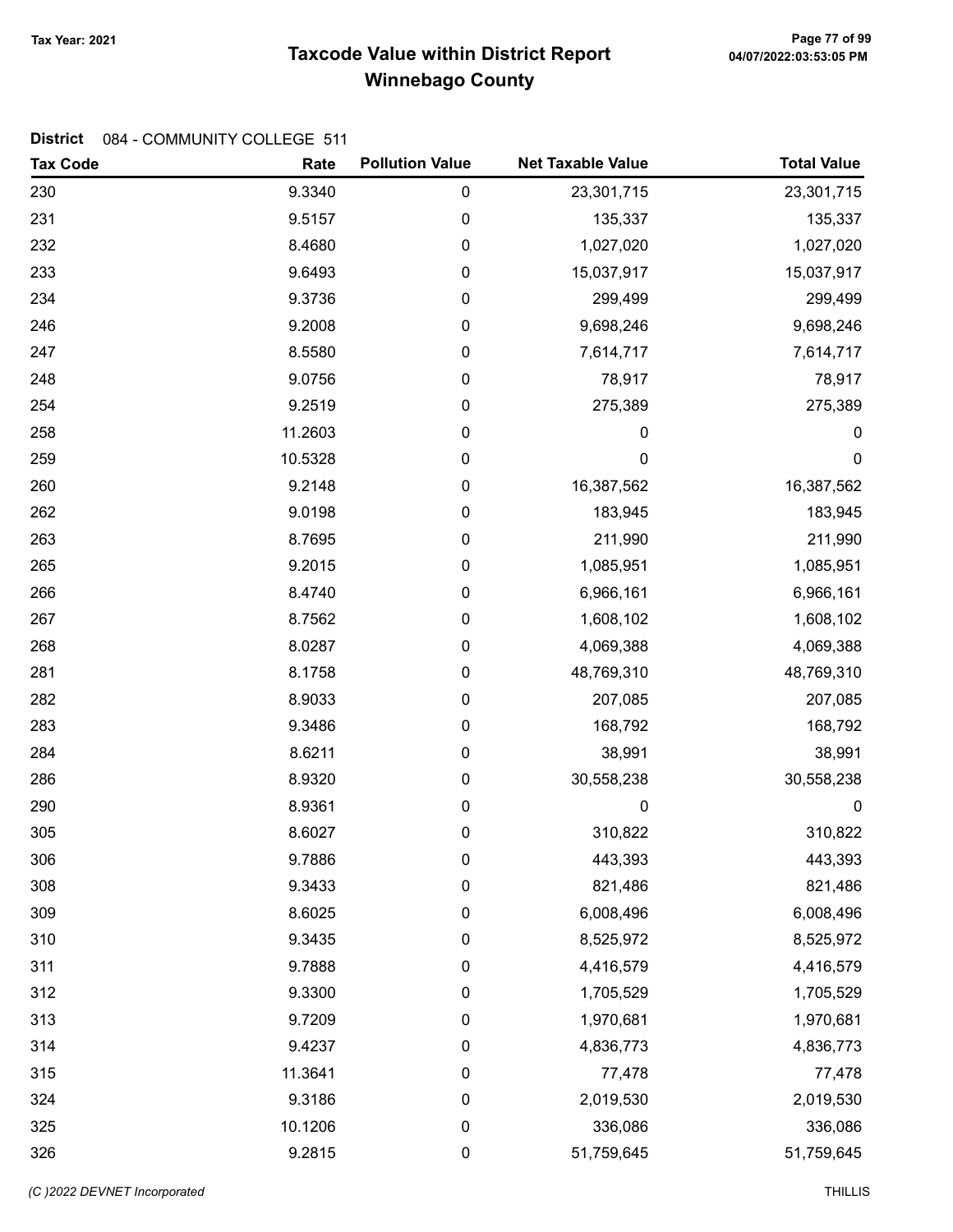# Taxcode Value within District Report Tax Year: 2021 Page 78 of 99 Winnebago County

| <b>Tax Code</b> | Rate    | <b>Pollution Value</b> | <b>Net Taxable Value</b> | <b>Total Value</b> |
|-----------------|---------|------------------------|--------------------------|--------------------|
| 327             | 11.3270 | 0                      | 54,711                   | 54,711             |
| 328             | 10.2937 | 0                      | 54,627,451               | 54,627,451         |
| 329             | 9.4546  | 0                      | 1,959,641                | 1,959,641          |
| 343             | 10.3280 | 0                      | 605,224                  | 605,224            |
| 347             | 8.8978  | 0                      | 304,604                  | 304,604            |
| 348             | 8.9361  | 0                      | 60,862                   | 60,862             |
| 351             | 8.4611  | 0                      | 828,760                  | 828,760            |
| 358             | 8.9430  | 0                      | 0                        | $\boldsymbol{0}$   |
| 359             | 8.9430  | 0                      | 4,055                    | 4,055              |
| 360             | 8.5698  | 0                      | $\mathbf 0$              | $\pmb{0}$          |
| 361             | 11.3679 | 0                      | 4,504                    | 4,504              |
| 362             | 8.3441  | 0                      | 1,138,298                | 1,138,298          |
| 363             | 8.8617  | 0                      | 57,442                   | 57,442             |
| 364             | 8.4847  | 0                      | 281,811                  | 281,811            |
| 365             | 9.1161  | 0                      | 12,197,158               | 12,197,158         |
| 366             | 9.4350  | 0                      | 848,215                  | 848,215            |
| 368             | 8.9430  | 0                      | 0                        | $\pmb{0}$          |
| 369             | 9.1161  | 0                      | 123,018                  | 123,018            |
| 370             | 10.3067 | 0                      | $\mathbf 0$              | $\mathbf 0$        |
| 372             | 10.4798 | 0                      | 4,375,523                | 4,375,523          |
| 373             | 9.1564  | 0                      | 2,163,891                | 2,163,891          |
| 374             | 10.3748 | 0                      | 1,684,891                | 1,684,891          |
| 378             | 10.5479 | 0                      | 52,587,197               | 52,587,197         |
| 379             | 8.9833  | 0                      | 993,249                  | 993,249            |
| 380             | 9.9572  | 0                      | 1,019,910                | 1,019,910          |
| 381             | 12.3532 | 0                      | 7,928,818                | 7,928,818          |
| 382             | 12.1801 | 0                      | 183,084                  | 183,084            |
| 383             | 12.2128 | 0                      | 1,540,747                | 1,540,747          |
| 385             | 10.1303 | 0                      | 1,010,142                | 1,010,142          |
| 386             | 10.5044 | 0                      | 0                        | $\boldsymbol{0}$   |
| 391             | 12.2563 | 0                      | 914,701                  | 914,701            |
| 392             | 12.2563 | 0                      | 23,616,381               | 23,616,381         |
| 393             | 9.3328  | 0                      | 459,482                  | 459,482            |
| 394             | 9.3328  | 0                      | 0                        | 0                  |
| 396             | 9.4350  | 0                      | 0                        | $\pmb{0}$          |
| 397             | 9.0514  | 0                      | 0                        | 0                  |
| 400             | 12.2563 | 0                      | 2,200                    | 2,200              |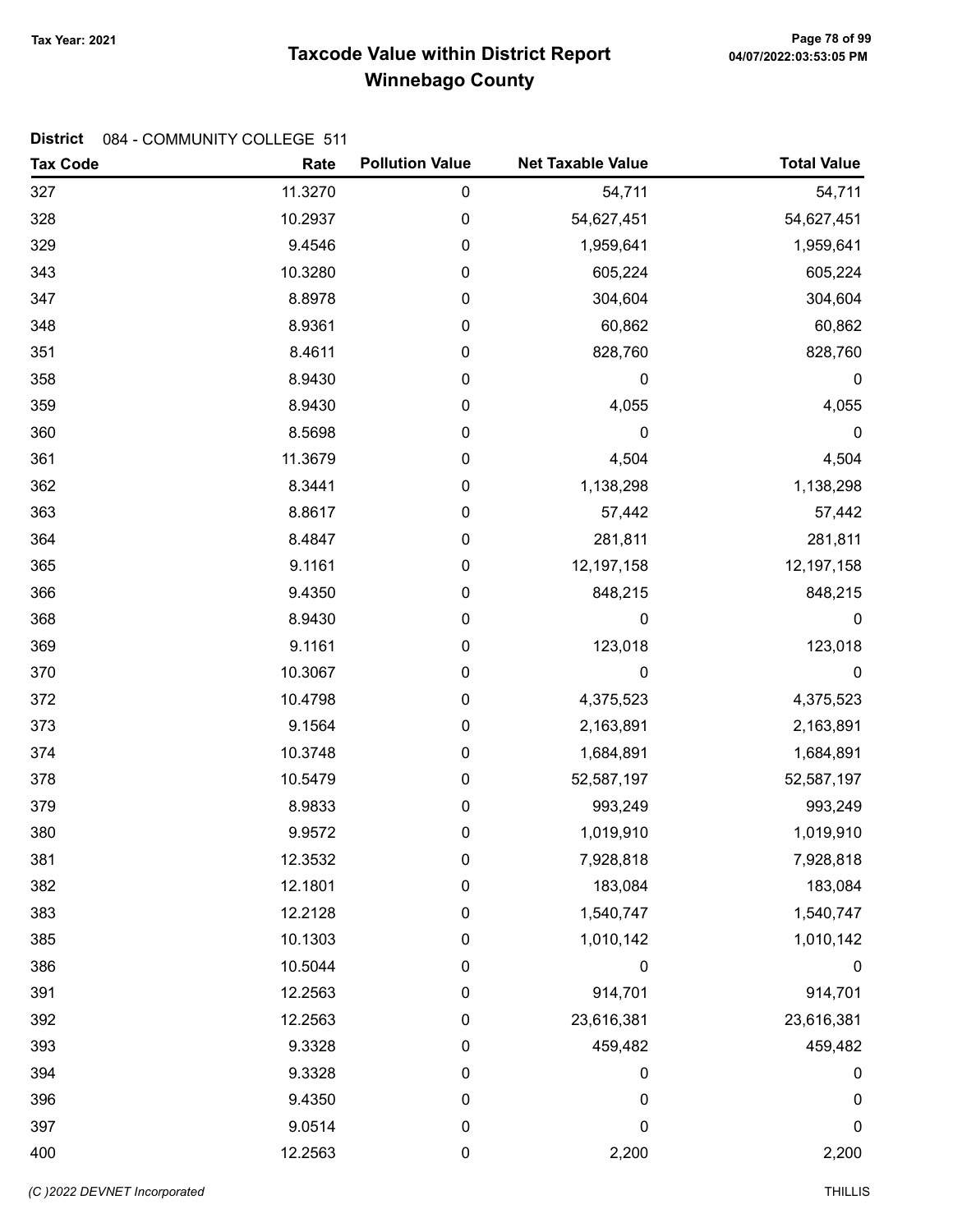# Taxcode Value within District Report Tax Year: 2021 Page 79 of 99 Winnebago County

| <b>Tax Code</b> | Rate    | <b>Pollution Value</b> | <b>Net Taxable Value</b> | <b>Total Value</b> |
|-----------------|---------|------------------------|--------------------------|--------------------|
| 401             | 9.3917  | 0                      | 4,009,467                | 4,009,467          |
| 402             | 9.3917  | 0                      | 535,055                  | 535,055            |
| 403             | 12.2563 | 0                      | 70,087                   | 70,087             |
| 404             | 12.2563 | 0                      | 1,158,343                | 1,158,343          |
| 405             | 12.2563 | 0                      | 1,586,543                | 1,586,543          |
| 406             | 12.2563 | 0                      | 10,548                   | 10,548             |
| 407             | 12.2563 | 0                      | 703,984                  | 703,984            |
| 408             | 12.2563 | 0                      | 281,186                  | 281,186            |
| 409             | 10.0819 | 0                      | 11,680,922               | 11,680,922         |
| 410             | 12.2563 | 0                      | 7,930,819                | 7,930,819          |
| 411             | 12.0832 | 0                      | 507                      | 507                |
| 412             | 12.2563 | 0                      | 101,985                  | 101,985            |
| 413             | 9.5510  | 0                      | 515,299                  | 515,299            |
| 414             | 9.7241  | 0                      | 1,126,975                | 1,126,975          |
| 415             | 8.8978  | 0                      | 1,208,379                | 1,208,379          |
| 416             | 9.4339  | 0                      | 6,280,937                | 6,280,937          |
| 417             | 12.2563 | 0                      | 861,229                  | 861,229            |
| 418             | 12.2563 | 0                      | 5,949,394                | 5,949,394          |
| 419             | 12.2563 | 0                      | 482,327                  | 482,327            |
| 420             | 9.3917  | 0                      | 1,726,858                | 1,726,858          |
| 421             | 12.2563 | 0                      | 15,092,219               | 15,092,219         |
| 422             | 12.2563 | 0                      | 9,682,440                | 9,682,440          |
| 423             | 12.2563 | 0                      | 12,739,182               | 12,739,182         |
| 424             | 12.2563 | 0                      | 8,929,189                | 8,929,189          |
| 425             | 8.9320  | 0                      | 67,034                   | 67,034             |
| 426             | 9.4876  | 0                      | 2,368,152                | 2,368,152          |
| 427             | 9.2219  | 0                      | 10,969                   | 10,969             |
| 428             | 9.3950  | 0                      | 1,889,927                | 1,889,927          |
| 429             | 8.9567  | 0                      | 4,613                    | 4,613              |
| 430             | 9.1298  | 0                      | 148,776                  | 148,776            |
| 433             | 9.7241  | 0                      | 1,486,648                | 1,486,648          |
| 434             | 9.7241  | 0                      | 225,630                  | 225,630            |
| 435             | 9.7241  | 0                      | 6,534,832                | 6,534,832          |
| 436             | 12.2563 | 0                      | 238,617                  | 238,617            |
| 438             | 9.3328  | $\pmb{0}$              | 586,532                  | 586,532            |
| 439             | 9.4009  | 0                      | 485,239                  | 485,239            |
| 440             | 9.5305  | $\pmb{0}$              | 26,485                   | 26,485             |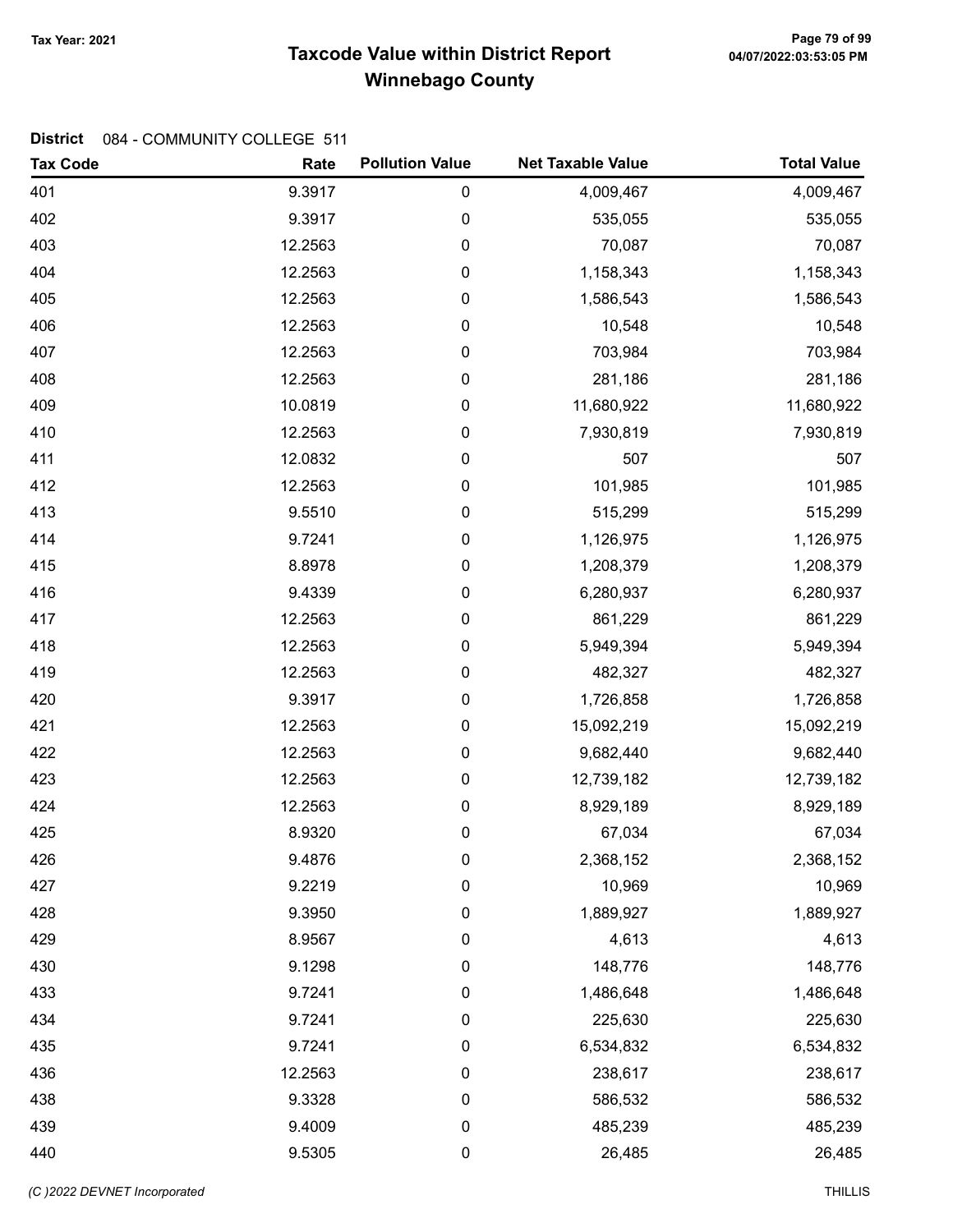# Taxcode Value within District Report Tax Year: 2021 Page 80 of 99 Winnebago County

|  | District 084 - COMMUNITY COLLEGE 511 |  |
|--|--------------------------------------|--|
|--|--------------------------------------|--|

| <b>Tax Code</b> | Rate                          | <b>Pollution Value</b> | <b>Net Taxable Value</b>                                                           | <b>Total Value</b> |
|-----------------|-------------------------------|------------------------|------------------------------------------------------------------------------------|--------------------|
| 441             | 9.3328                        | $\mathbf 0$            | 465,025                                                                            | 465,025            |
| 442             | 9.9893                        | $\mathbf 0$            | 1,036,911                                                                          | 1,036,911          |
| 443             | 8.2480                        | 0                      | 53,848                                                                             | 53,848             |
| 444             | 9.3950                        | 0                      | 14,351                                                                             | 14,351             |
| 447             | 9.8324                        | 0                      | 390,181                                                                            | 390,181            |
| 448             | 9.4876                        | 0                      | 11,686                                                                             | 11,686             |
| 450             | 12.2563                       | 0                      | 219,194                                                                            | 219,194            |
| 451             | 12.2563                       | 0                      | 43,025,487                                                                         | 43,025,487         |
| 452             | 9.3328                        | 0                      | 30,668                                                                             | 30,668             |
| 453             | 11.5610                       | 0                      | 176,597                                                                            | 176,597            |
| 454             | 9.2219                        | 0                      | 30,306                                                                             | 30,306             |
| 455             | 12.2563                       | 0                      | 6,527,617                                                                          | 6,527,617          |
| 456             | 10.0819                       | 0                      | 4,263,480                                                                          | 4,263,480          |
| 457             | 8.8978                        | 0                      | 1,645,701                                                                          | 1,645,701          |
| 458             | 8.9361                        | 0                      | 5,016,413                                                                          | 5,016,413          |
| 460             | 12.2563                       | 0                      | 859,185                                                                            | 859,185            |
|                 |                               |                        | Totals for 084 - COMMUNITY COLLEGE 511                                             | 4,489,971,550      |
|                 |                               |                        | <b>State Railroad</b>                                                              | 12,100,833         |
| <b>District</b> | 085 - COMMUNITY COLLEGE 523   |                        | Grand Totals for 084 - COMMUNITY COLLEGE 511                                       | 4,502,072,383      |
| <b>Tax Code</b> | Rate                          | <b>Pollution Value</b> | <b>Net Taxable Value</b>                                                           | <b>Total Value</b> |
| 122             | 9.5122                        | 0                      | 577,193                                                                            | 577,193            |
| 367             | 9.4167                        | 0                      | 126,516                                                                            | 126,516            |
|                 |                               |                        | <b>Totals for 085 - COMMUNITY COLLEGE 523</b>                                      | 703,709            |
|                 |                               |                        | <b>State Railroad</b>                                                              | 0                  |
|                 |                               |                        | <b>Grand Totals for 085 - COMMUNITY COLLEGE 523</b>                                | 703,709            |
| District        | 088 - NORTH MAIN & AUBURN TIF |                        |                                                                                    |                    |
| <b>Tax Code</b> | Rate                          | <b>Pollution Value</b> | <b>Net Taxable Value</b>                                                           | <b>Total Value</b> |
| 086             | 12.1608                       | $\mathbf 0$            | 272,340                                                                            | 272,340            |
|                 |                               |                        | Totals for 088 - NORTH MAIN & AUBURN TIF                                           | 272,340            |
|                 |                               |                        | <b>State Railroad</b><br><b>Grand Totals for 088 - NORTH MAIN &amp; AUBURN TIF</b> | 0<br>272,340       |
| <b>District</b> | 089 - JACKSON SCHOOL TIF      |                        |                                                                                    |                    |
| <b>Tax Code</b> | Rate                          | <b>Pollution Value</b> | <b>Net Taxable Value</b>                                                           | <b>Total Value</b> |
| 223             | 12.2563                       | 0                      | 369,461                                                                            | 369,461            |
|                 |                               |                        | <b>Totals for 089 - JACKSON SCHOOL TIF</b>                                         | 369,461            |
|                 |                               |                        | <b>State Railroad</b>                                                              | 0                  |
|                 |                               |                        | Grand Totals for 089 - JACKSON SCHOOL TIF                                          | 369,461            |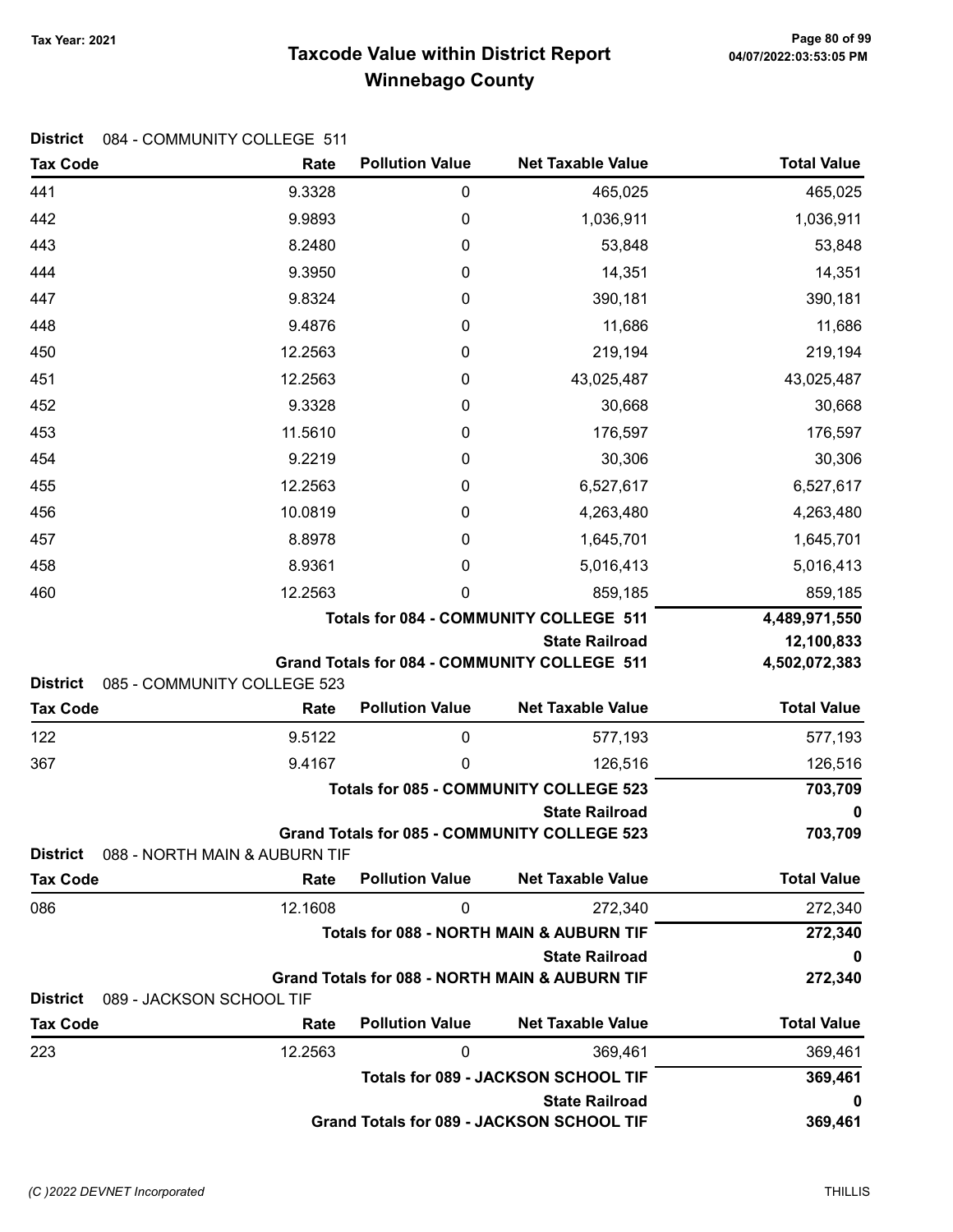| Tax Year: 2021 |  |
|----------------|--|
|----------------|--|

| <b>District</b><br>093 - NORTH MAIN TIF      |                               |                        |                                                  |                    |
|----------------------------------------------|-------------------------------|------------------------|--------------------------------------------------|--------------------|
| <b>Tax Code</b>                              | Rate                          | <b>Pollution Value</b> | <b>Net Taxable Value</b>                         | <b>Total Value</b> |
| 391                                          | 12.2563                       | 0                      | 503,161                                          | 503,161            |
|                                              |                               |                        | <b>Totals for 093 - NORTH MAIN TIF</b>           | 503,161            |
|                                              |                               |                        | <b>State Railroad</b>                            | 0                  |
| <b>District</b><br>094 - GLOBAL TRADE TIF #1 |                               |                        | <b>Grand Totals for 093 - NORTH MAIN TIF</b>     | 503,161            |
| <b>Tax Code</b>                              | Rate                          | <b>Pollution Value</b> | <b>Net Taxable Value</b>                         | <b>Total Value</b> |
| 392                                          | 12.2563                       | 0                      | 12,090,796                                       | 12,090,796         |
|                                              |                               |                        | Totals for 094 - GLOBAL TRADE TIF #1             | 12,090,796         |
|                                              |                               |                        | <b>State Railroad</b>                            | 0                  |
|                                              |                               |                        | Grand Totals for 094 - GLOBAL TRADE TIF #1       | 12,090,796         |
| <b>District</b><br>098 - MACHESNEY PARK TIF  |                               |                        |                                                  |                    |
| <b>Tax Code</b>                              | Rate                          | <b>Pollution Value</b> | <b>Net Taxable Value</b>                         | <b>Total Value</b> |
| 118                                          | 9.7241                        | 0                      | 8,408,044                                        | 8,408,044          |
| 141                                          | 9.5510                        | 0                      | 642,999                                          | 642,999            |
|                                              |                               |                        | <b>Totals for 098 - MACHESNEY PARK TIF</b>       | 9,051,043          |
|                                              |                               |                        | <b>State Railroad</b>                            |                    |
| <b>District</b>                              | 101 - BU/HA/SH MULTI TOWNSHIP |                        | <b>Grand Totals for 098 - MACHESNEY PARK TIF</b> | 9,051,043          |
| <b>Tax Code</b>                              | Rate                          | <b>Pollution Value</b> | <b>Net Taxable Value</b>                         | <b>Total Value</b> |
| 213                                          | 8.6655                        | $\boldsymbol{0}$       | 7,805,127                                        | 7,805,127          |
| 214                                          | 8.7169                        | 0                      | 18,766,803                                       | 18,766,803         |
| 246                                          | 9.2008                        | 0                      | 9,698,246                                        | 9,698,246          |
| 247                                          | 8.5580                        | 0                      | 7,614,717                                        | 7,614,717          |
| 248                                          | 9.0756                        | 0                      | 78,917                                           | 78,917             |
| 254                                          | 9.2519                        | 0                      | 275,389                                          | 275,389            |
| 258                                          | 11.2603                       | 0                      | $\mathbf 0$                                      | 0                  |
| 259                                          | 10.5328                       | 0                      | 0                                                | 0                  |
| 260                                          | 9.2148                        | 0                      | 16,387,562                                       | 16,387,562         |
| 262                                          | 9.0198                        | 0                      | 183,945                                          | 183,945            |
| 263                                          | 8.7695                        | 0                      | 211,990                                          | 211,990            |
| 265                                          | 9.2015                        | 0                      | 1,085,951                                        | 1,085,951          |
| 266                                          | 8.4740                        | 0                      | 6,966,161                                        | 6,966,161          |
| 267                                          | 8.7562                        | 0                      | 1,608,102                                        | 1,608,102          |
| 268                                          | 8.0287                        | 0                      | 4,069,388                                        | 4,069,388          |
|                                              |                               |                        | Totals for 101 - BU/HA/SH MULTI TOWNSHIP         | 74,752,298         |
|                                              |                               |                        | <b>State Railroad</b>                            | O                  |
|                                              |                               |                        | Grand Totals for 101 - BU/HA/SH MULTI TOWNSHIP   | 74,752,298         |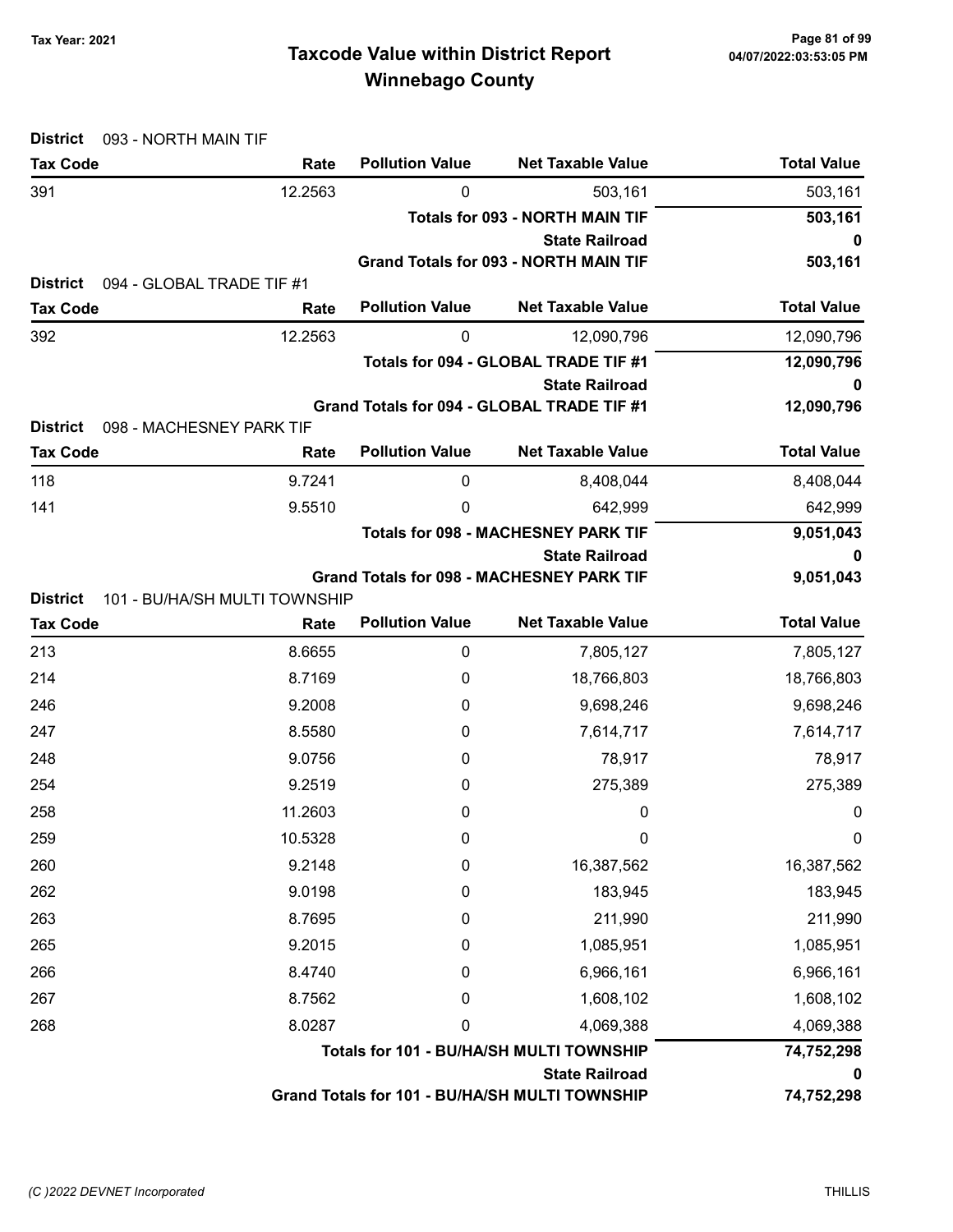# Taxcode Value within District Report Tax Year: 2021 Page 82 of 99 Winnebago County

| <b>District</b> | 102 - DU/LA MULTI TOWNSHIP    |                        |                                                                             |                    |
|-----------------|-------------------------------|------------------------|-----------------------------------------------------------------------------|--------------------|
| <b>Tax Code</b> | Rate                          | <b>Pollution Value</b> | <b>Net Taxable Value</b>                                                    | <b>Total Value</b> |
| 220             | 9.1911                        | 0                      | 38,668,397                                                                  | 38,668,397         |
| 228             | 9.6493                        | 0                      | 1,273,404                                                                   | 1,273,404          |
| 229             | 9.6097                        | 0                      | 2,146,494                                                                   | 2,146,494          |
| 230             | 9.3340                        | 0                      | 23,301,715                                                                  | 23,301,715         |
| 231             | 9.5157                        | 0                      | 135,337                                                                     | 135,337            |
| 232             | 8.4680                        | 0                      | 1,027,020                                                                   | 1,027,020          |
| 233             | 9.6493                        | 0                      | 15,037,917                                                                  | 15,037,917         |
| 234             | 9.3736                        | 0                      | 299,499                                                                     | 299,499            |
|                 |                               |                        | Totals for 102 - DU/LA MULTI TOWNSHIP                                       | 81,889,783         |
| <b>District</b> | 104 - SOUTH ROCKFORD TIF      |                        | <b>State Railroad</b><br><b>Grand Totals for 102 - DU/LA MULTI TOWNSHIP</b> | 0<br>81,889,783    |
| <b>Tax Code</b> | Rate                          | <b>Pollution Value</b> | <b>Net Taxable Value</b>                                                    | <b>Total Value</b> |
| 014             | 12.2563                       | 0                      | 1,157,125                                                                   | 1,157,125          |
|                 |                               |                        | Totals for 104 - SOUTH ROCKFORD TIF                                         | 1,157,125          |
|                 |                               |                        | <b>State Railroad</b>                                                       | 0                  |
| <b>District</b> | 105 - LINCOLNWOOD TIF         |                        | Grand Totals for 104 - SOUTH ROCKFORD TIF                                   | 1,157,125          |
| <b>Tax Code</b> | Rate                          | <b>Pollution Value</b> | <b>Net Taxable Value</b>                                                    | <b>Total Value</b> |
| 047             | 12.2563                       | 0                      | 488,895                                                                     | 488,895            |
|                 |                               |                        | <b>Totals for 105 - LINCOLNWOOD TIF</b>                                     | 488,895            |
|                 |                               |                        | <b>State Railroad</b><br><b>Grand Totals for 105 - LINCOLNWOOD TIF</b>      | 0<br>488,895       |
| <b>District</b> | 106 - DURAND VILLAGE TIF      |                        |                                                                             |                    |
| <b>Tax Code</b> | Rate                          | <b>Pollution Value</b> | <b>Net Taxable Value</b>                                                    | <b>Total Value</b> |
| 228             | 9.6493                        | 0                      | 462,331                                                                     | 462,331            |
|                 |                               |                        | <b>Totals for 106 - DURAND VILLAGE TIF</b>                                  | 462,331            |
|                 |                               |                        | <b>State Railroad</b>                                                       | 0                  |
| <b>District</b> | 107 - SPRINGFIELD CORNERS TIF |                        | <b>Grand Totals for 106 - DURAND VILLAGE TIF</b>                            | 462,331            |
| <b>Tax Code</b> | Rate                          | <b>Pollution Value</b> | <b>Net Taxable Value</b>                                                    | <b>Total Value</b> |
| 048             | 12.2563                       | 0                      | 1,867,700                                                                   | 1,867,700          |
|                 |                               |                        | <b>Totals for 107 - SPRINGFIELD CORNERS TIF</b>                             | 1,867,700          |
|                 |                               |                        | <b>State Railroad</b>                                                       | 0                  |
|                 |                               |                        | <b>Grand Totals for 107 - SPRINGFIELD CORNERS TIF</b>                       | 1,867,700          |
| <b>District</b> | 110 - BURRITT TWSP ROAD       |                        |                                                                             |                    |
| <b>Tax Code</b> | Rate                          | <b>Pollution Value</b> | <b>Net Taxable Value</b>                                                    | <b>Total Value</b> |
| 254             | 9.2519                        | 0                      | 275,389                                                                     | 275,389            |
| 258             | 11.2603                       | 0                      | 0                                                                           | 0                  |
| 259             | 10.5328                       | 0                      | 0                                                                           | 0                  |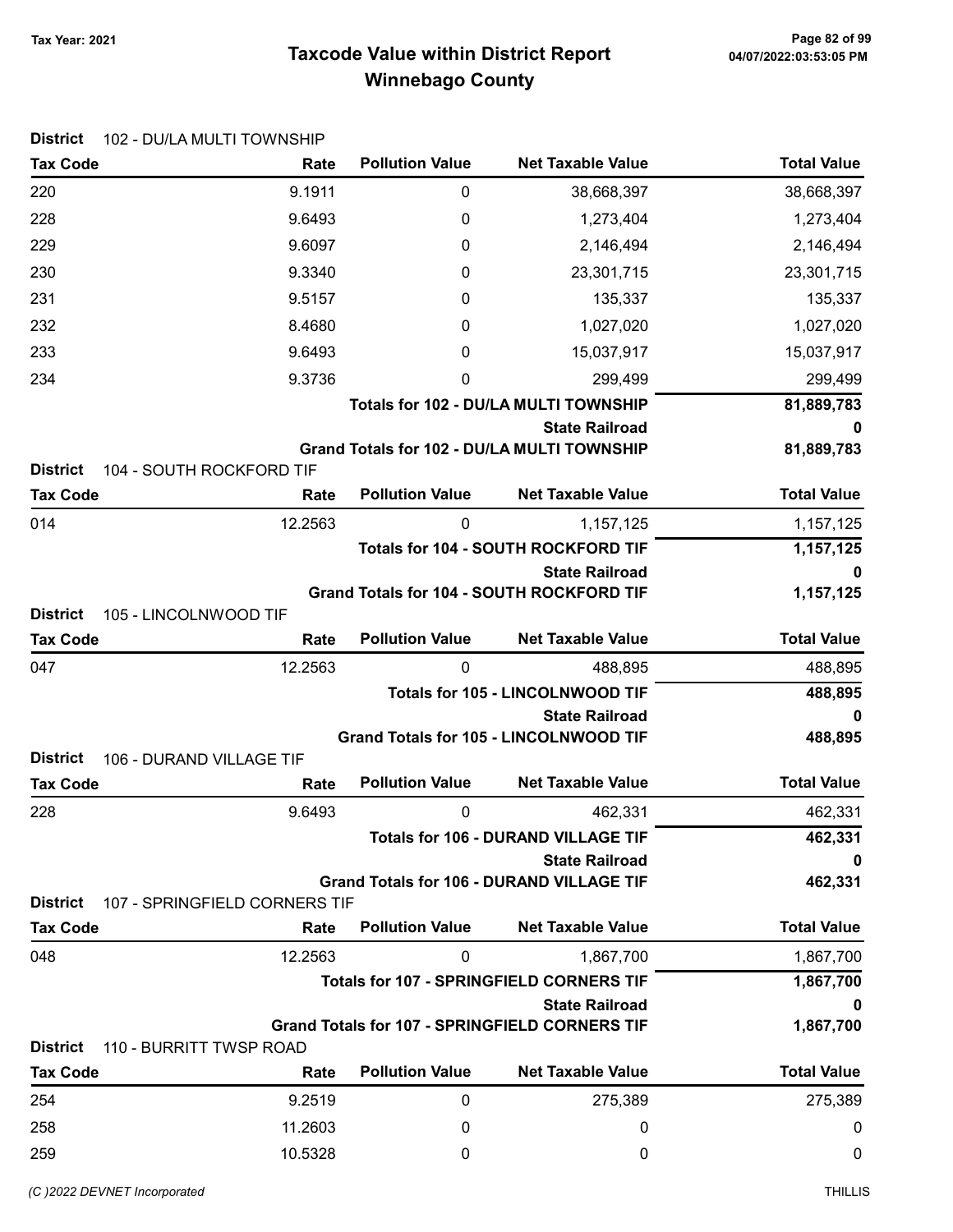| <b>District</b> | 110 - BURRITT TWSP ROAD       |                        |                                                 |                    |
|-----------------|-------------------------------|------------------------|-------------------------------------------------|--------------------|
| <b>Tax Code</b> | Rate                          | <b>Pollution Value</b> | <b>Net Taxable Value</b>                        | <b>Total Value</b> |
| 260             | 9.2148                        | 0                      | 16,387,562                                      | 16,387,562         |
| 262             | 9.0198                        | 0                      | 183,945                                         | 183,945            |
| 263             | 8.7695                        | 0                      | 211,990                                         | 211,990            |
| 265             | 9.2015                        | 0                      | 1,085,951                                       | 1,085,951          |
| 266             | 8.4740                        | $\mathbf 0$            | 6,966,161                                       | 6,966,161          |
| 267             | 8.7562                        | $\mathbf 0$            | 1,608,102                                       | 1,608,102          |
| 268             | 8.0287                        | 0                      | 4,069,388                                       | 4,069,388          |
|                 |                               |                        | <b>Totals for 110 - BURRITT TWSP ROAD</b>       | 30,788,488         |
|                 |                               |                        | <b>State Railroad</b>                           | 0                  |
|                 |                               |                        | <b>Grand Totals for 110 - BURRITT TWSP ROAD</b> | 30,788,488         |
| <b>District</b> | 111 - CHERRY VALLEY TWSP ROAD |                        |                                                 |                    |
| <b>Tax Code</b> | Rate                          | <b>Pollution Value</b> | <b>Net Taxable Value</b>                        | <b>Total Value</b> |
| $\overline{A}$  | $\sim$ 7000                   |                        | 07.000.00F                                      | 07.000.00F         |

| <b>Tax Code</b>                                                         | Rate    | <b>Pollution Value</b> | <b>Net Taxable Value</b>                        | <b>Total Value</b>       |
|-------------------------------------------------------------------------|---------|------------------------|-------------------------------------------------|--------------------------|
| 110                                                                     | 9.7036  | $\boldsymbol{0}$       | 27,062,965                                      | 27,062,965               |
| 111                                                                     | 9.3541  | 0                      | 6,537,334                                       | 6,537,334                |
| 112                                                                     | 11.4120 | 0                      | 2,776,319                                       | 2,776,319                |
| 113                                                                     | 10.6775 | 0                      | 11,138,819                                      | 11,138,819               |
| 114                                                                     | 9.5305  | 0                      | 81,658,352                                      | 81,658,352               |
| 115                                                                     | 9.1810  | 0                      | 6,038,785                                       | 6,038,785                |
| 116                                                                     | 11.2389 | 0                      | 27,216                                          | 27,216                   |
| 119                                                                     | 9.7036  | 0                      | 14,551,904                                      | 14,551,904               |
| 120                                                                     | 9.5305  | 0                      | 4,014,236                                       | 4,014,236                |
| 122                                                                     | 9.5122  | 0                      | 577,193                                         | 577,193                  |
| 124                                                                     | 10.6775 | 0                      | 7,709,121                                       | 7,709,121                |
| 125                                                                     | 10.5044 | 0                      | 136,252                                         | 136,252                  |
| 127                                                                     | 12.3859 | 0                      | 137,690,825                                     | 137,690,825              |
| 128                                                                     | 10.1549 | 0                      | 1,974,503                                       | 1,974,503                |
| 129                                                                     | 10.5044 | 0                      | 15,486,924                                      | 15,486,924               |
| 343                                                                     | 10.3280 | 0                      | 605,224                                         | 605,224                  |
| 366                                                                     | 9.4350  | 0                      | 848,215                                         | 848,215                  |
| 367                                                                     | 9.4167  | 0                      | 126,516                                         | 126,516                  |
| 383                                                                     | 12.2128 | 0                      | 1,540,747                                       | 1,540,747                |
| 386                                                                     | 10.5044 | 0                      | 0                                               | 0                        |
| 396                                                                     | 9.4350  | 0                      | 0                                               | 0                        |
| 440                                                                     | 9.5305  | 0                      | 26,485                                          | 26,485                   |
|                                                                         |         |                        | <b>Totals for 111 - CHERRY VALLEY TWSP ROAD</b> | 320,527,935              |
| <b>State Railroad</b><br>Grand Totals for 111 - CHERRY VALLEY TWSP ROAD |         |                        |                                                 | 1,802,318<br>322,330,253 |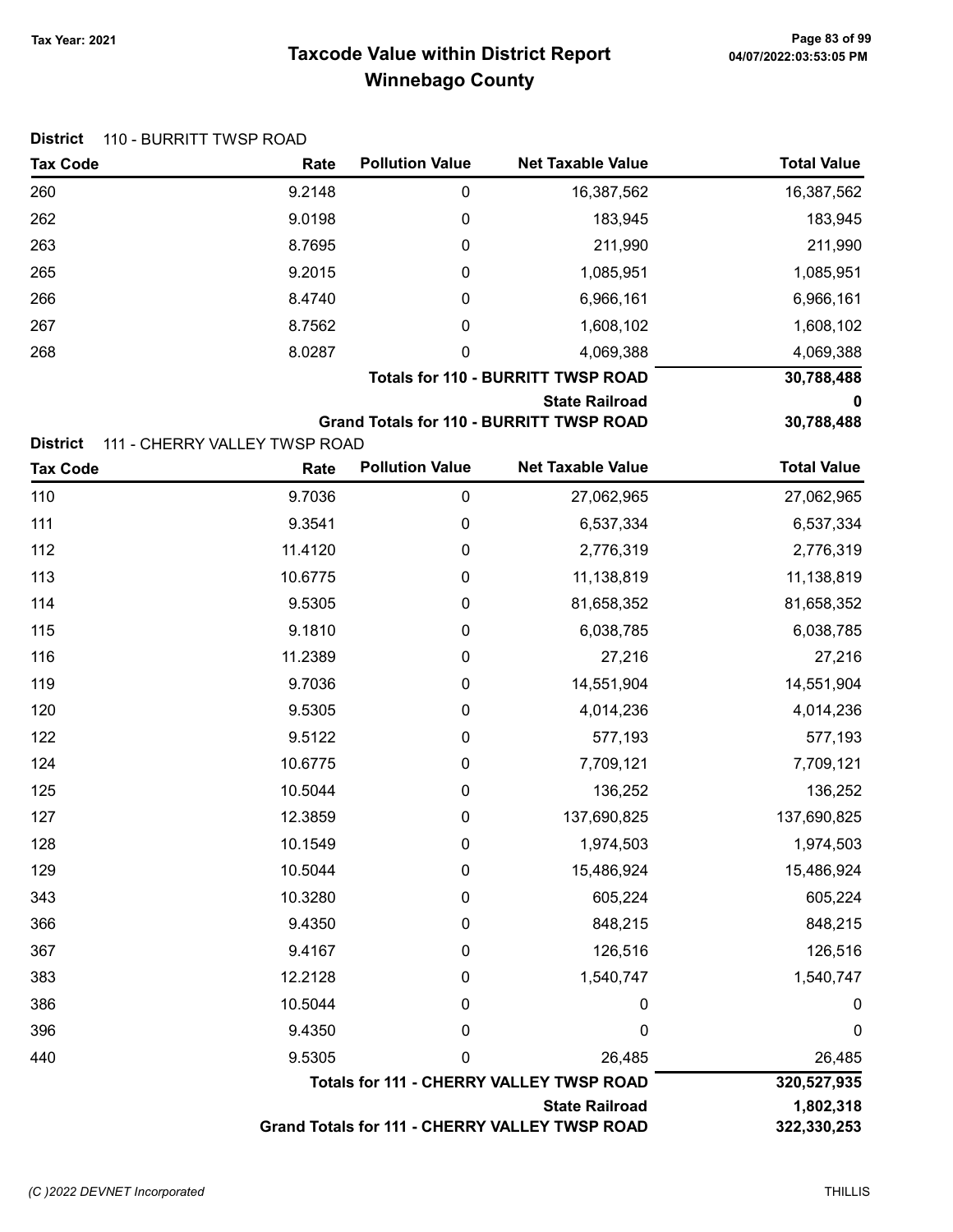| <b>Tax Code</b> | Rate   | <b>Pollution Value</b> | <b>Net Taxable Value</b>                 | <b>Total Value</b> |
|-----------------|--------|------------------------|------------------------------------------|--------------------|
| 228             | 9.6493 | 0                      | 1,273,404                                | 1,273,404          |
| 229             | 9.6097 | 0                      | 2,146,494                                | 2,146,494          |
| 230             | 9.3340 | 0                      | 23,301,715                               | 23,301,715         |
| 231             | 9.5157 | 0                      | 135,337                                  | 135,337            |
| 232             | 8.4680 | 0                      | 1,027,020                                | 1,027,020          |
| 233             | 9.6493 | 0                      | 15,037,917                               | 15,037,917         |
| 234             | 9.3736 | 0                      | 299,499                                  | 299,499            |
|                 |        |                        | <b>Totals for 112 - DURAND TWSP ROAD</b> | 43,221,386         |

#### State Railroad 0

Grand Totals for 112 - DURAND TWSP ROAD 43,221,386

District 113 - HARLEM TWSP ROAD

| <b>Tax Code</b>              | Rate    | <b>Pollution Value</b> | <b>Net Taxable Value</b> | <b>Total Value</b> |
|------------------------------|---------|------------------------|--------------------------|--------------------|
| 006                          | 9.9893  | $\pmb{0}$              | 148,597,669              | 148,597,669        |
| 007                          | 9.8162  | $\pmb{0}$              | 5,854,176                | 5,854,176          |
| 012                          | 8.2480  | 0                      | 201,386                  | 201,386            |
| 019                          | 9.5385  | 0                      | $\mathbf 0$              | $\boldsymbol{0}$   |
| 020                          | 9.2219  | $\pmb{0}$              | 26,325                   | 26,325             |
| 026                          | 9.3950  | $\pmb{0}$              | 36,305,876               | 36,305,876         |
| 042                          | 9.8135  | 0                      | 3,695,131                | 3,695,131          |
| 045                          | 8.4211  | 0                      | 356,847                  | 356,847            |
| 049                          | 10.3394 | 0                      | 24,781,177               | 24,781,177         |
| 078                          | 9.1173  | 0                      | 328,714                  | 328,714            |
| 108                          | 8.9567  | 0                      | 54,982                   | 54,982             |
| 109                          | 9.1298  | 0                      | 36,369,674               | 36,369,674         |
| 118                          | 9.7241  | 0                      | 366,998                  | 366,998            |
| 130                          | 9.5720  | 0                      | 4,490,226                | 4,490,226          |
| 133                          | 9.7241  | 0                      | 118,356,697              | 118,356,697        |
| 134                          | 8.8423  | 0                      | 13,078                   | 13,078             |
| 135                          | 8.9567  | 0                      | 8,061,109                | 8,061,109          |
| 136                          | 9.1658  | 0                      | 30,162,987               | 30,162,987         |
| 137                          | 9.5510  | 0                      | 55,881,059               | 55,881,059         |
| 138                          | 9.7811  | 0                      | 31,856                   | 31,856             |
| 139                          | 9.2608  | $\pmb{0}$              | 8,628,714                | 8,628,714          |
| 140                          | 8.3888  | 0                      | 59,035                   | 59,035             |
| 141                          | 9.5510  | 0                      | 223,002                  | 223,002            |
| 142                          | 10.2347 | $\pmb{0}$              | 4,504                    | 4,504              |
| 143                          | 9.0154  | 0                      | 3,254,789                | 3,254,789          |
| 144                          | 9.4339  | 0                      | 122,029,670              | 122,029,670        |
| (C) 2022 DEVNET Incorporated |         |                        |                          | <b>THILLIS</b>     |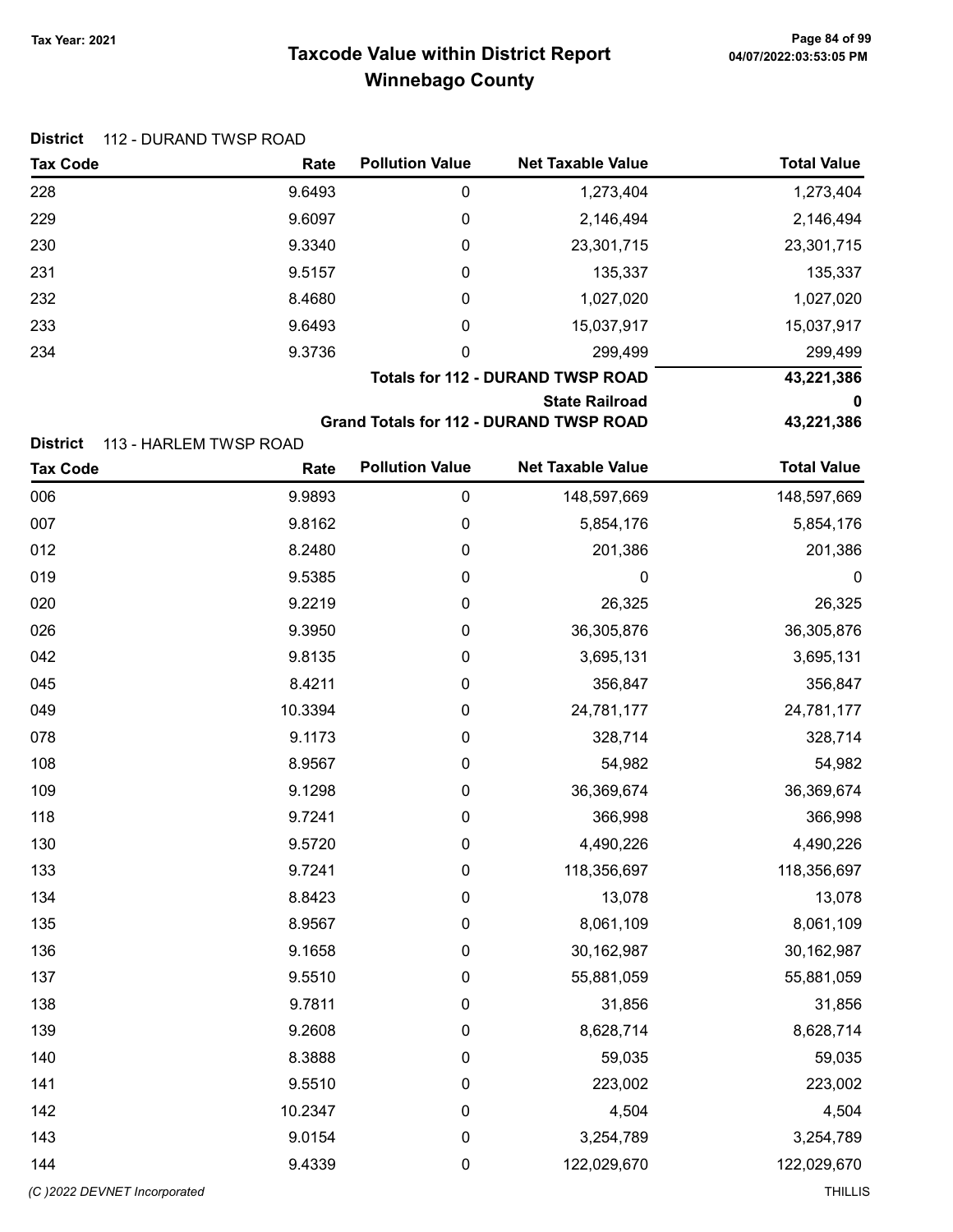# Taxcode Value within District Report Tax Year: 2021 Page 85 of 99 Winnebago County

### District 113 - HARLEM TWSP ROAD

| <b>Tax Code</b> | Rate                     | <b>Pollution Value</b> | <b>Net Taxable Value</b>                         | <b>Total Value</b> |
|-----------------|--------------------------|------------------------|--------------------------------------------------|--------------------|
| 145             | 8.6665                   | $\pmb{0}$              | 5,047,840                                        | 5,047,840          |
| 147             | 10.4078                  | 0                      | 74,541                                           | 74,541             |
| 149             | 10.1663                  | 0                      | 34,557,667                                       | 34,557,667         |
| 151             | 10.6980                  | 0                      | 888                                              | 888                |
| 152             | 10.6980                  | 0                      | 4,906,042                                        | 4,906,042          |
| 153             | 9.7241                   | $\pmb{0}$              | 790,328                                          | 790,328            |
| 158             | 10.4078                  | 0                      | 6,814,716                                        | 6,814,716          |
| 159             | 9.6404                   | 0                      | 269,903                                          | 269,903            |
| 160             | 9.4339                   | $\pmb{0}$              | 536,480                                          | 536,480            |
| 163             | 9.5510                   | $\pmb{0}$              | 2,012,783                                        | 2,012,783          |
| 164             | 9.2608                   | 0                      | 98,049                                           | 98,049             |
| 194             | 8.8396                   | 0                      | 2,673,434                                        | 2,673,434          |
| 208             | 9.1298                   | $\pmb{0}$              | 50,751                                           | 50,751             |
| 413             | 9.5510                   | 0                      | 515,299                                          | 515,299            |
| 414             | 9.7241                   | 0                      | 1,126,975                                        | 1,126,975          |
| 416             | 9.4339                   | 0                      | 6,280,937                                        | 6,280,937          |
| 427             | 9.2219                   | $\pmb{0}$              | 10,969                                           | 10,969             |
| 428             | 9.3950                   | 0                      | 1,889,927                                        | 1,889,927          |
| 429             | 8.9567                   | $\pmb{0}$              | 4,613                                            | 4,613              |
| 430             | 9.1298                   | $\pmb{0}$              | 148,776                                          | 148,776            |
| 433             | 9.7241                   | 0                      | 1,486,648                                        | 1,486,648          |
| 434             | 9.7241                   | 0                      | 225,630                                          | 225,630            |
| 435             | 9.7241                   | $\pmb{0}$              | 6,534,832                                        | 6,534,832          |
| 442             | 9.9893                   | $\pmb{0}$              | 1,036,911                                        | 1,036,911          |
| 443             | 8.2480                   | 0                      | 53,848                                           | 53,848             |
| 444             | 9.3950                   | 0                      | 14,351                                           | 14,351             |
| 454             | 9.2219                   | 0                      | 30,306                                           | 30,306             |
|                 |                          |                        | <b>Totals for 113 - HARLEM TWSP ROAD</b>         | 685,329,125        |
|                 |                          |                        | <b>State Railroad</b>                            | 0                  |
| <b>District</b> | 114 - HARRISON TWSP ROAD |                        | <b>Grand Totals for 113 - HARLEM TWSP ROAD</b>   | 685,329,125        |
| <b>Tax Code</b> | Rate                     | <b>Pollution Value</b> | <b>Net Taxable Value</b>                         | <b>Total Value</b> |
| 246             | 9.2008                   | 0                      | 9,698,246                                        | 9,698,246          |
| 247             | 8.5580                   | 0                      | 7,614,717                                        | 7,614,717          |
| 248             | 9.0756                   | 0                      | 78,917                                           | 78,917             |
|                 |                          |                        | <b>Totals for 114 - HARRISON TWSP ROAD</b>       | 17,391,880         |
|                 |                          |                        | <b>State Railroad</b>                            | 0                  |
|                 |                          |                        | <b>Grand Totals for 114 - HARRISON TWSP ROAD</b> | 17,391,880         |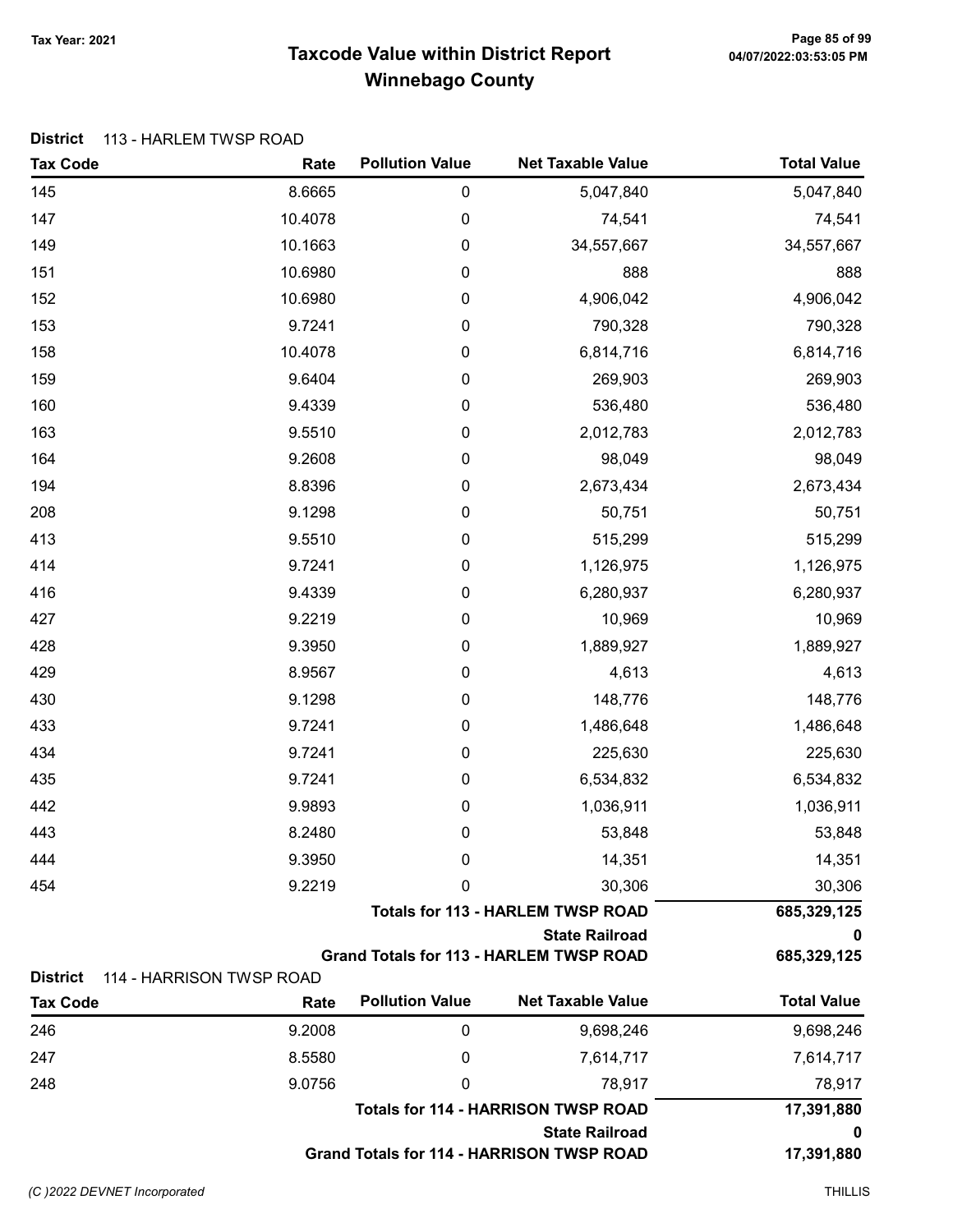# Taxcode Value within District Report Tax Year: 2021 Page 86 of 99 Winnebago County

| <b>District</b> | 115 - LAONA TWSP ROAD |                        |                                         |                    |
|-----------------|-----------------------|------------------------|-----------------------------------------|--------------------|
| <b>Tax Code</b> | Rate                  | <b>Pollution Value</b> | <b>Net Taxable Value</b>                | <b>Total Value</b> |
| 212             | 8.6848                | 0                      | 151                                     | 151                |
| 220             | 9.1911                | 0                      | 38,668,397                              | 38,668,397         |
|                 |                       |                        | <b>Totals for 115 - LAONA TWSP ROAD</b> | 38,668,548         |
|                 |                       |                        | <b>State Railroad</b>                   | 0                  |
| <b>District</b> | 116 - OWEN TWSP ROAD  |                        | Grand Totals for 115 - LAONA TWSP ROAD  | 38,668,548         |
| <b>Tax Code</b> | Rate                  | <b>Pollution Value</b> | <b>Net Taxable Value</b>                | <b>Total Value</b> |
| 046             | 12.0732               | 0                      | 36,405                                  | 36,405             |
| 146             | 12.3418               | 0                      | 18,997,285                              | 18,997,285         |
| 148             | 8.7429                | 0                      | 1,023                                   | 1,023              |
| 150             | 9.6392                | 0                      | 116,906                                 | 116,906            |
| 154             | 12.1687               | 0                      | 121,018                                 | 121,018            |
| 155             | 8.8059                | 0                      | 8,763,244                               | 8,763,244          |
| 156             | 8.6653                | 0                      | 19,820,245                              | 19,820,245         |
| 157             | 11.1948               | 0                      | 91,655                                  | 91,655             |
| 161             | 8.4396                | 0                      | 137,589                                 | 137,589            |
| 162             | 8.9572                | 0                      | 571,072                                 | 571,072            |
| 165             | 8.5802                | 0                      | 16,283,767                              | 16,283,767         |
| 167             | 8.5698                | 0                      | 6,001,379                               | 6,001,379          |
| 168             | 8.5802                | 0                      | 0                                       | 0                  |
| 169             | 8.9430                | 0                      | 8,660,569                               | 8,660,569          |
| 170             | 8.8384                | 0                      | 120,912                                 | 120,912            |
| 171             | 9.8123                | 0                      | 153,924                                 | 153,924            |
| 172             | 12.2463               | 0                      | 248,799                                 | 248,799            |
| 200             | 9.6463                | 0                      | 1,967,761                               | 1,967,761          |
| 358             | 8.9430                | $\boldsymbol{0}$       | 0                                       | $\boldsymbol{0}$   |
| 359             | 8.9430                | $\boldsymbol{0}$       | 4,055                                   | 4,055              |
| 360             | 8.5698                | $\boldsymbol{0}$       | 0                                       | 0                  |
| 361             | 11.3679               | 0                      | 4,504                                   | 4,504              |
| 362             | 8.3441                | 0                      | 1,138,298                               | 1,138,298          |
| 363             | 8.8617                | 0                      | 57,442                                  | 57,442             |
| 364             | 8.4847                | 0                      | 281,811                                 | 281,811            |
| 365             | 9.1161                | 0                      | 12,197,158                              | 12,197,158         |
| 368             | 8.9430                | 0                      | 0                                       | $\boldsymbol{0}$   |
| 369             | 9.1161                | 0                      | 123,018                                 | 123,018            |
|                 |                       |                        | <b>Totals for 116 - OWEN TWSP ROAD</b>  | 95,899,839         |
|                 |                       |                        | <b>State Railroad</b>                   | 673,332            |
|                 |                       |                        | Grand Totals for 116 - OWEN TWSP ROAD   | 96,573,171         |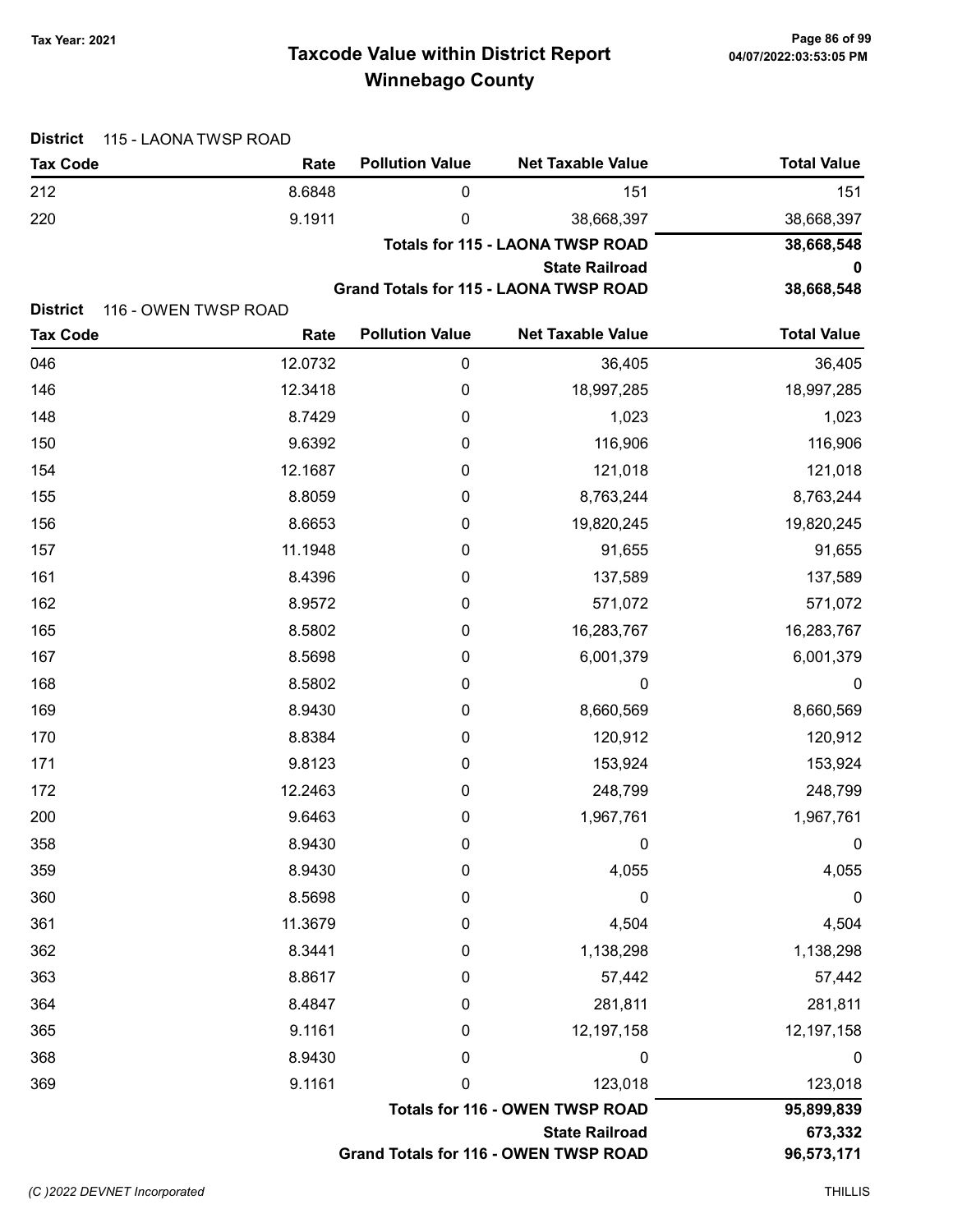# Taxcode Value within District Report Tax Year: 2021 Page 87 of 99 Winnebago County

| <b>District</b> | 117 - PECATONICA TWSP ROAD |                        |                                                    |                    |
|-----------------|----------------------------|------------------------|----------------------------------------------------|--------------------|
| <b>Tax Code</b> | Rate                       | <b>Pollution Value</b> | <b>Net Taxable Value</b>                           | <b>Total Value</b> |
| 281             | 8.1758                     | $\pmb{0}$              | 48,769,310                                         | 48,769,310         |
| 282             | 8.9033                     | 0                      | 207,085                                            | 207,085            |
| 283             | 9.3486                     | 0                      | 168,792                                            | 168,792            |
| 284             | 8.6211                     | 0                      | 38,991                                             | 38,991             |
| 286             | 8.9320                     | 0                      | 30,558,238                                         | 30,558,238         |
| 425             | 8.9320                     | 0                      | 67,034                                             | 67,034             |
|                 |                            |                        | <b>Totals for 117 - PECATONICA TWSP ROAD</b>       | 79,809,450         |
|                 |                            |                        | <b>State Railroad</b>                              | 0                  |
| <b>District</b> | 118 - ROCKFORD TWSP ROAD   |                        | <b>Grand Totals for 117 - PECATONICA TWSP ROAD</b> | 79,809,450         |
| <b>Tax Code</b> | Rate                       | <b>Pollution Value</b> | <b>Net Taxable Value</b>                           | <b>Total Value</b> |
| 001             | 12.2563                    | $\pmb{0}$              | 1,415,156,299                                      | 1,415,156,299      |
| 002             | 10.0819                    | 0                      | 116,985,736                                        | 116,985,736        |
| 003             | 10.3748                    | 0                      | 30,393,220                                         | 30,393,220         |
| 005             | 10.0253                    | 0                      | 12,259,711                                         | 12,259,711         |
| 008             | 9.4876                     | 0                      | 61,925,180                                         | 61,925,180         |
| 010             | 10.5004                    | 0                      | 3,414,800                                          | 3,414,800          |
| 013             | 9.6284                     | 0                      | 25,089,699                                         | 25,089,699         |
| 014             | 12.2563                    | 0                      | 876,211                                            | 876,211            |
| 016             | 9.2099                     | 0                      | 0                                                  | $\boldsymbol{0}$   |
| 017             | 10.5479                    | 0                      | 26,356,781                                         | 26,356,781         |
| 018             | 10.1984                    | 0                      | 58,107,796                                         | 58,107,796         |
| 021             | 12.8506                    | 0                      | 19,491,167                                         | 19,491,167         |
| 030             | 9.2099                     | $\boldsymbol{0}$       | 414,534                                            | 414,534            |
| 031             | 9.4553                     | 0                      | 5,224,067                                          | 5,224,067          |
| 035             | 9.9088                     | $\boldsymbol{0}$       | 837,690                                            | 837,690            |
| 036             | 12.0832                    | $\boldsymbol{0}$       | 14,533,462                                         | 14,533,462         |
| 040             | 9.7330                     | $\pmb{0}$              | 64,980                                             | 64,980             |
| 044             | 9.3145                     | $\pmb{0}$              | 53,925                                             | 53,925             |
| 047             | 12.2563                    | $\pmb{0}$              | 3,861                                              | 3,861              |
| 048             | 12.2563                    | $\pmb{0}$              | 65,420                                             | 65,420             |
| 050             | 9.7268                     | $\pmb{0}$              | 6,928,985                                          | 6,928,985          |
| 051             | 9.5537                     | $\boldsymbol{0}$       | 10,451,178                                         | 10,451,178         |
| 052             | 9.8456                     | $\mathbf 0$            | 449,945                                            | 449,945            |
| 053             | 10.1303                    | $\pmb{0}$              | 2,010,368                                          | 2,010,368          |
| 057             | 9.7157                     | $\pmb{0}$              | 10,752,010                                         | 10,752,010         |
| 058             | 9.5426                     | $\pmb{0}$              | 1,801,748                                          | 1,801,748          |
| 059             | 9.7283                     | 0                      | 1,660,979                                          | 1,660,979          |
|                 |                            |                        |                                                    |                    |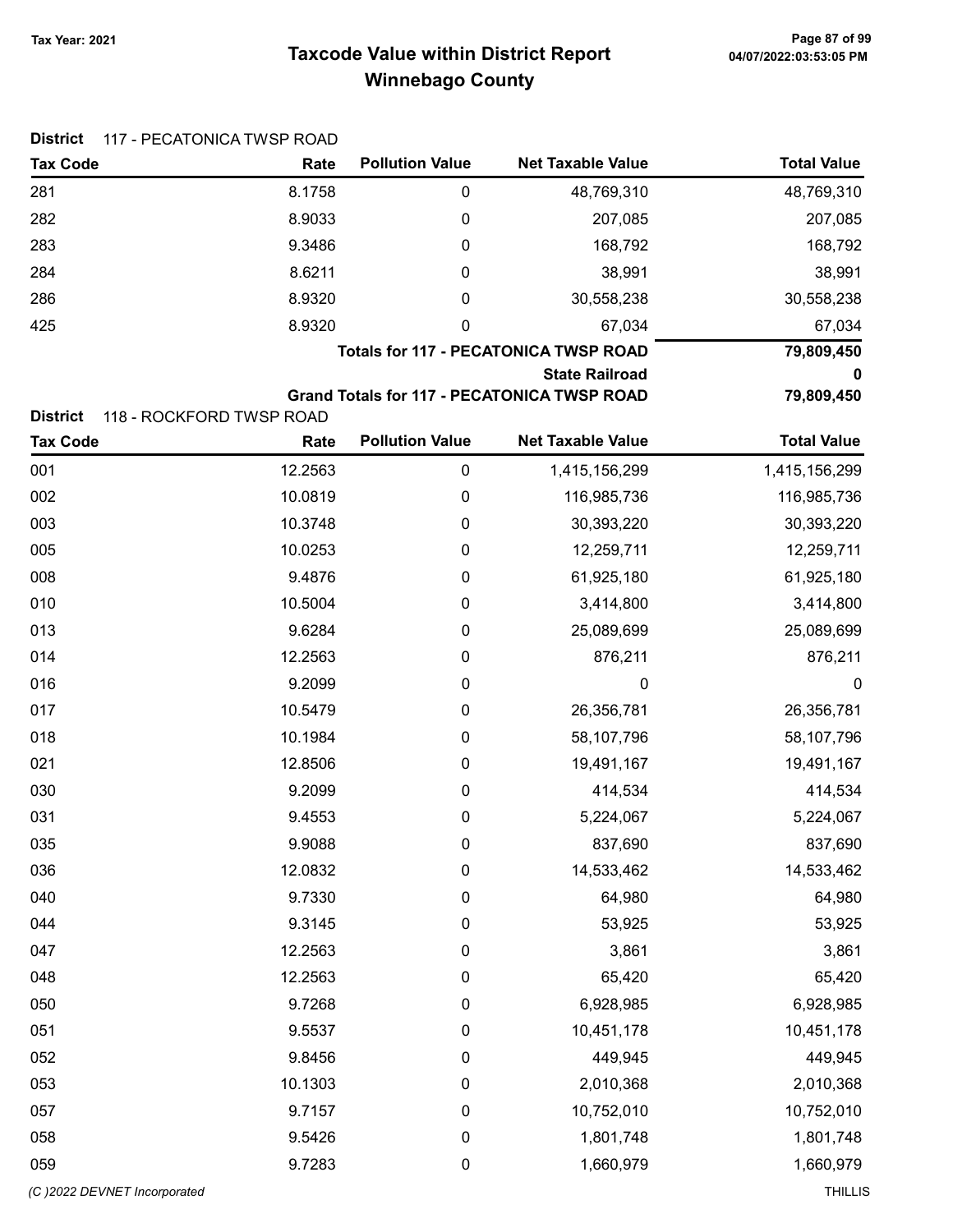# Taxcode Value within District Report Tax Year: 2021 Page 88 of 99 Winnebago County

### District 118 - ROCKFORD TWSP ROAD

| <b>Tax Code</b> | Rate    | <b>Pollution Value</b> | <b>Net Taxable Value</b> | <b>Total Value</b> |
|-----------------|---------|------------------------|--------------------------|--------------------|
| 060             | 9.5797  | $\pmb{0}$              | 1,808,731                | 1,808,731          |
| 061             | 9.9061  | $\mathbf 0$            | 3,264,894                | 3,264,894          |
| 062             | 9.7528  | 0                      | 7,917,934                | 7,917,934          |
| 063             | 9.8345  | 0                      | 2,234,242                | 2,234,242          |
| 064             | 9.8867  | 0                      | 15,498,124               | 15,498,124         |
| 066             | 10.0598 | 0                      | 13,794,975               | 13,794,975         |
| 069             | 10.3517 | 0                      | 7,359,509                | 7,359,509          |
| 070             | 9.4876  | 0                      | 2,094,872                | 2,094,872          |
| 071             | 10.1786 | 0                      | 11,931,734               | 11,931,734         |
| 072             | 9.4009  | 0                      | 51,753                   | 51,753             |
| 073             | 9.8716  | 0                      | 46,444                   | 46,444             |
| 076             | 9.3145  | 0                      | 1,001,877                | 1,001,877          |
| 077             | 9.2099  | 0                      | 159,622                  | 159,622            |
| 083             | 9.7157  | 0                      | 673,733                  | 673,733            |
| 084             | 9.1005  | 0                      | 593,720                  | 593,720            |
| 085             | 12.2563 | 0                      | 9,412,827                | 9,412,827          |
| 086             | 12.1608 | 0                      | 1,270,696                | 1,270,696          |
| 090             | 8.9920  | 0                      | 7,739                    | 7,739              |
| 091             | 8.4698  | 0                      | 10,514,285               | 10,514,285         |
| 092             | 8.9833  | 0                      | 5,087,036                | 5,087,036          |
| 093             | 8.4611  | 0                      | 1,479,699                | 1,479,699          |
| 095             | 9.3328  | 0                      | 4,996,143                | 4,996,143          |
| 096             | 10.3067 | 0                      | 8,960,972                | 8,960,972          |
| 099             | 9.9572  | 0                      | 5,834,011                | 5,834,011          |
| 104             | 9.2736  | 0                      | 2,389,933                | 2,389,933          |
| 117             | 12.2563 | 0                      | 11,628,297               | 11,628,297         |
| 123             | 11.2824 | 0                      | 747,364                  | 747,364            |
| 126             | 12.2563 | $\boldsymbol{0}$       | 1,895,242                | 1,895,242          |
| 131             | 11.1093 | 0                      | 4,261                    | 4,261              |
| 223             | 12.2563 | 0                      | 7,122,732                | 7,122,732          |
| 226             | 12.2563 | 0                      | 768,475                  | 768,475            |
| 351             | 8.4611  | 0                      | 828,760                  | 828,760            |
| 370             | 10.3067 | $\boldsymbol{0}$       | 0                        | $\boldsymbol{0}$   |
| 372             | 10.4798 | 0                      | 4,375,523                | 4,375,523          |
| 373             | 9.1564  | $\boldsymbol{0}$       | 2,163,891                | 2,163,891          |
| 374             | 10.3748 | $\boldsymbol{0}$       | 1,684,891                | 1,684,891          |
| 378             | 10.5479 | $\pmb{0}$              | 52,587,197               | 52,587,197         |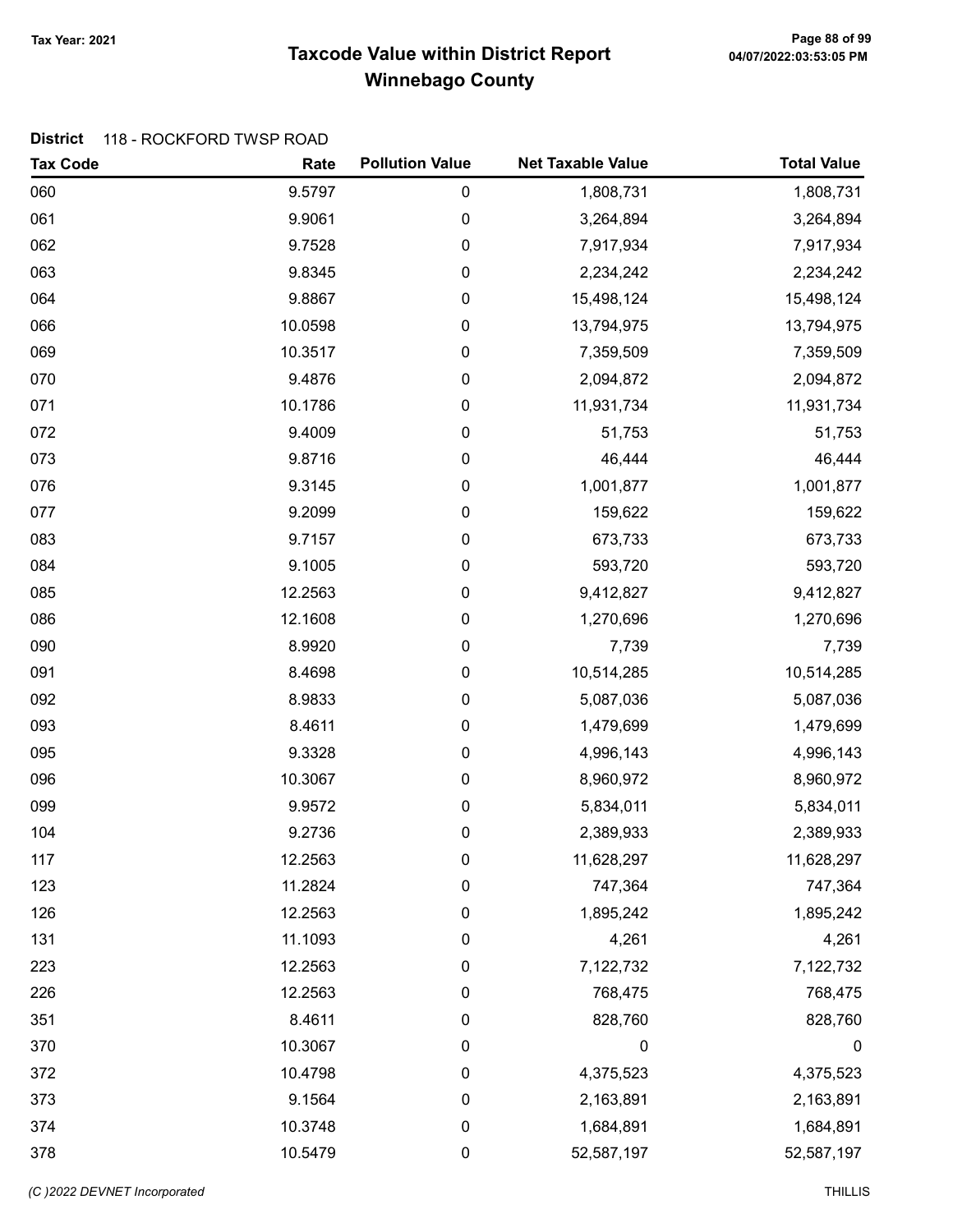# Taxcode Value within District Report Tax Year: 2021 Page 89 of 99 Winnebago County

### District 118 - ROCKFORD TWSP ROAD

| <b>Tax Code</b> | Rate    | <b>Pollution Value</b> | <b>Net Taxable Value</b> | <b>Total Value</b> |
|-----------------|---------|------------------------|--------------------------|--------------------|
| 379             | 8.9833  | $\boldsymbol{0}$       | 993,249                  | 993,249            |
| 380             | 9.9572  | $\boldsymbol{0}$       | 1,019,910                | 1,019,910          |
| 381             | 12.3532 | $\mathbf 0$            | 7,928,818                | 7,928,818          |
| 382             | 12.1801 | $\mathbf 0$            | 183,084                  | 183,084            |
| 385             | 10.1303 | $\mathbf 0$            | 1,010,142                | 1,010,142          |
| 391             | 12.2563 | $\pmb{0}$              | 914,701                  | 914,701            |
| 392             | 12.2563 | $\mathbf 0$            | 23,616,381               | 23,616,381         |
| 393             | 9.3328  | $\mathbf 0$            | 459,482                  | 459,482            |
| 394             | 9.3328  | $\mathbf 0$            | 0                        | 0                  |
| 397             | 9.0514  | $\pmb{0}$              | $\boldsymbol{0}$         | 0                  |
| 400             | 12.2563 | $\mathbf 0$            | 2,200                    | 2,200              |
| 403             | 12.2563 | $\mathbf 0$            | 70,087                   | 70,087             |
| 404             | 12.2563 | $\boldsymbol{0}$       | 1,158,343                | 1,158,343          |
| 405             | 12.2563 | $\mathbf 0$            | 1,586,543                | 1,586,543          |
| 406             | 12.2563 | $\mathbf 0$            | 10,548                   | 10,548             |
| 407             | 12.2563 | $\mathbf 0$            | 703,984                  | 703,984            |
| 408             | 12.2563 | $\mathbf 0$            | 281,186                  | 281,186            |
| 409             | 10.0819 | $\mathbf 0$            | 11,680,922               | 11,680,922         |
| 410             | 12.2563 | $\mathbf 0$            | 7,930,819                | 7,930,819          |
| 411             | 12.0832 | $\boldsymbol{0}$       | 507                      | 507                |
| 412             | 12.2563 | $\mathbf 0$            | 101,985                  | 101,985            |
| 417             | 12.2563 | $\mathbf 0$            | 861,229                  | 861,229            |
| 418             | 12.2563 | $\mathbf 0$            | 5,949,394                | 5,949,394          |
| 419             | 12.2563 | $\pmb{0}$              | 482,327                  | 482,327            |
| 421             | 12.2563 | $\boldsymbol{0}$       | 15,092,219               | 15,092,219         |
| 422             | 12.2563 | 0                      | 9,682,440                | 9,682,440          |
| 423             | 12.2563 | $\boldsymbol{0}$       | 12,739,182               | 12,739,182         |
| 424             | 12.2563 | $\mathbf 0$            | 8,929,189                | 8,929,189          |
| 426             | 9.4876  | 0                      | 2,368,152                | 2,368,152          |
| 436             | 12.2563 | $\boldsymbol{0}$       | 238,617                  | 238,617            |
| 438             | 9.3328  | $\mathbf 0$            | 586,532                  | 586,532            |
| 439             | 9.4009  | $\mathbf 0$            | 485,239                  | 485,239            |
| 441             | 9.3328  | $\mathbf 0$            | 465,025                  | 465,025            |
| 448             | 9.4876  | 0                      | 11,686                   | 11,686             |
| 450             | 12.2563 | 0                      | 219,194                  | 219,194            |
| 451             | 12.2563 | 0                      | 43,025,487               | 43,025,487         |
| 452             | 9.3328  | $\pmb{0}$              | 30,668                   | 30,668             |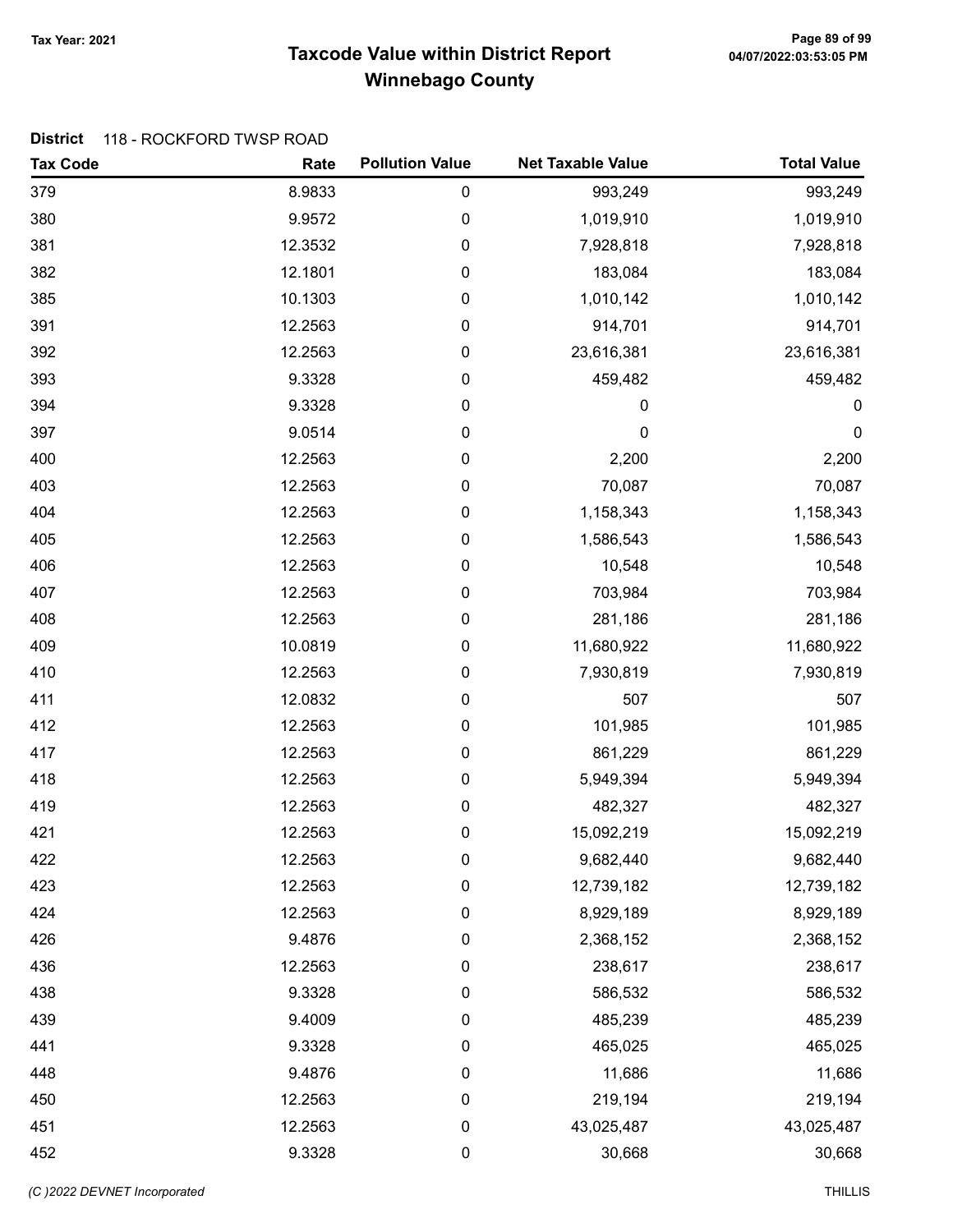# Taxcode Value within District Report Tax Year: 2021 Page 90 of 99 Winnebago County

| <b>District</b> | 118 - ROCKFORD TWSP ROAD |                        |                                                 |                    |
|-----------------|--------------------------|------------------------|-------------------------------------------------|--------------------|
| <b>Tax Code</b> | Rate                     | <b>Pollution Value</b> | <b>Net Taxable Value</b>                        | <b>Total Value</b> |
| 453             | 11.5610                  | 0                      | 176,597                                         | 176,597            |
| 455             | 12.2563                  | 0                      | 6,527,617                                       | 6,527,617          |
| 456             | 10.0819                  | 0                      | 4,263,480                                       | 4,263,480          |
| 460             | 12.2563                  | 0                      | 859,185                                         | 859,185            |
|                 |                          |                        | <b>Totals for 118 - ROCKFORD TWSP ROAD</b>      | 2,200,148,240      |
|                 |                          |                        | <b>State Railroad</b>                           | 5,798,410          |
| <b>District</b> | 119 - ROCKTON TWSP ROAD  |                        | Grand Totals for 118 - ROCKFORD TWSP ROAD       | 2,205,946,650      |
| <b>Tax Code</b> | Rate                     | <b>Pollution Value</b> | <b>Net Taxable Value</b>                        | <b>Total Value</b> |
| 190             | 8.9361                   | 0                      | 42,729,310                                      | 42,729,310         |
| 191             | 8.6613                   | 0                      | 13,651,846                                      | 13,651,846         |
| 193             | 8.9460                   | 0                      | 9,464,532                                       | 9,464,532          |
| 197             | 9.3917                   | 0                      | 117,905,413                                     | 117,905,413        |
| 201             | 9.0457                   | 0                      | 19,518,313                                      | 19,518,313         |
| 202             | 8.7709                   | 0                      | 49,354,491                                      | 49,354,491         |
| 203             | 9.2057                   | 0                      | 5,255,366                                       | 5,255,366          |
| 204             | 9.8265                   | 0                      | 33,597                                          | 33,597             |
| 205             | 9.8210                   | 0                      | 238,671                                         | 238,671            |
| 206             | 9.9941                   | 0                      | 22,615,336                                      | 22,615,336         |
| 290             | 8.9361                   | 0                      | 0                                               | 0                  |
| 348             | 8.9361                   | 0                      | 60,862                                          | 60,862             |
| 401             | 9.3917                   | 0                      | 4,009,467                                       | 4,009,467          |
| 402             | 9.3917                   | 0                      | 535,055                                         | 535,055            |
| 420             | 9.3917                   | $\boldsymbol{0}$       | 1,726,858                                       | 1,726,858          |
| 458             | 8.9361                   | 0                      | 5,016,413                                       | 5,016,413          |
|                 |                          |                        | <b>Totals for 119 - ROCKTON TWSP ROAD</b>       | 292,115,530        |
|                 |                          |                        | <b>State Railroad</b>                           | 1,493,749          |
|                 |                          |                        | <b>Grand Totals for 119 - ROCKTON TWSP ROAD</b> | 293,609,279        |
| <b>District</b> | 120 - ROSCOE TWSP ROAD   | <b>Pollution Value</b> | <b>Net Taxable Value</b>                        | <b>Total Value</b> |
| <b>Tax Code</b> | Rate                     |                        |                                                 |                    |
| 068             | 10.0009                  | 0                      | 3,383,176                                       | 3,383,176          |
| 175             | 9.4376                   | 0                      | 46,977,470                                      | 46,977,470         |
| 176             | 8.5038                   | 0                      | 0                                               | 0                  |
| 177             | 8.8978                   | 0                      | 12,773,450                                      | 12,773,450         |
| 178             | 7.9640                   | 0                      | 0                                               | 0                  |
| 179             | 8.6727                   | 0                      | 10,056,637                                      | 10,056,637         |
| 180             | 9.2125                   | 0                      | 77,503,855                                      | 77,503,855         |
| 181             | 9.2171                   | 0                      | 152,061,092                                     | 152,061,092        |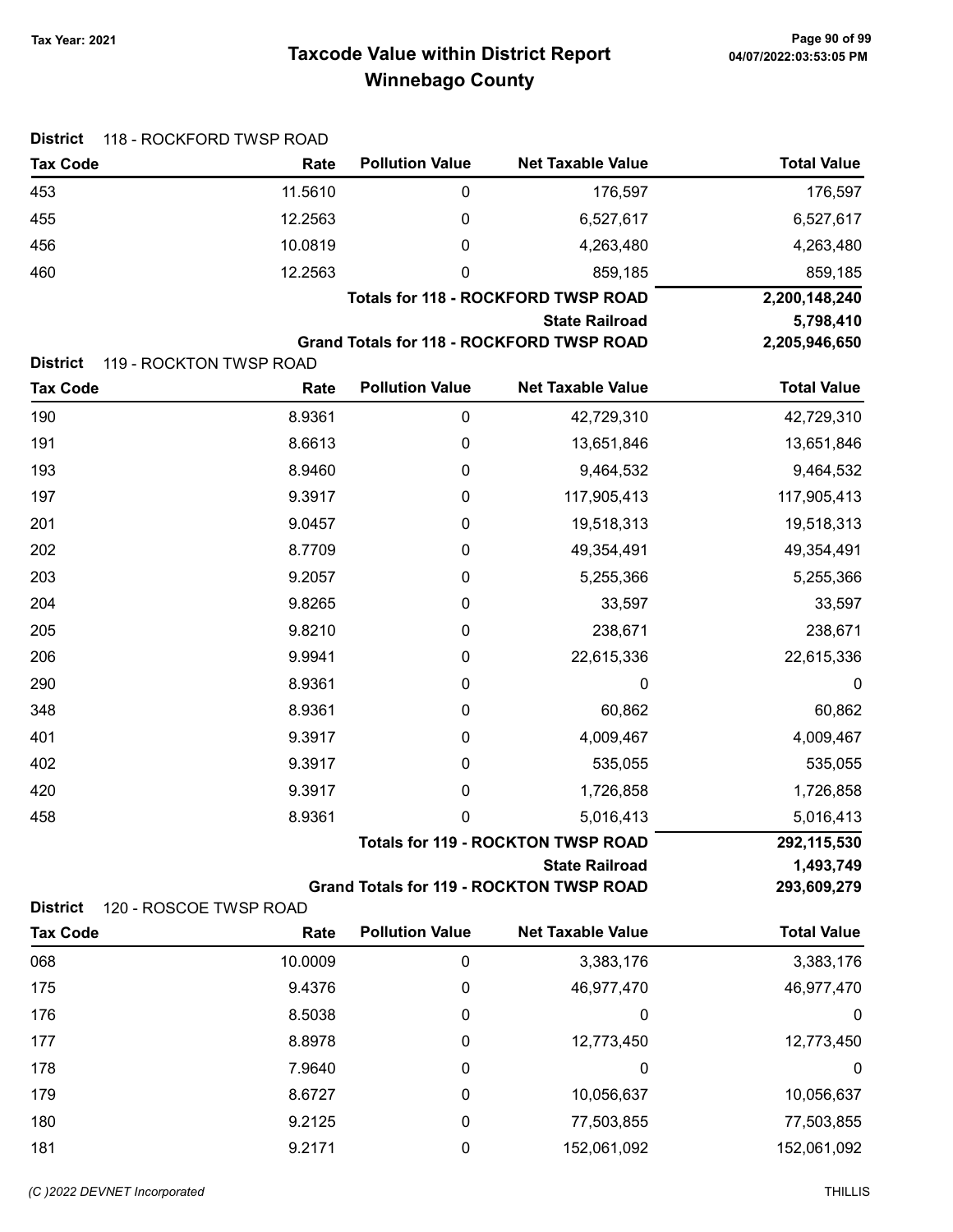# Taxcode Value within District Report Tax Year: 2021 Page 91 of 99 Winnebago County

| <b>Tax Code</b>                    | Rate                             | <b>Pollution Value</b> | <b>Net Taxable Value</b>                       | <b>Total Value</b> |
|------------------------------------|----------------------------------|------------------------|------------------------------------------------|--------------------|
| 182                                | 8.5046                           | $\boldsymbol{0}$       | 710,466                                        | 710,466            |
| 183                                | 8.5046                           | $\boldsymbol{0}$       | 0                                              | 0                  |
| 184                                | 9.4654                           | $\mathbf 0$            | 1,209,062                                      | 1,209,062          |
| 185                                | 9.8324                           | 0                      | 14,436,614                                     | 14,436,614         |
| 187                                | 9.3902                           | 0                      | 2,926,326                                      | 2,926,326          |
| 188                                | 9.3856                           | 0                      | 891,472                                        | 891,472            |
| 189                                | 10.0055                          | 0                      | 76,615,029                                     | 76,615,029         |
| 192                                | 9.8278                           | 0                      | 18,503,709                                     | 18,503,709         |
| 196                                | 8.6777                           | 0                      | 15,039                                         | 15,039             |
| 198                                | 9.8379                           | 0                      | 4,892,772                                      | 4,892,772          |
| 199                                | 10.0110                          | 0                      | 47,463,729                                     | 47,463,729         |
| 207                                | 9.2930                           | 0                      | $\mathbf 0$                                    | $\boldsymbol{0}$   |
| 209                                | 9.5707                           | 0                      | 46,359,872                                     | 46,359,872         |
| 347                                | 8.8978                           | 0                      | 304,604                                        | 304,604            |
| 415                                | 8.8978                           | 0                      | 1,208,379                                      | 1,208,379          |
| 447                                | 9.8324                           | 0                      | 390,181                                        | 390,181            |
| 457                                | 8.8978                           | 0                      | 1,645,701                                      | 1,645,701          |
|                                    |                                  |                        | <b>Totals for 120 - ROSCOE TWSP ROAD</b>       | 520,328,635        |
|                                    |                                  |                        | <b>State Railroad</b>                          | 926,834            |
| <b>District</b>                    | 121 - SEWARD TWSP ROAD           |                        | Grand Totals for 120 - ROSCOE TWSP ROAD        | 521,255,469        |
| <b>Tax Code</b>                    | Rate                             | <b>Pollution Value</b> | <b>Net Taxable Value</b>                       | <b>Total Value</b> |
| 305                                | 8.6027                           | $\pmb{0}$              | 310,822                                        | 310,822            |
| 306                                | 9.7886                           | 0                      | 443,393                                        | 443,393            |
| 308                                | 9.3433                           | 0                      | 821,486                                        | 821,486            |
| 309                                | 8.6025                           | 0                      | 6,008,496                                      | 6,008,496          |
| 310                                | 9.3435                           | 0                      | 8,525,972                                      | 8,525,972          |
| 311                                | 9.7888                           | 0                      | 4,416,579                                      | 4,416,579          |
| 312                                | 9.3300                           | 0                      | 1,705,529                                      | 1,705,529          |
| 313                                | 9.7209                           | 0                      | 1,970,681                                      | 1,970,681          |
| 314                                | 9.4237                           | 0                      | 4,836,773                                      | 4,836,773          |
|                                    |                                  |                        | <b>Totals for 121 - SEWARD TWSP ROAD</b>       | 29,039,731         |
|                                    |                                  |                        | <b>State Railroad</b>                          | 756,151            |
|                                    |                                  |                        | <b>Grand Totals for 121 - SEWARD TWSP ROAD</b> | 29,795,882         |
| <b>District</b><br><b>Tax Code</b> | 122 - SHIRLAND TWSP ROAD<br>Rate | <b>Pollution Value</b> | <b>Net Taxable Value</b>                       | <b>Total Value</b> |
| 210                                | 8.6255                           | $\boldsymbol{0}$       | $\mathbf 0$                                    | $\mathbf 0$        |
|                                    |                                  |                        |                                                |                    |

211 8.6769 0 0 0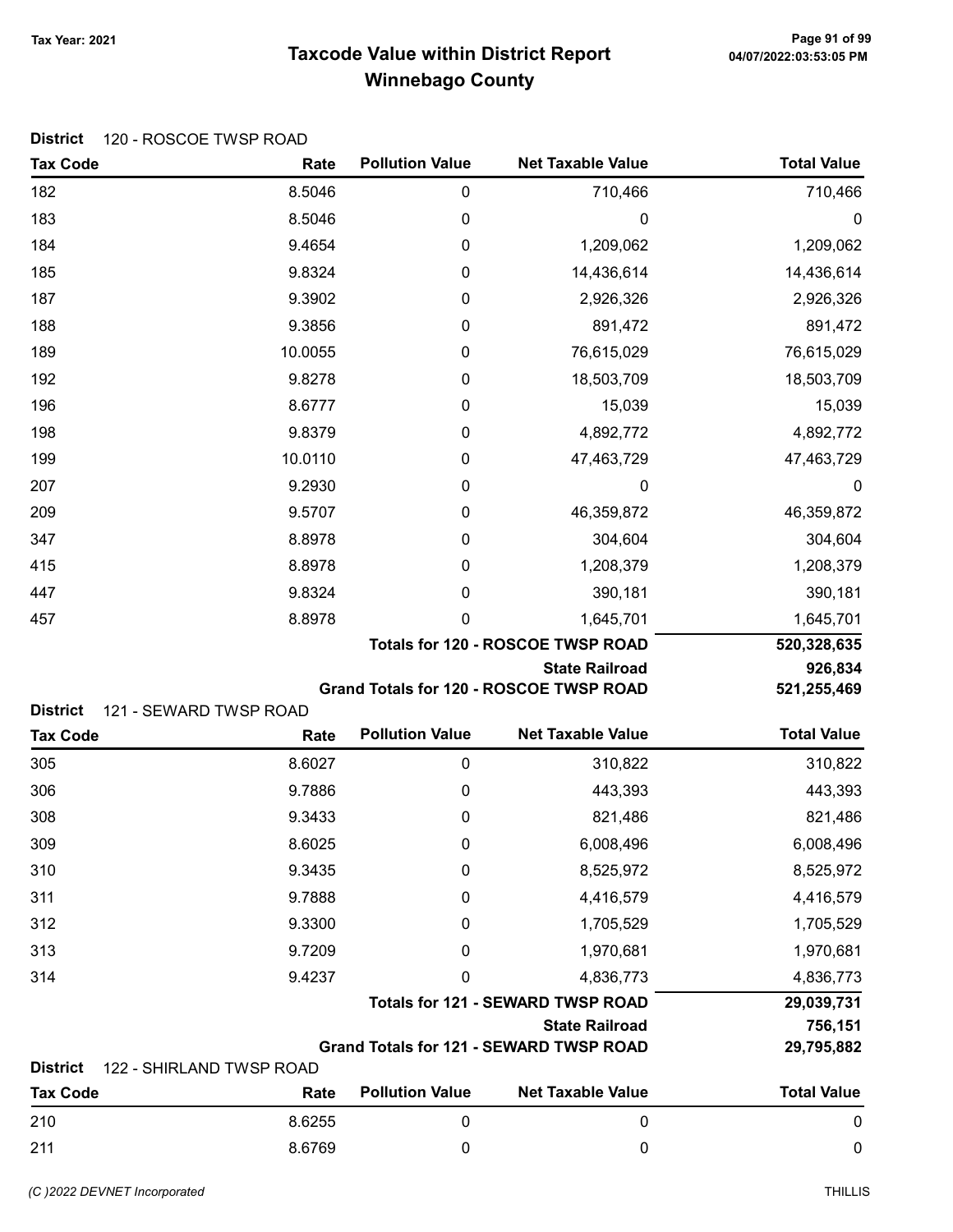# Taxcode Value within District Report Tax Year: 2021 Page 92 of 99 Winnebago County

| <b>Tax Code</b> | Rate                               | <b>Pollution Value</b> | <b>Net Taxable Value</b>                                       | <b>Total Value</b> |
|-----------------|------------------------------------|------------------------|----------------------------------------------------------------|--------------------|
| 213             | 8.6655                             | 0                      | 7,805,127                                                      | 7,805,127          |
| 214             | 8.7169                             | 0                      | 18,766,803                                                     | 18,766,803         |
|                 |                                    |                        | <b>Totals for 122 - SHIRLAND TWSP ROAD</b>                     | 26,571,930         |
|                 |                                    |                        | <b>State Railroad</b>                                          | 0                  |
|                 |                                    |                        | <b>Grand Totals for 122 - SHIRLAND TWSP ROAD</b>               | 26,571,930         |
| <b>District</b> | 123 - WINNEBAGO TWSP ROAD          |                        |                                                                |                    |
| <b>Tax Code</b> | Rate                               | <b>Pollution Value</b> | <b>Net Taxable Value</b>                                       | <b>Total Value</b> |
| 315             | 11.3641                            | 0                      | 77,478                                                         | 77,478             |
| 324             | 9.3186                             | 0                      | 2,019,530                                                      | 2,019,530          |
| 325             | 10.1206                            | 0                      | 336,086                                                        | 336,086            |
| 326             | 9.2815                             | 0                      | 51,759,645                                                     | 51,759,645         |
| 327             | 11.3270                            | 0                      | 54,711                                                         | 54,711             |
| 328             | 10.2937                            | 0                      | 54,627,451                                                     | 54,627,451         |
| 329             | 9.4546                             | 0                      | 1,959,641                                                      | 1,959,641          |
|                 |                                    |                        | <b>Totals for 123 - WINNEBAGO TWSP ROAD</b>                    | 110,834,542        |
|                 |                                    |                        | <b>State Railroad</b>                                          | 650,039            |
| <b>District</b> |                                    |                        | <b>Grand Totals for 123 - WINNEBAGO TWSP ROAD</b>              | 111,484,581        |
| <b>Tax Code</b> | 124 - PE/SE MULTI TOWNSHIP<br>Rate | <b>Pollution Value</b> | <b>Net Taxable Value</b>                                       | <b>Total Value</b> |
| 281             | 8.1758                             | 0                      | 48,769,310                                                     | 48,769,310         |
| 282             | 8.9033                             | 0                      | 207,085                                                        | 207,085            |
| 283             | 9.3486                             | 0                      | 168,792                                                        | 168,792            |
| 284             | 8.6211                             | 0                      | 38,991                                                         | 38,991             |
| 286             | 8.9320                             | 0                      | 30,558,238                                                     | 30,558,238         |
| 305             | 8.6027                             | 0                      | 310,822                                                        | 310,822            |
| 306             | 9.7886                             | 0                      | 443,393                                                        | 443,393            |
| 308             | 9.3433                             | 0                      | 821,486                                                        | 821,486            |
| 309             | 8.6025                             | 0                      | 6,008,496                                                      | 6,008,496          |
| 310             | 9.3435                             | 0                      | 8,525,972                                                      | 8,525,972          |
| 311             | 9.7888                             | 0                      | 4,416,579                                                      | 4,416,579          |
| 312             | 9.3300                             |                        |                                                                |                    |
|                 |                                    | 0                      | 1,705,529                                                      | 1,705,529          |
| 313             | 9.7209                             | 0                      | 1,970,681                                                      | 1,970,681          |
| 314             | 9.4237                             | 0                      | 4,836,773                                                      | 4,836,773          |
| 425             | 8.9320                             | 0                      | 67,034                                                         | 67,034             |
|                 |                                    |                        |                                                                |                    |
|                 |                                    |                        | Totals for 124 - PE/SE MULTI TOWNSHIP<br><b>State Railroad</b> | 108,849,181<br>o   |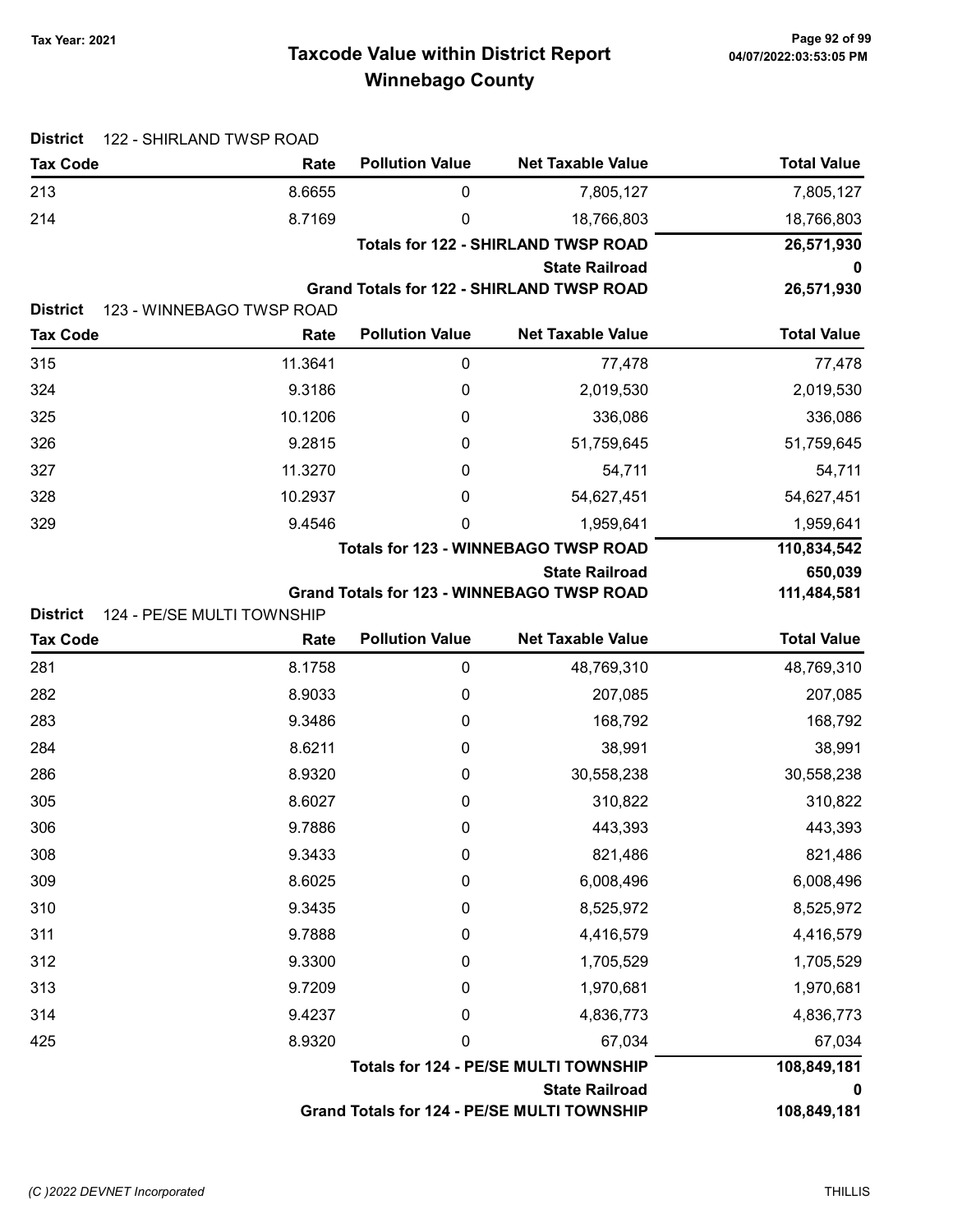# Taxcode Value within District Report Tax Year: 2021 Page 93 of 99 Winnebago County

| <b>District</b> | 125 - WAGON WHEEL TIF           |                        |                                                       |                    |
|-----------------|---------------------------------|------------------------|-------------------------------------------------------|--------------------|
| <b>Tax Code</b> | Rate                            | <b>Pollution Value</b> | <b>Net Taxable Value</b>                              | <b>Total Value</b> |
| 402             | 9.3917                          | 0                      | 1,190,146                                             | 1,190,146          |
|                 |                                 |                        | <b>Totals for 125 - WAGON WHEEL TIF</b>               | 1,190,146          |
|                 |                                 |                        | <b>State Railroad</b>                                 | 0                  |
|                 |                                 |                        | <b>Grand Totals for 125 - WAGON WHEEL TIF</b>         | 1,190,146          |
| <b>District</b> | 126 - RIVER OAKS TIF            |                        |                                                       |                    |
| <b>Tax Code</b> | Rate                            | <b>Pollution Value</b> | <b>Net Taxable Value</b>                              | <b>Total Value</b> |
| 403             | 12.2563                         | 0                      | 232,400                                               | 232,400            |
|                 |                                 |                        | <b>Totals for 126 - RIVER OAKS TIF</b>                | 232,400            |
|                 |                                 |                        | <b>State Railroad</b>                                 | 0                  |
| <b>District</b> | 127 - GARRISON SCHOOL TIF       |                        | <b>Grand Totals for 126 - RIVER OAKS TIF</b>          | 232,400            |
| <b>Tax Code</b> | Rate                            | <b>Pollution Value</b> | <b>Net Taxable Value</b>                              | <b>Total Value</b> |
| 404             | 12.2563                         | 0                      | 1,036,093                                             | 1,036,093          |
|                 |                                 |                        | <b>Totals for 127 - GARRISON SCHOOL TIF</b>           | 1,036,093          |
|                 |                                 |                        | <b>State Railroad</b>                                 | 0                  |
|                 |                                 |                        | <b>Grand Totals for 127 - GARRISON SCHOOL TIF</b>     | 1,036,093          |
| <b>District</b> | 128 - KISHWAUKEE & HARRISON TIF |                        |                                                       |                    |
| <b>Tax Code</b> | Rate                            | <b>Pollution Value</b> | <b>Net Taxable Value</b>                              | <b>Total Value</b> |
| 405             | 12.2563                         | 0                      | 484,962                                               | 484,962            |
|                 |                                 |                        | <b>Totals for 128 - KISHWAUKEE &amp; HARRISON TIF</b> | 484,962            |
|                 |                                 |                        | <b>State Railroad</b>                                 | $\mathbf 0$        |
|                 |                                 |                        | Grand Totals for 128 - KISHWAUKEE & HARRISON TIF      | 484,962            |
| <b>District</b> | 129 - LINCOLNWOOD TIF #2        |                        |                                                       |                    |
| <b>Tax Code</b> | Rate                            | <b>Pollution Value</b> | <b>Net Taxable Value</b>                              | <b>Total Value</b> |
| 406             | 12.2563                         | 0                      | 344,811                                               | 344,811            |
|                 |                                 |                        | Totals for 129 - LINCOLNWOOD TIF #2                   | 344,811            |
|                 |                                 |                        | <b>State Railroad</b>                                 | 0                  |
| <b>District</b> | 130 - HOPE VI TIF               |                        | Grand Totals for 129 - LINCOLNWOOD TIF #2             | 344,811            |
| <b>Tax Code</b> | Rate                            | <b>Pollution Value</b> | <b>Net Taxable Value</b>                              | <b>Total Value</b> |
| 407             | 12.2563                         | 0                      | 1,153,604                                             | 1,153,604          |
|                 |                                 |                        | Totals for 130 - HOPE VI TIF                          | 1,153,604          |
|                 |                                 |                        | <b>State Railroad</b>                                 | 0                  |
|                 |                                 |                        | <b>Grand Totals for 130 - HOPE VI TIF</b>             | 1,153,604          |
| <b>District</b> | 132 - NORTH 2ND TIF LOVES PARK  |                        |                                                       |                    |
| <b>Tax Code</b> | Rate                            | <b>Pollution Value</b> | <b>Net Taxable Value</b>                              | <b>Total Value</b> |
| 409             | 10.0819                         | 0                      | 1,922,497                                             | 1,922,497          |
|                 |                                 |                        | Totals for 132 - NORTH 2ND TIF LOVES PARK             | 1,922,497          |
|                 |                                 |                        | <b>State Railroad</b>                                 | 0                  |
|                 |                                 |                        | Grand Totals for 132 - NORTH 2ND TIF LOVES PARK       | 1,922,497          |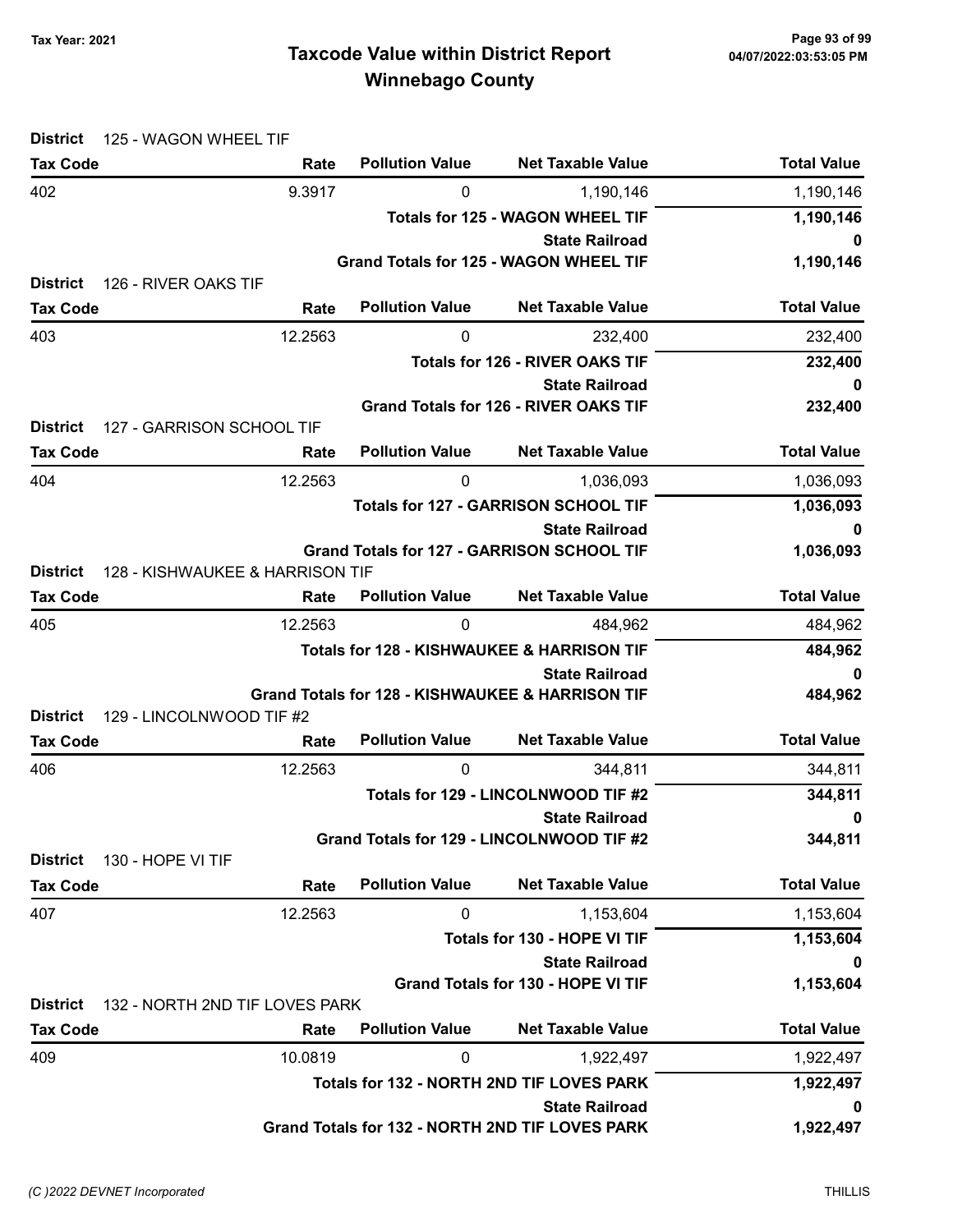# Taxcode Value within District Report Tax Year: 2021 Page 94 of 99 Winnebago County

| <b>District</b>                      | 133 - GLOBAL TRADE TIF #2                |                                               |                                                                                    |                    |
|--------------------------------------|------------------------------------------|-----------------------------------------------|------------------------------------------------------------------------------------|--------------------|
| <b>Tax Code</b>                      | Rate                                     | <b>Pollution Value</b>                        | <b>Net Taxable Value</b>                                                           | <b>Total Value</b> |
| 410                                  | 12.2563                                  | 0                                             | 3,384,702                                                                          | 3,384,702          |
| 411                                  | 12.0832                                  | 0                                             | 0                                                                                  | 0                  |
|                                      |                                          |                                               | Totals for 133 - GLOBAL TRADE TIF #2                                               | 3,384,702          |
|                                      |                                          |                                               | <b>State Railroad</b>                                                              |                    |
|                                      |                                          |                                               | Grand Totals for 133 - GLOBAL TRADE TIF #2                                         | 3,384,702          |
| <b>District</b>                      | 134 - ASSISTED LIVING/ RIVER HOUSING TIF |                                               |                                                                                    | <b>Total Value</b> |
| <b>Tax Code</b>                      | Rate                                     | <b>Pollution Value</b>                        | <b>Net Taxable Value</b>                                                           |                    |
| 412                                  | 12.2563                                  | 0                                             | 500                                                                                | 500                |
|                                      |                                          |                                               | Totals for 134 - ASSISTED LIVING/ RIVER HOUSING TIF                                | 500                |
|                                      |                                          |                                               | <b>State Railroad</b><br>Grand Totals for 134 - ASSISTED LIVING/ RIVER HOUSING TIF | $\mathbf 0$<br>500 |
| <b>District</b>                      | 135 - NORTH 2ND TIF MACHESNEY PARK       |                                               |                                                                                    |                    |
| <b>Tax Code</b>                      | Rate                                     | <b>Pollution Value</b>                        | <b>Net Taxable Value</b>                                                           | <b>Total Value</b> |
| 413                                  | 9.5510                                   | $\mathbf 0$                                   | 239,284                                                                            | 239,284            |
| 414                                  | 9.7241                                   | 0                                             | 182,157                                                                            | 182,157            |
| 416                                  | 9.4339                                   | 0                                             | 7,108,155                                                                          | 7,108,155          |
|                                      |                                          | Totals for 135 - NORTH 2ND TIF MACHESNEY PARK | 7,529,596                                                                          |                    |
|                                      |                                          |                                               | <b>State Railroad</b>                                                              | 0                  |
|                                      |                                          |                                               | Grand Totals for 135 - NORTH 2ND TIF MACHESNEY PARK                                | 7,529,596          |
| <b>District</b>                      | 136 - HARVEST HILLS SSA                  |                                               |                                                                                    |                    |
| <b>Tax Code</b>                      | Rate                                     | <b>Pollution Value</b>                        | <b>Net Taxable Value</b>                                                           | <b>Total Value</b> |
| 070                                  | 9.4876                                   | 0                                             | 2,094,872                                                                          | 2,094,872          |
| 076                                  | 9.3145                                   | 0                                             | 1,001,877                                                                          | 1,001,877          |
| 077                                  | 9.2099                                   | 0                                             | 159,622                                                                            | 159,622            |
|                                      |                                          |                                               | <b>Totals for 136 - HARVEST HILLS SSA</b>                                          | 3,256,371          |
|                                      |                                          |                                               | <b>State Railroad</b>                                                              | 0                  |
| <b>District</b>                      | 137 - MAIN & WHITMAN TIF                 |                                               | Grand Totals for 136 - HARVEST HILLS SSA                                           | 3,256,371          |
| <b>Tax Code</b>                      | Rate                                     | <b>Pollution Value</b>                        | <b>Net Taxable Value</b>                                                           | <b>Total Value</b> |
| 417                                  | 12.2563                                  | 0                                             | 1,184,512                                                                          | 1,184,512          |
|                                      |                                          |                                               | <b>Totals for 137 - MAIN &amp; WHITMAN TIF</b>                                     | 1,184,512          |
|                                      |                                          |                                               | <b>State Railroad</b>                                                              | 0                  |
|                                      |                                          |                                               | <b>Grand Totals for 137 - MAIN &amp; WHITMAN TIF</b>                               | 1,184,512          |
| <b>District</b><br>138 - MIDTOWN TIF |                                          |                                               |                                                                                    |                    |
| <b>Tax Code</b>                      | Rate                                     | <b>Pollution Value</b>                        | <b>Net Taxable Value</b>                                                           | <b>Total Value</b> |
| 418                                  | 12.2563                                  | 0                                             | 599,148                                                                            | 599,148            |
|                                      |                                          |                                               | <b>Totals for 138 - MIDTOWN TIF</b>                                                | 599,148            |
|                                      |                                          |                                               | <b>State Railroad</b>                                                              | 0                  |
|                                      |                                          |                                               | <b>Grand Totals for 138 - MIDTOWN TIF</b>                                          | 599,148            |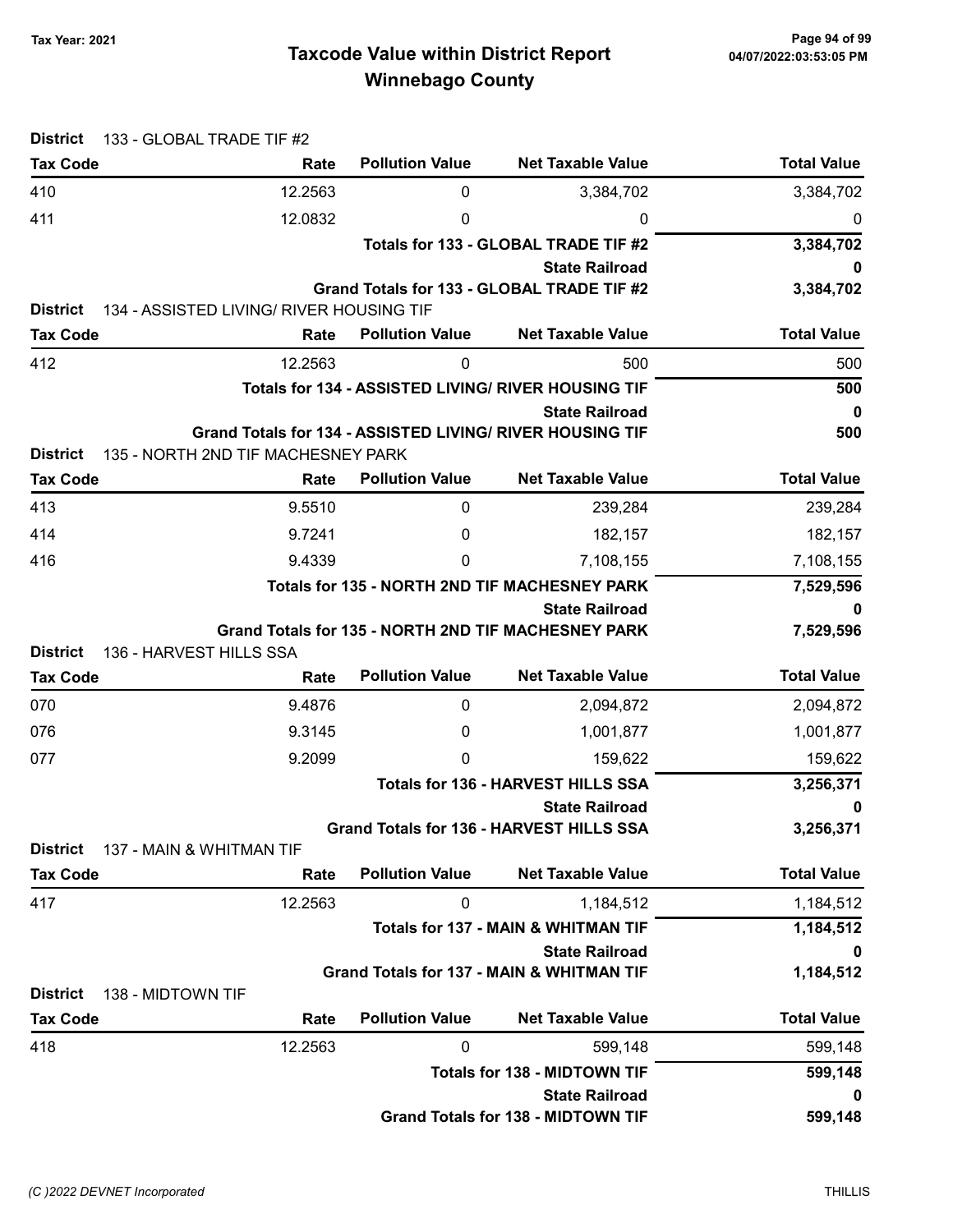# Taxcode Value within District Report Tax Year: 2021 Page 95 of 99 Winnebago County

| <b>District</b> | 139 - KISHWAUKEE & HARRISON TIF #2 |                        |                                                                       |                    |
|-----------------|------------------------------------|------------------------|-----------------------------------------------------------------------|--------------------|
| <b>Tax Code</b> | Rate                               | <b>Pollution Value</b> | <b>Net Taxable Value</b>                                              | <b>Total Value</b> |
| 419             | 12.2563                            | 0                      | 2,002                                                                 | 2,002              |
|                 |                                    |                        | Totals for 139 - KISHWAUKEE & HARRISON TIF #2                         | 2,002              |
|                 |                                    |                        | <b>State Railroad</b>                                                 | 0                  |
|                 |                                    |                        | Grand Totals for 139 - KISHWAUKEE & HARRISON TIF #2                   | 2,002              |
| <b>District</b> | 140 - FORMER BELOIT CORP TIF       |                        |                                                                       |                    |
| <b>Tax Code</b> | Rate                               | <b>Pollution Value</b> | <b>Net Taxable Value</b>                                              | <b>Total Value</b> |
| 420             | 9.3917                             | 0                      | 1,306,138                                                             | 1,306,138          |
|                 |                                    |                        | <b>Totals for 140 - FORMER BELOIT CORP TIF</b>                        | 1,306,138          |
|                 |                                    |                        | <b>State Railroad</b>                                                 | 0                  |
| <b>District</b> | 141 - GLOBAL TRADE TIF #3          |                        | Grand Totals for 140 - FORMER BELOIT CORP TIF                         | 1,306,138          |
| <b>Tax Code</b> | Rate                               | <b>Pollution Value</b> | <b>Net Taxable Value</b>                                              | <b>Total Value</b> |
|                 |                                    |                        |                                                                       |                    |
| 421             | 12.2563                            | 0                      | 1,025,432                                                             | 1,025,432          |
|                 |                                    |                        | Totals for 141 - GLOBAL TRADE TIF #3                                  | 1,025,432          |
|                 |                                    |                        | <b>State Railroad</b><br>Grand Totals for 141 - GLOBAL TRADE TIF #3   | 0<br>1,025,432     |
| <b>District</b> | 142 - RIVER DISTRICT NORTH TIF     |                        |                                                                       |                    |
| <b>Tax Code</b> | Rate                               | <b>Pollution Value</b> | <b>Net Taxable Value</b>                                              | <b>Total Value</b> |
| 422             | 12.2563                            | $\mathbf{0}$           | 4,844,639                                                             | 4,844,639          |
|                 |                                    |                        | <b>Totals for 142 - RIVER DISTRICT NORTH TIF</b>                      | 4,844,639          |
|                 |                                    |                        | <b>State Railroad</b>                                                 | 0                  |
|                 |                                    |                        | <b>Grand Totals for 142 - RIVER DISTRICT NORTH TIF</b>                | 4,844,639          |
| <b>District</b> | 143 - BROADWAY TIF                 |                        |                                                                       |                    |
| <b>Tax Code</b> | Rate                               | <b>Pollution Value</b> | <b>Net Taxable Value</b>                                              | <b>Total Value</b> |
| 423             | 12.2563                            | 0                      | 763,133                                                               | 763,133            |
|                 |                                    | 763,133                |                                                                       |                    |
|                 |                                    |                        | <b>State Railroad</b>                                                 | 0                  |
|                 |                                    |                        | <b>Grand Totals for 143 - BROADWAY TIF</b>                            | 763,133            |
| <b>District</b> | 144 - EAST RIVER TIF               |                        | <b>Net Taxable Value</b>                                              |                    |
| <b>Tax Code</b> | Rate                               | <b>Pollution Value</b> |                                                                       | <b>Total Value</b> |
| 424             | 12.2563                            | 0                      | 3,920,237                                                             | 3,920,237          |
|                 |                                    |                        | <b>Totals for 144 - EAST RIVER TIF</b>                                | 3,920,237          |
|                 |                                    |                        | <b>State Railroad</b><br><b>Grand Totals for 144 - EAST RIVER TIF</b> | 0                  |
| <b>District</b> | 145 - SUMNER ROAD / GROVE ST TIF   |                        |                                                                       | 3,920,237          |
| <b>Tax Code</b> | Rate                               | <b>Pollution Value</b> | <b>Net Taxable Value</b>                                              | <b>Total Value</b> |
| 425             | 8.9320                             | 0                      | 0                                                                     | 0                  |
|                 |                                    |                        | Totals for 145 - SUMNER ROAD / GROVE ST TIF                           | 0                  |
|                 |                                    |                        | <b>State Railroad</b>                                                 | 0                  |
|                 |                                    |                        | Grand Totals for 145 - SUMNER ROAD / GROVE ST TIF                     | 0                  |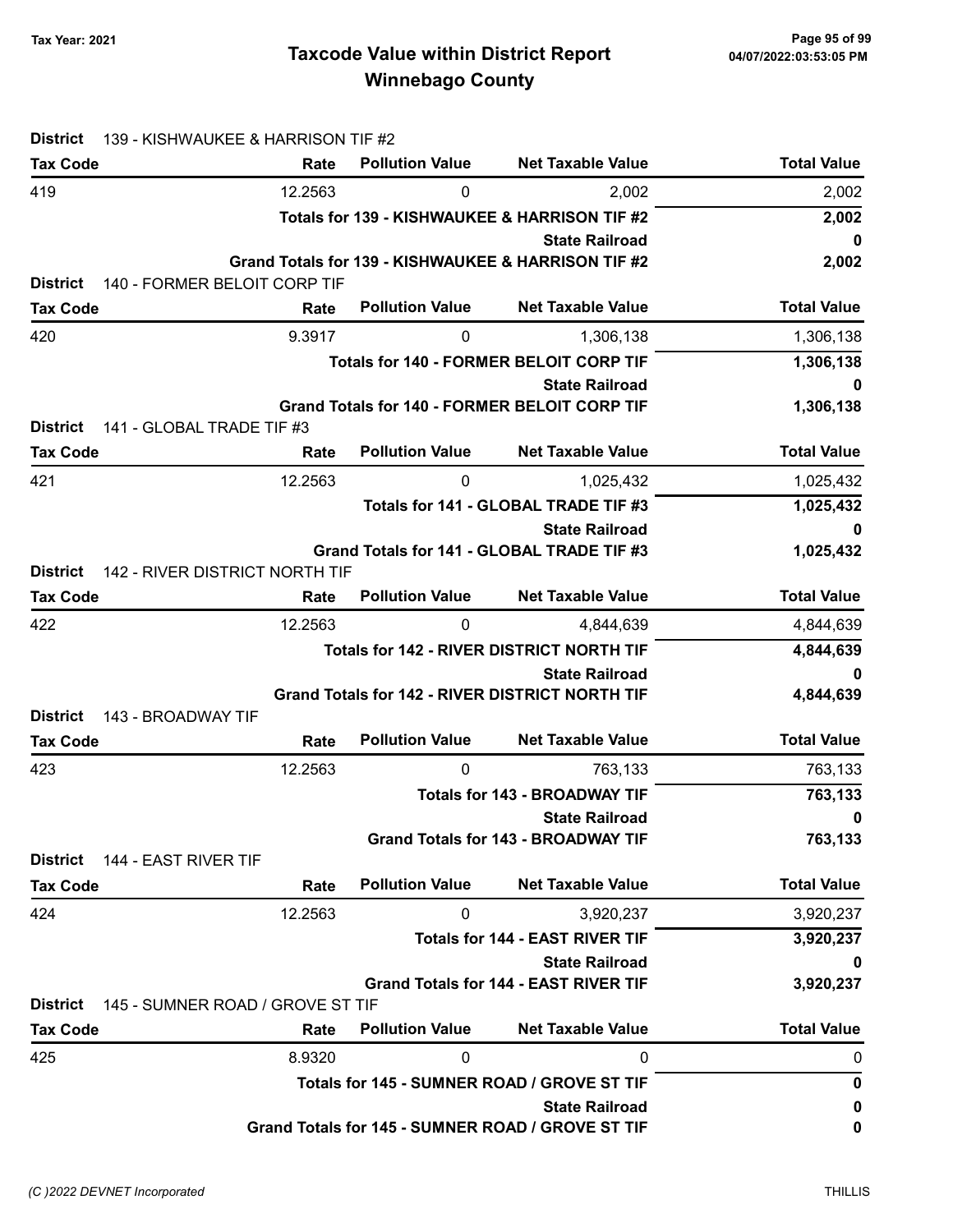# Taxcode Value within District Report Tax Year: 2021 Page 96 of 99 Winnebago County

| <b>District</b>                        | 146 - LOVES PARK CORP CENTER TIF            |                                                    |                                                                               |                    |
|----------------------------------------|---------------------------------------------|----------------------------------------------------|-------------------------------------------------------------------------------|--------------------|
| <b>Tax Code</b>                        | Rate                                        | <b>Pollution Value</b>                             | <b>Net Taxable Value</b>                                                      | <b>Total Value</b> |
| 426                                    | 9.4876                                      | 0                                                  | 2,268,176                                                                     | 2,268,176          |
| 427                                    | 9.2219                                      | 0                                                  | 7,131                                                                         | 7,131              |
| 428                                    | 9.3950                                      | 0                                                  | 4,212,994                                                                     | 4,212,994          |
|                                        |                                             | <b>Totals for 146 - LOVES PARK CORP CENTER TIF</b> | 6,488,301                                                                     |                    |
|                                        |                                             |                                                    | <b>State Railroad</b>                                                         | 0                  |
|                                        |                                             |                                                    | <b>Grand Totals for 146 - LOVES PARK CORP CENTER TIF</b>                      | 6,488,301          |
| <b>District</b><br>147 - WESTSTONE TIF |                                             |                                                    |                                                                               |                    |
| <b>Tax Code</b>                        | Rate                                        | <b>Pollution Value</b>                             | <b>Net Taxable Value</b>                                                      | <b>Total Value</b> |
| 429                                    | 8.9567                                      | $\mathbf 0$                                        | 20,412                                                                        | 20,412             |
| 430                                    | 9.1298                                      | 0                                                  | 6,697,362                                                                     | 6,697,362          |
|                                        |                                             |                                                    | <b>Totals for 147 - WESTSTONE TIF</b>                                         | 6,717,774          |
|                                        |                                             |                                                    | <b>State Railroad</b><br><b>Grand Totals for 147 - WESTSTONE TIF</b>          | 0<br>6,717,774     |
| <b>District</b>                        | 148 - NORTH WILLOW CREEK TIF                |                                                    |                                                                               |                    |
| <b>Tax Code</b>                        | Rate                                        | <b>Pollution Value</b>                             | <b>Net Taxable Value</b>                                                      | <b>Total Value</b> |
| 433                                    | 9.7241                                      | 0                                                  | 240,993                                                                       | 240,993            |
|                                        |                                             |                                                    | <b>Totals for 148 - NORTH WILLOW CREEK TIF</b>                                | 240,993            |
|                                        |                                             |                                                    | <b>State Railroad</b>                                                         | 0                  |
|                                        |                                             |                                                    | <b>Grand Totals for 148 - NORTH WILLOW CREEK TIF</b>                          | 240,993            |
| <b>District</b>                        | 149 - SOUTH WILLOW CREEK TIF                |                                                    |                                                                               |                    |
| <b>Tax Code</b>                        | Rate                                        | <b>Pollution Value</b>                             | <b>Net Taxable Value</b>                                                      | <b>Total Value</b> |
| 434                                    | 9.7241                                      | 0                                                  | 919                                                                           | 919                |
| 435                                    | 9.7241                                      | 0                                                  | 7,263,166                                                                     | 7,263,166          |
|                                        |                                             |                                                    | <b>Totals for 149 - SOUTH WILLOW CREEK TIF</b>                                | 7,264,085          |
|                                        |                                             |                                                    | <b>State Railroad</b><br><b>Grand Totals for 149 - SOUTH WILLOW CREEK TIF</b> | $\mathbf 0$        |
| District                               | 150 - GLOBAL TRADEPARK SOUTH TIF            |                                                    |                                                                               | 7,264,085          |
| <b>Tax Code</b>                        | Rate                                        | <b>Pollution Value</b>                             | <b>Net Taxable Value</b>                                                      | <b>Total Value</b> |
| 453                                    | 11.5610                                     | 0                                                  | 292,274                                                                       | 292,274            |
|                                        | Totals for 150 - GLOBAL TRADEPARK SOUTH TIF |                                                    |                                                                               | 292,274            |
|                                        |                                             |                                                    | <b>State Railroad</b>                                                         | 0                  |
|                                        |                                             |                                                    | Grand Totals for 150 - GLOBAL TRADEPARK SOUTH TIF                             | 292,274            |
| <b>District</b>                        | 151 - I-39 / BAXTER ROAD TIF                |                                                    |                                                                               |                    |
| <b>Tax Code</b>                        | Rate                                        | <b>Pollution Value</b>                             | <b>Net Taxable Value</b>                                                      | <b>Total Value</b> |
| 438                                    | 9.3328                                      | 0                                                  | 109,688                                                                       | 109,688            |
| 439                                    | 9.4009                                      | 0                                                  | 81,259                                                                        | 81,259             |
| 440                                    | 9.5305                                      | 0                                                  | 11,850,294                                                                    | 11,850,294         |
| 441                                    | 9.3328                                      | 0                                                  | 88,916                                                                        | 88,916             |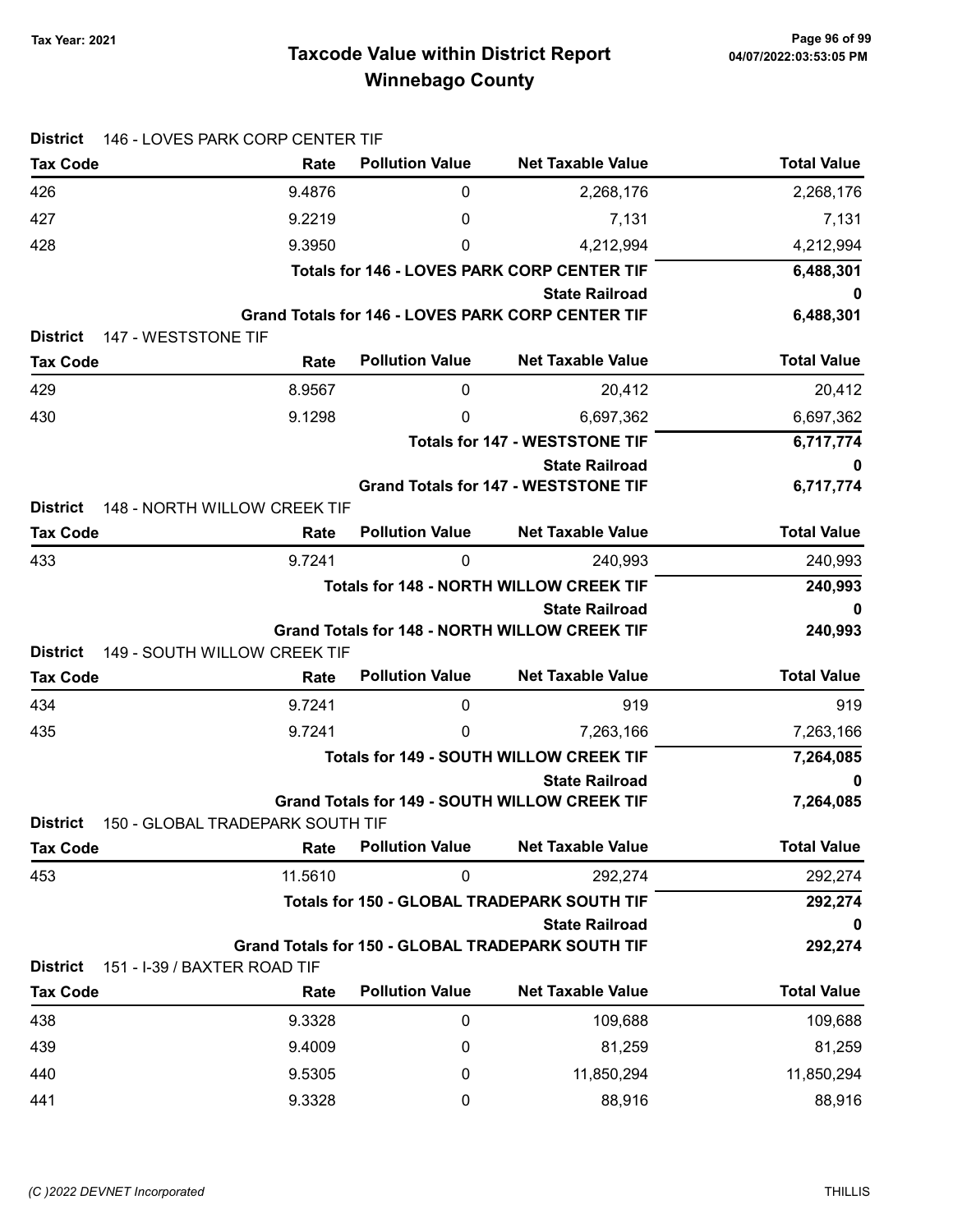# Taxcode Value within District Report Tax Year: 2021 Page 97 of 99 Winnebago County

| <b>District</b>                                               | 151 - I-39 / BAXTER ROAD TIF       |                             |                                                          |                    |
|---------------------------------------------------------------|------------------------------------|-----------------------------|----------------------------------------------------------|--------------------|
| <b>Tax Code</b>                                               | Rate                               | <b>Pollution Value</b>      | <b>Net Taxable Value</b>                                 | <b>Total Value</b> |
| 452                                                           | 9.3328                             | 0                           | 11,540                                                   | 11,540             |
|                                                               |                                    |                             | Totals for 151 - I-39 / BAXTER ROAD TIF                  | 12,141,697         |
|                                                               |                                    |                             | <b>State Railroad</b>                                    | 0                  |
|                                                               |                                    |                             | Grand Totals for 151 - I-39 / BAXTER ROAD TIF            | 12,141,697         |
| <b>District</b><br>152 - ZENITH CUTTER TIF<br><b>Tax Code</b> | Rate                               | <b>Pollution Value</b>      | <b>Net Taxable Value</b>                                 | <b>Total Value</b> |
| 442                                                           | 9.9893                             | 0                           | 11,567,707                                               | 11,567,707         |
|                                                               |                                    |                             | <b>Totals for 152 - ZENITH CUTTER TIF</b>                |                    |
|                                                               |                                    |                             | <b>State Railroad</b>                                    | 11,567,707<br>0    |
|                                                               |                                    |                             | <b>Grand Totals for 152 - ZENITH CUTTER TIF</b>          | 11,567,707         |
| <b>District</b>                                               | 153 - SPRING CREEK LAKES TIF       |                             |                                                          |                    |
| <b>Tax Code</b>                                               | Rate                               | <b>Pollution Value</b>      | <b>Net Taxable Value</b>                                 | <b>Total Value</b> |
| 443                                                           | 8.2480                             | 0                           | 69,053                                                   | 69,053             |
| 444                                                           | 9.3950                             | 0                           | 2,348,606                                                | 2,348,606          |
| 448                                                           | 9.4876                             | 0                           | 173,743                                                  | 173,743            |
| 454                                                           | 9.2219                             | 0                           | 9,022,896                                                | 9,022,896          |
|                                                               |                                    |                             | <b>Totals for 153 - SPRING CREEK LAKES TIF</b>           | 11,614,298         |
|                                                               |                                    |                             | <b>State Railroad</b>                                    | 0                  |
|                                                               |                                    |                             | <b>Grand Totals for 153 - SPRING CREEK LAKES TIF</b>     | 11,614,298         |
| <b>District</b>                                               | 154 - FORMER WARNER ELECTRIC TIF   |                             |                                                          |                    |
| <b>Tax Code</b>                                               | Rate                               | <b>Pollution Value</b>      | <b>Net Taxable Value</b>                                 | <b>Total Value</b> |
| 447                                                           | 9.8324                             | 0                           | 158,222                                                  | 158,222            |
|                                                               |                                    |                             | <b>Totals for 154 - FORMER WARNER ELECTRIC TIF</b>       | 158,222            |
|                                                               |                                    |                             | <b>State Railroad</b>                                    | 0                  |
| <b>District</b>                                               | 156 - OLDE RIVER RIDGE PLAT 6 SSA  |                             | <b>Grand Totals for 154 - FORMER WARNER ELECTRIC TIF</b> | 158,222            |
| <b>Tax Code</b>                                               |                                    | <b>Rate</b> Pollution Value | <b>Net Taxable Value</b>                                 | <b>Total Value</b> |
| 358                                                           | 8.9430                             | $\mathbf{0}$                | 0                                                        | 0                  |
| 359                                                           | 8.9430                             | 0                           | 4,055                                                    | 4,055              |
|                                                               |                                    |                             | Totals for 156 - OLDE RIVER RIDGE PLAT 6 SSA             | 4,055              |
|                                                               |                                    |                             | <b>State Railroad</b>                                    | 0                  |
|                                                               |                                    |                             | Grand Totals for 156 - OLDE RIVER RIDGE PLAT 6 SSA       | 4,055              |
| <b>District</b>                                               | 157 - JEFFERSON / NORTH 3RD ST TIF |                             |                                                          |                    |
| <b>Tax Code</b>                                               | Rate                               | <b>Pollution Value</b>      | <b>Net Taxable Value</b>                                 | <b>Total Value</b> |
| 450                                                           | 12.2563                            | $\mathbf 0$                 | 504,447                                                  | 504,447            |
|                                                               |                                    |                             | Totals for 157 - JEFFERSON / NORTH 3RD ST TIF            | 504,447            |
|                                                               |                                    |                             | <b>State Railroad</b>                                    | 0                  |
|                                                               |                                    |                             | Grand Totals for 157 - JEFFERSON / NORTH 3RD ST TIF      | 504,447            |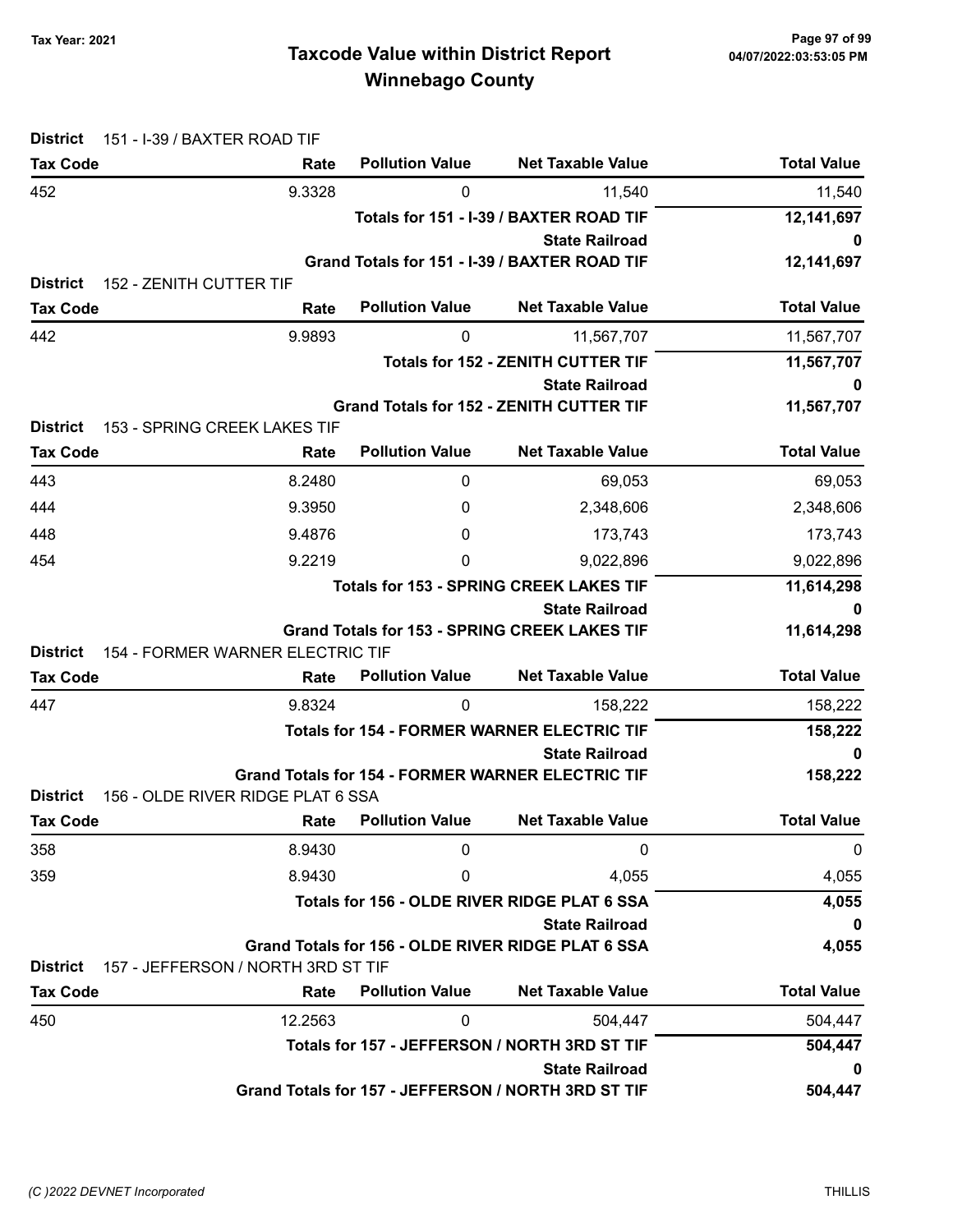| <b>District</b> | 159 - MULFORD & EAST STATE STREET TIF                         |                                                         |                                                        |                    |
|-----------------|---------------------------------------------------------------|---------------------------------------------------------|--------------------------------------------------------|--------------------|
| <b>Tax Code</b> | Rate                                                          | <b>Pollution Value</b>                                  | <b>Net Taxable Value</b>                               | <b>Total Value</b> |
| 451             | 12.2563                                                       | 0                                                       | 6,458,502                                              | 6,458,502          |
|                 |                                                               |                                                         | Totals for 159 - MULFORD & EAST STATE STREET TIF       | 6,458,502          |
|                 |                                                               |                                                         | <b>State Railroad</b>                                  | 0                  |
|                 |                                                               |                                                         | Grand Totals for 159 - MULFORD & EAST STATE STREET TIF | 6,458,502          |
| <b>District</b> | 164 - AUBURN STREET TIF                                       |                                                         |                                                        |                    |
| <b>Tax Code</b> | Rate                                                          | <b>Pollution Value</b>                                  | <b>Net Taxable Value</b>                               | <b>Total Value</b> |
| 455             | 12.2563                                                       | 0                                                       | 1,571,484                                              | 1,571,484          |
|                 |                                                               |                                                         | <b>Totals for 164 - AUBURN STREET TIF</b>              | 1,571,484          |
|                 |                                                               |                                                         | <b>State Railroad</b>                                  | 0                  |
| <b>District</b> | 165 - FOREST HILLS ROAD TIF                                   |                                                         | <b>Grand Totals for 164 - AUBURN STREET TIF</b>        | 1,571,484          |
| <b>Tax Code</b> | Rate                                                          | <b>Pollution Value</b>                                  | <b>Net Taxable Value</b>                               | <b>Total Value</b> |
| 456             | 10.0819                                                       | 0                                                       | 2,230,494                                              | 2,230,494          |
|                 |                                                               |                                                         | Totals for 165 - FOREST HILLS ROAD TIF                 | 2,230,494          |
|                 |                                                               |                                                         | <b>State Railroad</b>                                  | 0                  |
|                 |                                                               |                                                         | Grand Totals for 165 - FOREST HILLS ROAD TIF           | 2,230,494          |
| <b>District</b> | 166 - GARDNER / BLACKHAWK TIF                                 |                                                         |                                                        |                    |
| <b>Tax Code</b> | Rate                                                          | <b>Pollution Value</b>                                  | <b>Net Taxable Value</b>                               | <b>Total Value</b> |
| 347             | 8.8978                                                        | 0                                                       | 187,213                                                | 187,213            |
| 348             | 8.9361                                                        | 0                                                       | 165,150                                                | 165,150            |
| 457             | 8.8978                                                        | 0                                                       | 368,837                                                | 368,837            |
| 458             | 8.9361                                                        | 0                                                       | 1,340,141                                              | 1,340,141          |
|                 |                                                               |                                                         | Totals for 166 - GARDNER / BLACKHAWK TIF               | 2,061,341          |
|                 |                                                               |                                                         | <b>State Railroad</b>                                  | 0                  |
| <b>District</b> | 167 - VILLAGE OF ROCKTON DOWNTOWN TIF                         |                                                         | Grand Totals for 166 - GARDNER / BLACKHAWK TIF         | 2,061,341          |
| <b>Tax Code</b> | Rate                                                          | <b>Pollution Value</b>                                  | <b>Net Taxable Value</b>                               | <b>Total Value</b> |
| 401             | 9.3917                                                        | 0                                                       | 844,950                                                | 844,950            |
|                 |                                                               | <b>Totals for 167 - VILLAGE OF ROCKTON DOWNTOWN TIF</b> | 844,950                                                |                    |
|                 |                                                               |                                                         | <b>State Railroad</b>                                  | 0                  |
|                 | <b>Grand Totals for 167 - VILLAGE OF ROCKTON DOWNTOWN TIF</b> |                                                         |                                                        | 844,950            |
| <b>District</b> | 168 - AMEROCK HOTEL TIF                                       |                                                         |                                                        |                    |
| <b>Tax Code</b> | Rate                                                          | <b>Pollution Value</b>                                  | <b>Net Taxable Value</b>                               | <b>Total Value</b> |
| 460             | 12.2563                                                       | 0                                                       | 3,617,788                                              | 3,617,788          |
|                 |                                                               |                                                         | <b>Totals for 168 - AMEROCK HOTEL TIF</b>              | 3,617,788          |
|                 |                                                               |                                                         | <b>State Railroad</b>                                  | 0                  |
|                 |                                                               |                                                         | Grand Totals for 168 - AMEROCK HOTEL TIF               | 3,617,788          |